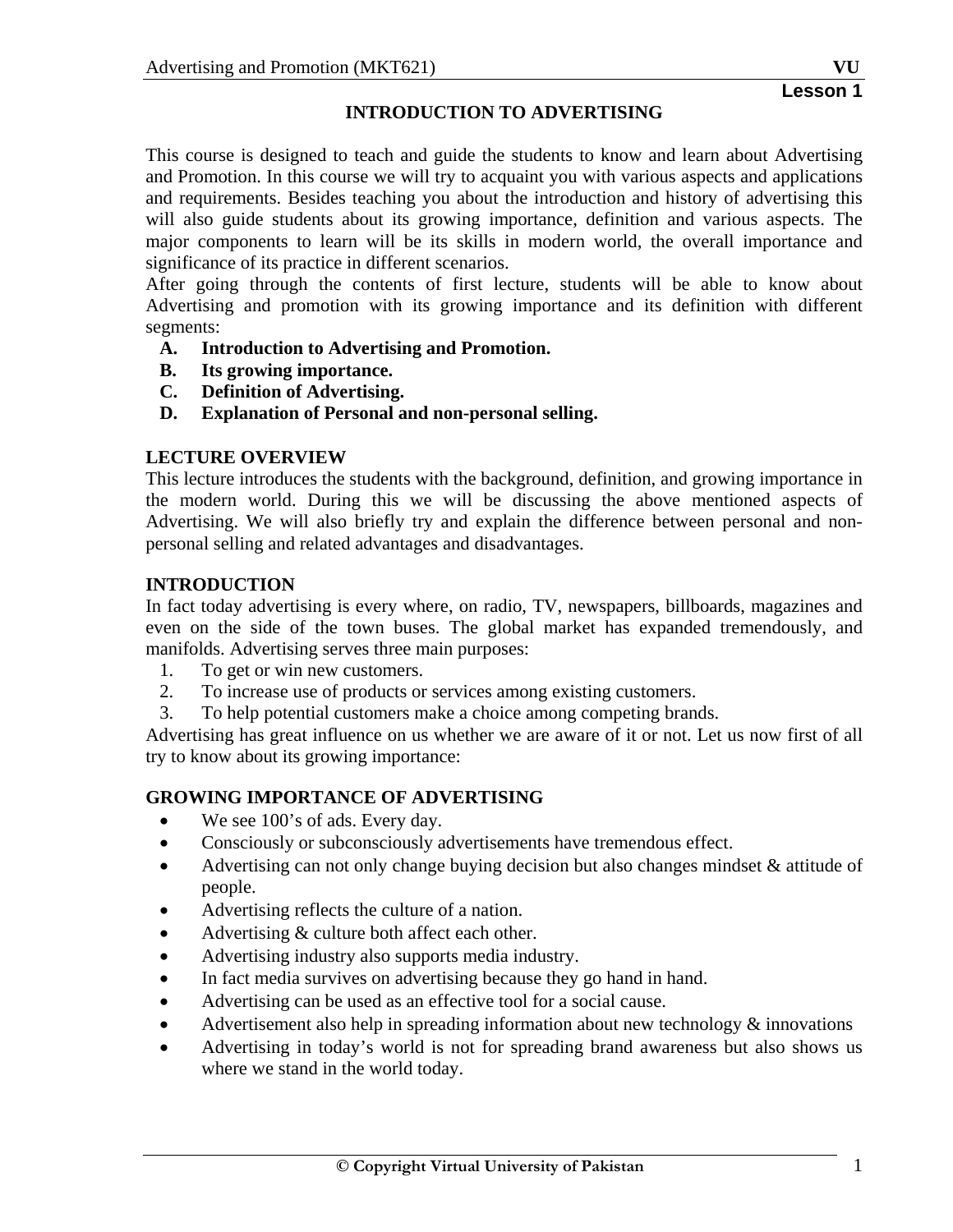## **DEFINITION OF ADVERTISING**

Now a days, Advertising has assumed important role in this very fast developing and competitive world. In order to understand it first we have to know what it means or in other words to know its definition. But before we define we must know i.e. six segments of the definition of advertising:

#### **Six Segments**

- 1. It is paid form of communication.
- 2. The Sponsor is identified.
- 3. Most advertising tries to persuade or influence consumer to do. Something though in some cases it is merely to make consumers aware of product or company.
- 4. Message is conveyed through different types of media.
- 5. Advertising makes message reach large audience of potential consumers.
- 6. Advertising is a form of mass communication therefore it is non- personal.

Based on the above the most accepted standard definition universally accepted is as described by Bovee in 1992. It said:

 **"Advertising is the** *non - personal communication* **of** *information* **usually** *persuasive* **in nature about** *products, services or ideas* **by** *identified sponsors* **through the** *various media"* Let us now try to DISECT & EXPLAIN key terms PERSONAL and NON – PERSONAL used in the definition of advertising.

¾ **There are two basic ways to sell**  Personally & Non-Personally

**Personal selling** – Where seller & buyer has to be together.

**Non – Personal** - Seller is approached through a medium i.e. advertising.

## **Advantages of Non-Personal Selling:**

- Seller has time to discuss everything about the product.
- Buyer has time to ask questions, get answers & examine evidence against or for the product.
- Seller can see the person whom product is being sold.
- Seller can see the person to whom he/she is selling the product.
- Seller can easily locate potential buyers.

#### **Disadvantages:**

- It is expensive being labor intensive.
- Time consuming.
- So seems personal selling is better than advertising which is non-personal yet advertising still remains most effective.

Therefore despite the fact that advertising even though is non-personal selling, it is certainly effective.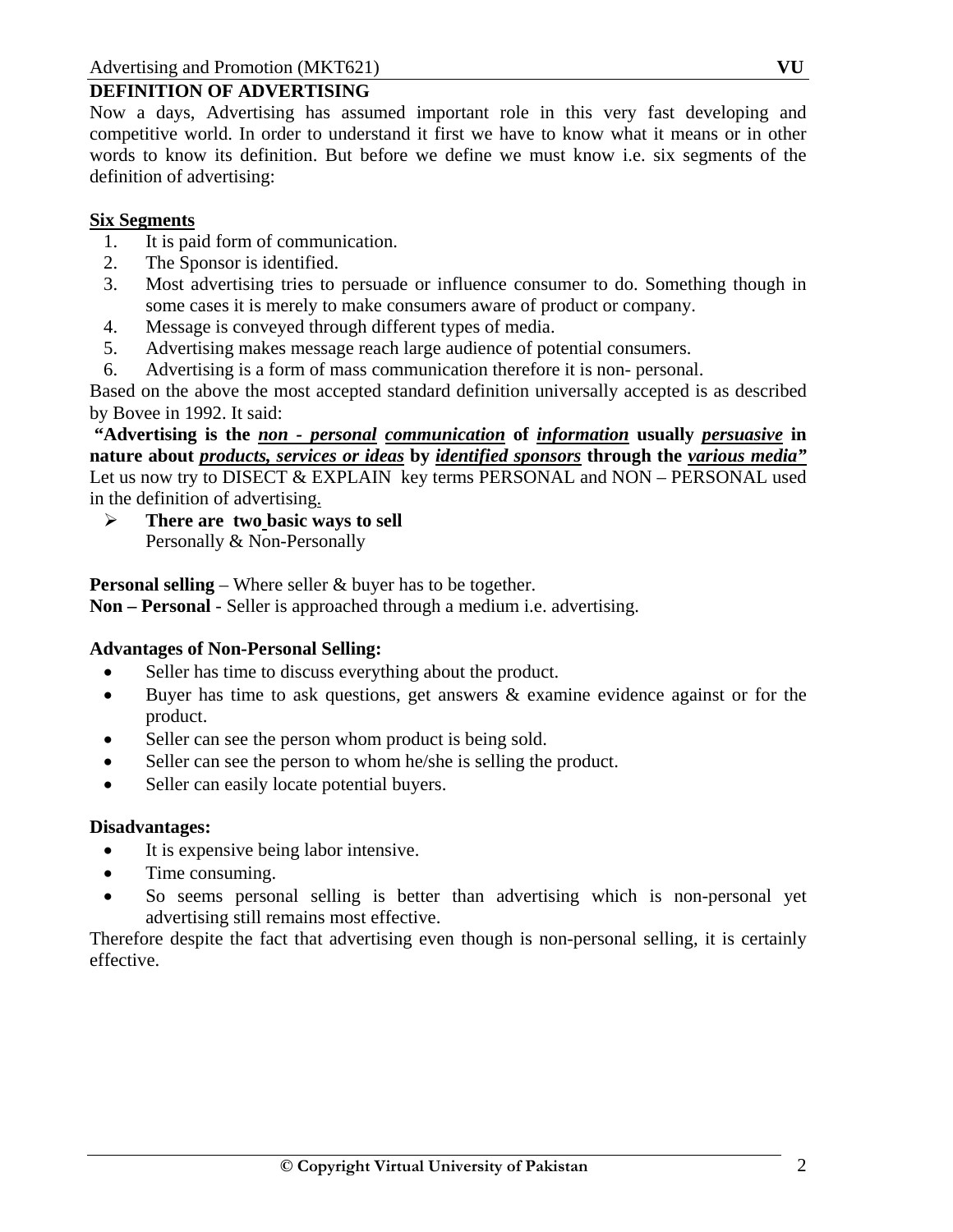## **LECTURE OVERVIEW**

In this lecture we will study the reasons and advantages of advertising and its objectives. We will also discuss various segments of advertising and different aspects of definition besides briefly relating to its history.

#### **WHY TO ADVERTISE? ADVANTAGES**

- Advertising is every where.
- Advertiser may not see individual consumer yet has research (knowledge) about the consumer.
- Advertising can be far cheaper per potential customer than personal selling.

**So –** Advertising is better as a sales tool and though it is non-personal yet is more effective.

Now therefore we must further analyze in depth about the definition of advertising besides understanding personal selling and Non personal as explained before in the last lecture. Continuing with the standard definition let us take up one by one important components as underlined below:

#### *So, just to review the definition*

"Advertising is the *non - personal communication* of *information* usually *persuasive* in nature about *products, services or ideas* by *identified sponsors* through the *various media."*

**(Bovee 1992)** 

#### **Communication**

Means through which one person can pass information, ideas or feelings to another through speech or pictures.

Though, communication uses all senses like smell, touch, taste, sound  $\&$  sight, only two are useful in advertising i.e. Sound & Sight

**Sound:** Radio, Television — micro-sound chips in magazines.

**Sight**: The most useful medium of communication like print, i.e. "A picture is worth a thousand words"

#### **Information**

Information is knowledge, fact or news. It comes in different forms: Complete or Incomplete! Biased or deceptive! What it is? What it looks like? How it works? What are its benefits &drawbacks etc?

#### **Paid For**

If an advertisement is created, placed in the media so the cost to create and time or space in the media must be paid for.

This is the point, where advertising departs from Public Relations.

#### **Persuasive**

Purpose of advertisement is to Identify & differentiate one product from another and to persuade the customer for preferring one to another.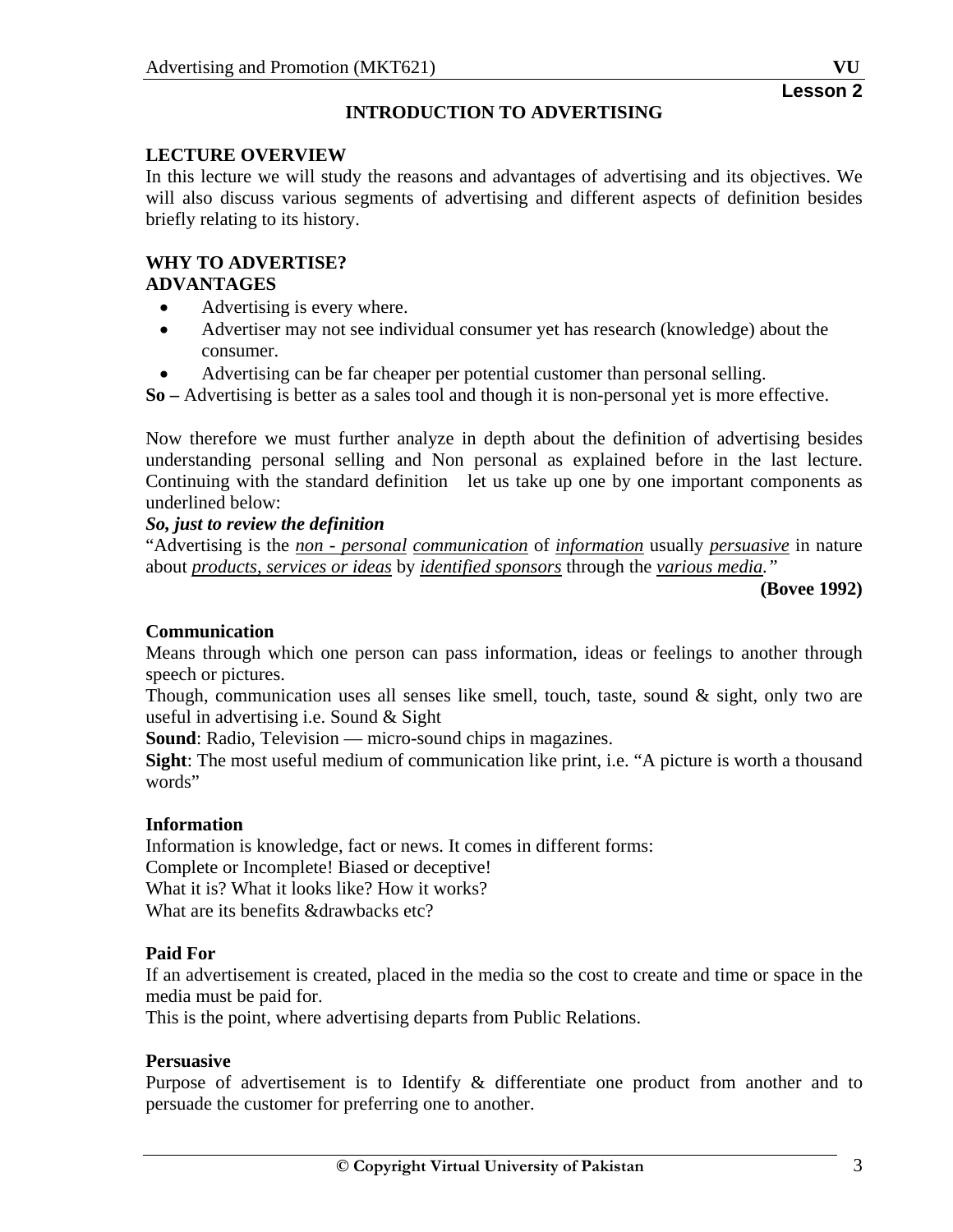#### **Products, Services or Ideas**

Things advertiser wants consumers to buy. There are three basic differentiations in products

- 1. **Perceptible** Obviously different from other-like color, size, shape etc.
- 2. **Imperceptible** Those which exist but are not obvious.
- 3. **Induced.** No obvious difference but inform people about the difference

## **Identified Sponsors**

Telling audience about the sponsors

## **Various Media**

Like Newspapers, Magazines, Radio, TV, Billboards, hoardings, balloons… So "anything which is used to communicate ideas from one person to another in non personal-way."

## **HISTORY OF ADVERTISING**

- **1704** 1st newspaper ad, seeking buyer for an Oyster Bay was published.
- **1843** 1st Ad. Agency set up in Philadelphia
- **1882** Advertising of a soap brand was done with a huge budget of 11000 US\$.
- **1893** A famous beverage brand was registered as a trade mark.
- **1899** J. Walters: 1st agency opens an office in U.K.
- **1923** 1st entertainment program was sponsored by an advertiser.
- **1947** J .Walter Thompson 1st agency to cross 100Mil \$ in billing.
- **1976** Indian commercial TV launched.
- **1978** 1st TV commercial is launched.
- **1990** A new Medium Internet is born.
- **1993** 5 million internet users get on line.
- **1999** Internet advertising breaks 2 Billion US\$ mark.
- **2003** TV show with built in advertising is planned.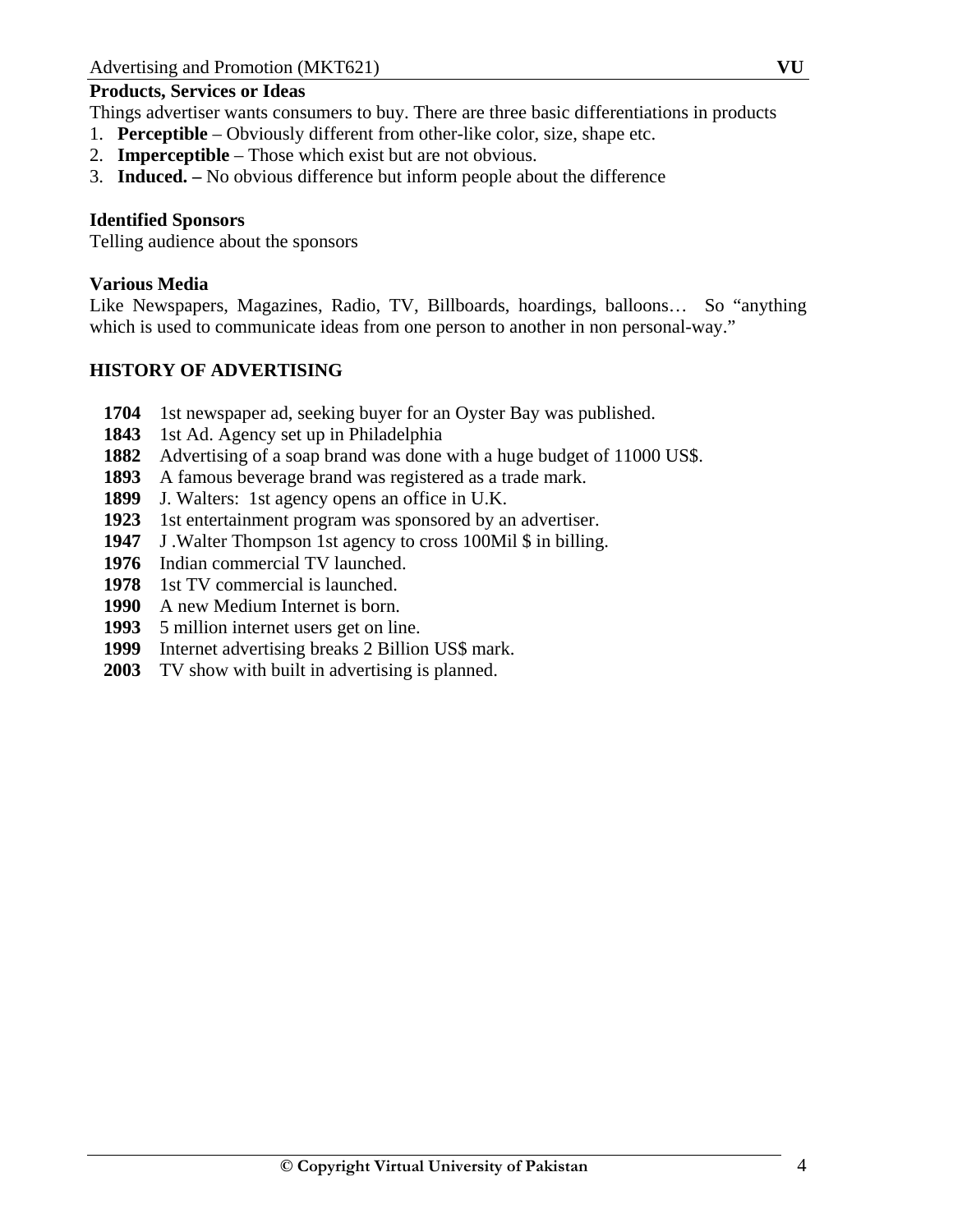## **LECTURE OVERVIEW**

In this lecture we will discuss the classification of advertisements and its functions besides explaining about the elements of advertising and its impact.

## **CLASSIFICATION OF ADVERTISEMENTS**

**A**dvertisements have various objectives, sometimes other than just selling products. However, before designing and classifying ads answers to following questions are essential:

- What do I want my advertising to accomplish? i.e. specifying goals.
- Whom should my advertising address?
- Target audience.
- Demographics e.g. gender, age, location or business etc.
- Behaviors e.g. current awareness about your business.
- Needs & desires e.g. benefit which consumers look for in a product.
- What should my advertising say?

To sum up the message should speak to your audience and you should be able to decide where to place the advertisement? Selection of media to place advertisement is essential but before advertising we must determine the purpose of doing so and identify, is it a product or a nonproduct.

| <b>Target</b><br><b>Audience</b> | <b>AREA</b>     | <b>MEDIA</b><br><b>USED</b> | <b>PURPOSE</b>                  |
|----------------------------------|-----------------|-----------------------------|---------------------------------|
| Consumer                         | International   | Print                       | Product or Non – product.       |
| <b>Business</b>                  | <b>National</b> | Newspaper                   | Commercial or Non - commercial. |
| Industrial                       | Regional        | Magazine                    | Primary or selective Demand     |
| Trade                            | Local           | Electronic                  | Primary or selective Demand     |
| Professional                     |                 | Radio                       | Direct or Indirect action       |
| Agricultural                     |                 | Television                  |                                 |
|                                  |                 | Out of Home                 |                                 |
|                                  |                 | Outdoor                     |                                 |
|                                  |                 | Transit                     |                                 |
|                                  |                 | Direct Mail                 |                                 |
|                                  |                 | Directories                 |                                 |
|                                  |                 | Other Media                 |                                 |

## **CLASSIFICATION OF ADVERTISEMENTS**

## **FUNCTIONS OF ADVERTISING**

Advertising is one tool which can help a company to achieve goals. It is not the end, but a means to reach the end. The functions of Advertising depend upon six Advertising objectives

- 1. To make product distinct from others.
- 2. To communicate information.
- 3. To push the customers.
- 4. To expand distribution.
- 5. To encourage brand preference.
- 6. To reduce sales cost.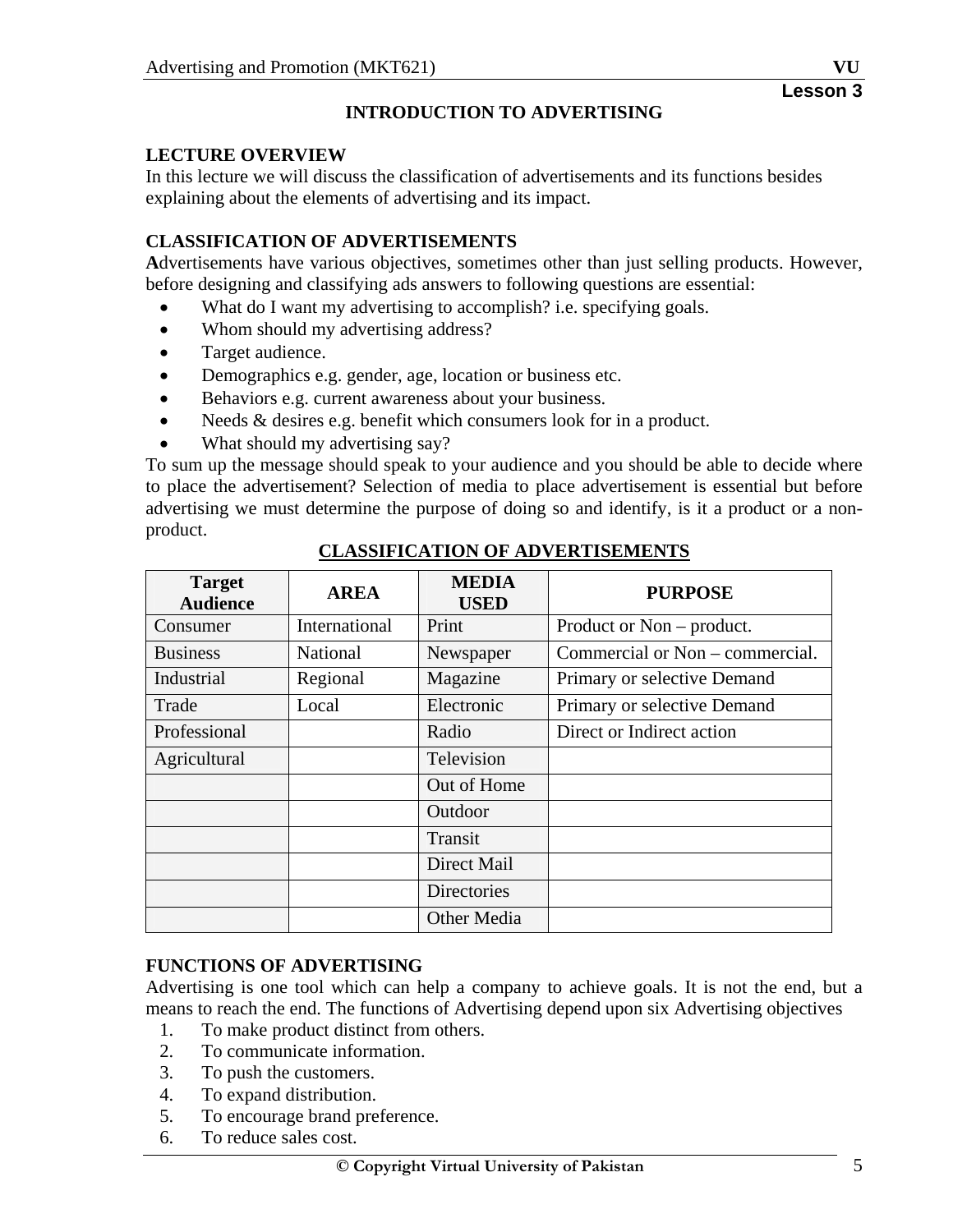

## **IMPACT OF ADVERTISING**

**I**f you count the number of advertisements you encounter each day, the number might reach an astonishing figure. Many a times ads create the need of the products, which customers actually do not need. Therefore, in fact:

*"Advertising is a non-moral force like electricity which not only illuminates but also electrocutes. In fact, its worth to civilization depends upon how it is used". .* 

--- William Bernbach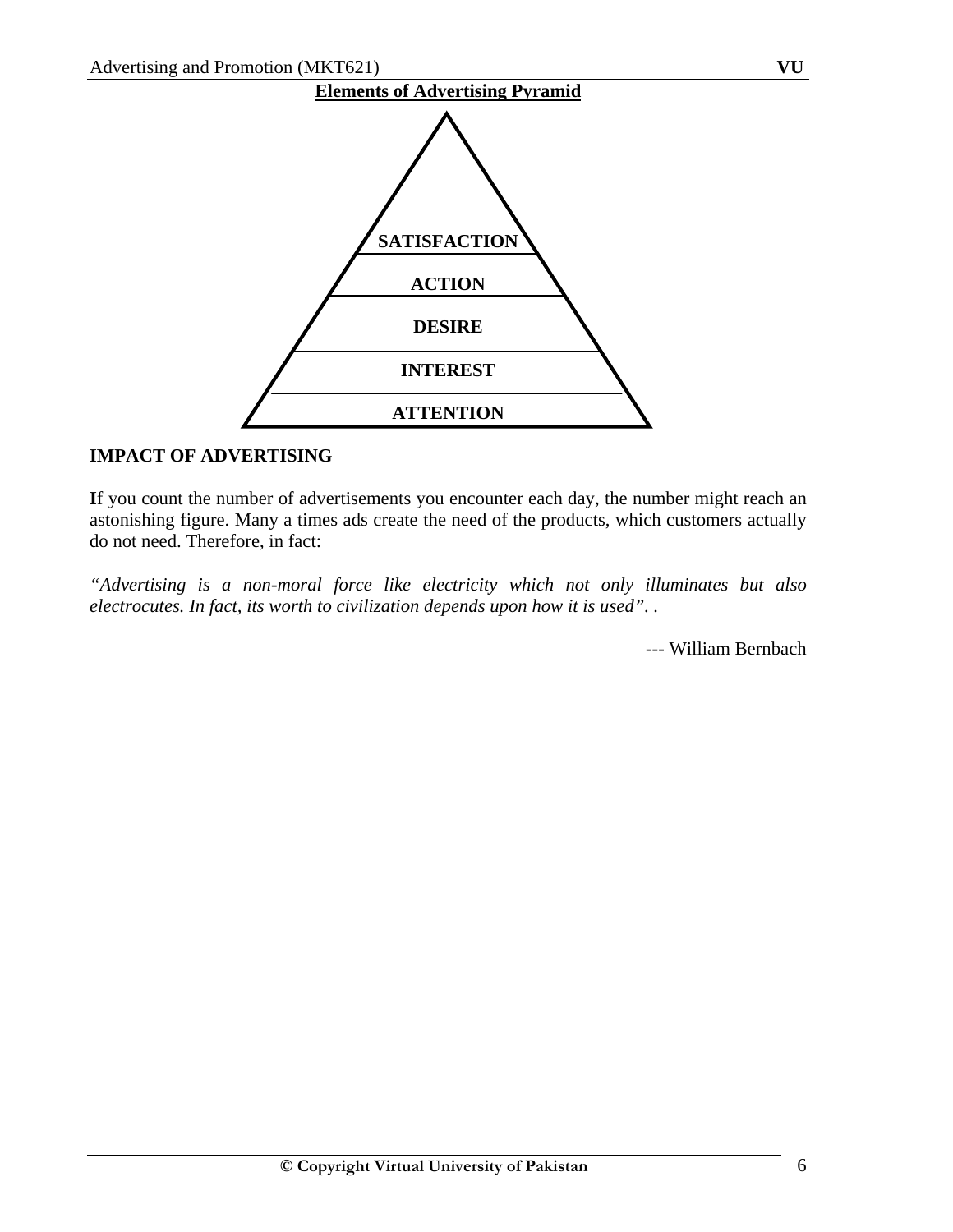## **ADVERTISING AND SOCIETY**

## **LECTURE OVERVIEW**

This lecture will identify the relationship and effect of advertising on Society. We will also delve upon the impact of advertising on various segments of society like women, children etc. We will also explain about ethics in advertising, code of ethics and the role of advertising as a marketing tool and related marketing process.

## **ADVERTISING AND SOCIETY**

The benefits of Advertising – **Immediate**

- 1. Numerous material & human resources are devoted to advertising.
- 2. Practically everywhere.
- 3. No one can escape influence of Advertising.
- 4. Has potential for good but depends upon the realization.

## **PRACTICAL BENEFITS**

**Economic Benefits:** Generation of new jobs – Higher Incomes, comfortable & humane way of living.

**Political benefits:** Significant contribution for informing people about candidates & the party etc.

**Cultural Benefits:** Contributes positively in decisions about media content for betterment in society

**Moral & Religious Benefits:** faith messages etc.

## **IMPACT OF ADVERTISEMENTS ON CHILDREN**

Children are impressionable so: advertiser should ----

- Take into account knowledge & maturity level of target audience
- Not exploit imaginative quality of children.
- Communicate information accurately & truthfully.
- Use advertising to influence social behavior in a positive way.
- Contribute to parent child relationship in a constructive way.

## **IMPACT OF ADVERTISEMENTS ON WOMEN**

She is at the centre of all advertisements in almost all media. Woman is an embodiment of tradition & practically no ad is complete if emotional appeal is underscored without a woman as she plays a pivotal role in the family. Woman is used to grab attention and stimulate desire which advertiser wants to transform to product.

## **ETHICS IN ADVERTISING**

## **Why Ethics?**

- $\triangleright$  PUFFERY Exaggerated, fantastical or impossible claims. e.g. a cosmetic ad. says "There are only 3 steps between you and the beauty."
- ¾ SHOCK ADS. Trying to captivate audience by shocking message e.g. "Death cigarettes".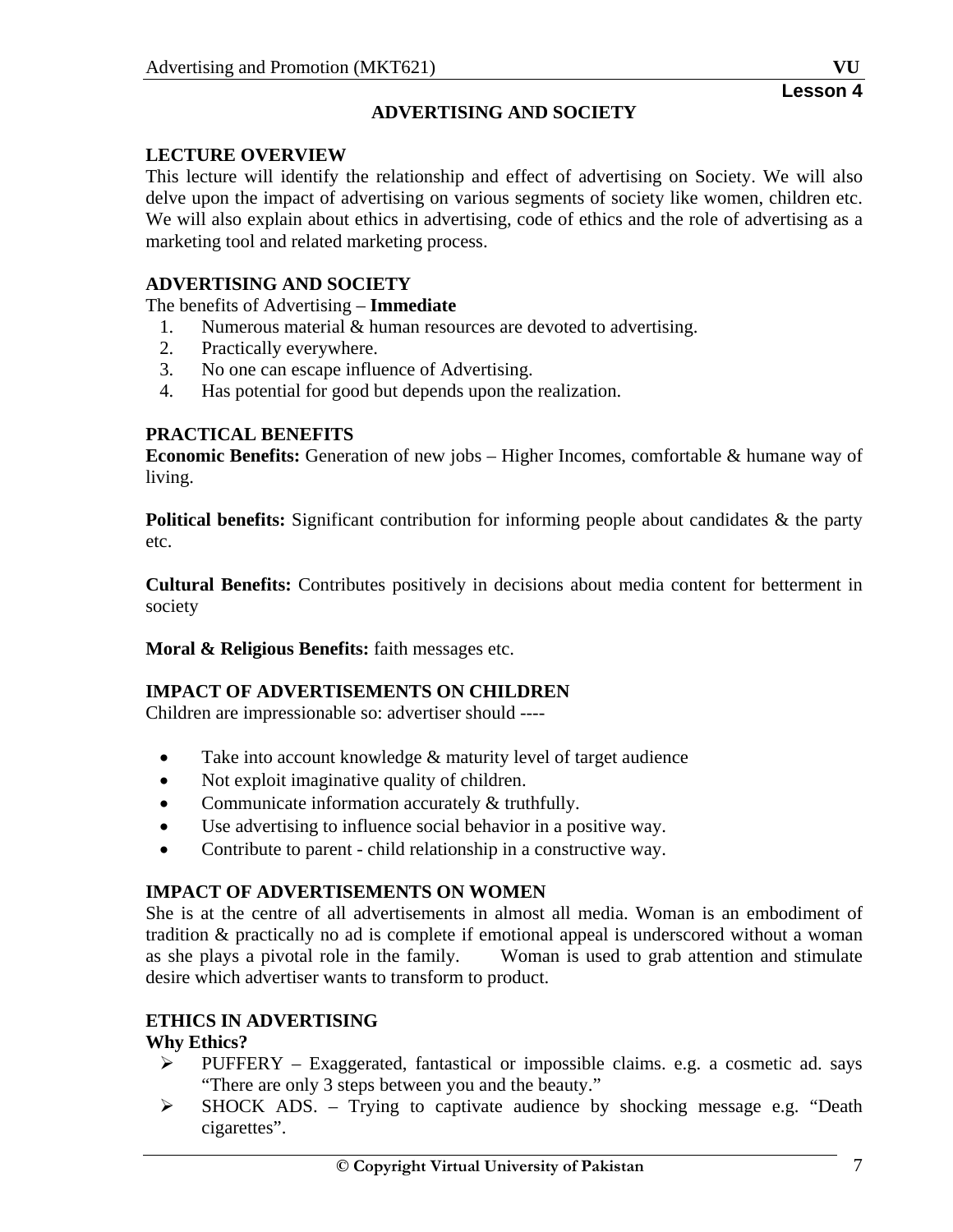WEASEL CLAIM – Where a probable claim is shown e.g. "probably the best show of the year." Here word 'probably' is weasel. Or e.g. ABC medicine "helps" stop gas before it starts" here the word 'help' is weasel.

## **CODE OF ETHICS IN ADVERTISING**

- Advertisements will not offend morality, decency and religious views / beliefs of the viewers.
- Should not be directed towards any religious or political end.
- Should not endanger safety of children or create in them any interest in unhealthy practices.
- Indecent, vulgar, suggestive, repulsive or offensive treatment of themes shall be avoided.

#### **ADVERTISING – A MARKETING TOOL MARKETING CONCEPTS**

**Exchange:** Core concept of marketing – Means the exchange of a product between the seller  $\&$ the buyer.

**Transaction:** When an agreement is reached between two parties, a transaction takes place.

**Needs, Wants & Demands:** Important for marketer to understand and interpret these of the target market.

- Need is a basic human necessity
- When need is specific, it is want.
- A want for specific product supported by an ability to pay is demand.

**Value**: Always remember the statement *"Value for money"* 

Basic Equation

*Value = Benefit / Cost* 

## **Marketplace & Market space:**

Marketplace is Physical like a store and Market space is digital like internet.

## **Marketing Process:**

Four major stages:

- The marketing environment analysis
- The target market & positioning process
- Marketing Mix decisions
- Ultimate consumer

#### **MARKETING PROCESS 4 P's VS 4 C's**

| <b>FOUR P's</b>       | <b>FOUR C's</b>          |
|-----------------------|--------------------------|
| <b>PRODUCT</b>        | <b>CUSTOMER SOLUTION</b> |
| <b>PRICE</b>          | <b>CUSTOMER COST</b>     |
| PHYSICAL DISTRIBUTION | <b>CONVENIENCE</b>       |
| <b>PROMOTION</b>      | <b>COMMUNICATION</b>     |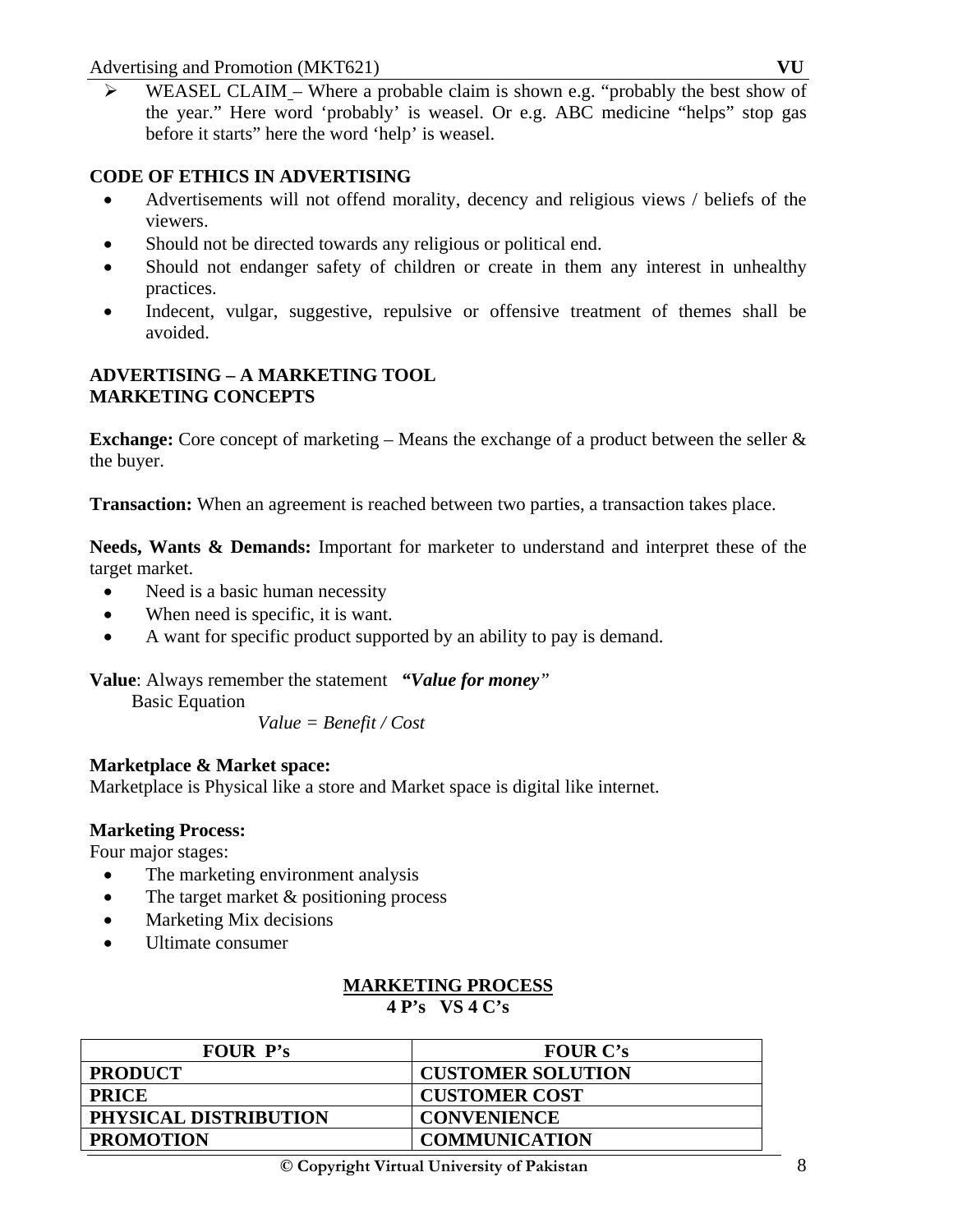In fact following questions would need to be answered.

- Where & whom to sell broadly?
- How to select homogenous groups of customers?
- How to differentiate the brand from many others in the market?

This helps marketer in making critical decisions for competing in market. Such decisions are "Marketing Mix Decisions" – broadly known as  $4 P$ 's as above but have now expanded to  $7 P$ 's such as:

- 1. Product
- 2. Price
- 3. Physical Distribution
- 4. Promotions
- 5. Packaging
- 6. People
- 7. Process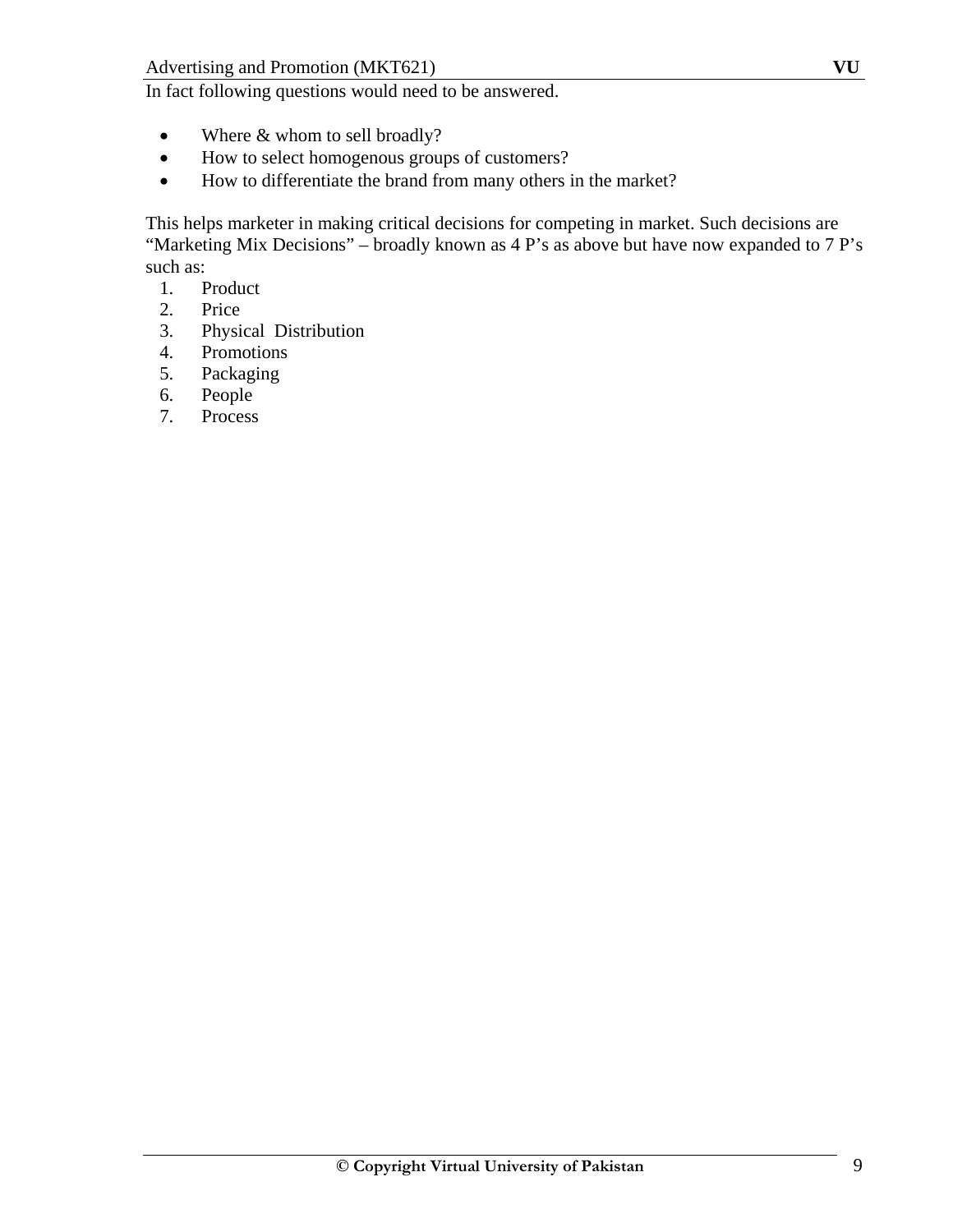#### **MARKETING TOOLS**

#### **LECTURE OVERVIEW**

This lecture will explain about the marketing mix, its factors, and components. We will also illustrate the marketing process model as well.

#### **ASSEMBLING MARKETING MIX**

- Means to Identify & create best possible combination of 4Ps.
- Involves the process of the choices of appropriate marketing activities.
- Allocates adequate marketing efforts and resources to each 'P'.
- Tries to identify effectiveness of different combinations in terms of possible sales volume & net profit.

Thus, Marketing Mix is the set of marketing variables that the firm uses to achieve its marketing objectives in the target market.

#### **FIVE FACTORS FOR ASSEMBLING MARKETING MIX.**

- Should be separate for every brand.
- Decide the weightage for each 'P'.
- Decision should be customer / market oriented.
- Mix has to be dynamic.
- Most visible part of marketing strategy.

#### **COMPONENTS OF MARKETING MIX**

**PRODUCT:** Ingredients, Quality, Design, Features, Color, Size, Variety, Brand, Packaging Customer education, Services, Warranties, Replacement & Returns **Customer Relationship Management** 

**PRICE:** List price, Discounts, Credit terms, Payment mode etc.

PHYSICAL DISTRIBUTION: Channels, Assortments, Coverage, Locations, Inventory, Transportation, Warehousing

**PROMOTION:** Advertising, Personal Selling, Direct Marketing, Publicity, Sales Promotions, Public Relations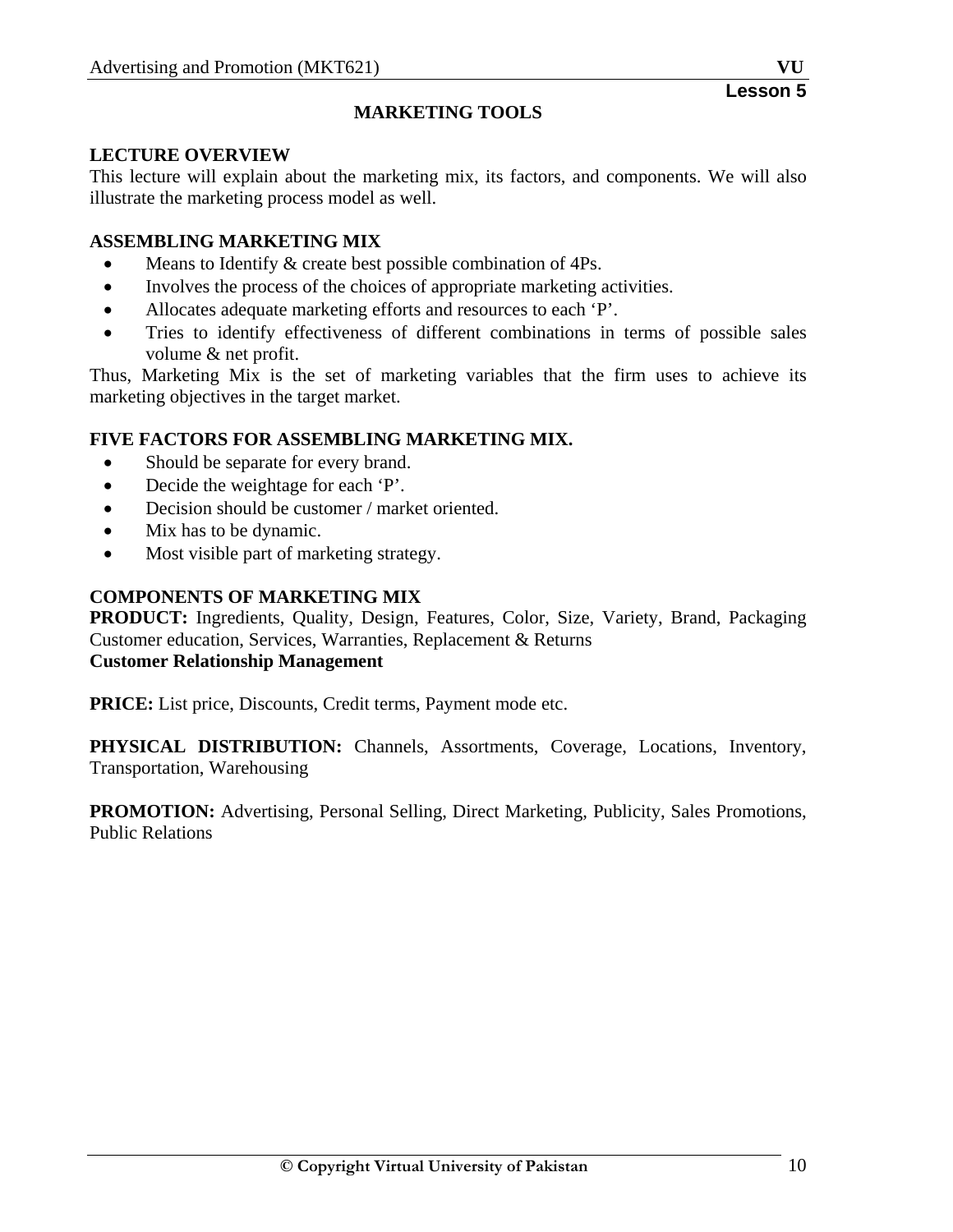#### **PRODUCT LIFE CYCLE (PLC) CURVE (Marketing process model)**

| <b>INTRODUCTION</b> | <b>GROWTH</b> | <b>MATURITY</b> | <b>DECLINE</b> |
|---------------------|---------------|-----------------|----------------|
|                     |               |                 |                |
|                     |               |                 |                |
|                     |               |                 |                |
|                     |               |                 |                |
|                     |               |                 |                |
|                     |               | <b>TIME</b>     |                |

Sales & Profits **Sales & Profits**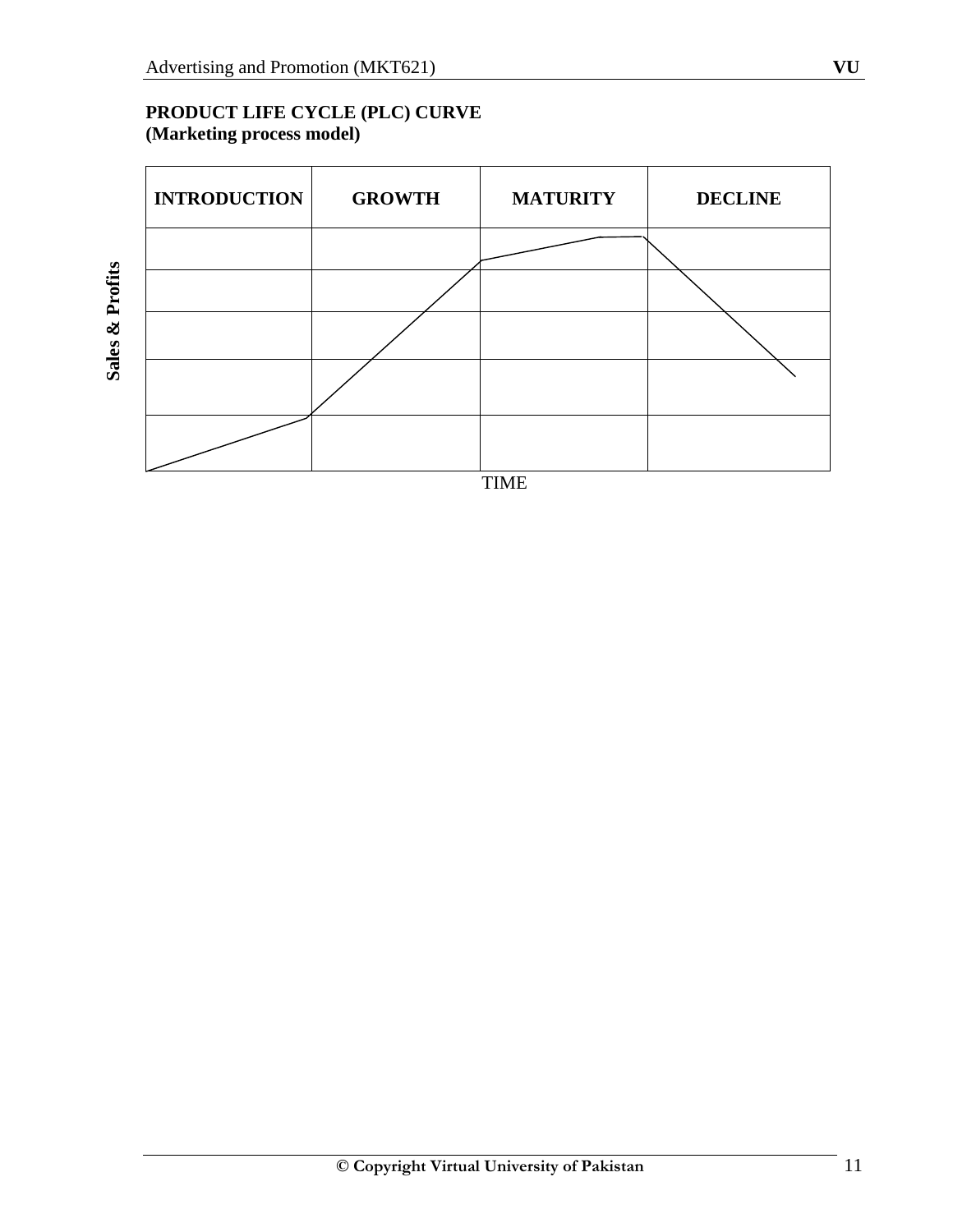#### **MARKETING TOOLS**

#### **LECTURE OVERVIEW**

**I**n this lecture we will continue to explain the marketing tools, product life cycle besides introducing the concept of SWOT analysis. Furthermore we will apprise regarding the Marketing plan, market demand and the role of marketing and advertising agencies.

#### **MARKETING TOOLS**

Every product has a life cycle i.e.

- Product has a limited life.
- Product sales passes through different stages.
- Profits rise & fall in different stages of PLC.
- Products require different marketing, manufacturing, financial & purchase strategies in each life cycle stage.
- Competitive environment is different in every stage.
- Products require different marketing, manufacturing, financial & purchase strategies in each life cycle stage.
- Competitive environment is different in every stage.

#### **STAGES OF PLC (Product Life Cycle)**

- 1. Introduction
- 2. Growth
- 3. Maturity
- 4. Decline

#### **SWOT Analysis**

1. **EXTERNAL ENVIRONMENT ANALYSIS. (**Opportunity & Threat Analysis*)* 

Macro Factors – Uncontrollable Social- Legal-Economic-Political-Technology

Micro (Task) Factors – Direct Impact: Customers- Employees- Competitors- Distributors-Creditors-Suppliers- Other stake holders

#### 2. **INTERNAL EVIRONMENT ANALYSIS. (**Strength - Weakness Profile)

Basically related to functional areas: Marketing – Finance – Manufacturing -Purchase - Research & Development. Information Technology, Human resource - Leadership – Image.

#### **MARKETING PLAN**

What is the need of marketing plan?

- Provide assessment of current situation & position.
- Focus efforts in an identified direction.
- Give clear cut performance targets.
- Identify ways to achieve targets.
- Allocate resources.
- Direct all towards common objectives.

#### **Contents & Structure**

- Executive summary.
- Current situation.
- Performance review. (for existing product or service only).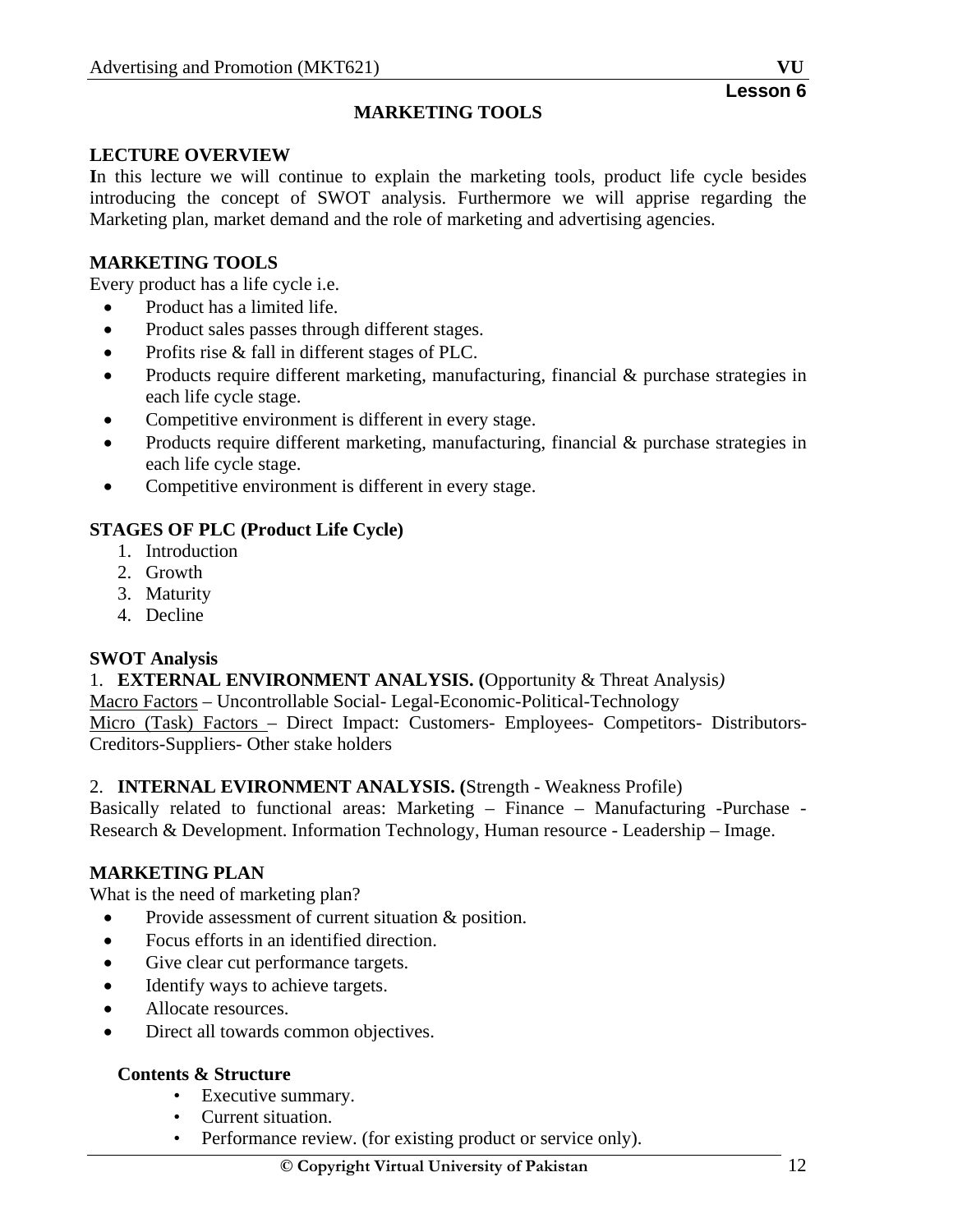- Key issues.
- Marketing objectives.
- Marketing strategy.

## **Marketing Action Plan**

- 1. Target market
- 2. Mixing of market variables (4 'P's).
- 3. Responsibility of action.
- 4. When & where the action will be?
- 5. How much budget for each action?
- 6. Projected profit & loss statement.
- 7. Controls.
- 8. Contingency plan.

## **Marketing Demand**

Two Tools for Estimating Market Demand:

## **Qualitative**

- Buying intention survey.
	- Sales force opinion.
- Panel of experts. Useful for estimating demand for a new product.

## **Quantitative**

- Sales volume.
- Sales trend.
- Economics.

## **ROLE & FUNCTION OF ADVERTISING**

- Acquire enhanced volumes of sales of products & services.
- Generate awareness about offerings.
- Induce trial of a new product & service.
- Motivate & impress trade channels.
- Change perception & create reassurance.
- Influence staff.
- Support sales promotional sponsorships & public relations activity.
- Make announcements in public interest.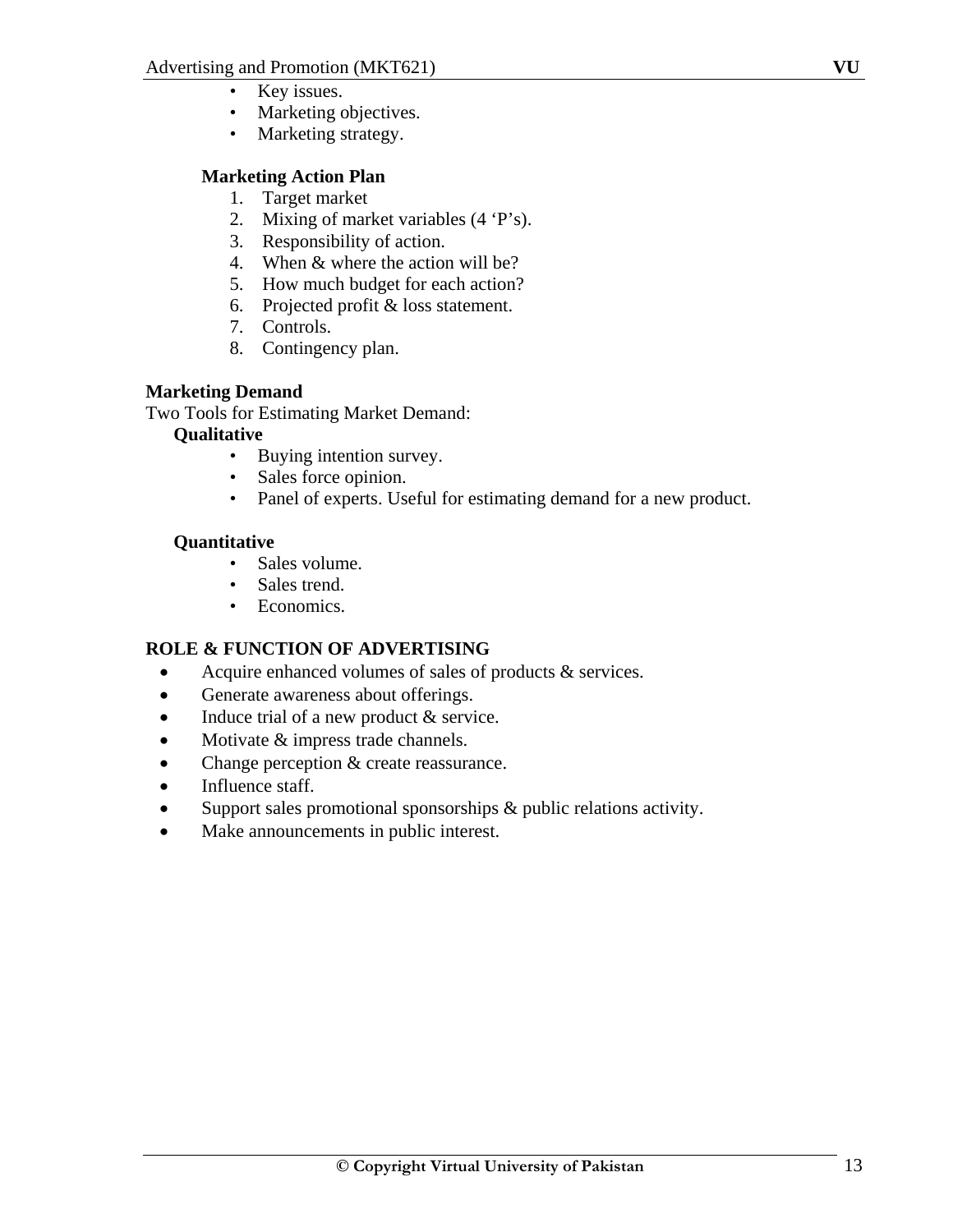## **ROLE AND FUNCTIONS OF ADVERTISING**

#### **LECTURE OVERVIEW**

In this lecture we will study more about the role and function of Advertising and Advertising agencies. How do these work and what are different types .We will explain about their structure and guide about the ways to select an agency.

#### **ROLE & FUCTIONS OF ADVERTISING**

- Acquire enhanced volumes of sales of products & services.
- Generate awareness about offerings.
- Induce trial of a new product  $&$  service.
- Motivate  $&$  impress trade channels.
- Change perception  $&$  create reassurance.
- Acquire enhanced volumes of sales of products & services.
- Generate awareness about offerings.
- Induce trial of a new product  $&$  service.
- Motivate & impress trade channels.
- Change perception  $&$  create reassurance.
- Acquire enhanced volumes of sales of products & services.
- Generate awareness about offerings.
- Induce trial of a new product  $&$  service.
- Motivate  $&$  impress trade channels.
- Change perception & create reassurance.

## **PURPOSE OF ADVERTISING AGENCIES**

- Advise & counsel on marketing strategy.
- Advise & counsel on advertising and media strategy.
- Prepare & develop, print, outdoor, and electronic advertisement.
- Carry out collateral designs of various items such as display material & other display material.
- Help  $\&$  counsel on sales promotion  $\&$  other communication tasks.

#### **Different Types of Agencies**

| <b>Type of Agency</b>      | Role                                                 |
|----------------------------|------------------------------------------------------|
| <b>Full Service Agency</b> | Provides all marketing communication services.       |
| <b>Creative Agency</b>     | Provides writing of ad copy & design service.        |
| A Media Independent        | Offers buying space $\&$ time $\&$ related research. |
| A Composite Agency         | Offers both creative & media services with research  |

#### **Structure of an Advertising Agency**

Account Executive: Organizes the resources of the agency to solve the problems of the client. The Creative Team: Basically comprises of a writer and a designer.

Account Planner or Researcher: Responsible for the data and market intelligence on the account

Media Planner: This team actually makes the campaign come live.

Account Director: Overall responsible of providing service to clientele of the agency. Creative Director: Overall incharge for the creative and the artwork of agency's clients.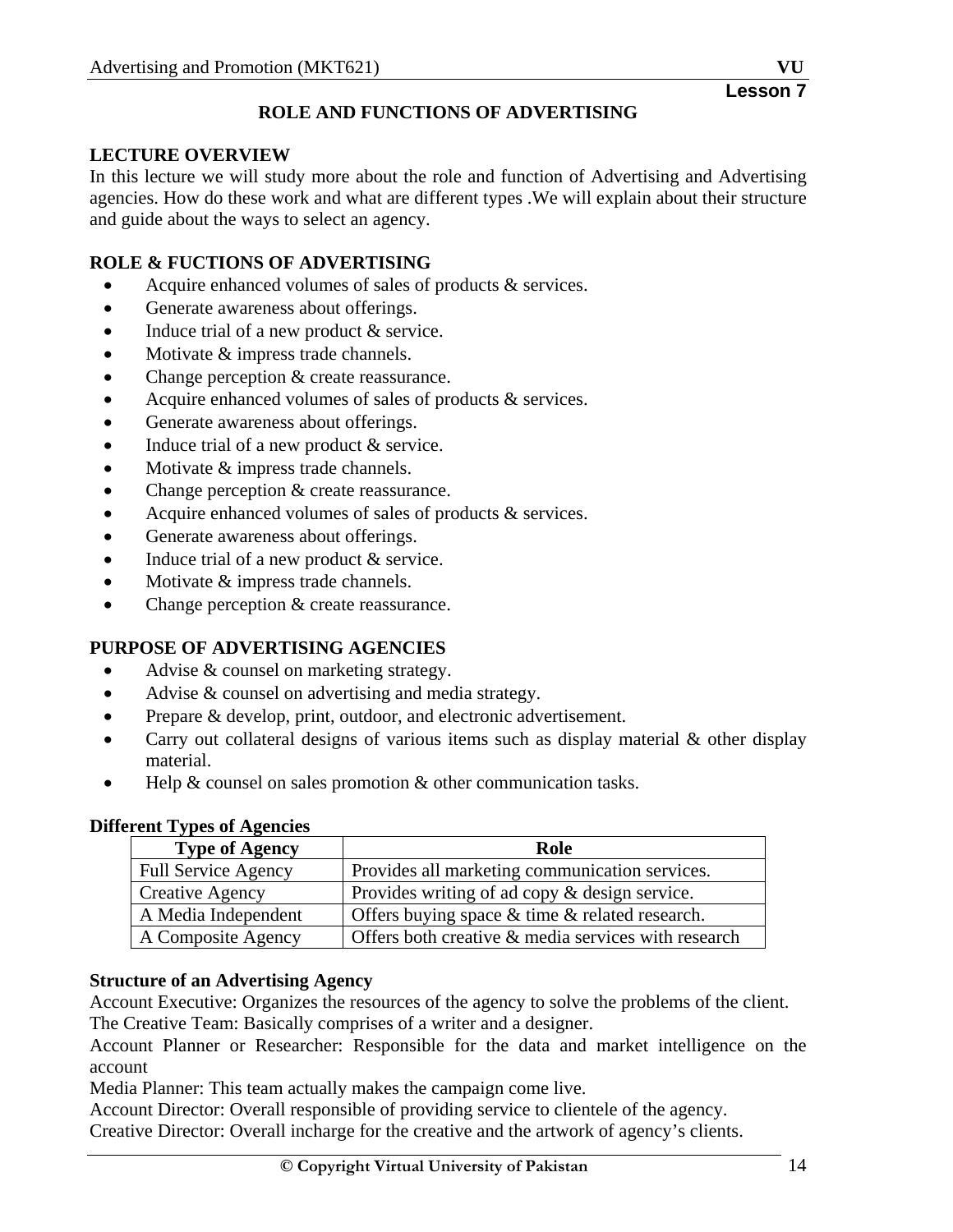Media Director: Responsible for media planning of the buying activities of the agency Production House: This is the department which brings alive the creative art work of creative team.

Release to Media: All finished material is ensured to be with the media several days before the launch date

## **How are Advertising Agencies Paid**

- Paid by Media & not by Client by an agreed percentage of commission for advertisements released.
- An agreed commission is charged on services like production cost etc.

## **How to Select an Advertising Agency**

Following points should be considered before selecting an agency:

- Name & Address etc.
- Agency History.
- Year of establishment.
- Ownership pattern.
- Team of professionals.
- Size of turnover... Annual reports.
- Growth trends.
- Revenue & Billing for last 5 years.
- Clients won  $&$  lost in last 3 years.
- Agency mission.

## **SYNERGISTIC FLOW BETWEEN MARKETING & ADVERTISING**

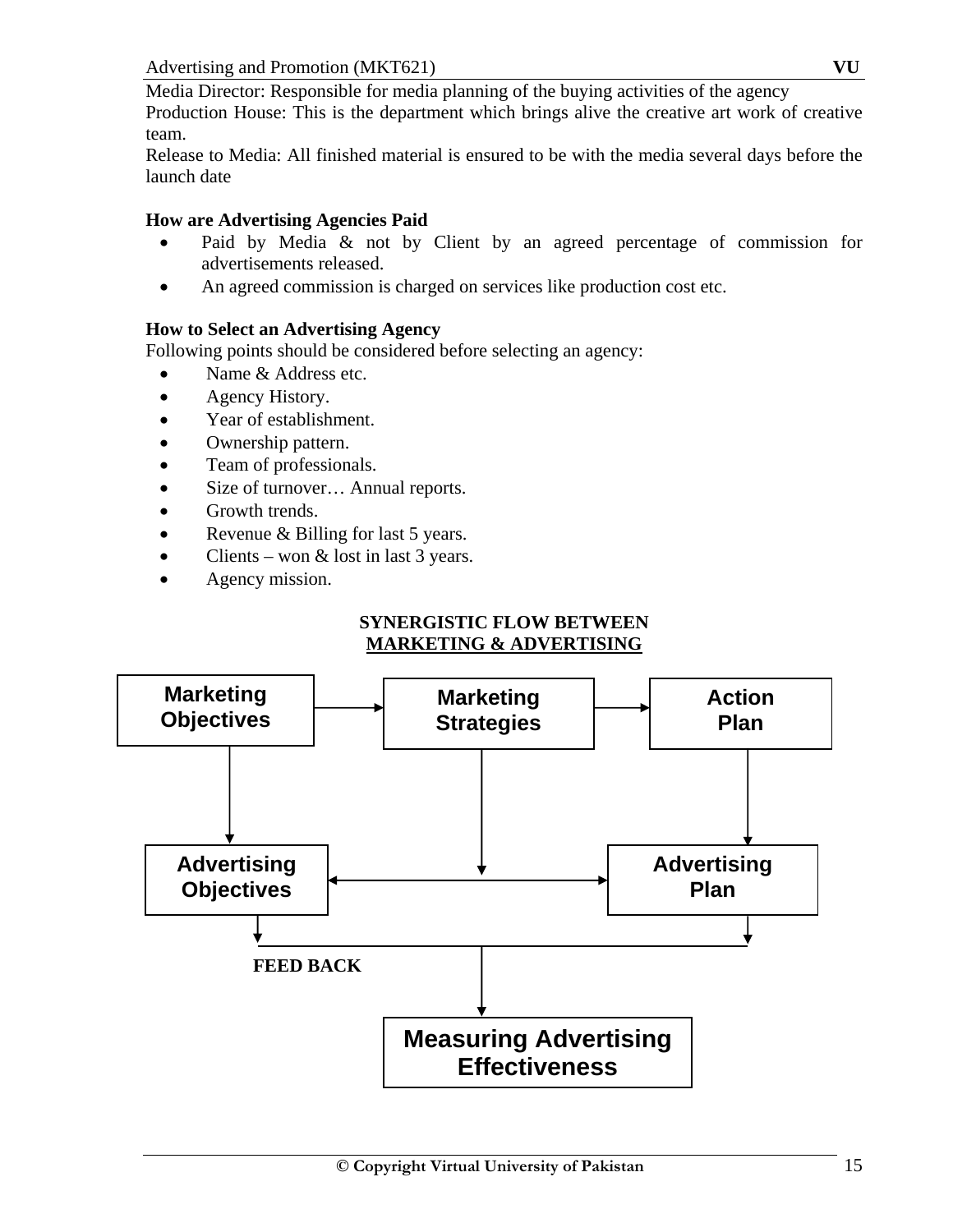#### **ADVERTISING PLANNING**

#### **LECTURE OVERVIEW**

In this lecture information will be provided about advertising planning specially the consumer behavior, types of advertising .The communication objectives will also be explained besides the positioning as required by the client for its product etc, and related strategies.

#### **ADVERTISING PLANNING (CONSUMER BEHAVIOUR)**

- What motivates the buyer?
- Why does buyer choose a specific brand over others?
- Why does buyer buys from where he or she buys?
- What makes buyer shift from one brand to another & from one shop to another?
- What are buyer's reactions to newly introduced product?
- What are the various stages buyer passes through before making a decision?

#### **ADVERTISING OBJECTIVES**

An advertisement, to be effective, should be Seen--Read–Understood – Believed & Acted upon So there are three objectives:-

- Sales Objectives. Immediate increase in sales percentage(Chart No 1)
- Communications Objectives. Increase in market share (Chart No 2)
- Behavior related Objectives. Increasing company's brand usage rate among existing consumers and Encouraging non-users to have trial consumption and / or purchase

#### **Types of Advertising**

- Brand Advertising.
- Retail or Local Advertising.
- Political Advertising.
- Directory Advertising.
- Direct Response Advertising
- Business to Business Advertising.
- Institutional Advertising.
- Public Service Advertising.
- Interactive Advertising.

#### **Target Audience**

How to determine?

- To whom is advertising addressed?
- Where will the objectives be achieved?

## **Process of Identifying Target Audience**

- Identify the market.
- Identify appropriate segments.
- Decide criteria for selecting relevant segment.
- Target audience. (selected segments)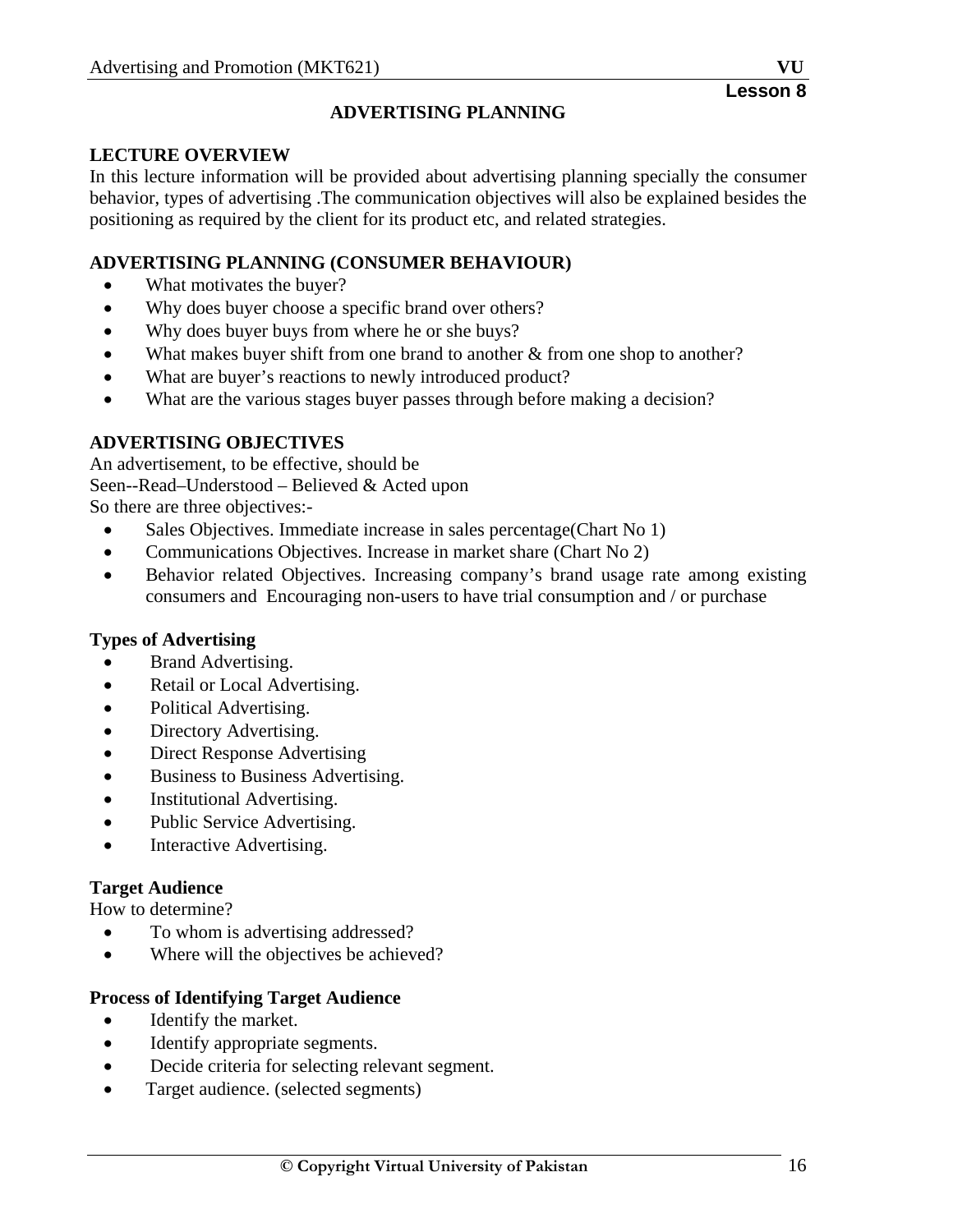

 **COMMUNICATIONS OBJECTIVES Chart No 2**



# **Communication Response Pyramid**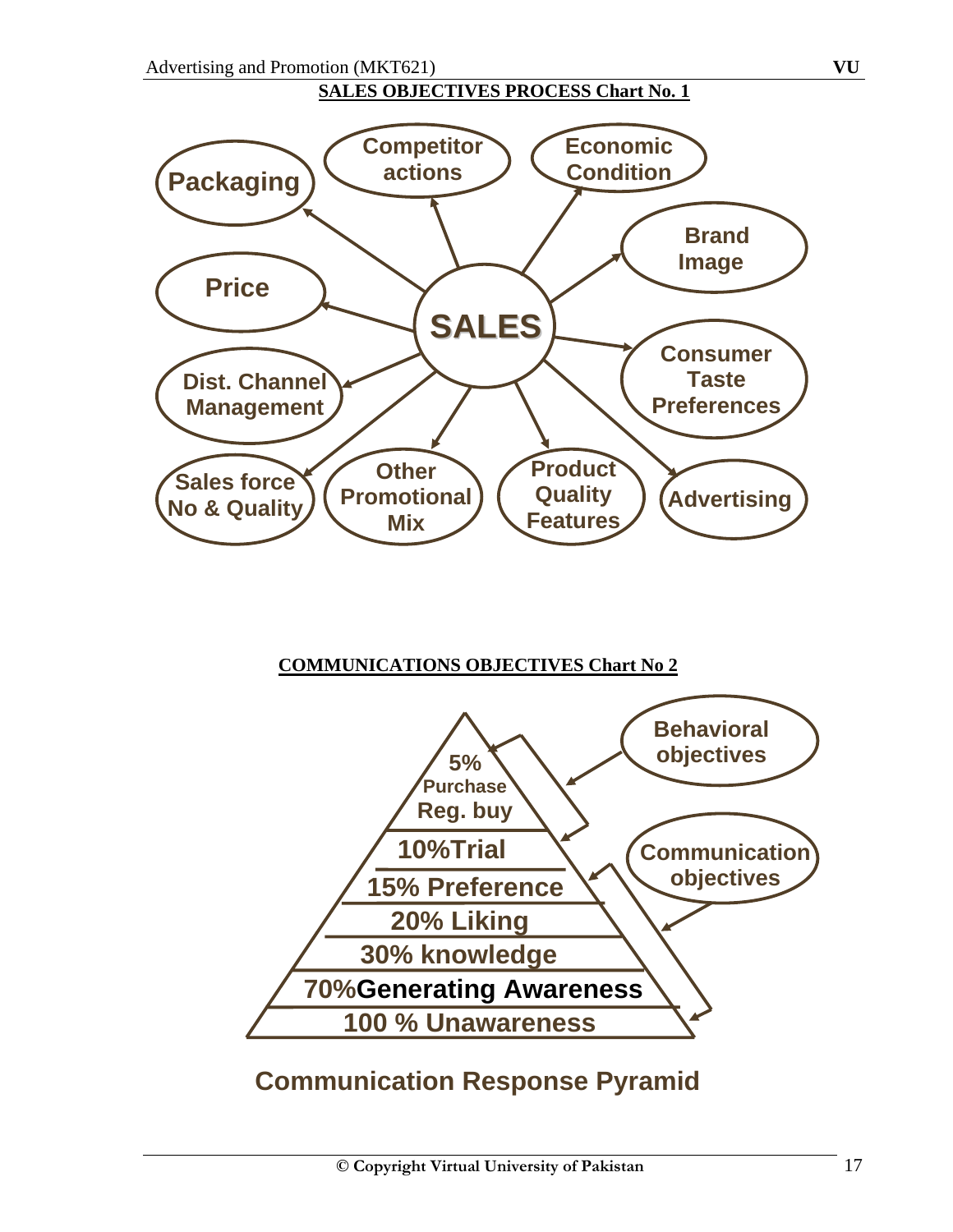## **POSITIONING**

- Positioning is the foundation upon which all other marketing mix decisions are built.
- Positioning involves a decision to emphasize or highlight certain aspects of a brand
- So **Positioning is not what you do to the product, but is what you do to the minds of the consumers through marketing communications**.

## **Why Positioning**

 "It is the act of designing the company's offering and image to occupy a distinctive place in the target market's mind." ….. *Philip Kotler*

## **Positioning Strategies**

Following questions need answers:

- Who am I : (Brand identity  $&$  Image)
- What am I: (Functional capabilities of the product)
- For whom am I: (Consumer segment I serve best)
- Why me: (Powerful reason to choose me)

## **Seven Approaches to Positioning Strategy**

- Using product characteristics or customer benefit approach.
- The price quality approach.
- The use or application approach.
- The product user approach.
- The product class approach.
- The cultural symbol approach.
- The competitor approach.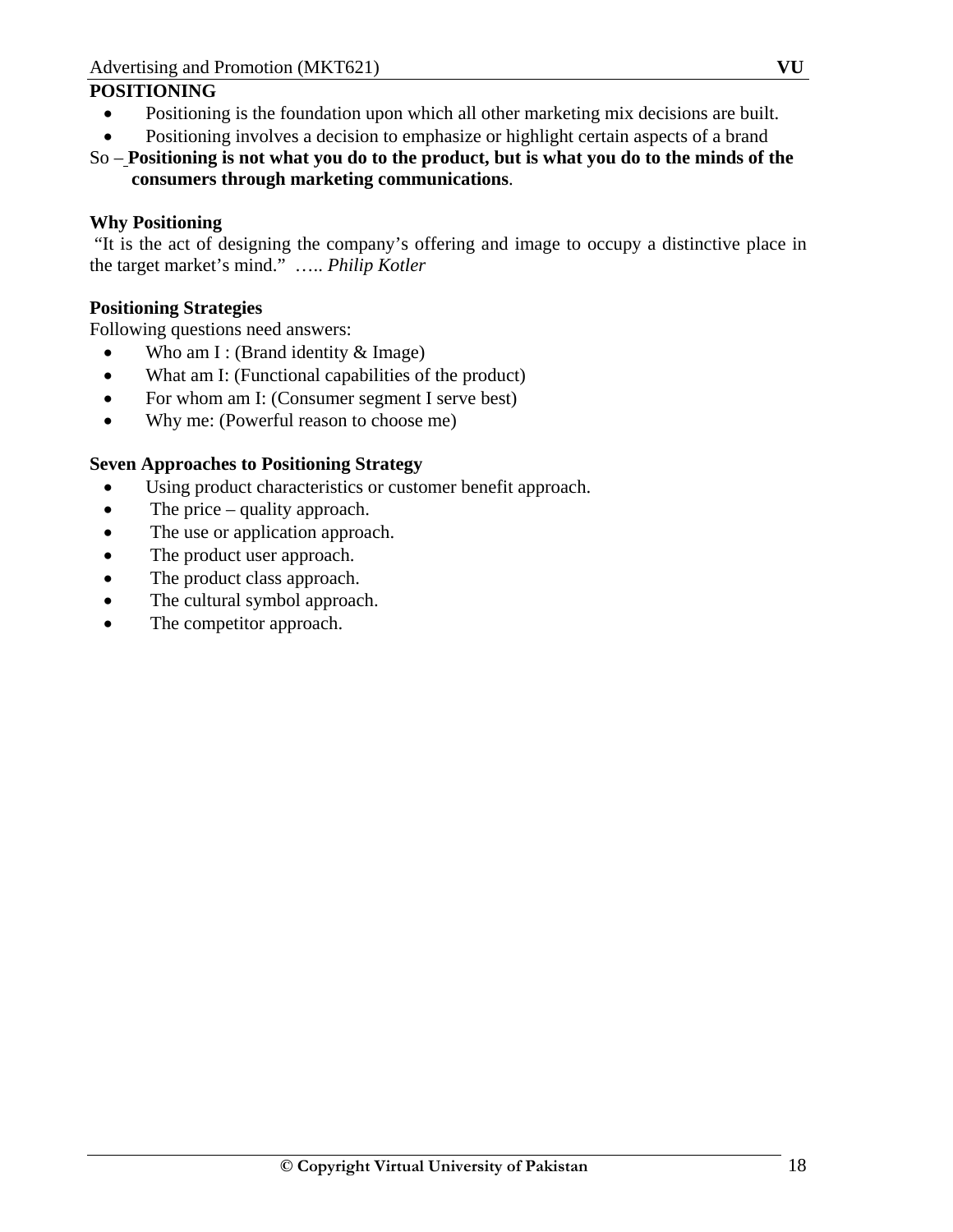#### **POSITIONING**

## **LECTURE OVERVIEW**

In this lecture continuing with Positioning, we will explain various steps to decide about positioning strategy and inform about broad rules about positioning. Furthermore, its components will be discussed followed by creative strategies, various related steps and a few universally accepted advertising standards.

## **DECIDING ABOUT POSITIONING STRATEGY**

Nine Steps

- 1. Identify competitor.
- 2. How are competitors perceived & evaluated by consumers?
- 3. Determine positioning strategy used by each competitor for specific product category.
- 4. Understand customer thoroughly.
- 5. Identify Various alternative positioning strategies available
- 6. Find which position is still unused.
- 7. Evaluate own strengths & weaknesses.
- 8. Select the position.
- 9. Monitor & Evaluate the position.
	- Economic analysis should guide decision.
	- Usually is segmentation commitment.
	- Stick to advertising theme if working.
	- Don't try to be something which you are not.
	- Use symbols.

## **Broad Positioning Rules**

- 1. Keep it focused
- 2. Keep it consistent.
- 3. Keep it long term.

## **Components of Positioning**

Three Main Components:

- 1. Benefit: Emotional reason to purchase from your company.
- 2. Target: Your best potential customer.
- 3. Competition: Anyone else in the market who is vying for the same or similar customers.

## **BRANDING**

- It is a process of creating a unique identity for a product.
- It creates memorability.
- It establishes preferences, habits & loyalties.
- It is equated as recalling brand name.

## **CREATIVE STRATEGIES**

Creative strategy should describe the message appeal & execution style. Based on following factors

- Identification of TARGET AUDIENCE.
- The basic PROBLEM ISSUE.
- OPPORTUNITY to be addressed by advertising.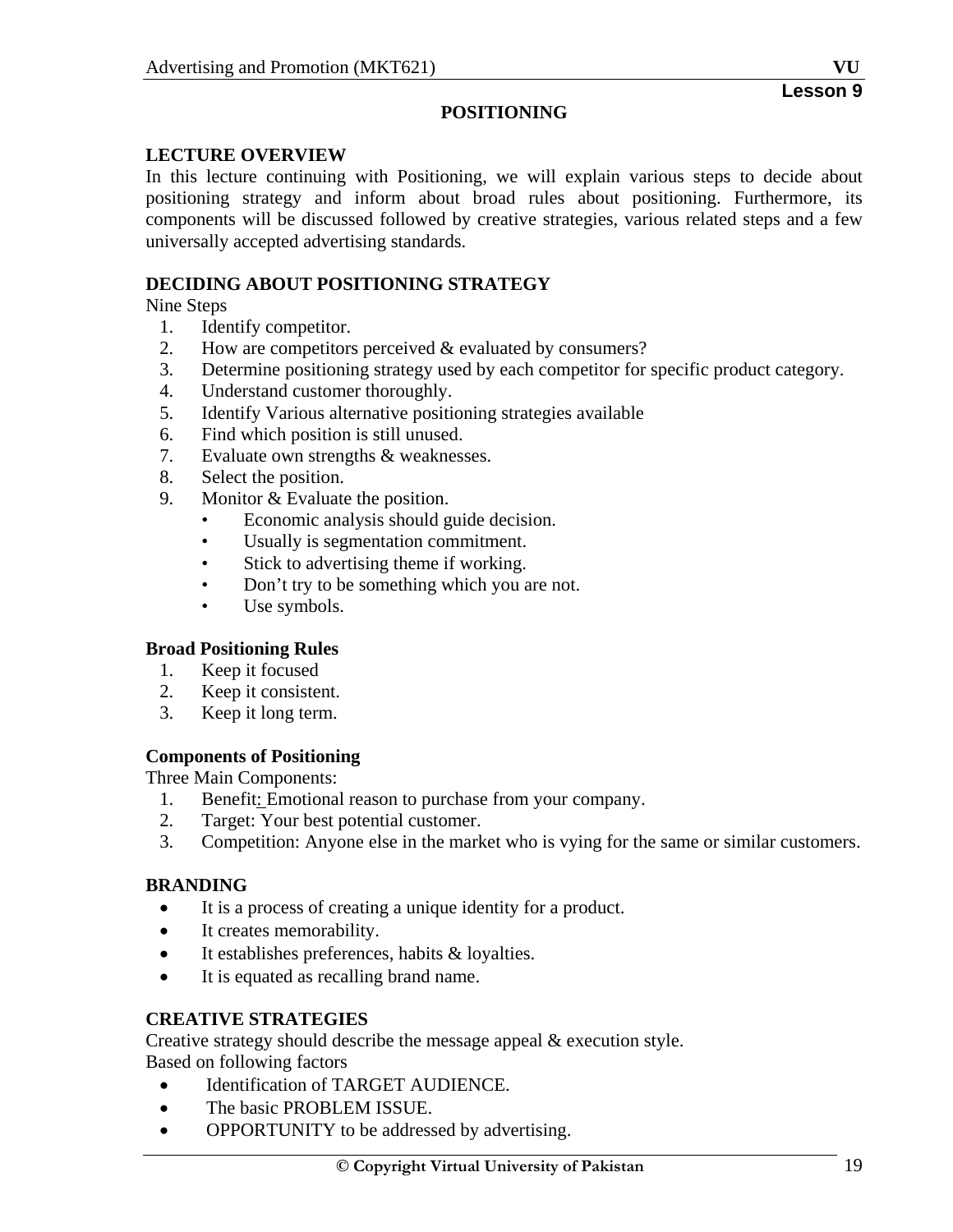The major SELLING IDEA or KEY BENEFIT message needs to communicate.

## **7 Steps of Creative Process**

- 1. ORIENTATION. Pointing out problem.
- 2. PREPARATION. Gathering data.
- 3. ANALYSIS. Collecting relevant material.
- 4. IDEATION. Piling up alternative ideas.
- 5. INCUBATION. Putting problems aside.
- 6. SYNTHESIS. Putting pieces together.
- 7. EVALUATION. Judging resulting idea.

## **UNIVERSAL ADVERTISING STANDARDS**

- Does this advertisement position product simply & with unmistakable clarity?
- Is this advertising built on compelling & persuasive consumer benefit?
- Does this advertising create a brand personality?
- Is this advertising unexpected?
- Is this advertising single minded?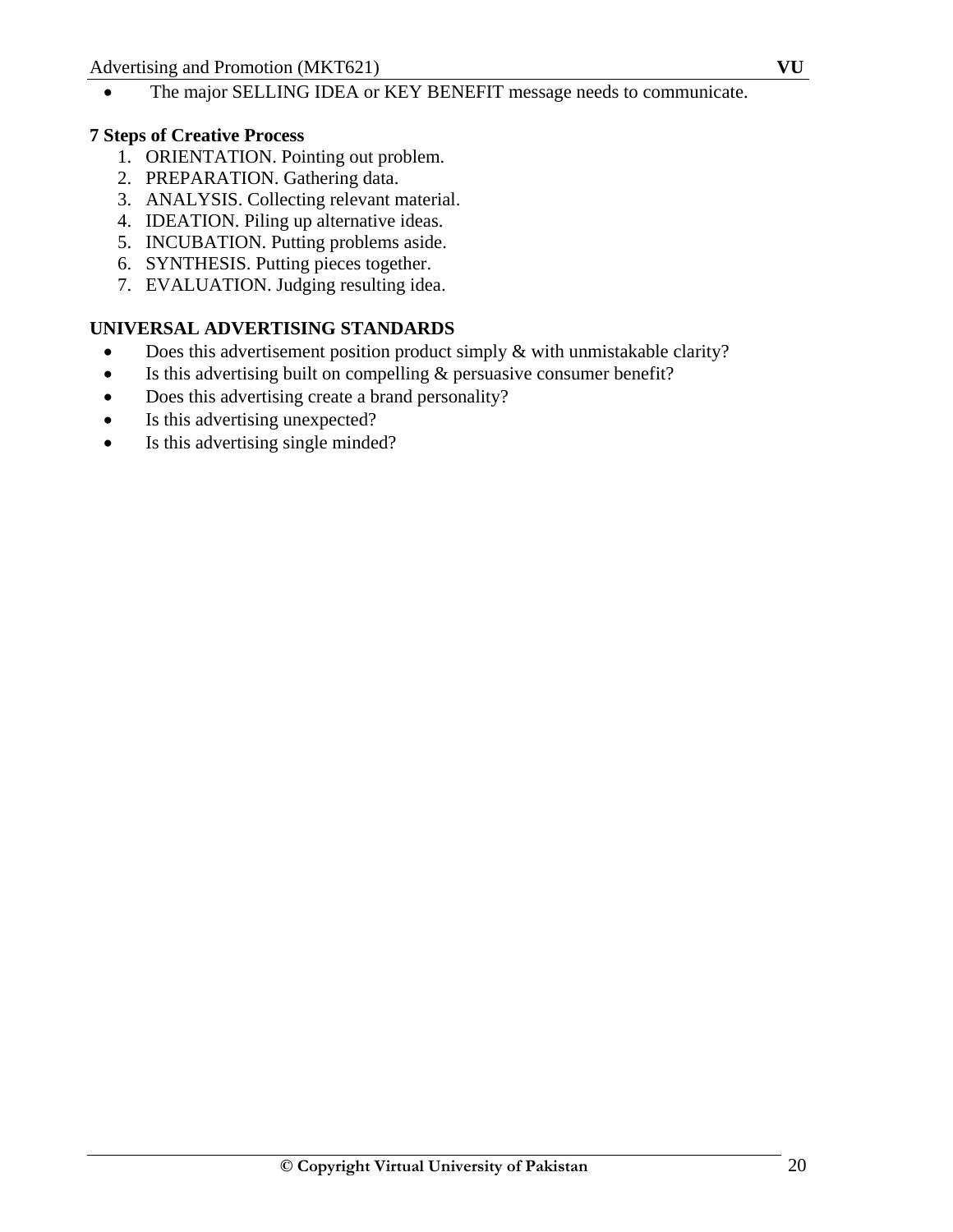## **ADVERTISING MESSAGE**

## **LECTURE OVERVIEW**

**I**n this lecture we will look further at the universal advertising standards partially covered in the last lecture. We will also deal with the designing of messages, format and structure. We will further acquaint you with various terms used in advertising and key issues to be analyzed for advertisements. We will also delve upon different stages of developing a media plan.

## **UNIVERSAL ADVERTISING STANDARDS**

- Does this advertisement position product simply & with unmistakable clarity?
- Is this advertising built on compelling  $&$  persuasive consumer benefit?
- Does this advertising create a brand personality?
- Is this advertising unexpected?
- Is this advertising single minded?
- Does advertising contain a power idea?
	- Be describable in simple word.
	- Likely to attract attention.
	- Revolve around the benefit.
	- Allow us to brand the advertising.
	- Make it possible for the prospect to experience the product or service.
- Does advertising reward the prospect?
- Is advertising compelling?
- Is advertising attractive?
- Message Generation.
- Message Evaluation & Selection.
- Message Execution.

## **DESIGNING MESSAGE**

- 1. What to say? (content)
- 2. How to say logically?
- 3. How to say symbolically? (format)
- 4. Who should say it? (source)

## **Message Content**

- **Rational**: benefits like quality, value, performance, economy etc.
- **Emotional**: Negative fear, guilt, shame Positive – love, pride, joy.
- **Moral:** directed to audience for

used for social causes.

## **ADVERTISING MESSAGE FORMAT**

*Good Sequence & manner of presentation will result in maximum effectiveness.*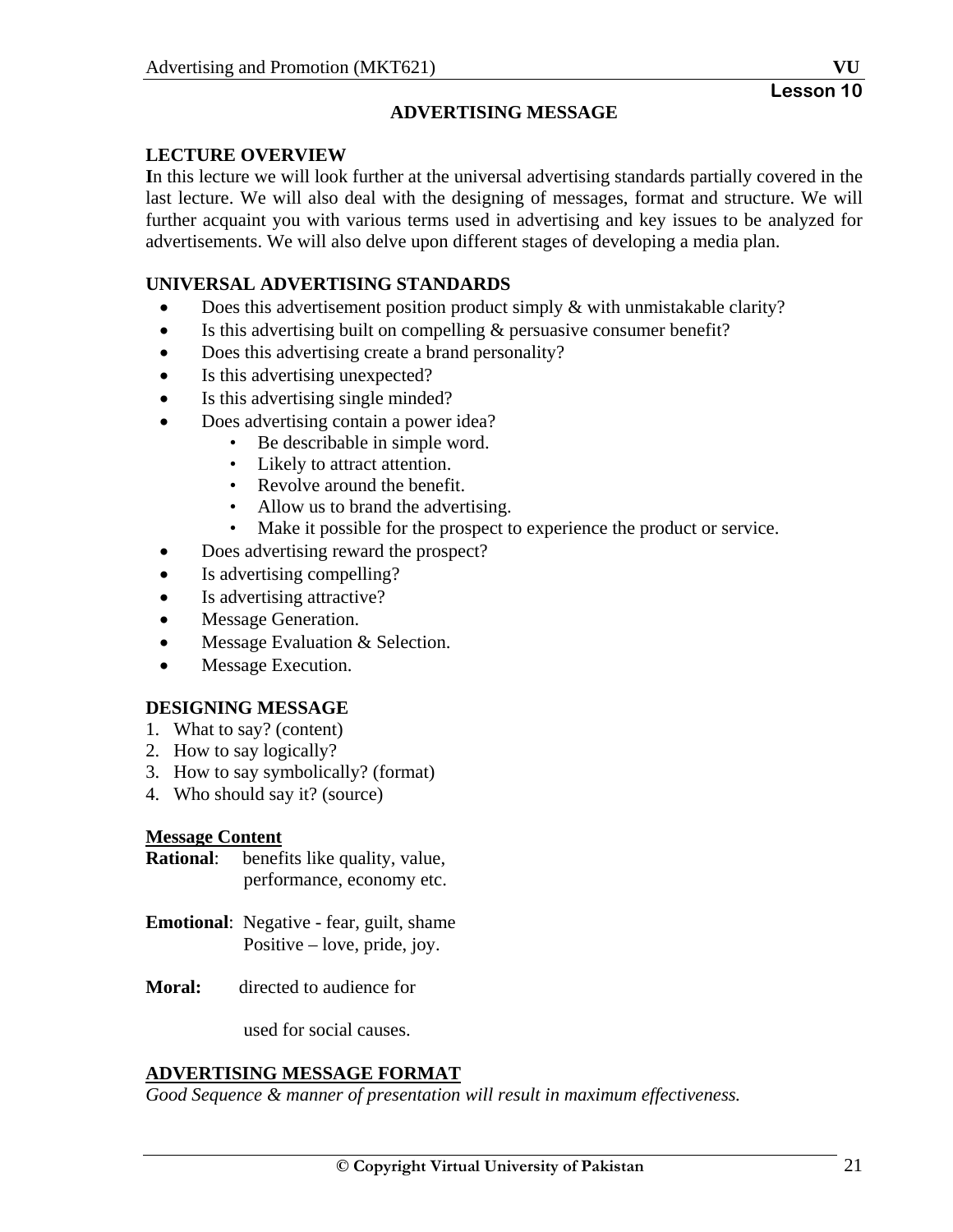## **PRINT MEDIA**

headline, copy, illustration & color will be used. **RADIO**  words & voice quality etc.

## **TELEVISION**

words, voice quality, body language, facial expressions, dress, posture etc.

Attractive source is the best source e.g. Celebrities, professionals are used *As spokes persons*.

#### **ADVERTISING MESSAGE STRUCTURE**

- Order of presentation
- Verbal vs. visual
- Sidedness single / double
- Refutation

# **BASIC TERMS & CONCEPTS.**

#### **Media Planning**

– *a process of determining how to use time & space of media to achieve advertising objectives*.

#### **Media Plan**

– a guide for media selection - plan of action.

#### **Medium**

– a single form of communication e.g. TV, radio, billboards, online media.

## **Media Mix**.

-- combination of media to be used.

## **Media Class.**

-- type of medium like TV, Radio etc.

#### **Media Vehicle**.

-- single program, magazine or radio station.

## **Media Option.**

-- full page / half page, color or black & white etc.

## **Above the line Media**.

-- such as broadcast, press, outdoor, cinema, posters etc in which ad agency gets commission.

## **Below the line Media**.

-- such as direct mail, sales promotion, exhibitions, sales literature etc.

#### **Reach**

-- measure of the number of different audience exposed at least once.

#### **Coverage.**

-- refers to potential audience might be exposed to the ad message.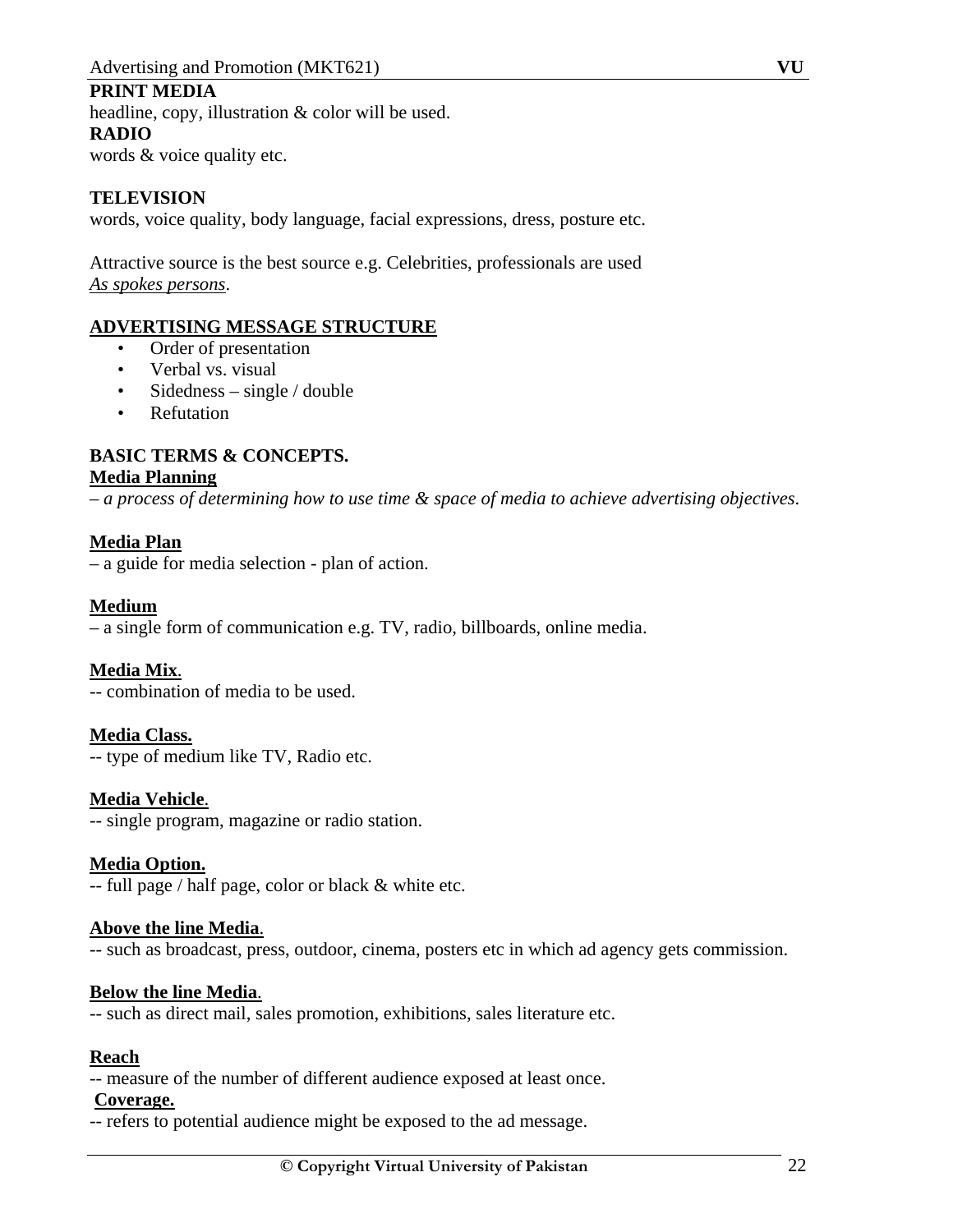## **Frequency.**

-- refers to number of times the audience is exposed to advertisement message.

#### **Scheduling.**

-- specify how media options are scheduled. Flighting – Continuous – Pulsing

## **Timing.**

-- Selection of specific times.

(Marketing analysis imperative)

## **KEY ISSUES TO BE ANALYSED**

- To whom should we advertise?
- What internal & external factors may influence media plan?
- Where  $&$  when should we focus our efforts?

## **DEVELOPING MEDIA PLAN** *-***5 STAGES**



## **MEDIA PLAN EXECUTION**

**Criteria for Execution** 

- **Media Mix.**
- **Target Market Coverage.**
- **Geographical Coverage.**
- **Scheduling.**
- **Reach.**
- **Frequency.**
- **Creative aspects & mood.**
- **Flexibility.**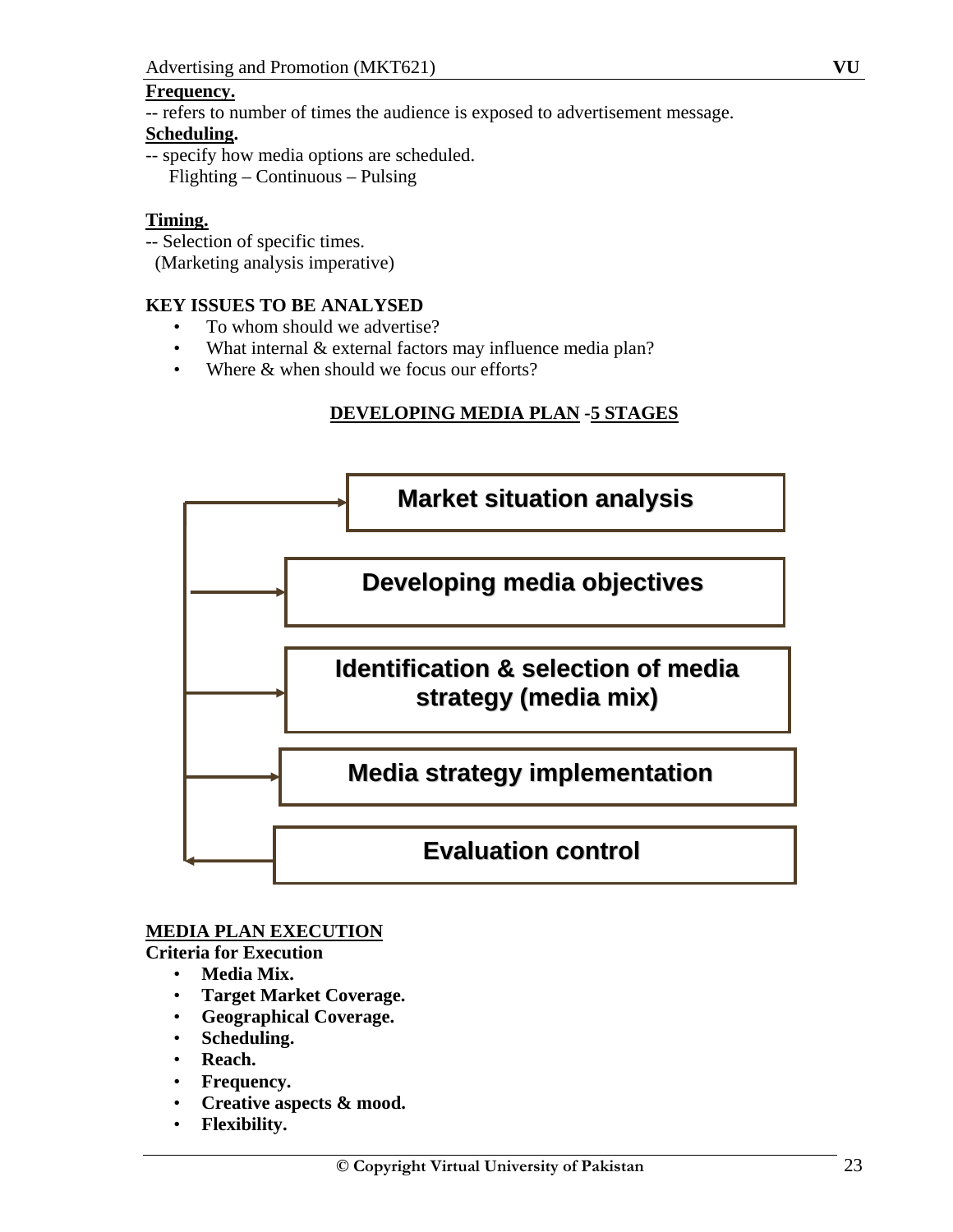## • **Budget considerations.**

## **ADVERTISING BUDGET**

#### **4 Methods to determine**

- **AFFORDABLE RATE.**
- **PERCENTAGE OF SALES METHOD.**
- **COMPETITIVE PARITY METHOD.**
- **OBJECTIVE & TASK METHOD.**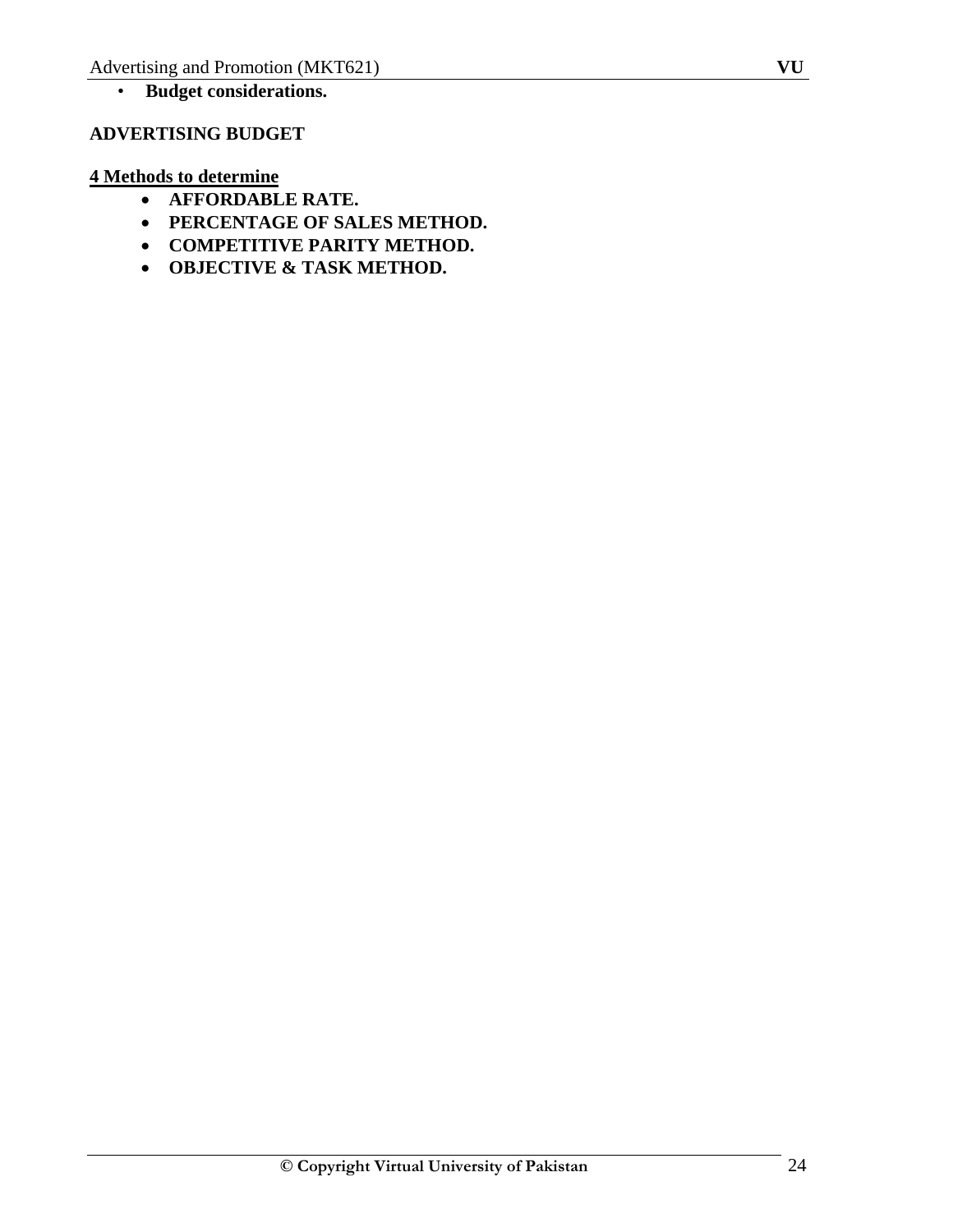#### **ADVERTISING BUDGET**

#### **LECTURE OVERVIEW**

This lecture will cover in detail the advertising budget; the approach required to work out a practical and workable budget. The information regarding advertising with special reference to implementation and evaluation will be discussed.

#### **ADVERTISING BUDGET**

#### **4 Methods to determine**

- **AFFORDABLE RATE.**
- **PERCENTAGE OF SALES METHOD.**
- **COMPETITIVE PARITY METHOD.**
- **OBJECTIVE & TASK METHOD.**

# **ADVERTISINGBUDGET**

# **Two Approaches to Decide Budgets**



#### **ADVERTISING - IMPLEMENTATION & EVALUATION**

- **Deals with campaign's specific tactics.**
- **Specifies about activities to be undertaken.**
- **People responsible for these.**
- **Time schedules.**
- **Budget availability.**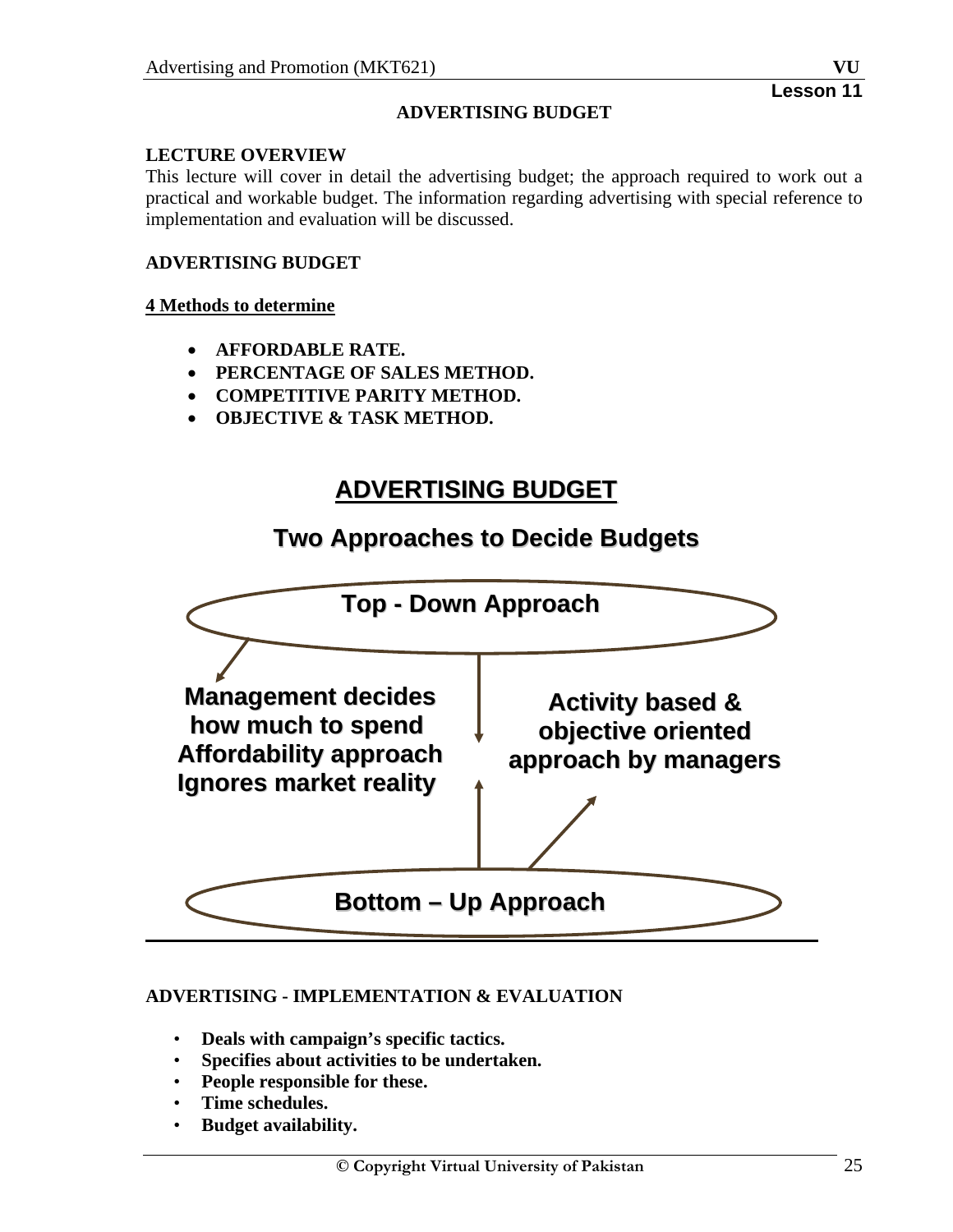*Advertising manager to find answers…* 

- **WHAT IS TO BE DONE?**
- **WHO WILL DO IT?**
- **WHEN WILL IT BE DONE?**
- **HOW WILL IT BE DONE?**

#### **REMEMBER:**

 **"Success** *is in details"* 

## **ADVERTISING RESEARCH**

#### **3 Critical Decisions!**

- **1. SETTING OBJECTIVES.**
- **1. SELECTING THE METHOD.**
- **1. CHOOSING APPROPRIATE MEDIA.**

## **4 CHOICES to be made.**

- **1. WHAT PROGRAMME?**
- **1. WHAT DAYS OF THE WEEK?**
- **1. WHAT TIME OF THE DAY?**
- **1. HOW MANY TIMES?**

## **AT LEAST 5**

- **Helps in appropriate positioning decision for the brand.**
- **Helps in selecting target markets.**
- **Find acceptability of creative ideas.**
- **Pre -- testing of ads.**
- **Post testing of ads.**

## *ADVERTISING RESEARCH OBJECTIVES*

**Advertiser should find out:**

- **Who are the customers?**
- **Who are the customers***?*
- **What are the likes & dislikes of customers?**
- **How is company's brand perceived?**
- **How to improve customer's perception?**

## **ADVERTISING RESEARCH PROCESS**

## **STEPS to collect relevant information:**

- **PROBLEM DEFINITION.**
- **EXPLORATORY or INFORMAL RESEARCH.**
- **DETERMINING RESEARCH OBJECTIVES.**
- **RESEARCH DESIGN: Sampling methods & size. Scaling.**

 **Data collection method.**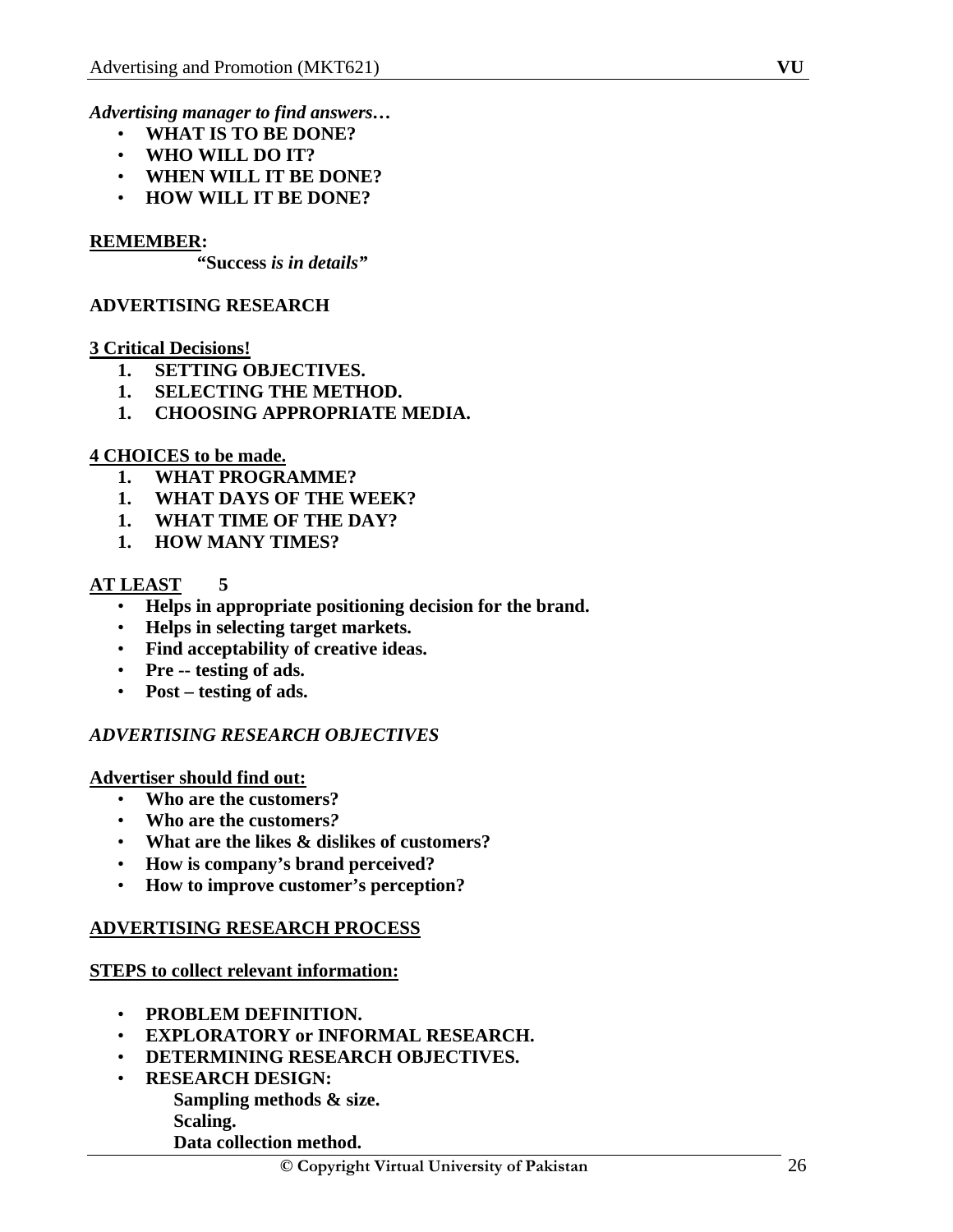- • **DATA COLLECTION.**
- • **DATA TABULATION & ANALYSIS.**
- • **INTERPRETATION CONCLUSION & REPORTING.**

## **ADVERTISING RESEARCH COMPONENTS**



# **ADVERTISING RESEARCH COMPONENTS**

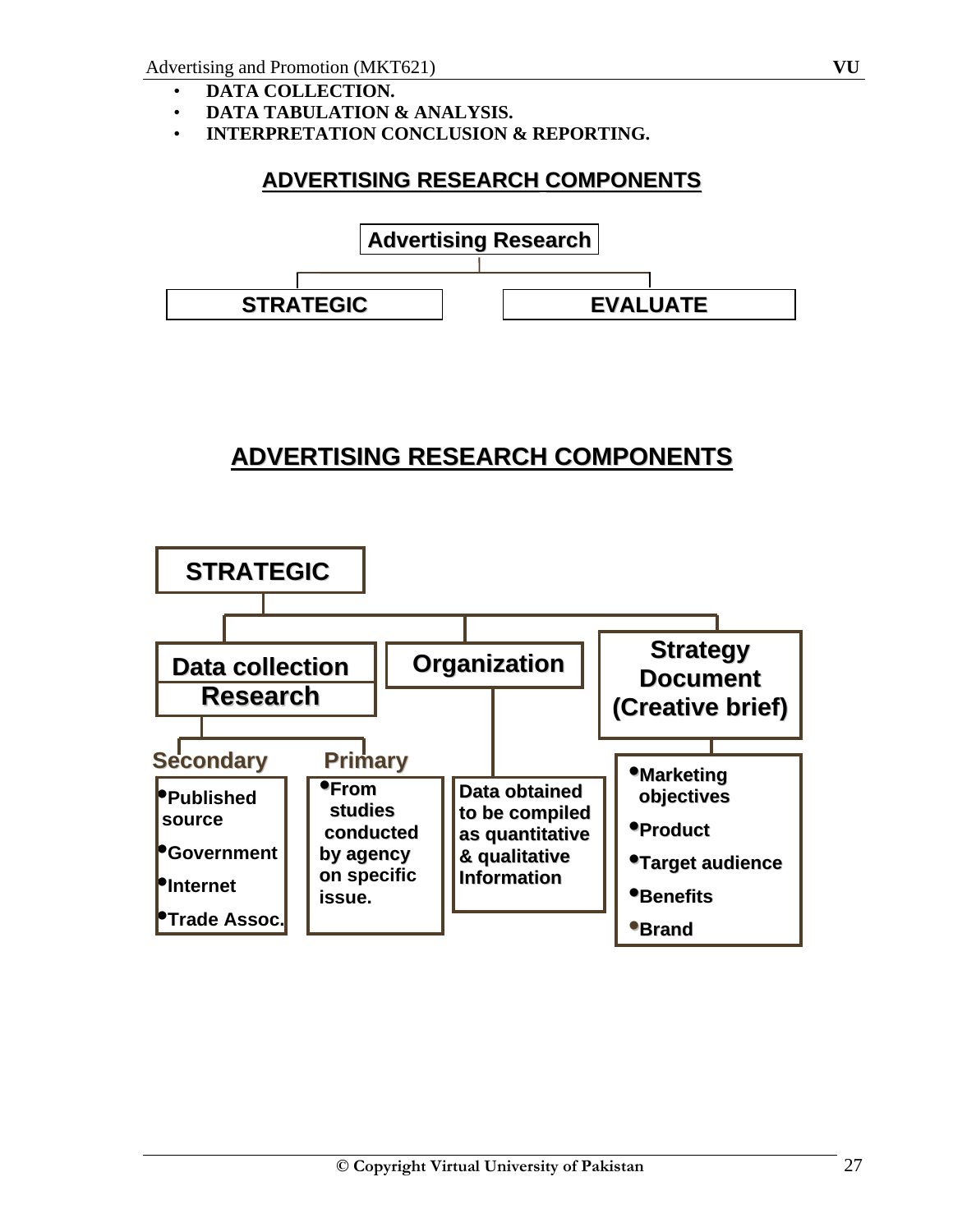# **ADVERTISING RESEARCH COMPONENTS**

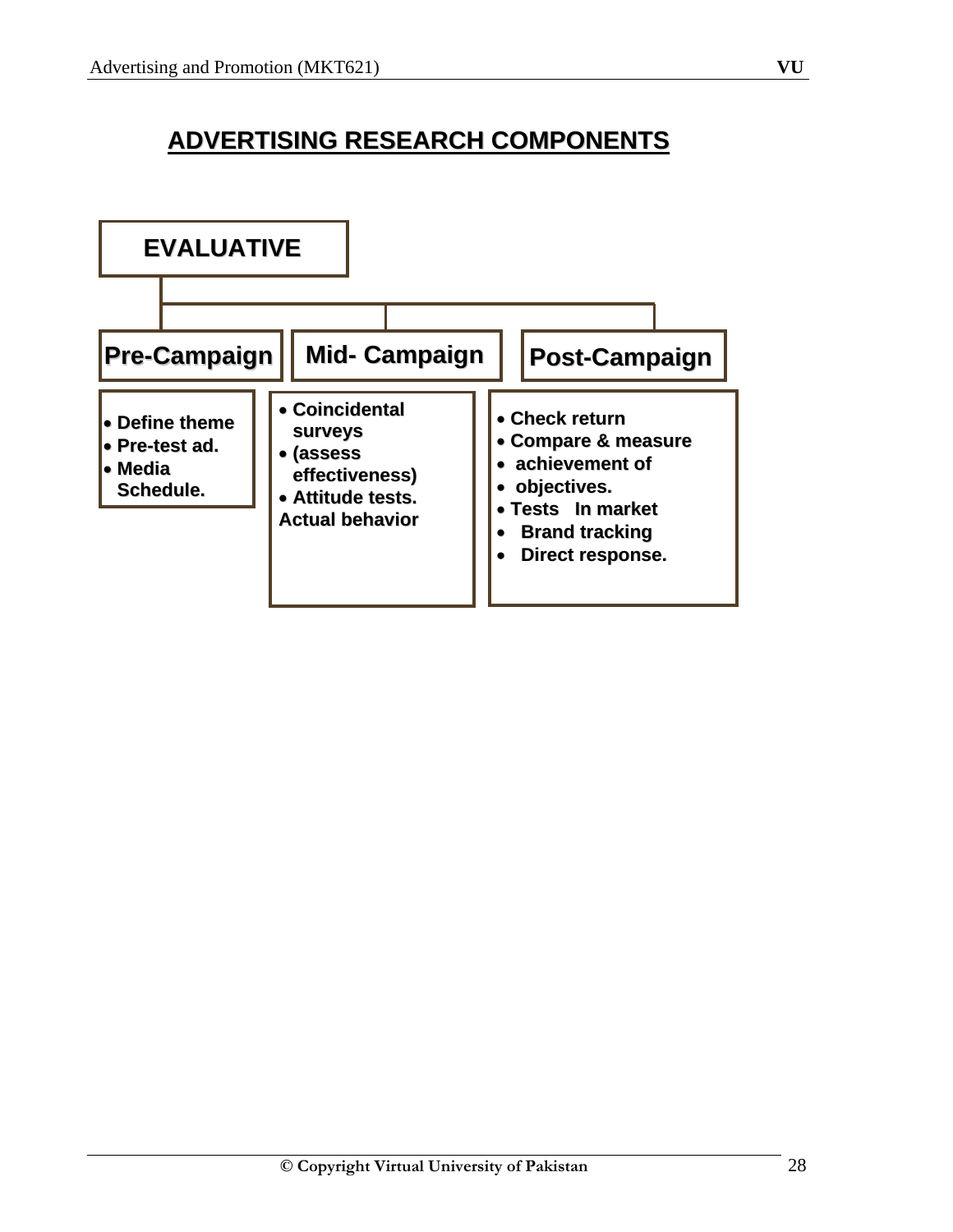#### **ADVERTISING REACH**

#### **LECTURE OVERVIEW**

Advertising research ,creative concepts, specific communication objectives, advertisement copy methods ,pre campaign testing and post testing is all what we will study in this lecture.

## **ADVERTISING STRATEGY RESEARCH Components:**

- TARGET MARKET.
- POSITIONING.
- COMMUNICATION MEDIA.
- CREATIVE CONCEPT.

## **CREATIVE CONCEPT RESEARCH**

- Team develops several rough copy platforms.
- Conduct focus group interviews.
- Focus group interviews are combined with other quantitative techniques.

#### **SPECIFIC COMMUNICATION OBJECTIVES**

- Closing an immediate sale (Buy Now because of price)
- Building long range consumer franchise. (establish brand recognition & acceptance.
- Contribute towards increased sales. (convert non users of the type)
- Taking specific step leading to sale. (induce the prospects to sample product)
- Imparting information to close sale. (where to buy it)
- Building confidence in the company (past & present profitability)
- Building images. (product quality & corporate citizenship)
- Creating near term sales to bring prospect closer to purchase. (combating competitor's claims**)**

## **BROAD COMMUNICATION OBJECTIVES**

#### • **INFORMING**

- 1. Make consumers aware of new product.
- 2. Announcing a new price.
- 3. Explaining how a product works.

#### • **REMINDING**

- 1. Telling consumers where to buy.
- 2. And when to buy.

#### **ADVERTISING COPY METHODS**

- What assumptions are made for the working of advertising?
- What are its objectives?

#### **MEASURES**

• If objective is to persuade then**--** 

## *A measure of purchase intent will be used.*

• If objective is attitude shift then **--**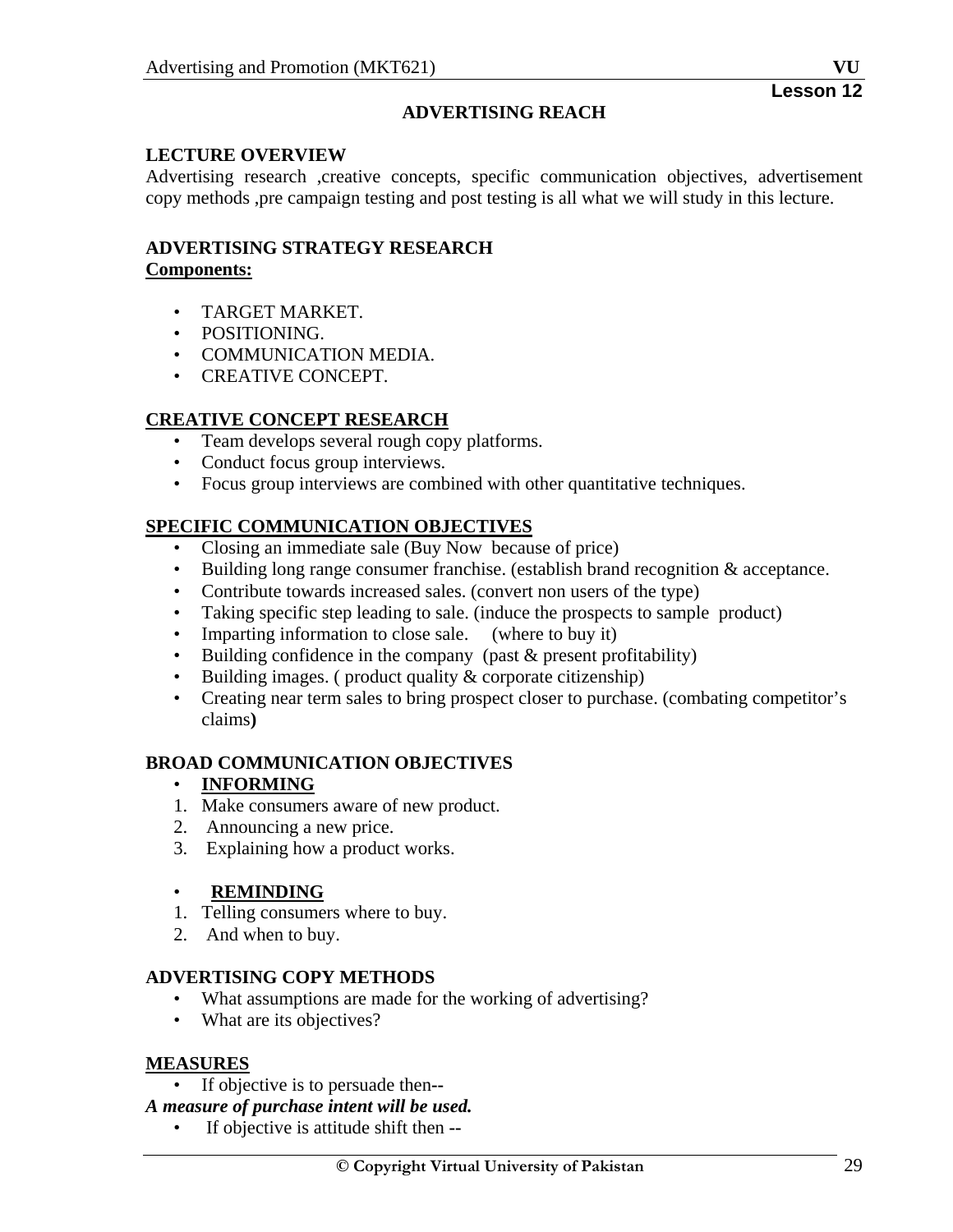• If objective is message overtime then **–**  *Controlled market experiments will be used.* 

#### **PRE-TESTING ADVERTISEMENTS Methods**

#### **PRINT ADVERTISING**

- Direct Questioning.
- Focus groups.
- Paired comparison tests.
- Order of merit test.
- Direct mail test.
- Depth interview.
- Story telling.

## **TV & RADIO ADVERTISING**

- Central location test.
- Trailer test.
- Theatre test.
- Live telecast test**.**
- Sales experiment**.**

## **POST- CAMPAIGN TESTING Methods**

- Inquiry test.
- Sales test.
- Recall test.
- Recognition test.

## **INQUIRY TESTS**

- Same placed in different copies in different issues to same medium.
- Determining "pulling power" of different copy.
- Same offer placed in different ad copy appearing in different magazines & newspapers.
- Two pieces of copy reach different audiences.

#### **SALES TEST**

- Through point of purchase displays or direct mail.
- Through two matched groups Collecting data.

## **RECALL TESTS**

## **AIDED –**

respondent shown picture of ad with name of sponsor or brand name blanked out.

## **UN AIDED –**

Only the product or service is given.

## **RECOGNITION TESTS –**

Mail survey through questionnaires etc**.**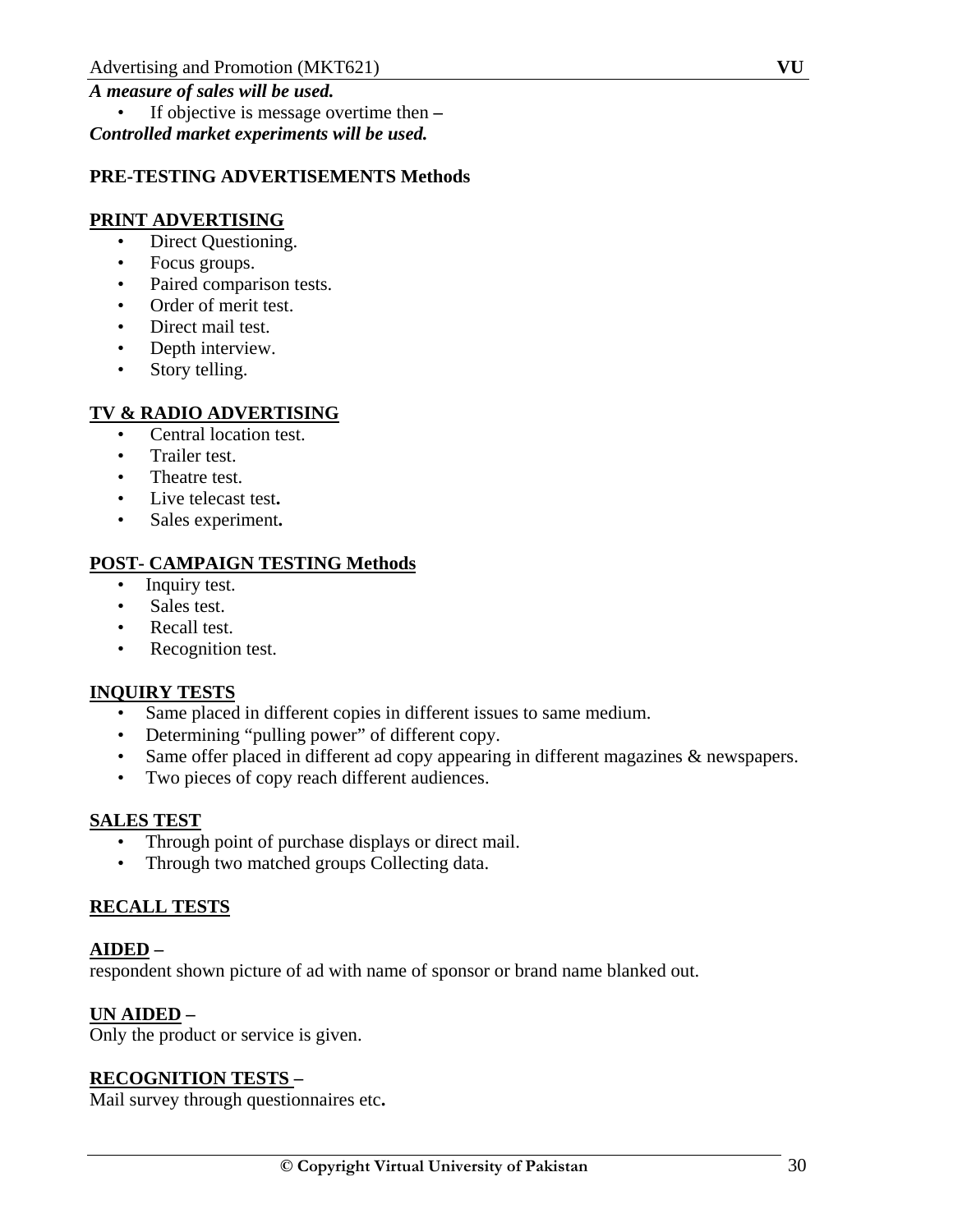## **MEDIA RESEARCH:**

#### **QUESTIONS NEED ANSWERING**

- **What class of media should be used?**
- **Which media vehicle & option be used?**
- **What should be exposure level & how to schedule it?**

#### **MAJOR AREAS OF RESEARCH**

Media selection & Media scheduling

#### **MEDIA SELECTION**

- What frequency of message exposure is desired to change behavior to affect sales of their brand?
- Maximum number of market segment that can be reached with that frequency.

#### **5 LEVELS TO BE ADDRESSED**

- Vehicle Distribution.
- Vehicle Exposure.
- Ad Exposure.
- Advertising Perception.
- Advertising Communication**.**

#### **Vehicle Distribution**

• Individual's medium's circulation. The process by which, it becomes available.

#### **Vehicle Exposure**

• Exposure of audience to vehicle-reading a given magazine or watching a particular TV program.

#### **Ad. Exposure**

• Requires message physically comes within audience's attention range.

#### **Advertising Perception**

• Audience has conscious awareness of the ad**.** 

#### **Advertising Communication**

- The audience receives the message in a desired context**.**
- Media scheduling.
- Market & sales analysis research.
- Market potential analysis.
- Sales forecasting.
- Sales analysis.
- Measuring advertising effectiveness**.**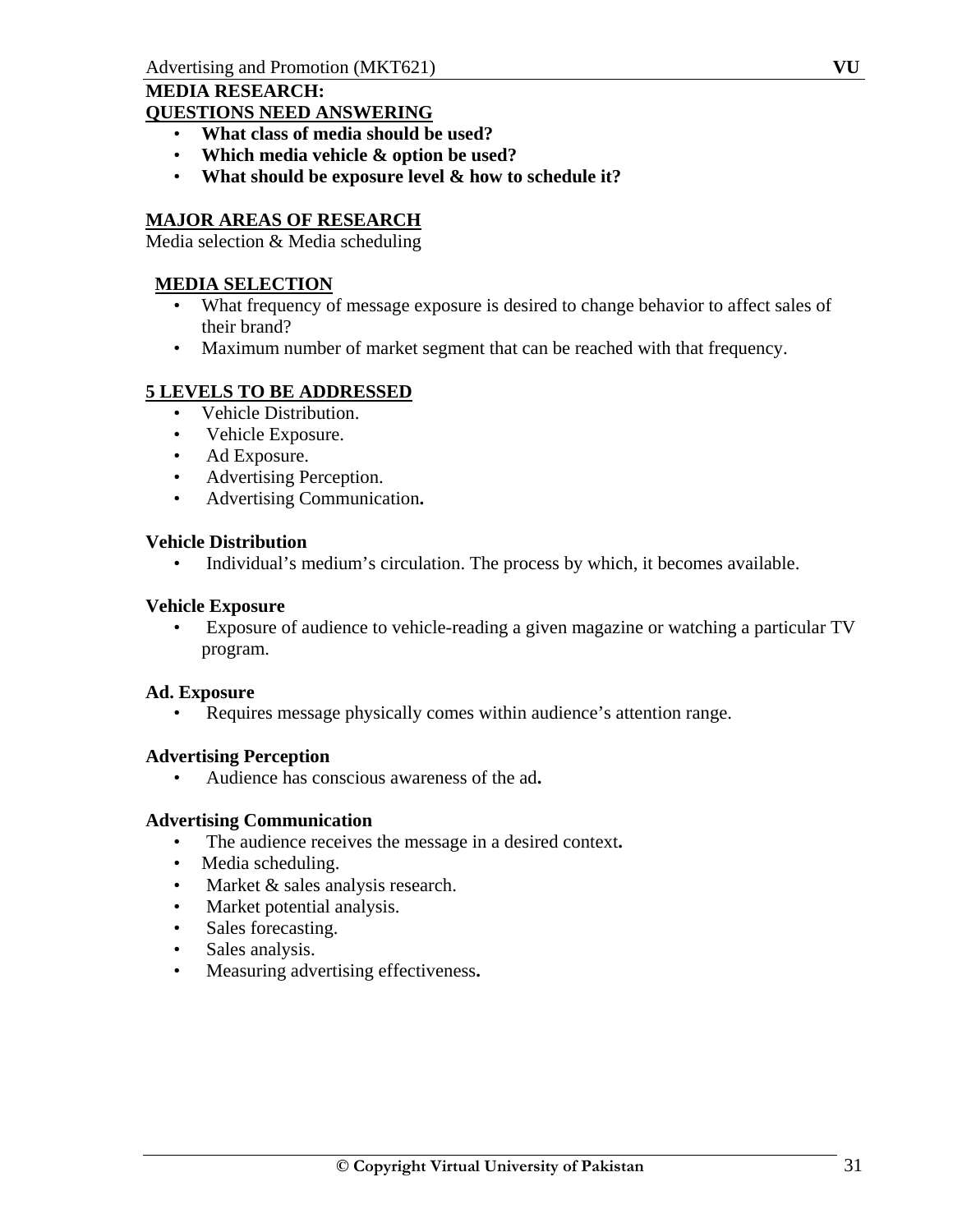#### **PRE – PLACEMENT EVALUATION**

#### **LECTURE OVERVIEW**

Pre-placement evaluation of advertisement, budget allocation magnitude, advertising perception and communication etc will be explained in this lecture.

#### **PRE – PLACEMENT EVALUATION of ADVERTISEMENT**

1st advertising decision may need searching and screening of suitable advertising ideas.

- Quest for new ideas or for new expressions of old ones.
- Collection of facts about what people know or feel about a company.
- Prediction of how people will probably react to a new advertising idea.

Various elements to be included can be evaluated using following methods.

**Concept Testing**. A tea brand emphasized environmental features of mountains etc. **Theme Testing.** Adv. themes are as follows.

**UTILITARIAN** value of product & for service directed to value for money etc.

**FOCUSED** for specific market segments.

**INFORMATIVE** for information about product. -- no selling message.

**NON-SPECIFIC** Vague & diffused message about product.

**ACHIEVEMENT ORIENTATION** sales profits awards etc.

**DESCRIPTIVE & PROJECTIVE** combination informative & achievement related. **NEW PRODUCT, SERVICE SCHEME OR IDEA** A new entry in the market.

**The media factor** *-* helps in following ways:

- Number & type of persons exposed to advertising & how often.
- Provide environment -- favorable / unfavorable or neutral.
- Determine overall impact of a campaign i.e. information communicated, attitudes formed or changed or action may be taken as a result of advertising.

#### **Copy Research**

• Establish whether message content  $\&$  presentation will perform as desired  $\&$  what changes may be helpful or required.

#### **ACCOUNT PLANNING**

- Conduct research & gather all relevant information about a client's product or service brand and consumers in the target market.
- To provide key decision makers with all information required to make an intelligent decision.

#### Jon Stell (*President & Director Account planning)*

- Responsible for advertising strategy formulation  $\&$  implementation in the creative work.
- Ensure that each stage of campaign is completed on time.
- Possess ability to organize & gather huge amount of relevant information essential to solve problems related to the brand.
- Account Planner scheme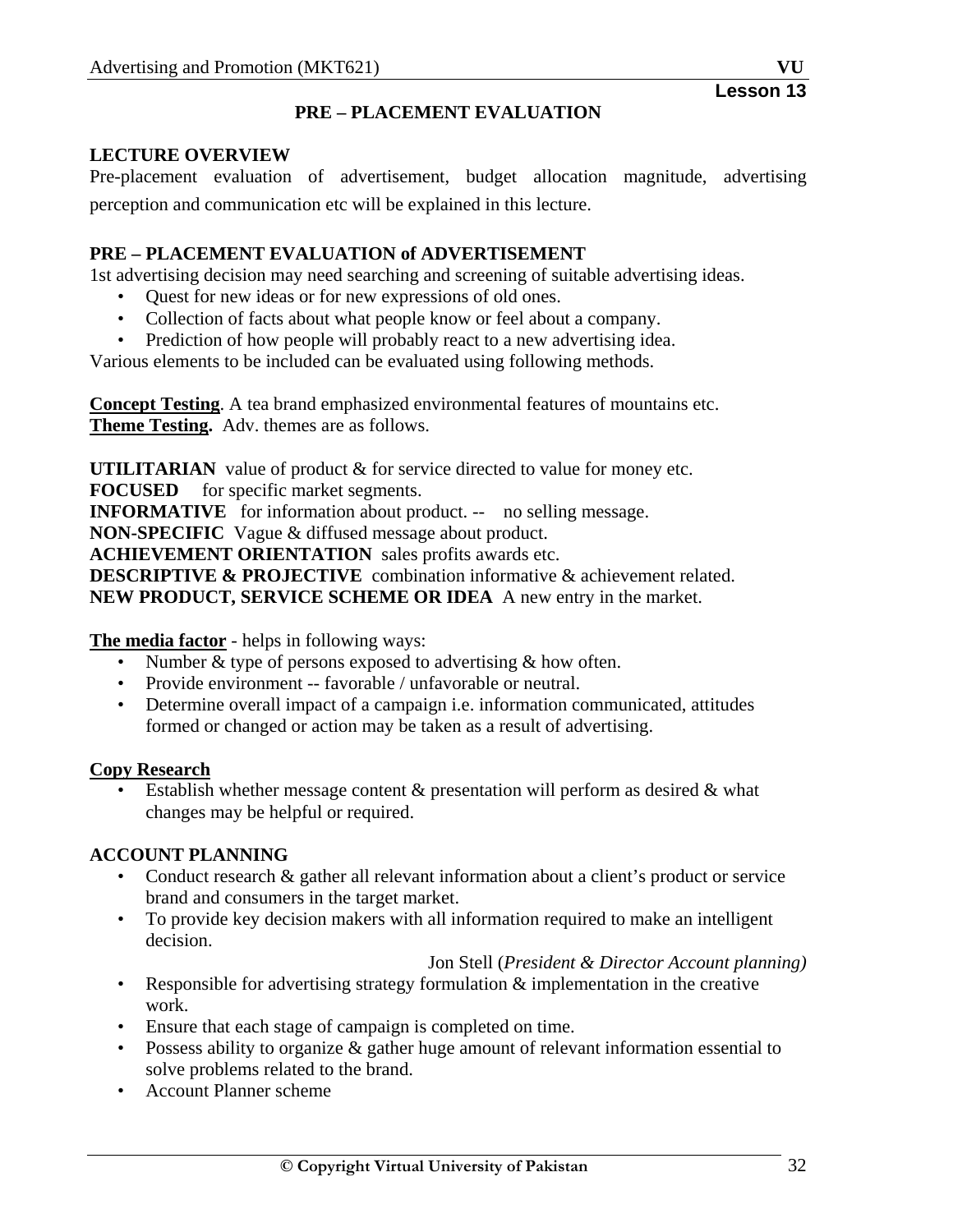## *Initial Briefing*

- • *The Budget.*
- • *The Company, product or service.*
- • *Market.*
- • *Distribution.*
- • *Name Brand.*
- • *Price.*
- • *Packaging.*
- • *Competition.*

## **BUDGET**

*Magnitude (size) of allocation.*  The company, product or service

- *Understand company, its background and how it operates.*
- *To see ,understand ,use & operate the product for first hand experience.*

## **MARKET**

- At whom product or service aimed?
- Who is likely to buy it?
- Was it to satisfy a particular market need?
- What are the buying motives?
- How satisfied or dissatisfied are customers?
- Does client require marketing advice?
- Is agency expected to conduct research.

## **DISTRIBUTION**

- How does / will it reach consumer?
- What is the distribution channel?
- Is distribution extensive or intensive?

## **NAME / BRAND**

- Has it been already decided?
- Will advertising agency find a name?

## **PRICE**

- Has it been already decided?
- Will advertising agency help?
- What is the selling price?
- Is it price conscious market?

## **PACKAGING**

- Has it been already decided?
- Will advertising agency provide the design?

## **COMPETITION**

- Is product unique?
- Does it compete with an established product group?
- If expensive what specific consumer group it competes with?

REPORT TO AGENCY HEAD -- DEPARTMENT HEAD and finally leading to CAMPAIGN PREPARATION.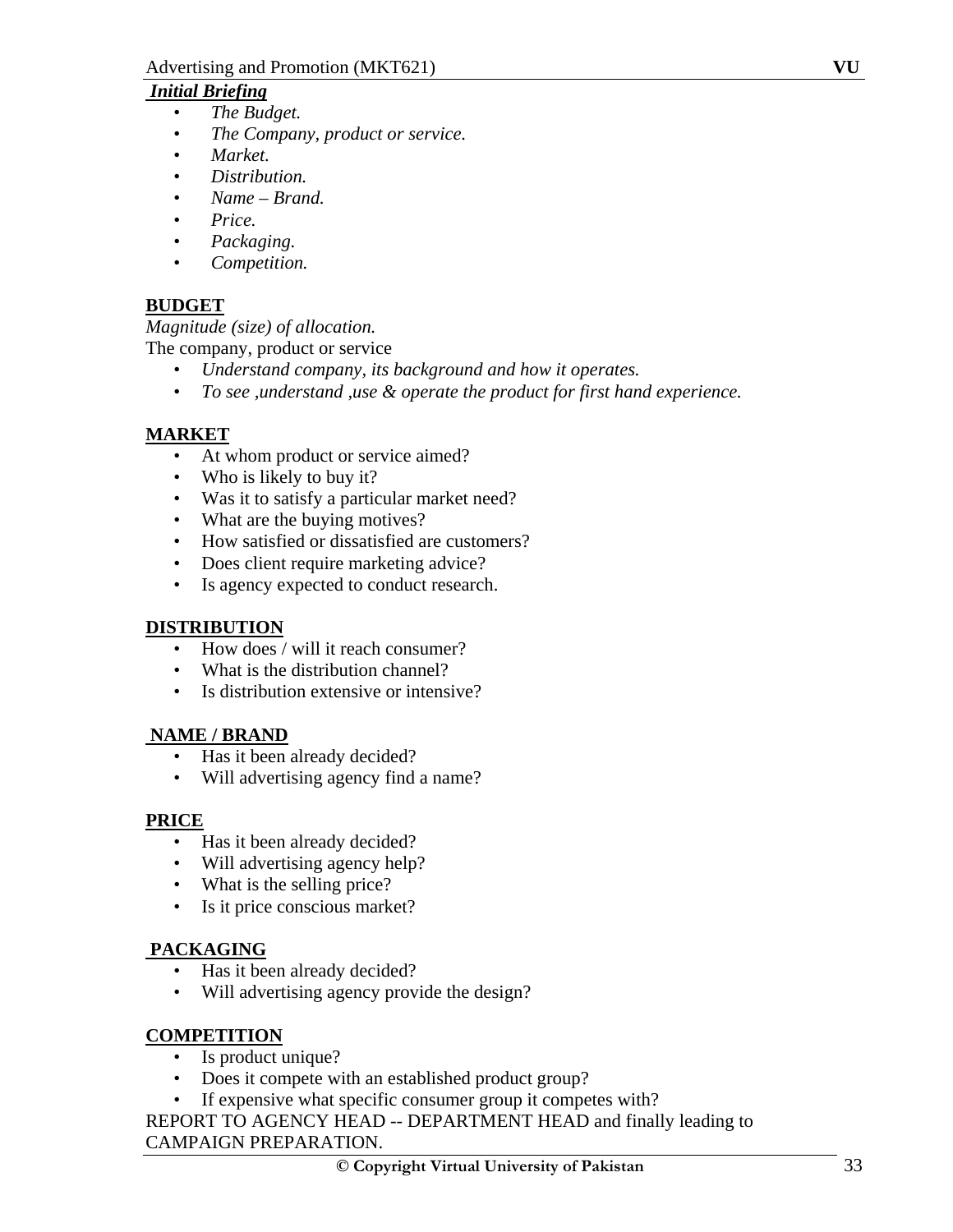#### **WORKING OF ADVERTISING**

## **LECTURE OVERVIEW**

Continuing with the subject advertising this lecture will cover its working ,illustrate various communication models ,message and media mix factors. .

#### **WORKING OF ADVERTISING**

- Advertisement should raise awareness and change brand attitudes.
- Advertising should provide strong reasons **"**Why" a specific brand is superior.

#### **12 Steps to develop effective campaign**

- 1. Identifying target market & positioning
- 2. Deciding advertising objectives.
- 3. Kind of communication effects needed.
- 4. How consumers respond to advertising.
- 5. Decide the theme.
- 6. Develop the campaign.
- 7. Decide the advertising appeal.
- 8. Develop copy plat form.
- 9. Formulate message strategy.
- 10. Media Mix.
- 11. Schedule, frequency & pattern of ad. release
- 12. Evaluation of campaign.

# **BASIC COMMUNICATION MODEL**

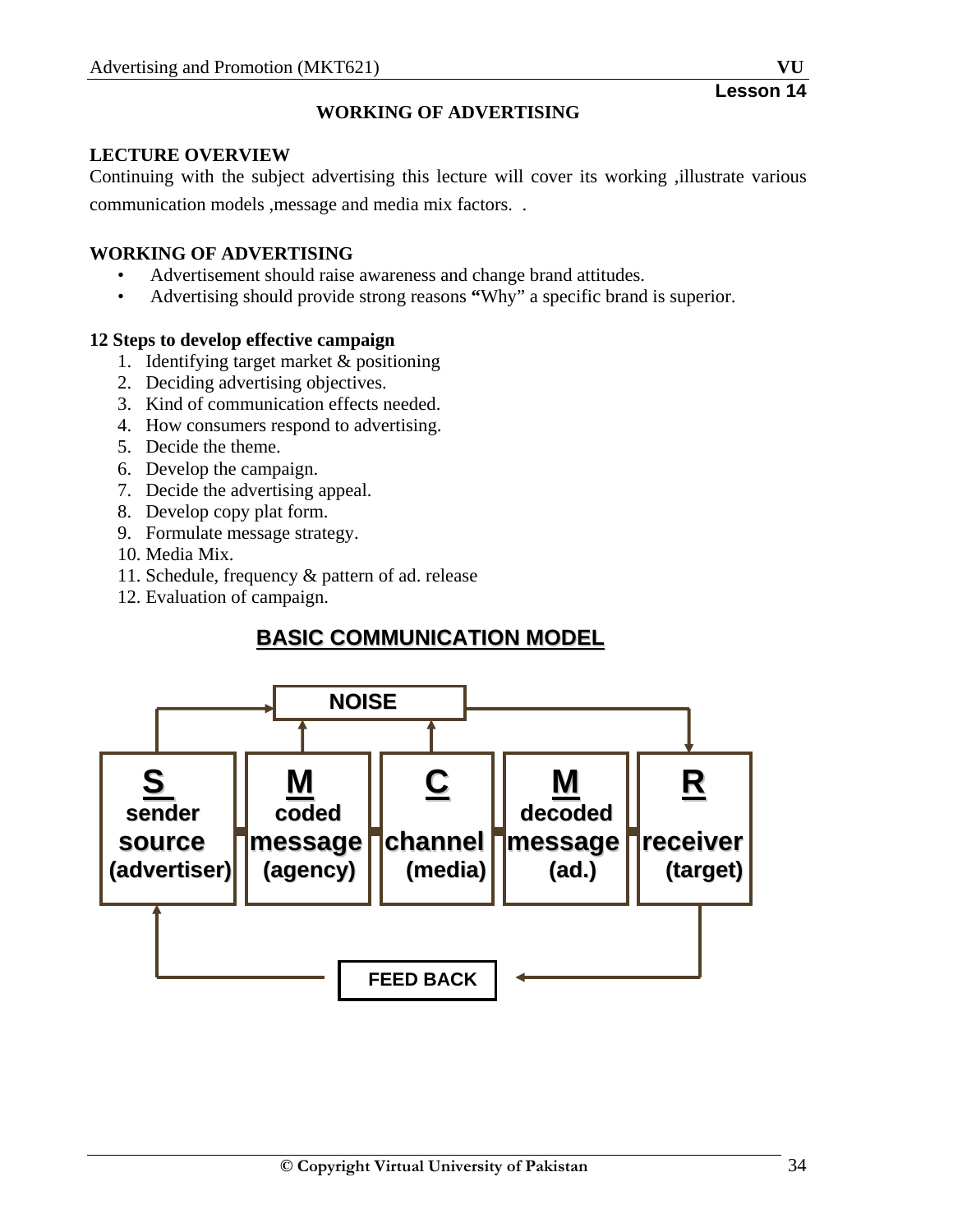

An *Interactive (2 way)* communication model

# **ADVERTISING COMMUNICATION MODEL**

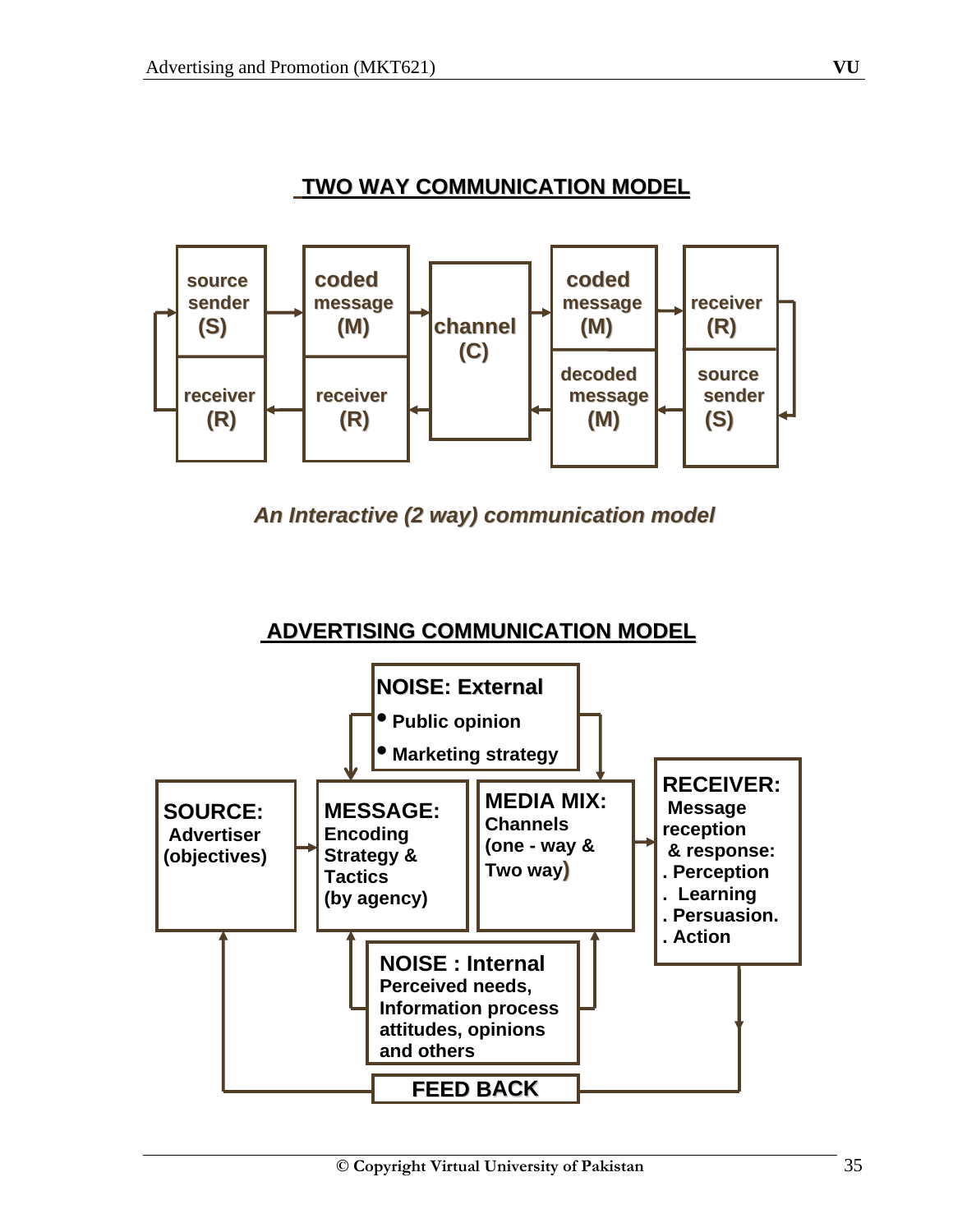# **SOURCE or THE ADVERTISER**

- Advertiser and Advertising agency are the sources.
- They decide objectives for campaign in terms of impact from the message.

## **Effects are PERCEPTION – LEARNING-PERSUASION & BEHAVIOUR ( SALES )**

| <b>Key Message Effects</b> | <b>Surrogate Measures</b>         | <b>Communication Tools</b>                  |
|----------------------------|-----------------------------------|---------------------------------------------|
| <b>Perception</b>          | <b>Exposure</b>                   | <b>Advertising ; Public relations(PR)</b>   |
|                            | <b>Attention</b>                  | <b>Advertising</b> ; sales promotion        |
|                            | <b>Interest</b>                   | <b>Advertising</b> ; sales promotion; PR    |
|                            | <b>Memory: recognition/recall</b> | <b>Advertising</b> ; sales promotion; PR    |
| <b>Learning</b>            | Understanding                     | <b>Public relations; personal selling</b>   |
|                            |                                   | Direct marketing; advertising               |
|                            | <b>Image and association</b>      | <b>Advertising</b> ; PR., point of purchase |
|                            | <b>Brand links</b>                | Ads etc.                                    |
|                            |                                   |                                             |
| <b>Persuasion</b>          | <b>Attitudes: form or change</b>  | <b>Public relations : personal selling</b>  |
|                            | <b>Preference / intention</b>     | <b>Sales promotion</b>                      |
|                            | <b>Emotions and involvement</b>   | <b>Advertising: Public relations</b>        |
|                            |                                   | <b>Personal selling</b>                     |
|                            | Conviction, belief,               | Personal selling & direct marketing         |
|                            | commitment                        |                                             |
| <b>Behavior</b>            | <b>Trial</b>                      | Personal selling; direct marketing          |
|                            | <b>Purchase</b>                   | Sales promotion; personal selling           |
|                            |                                   | <b>Direct marketing</b>                     |
|                            | Repeat purchase, use more         | Sales promotion; personal selling,          |
|                            |                                   | <b>Direct marketing</b>                     |

#### **(Message effectiveness factors chart)**

**Noise is any factor that hinders or distorts the delivery of advertising message to the target audience.** 

| <b>EXTERNAL FACTORS</b>                    | <b>INTERNAL FACTORS</b>                      |
|--------------------------------------------|----------------------------------------------|
| <b>Marketing strategy</b>                  | <b>Target Audience need purchase history</b> |
| <b>General Pattern of consumer trends</b>  | Information process ability.                 |
| <b>Competitors marketing communication</b> | Level of avoidance of advertising.           |
| Public opinion.                            |                                              |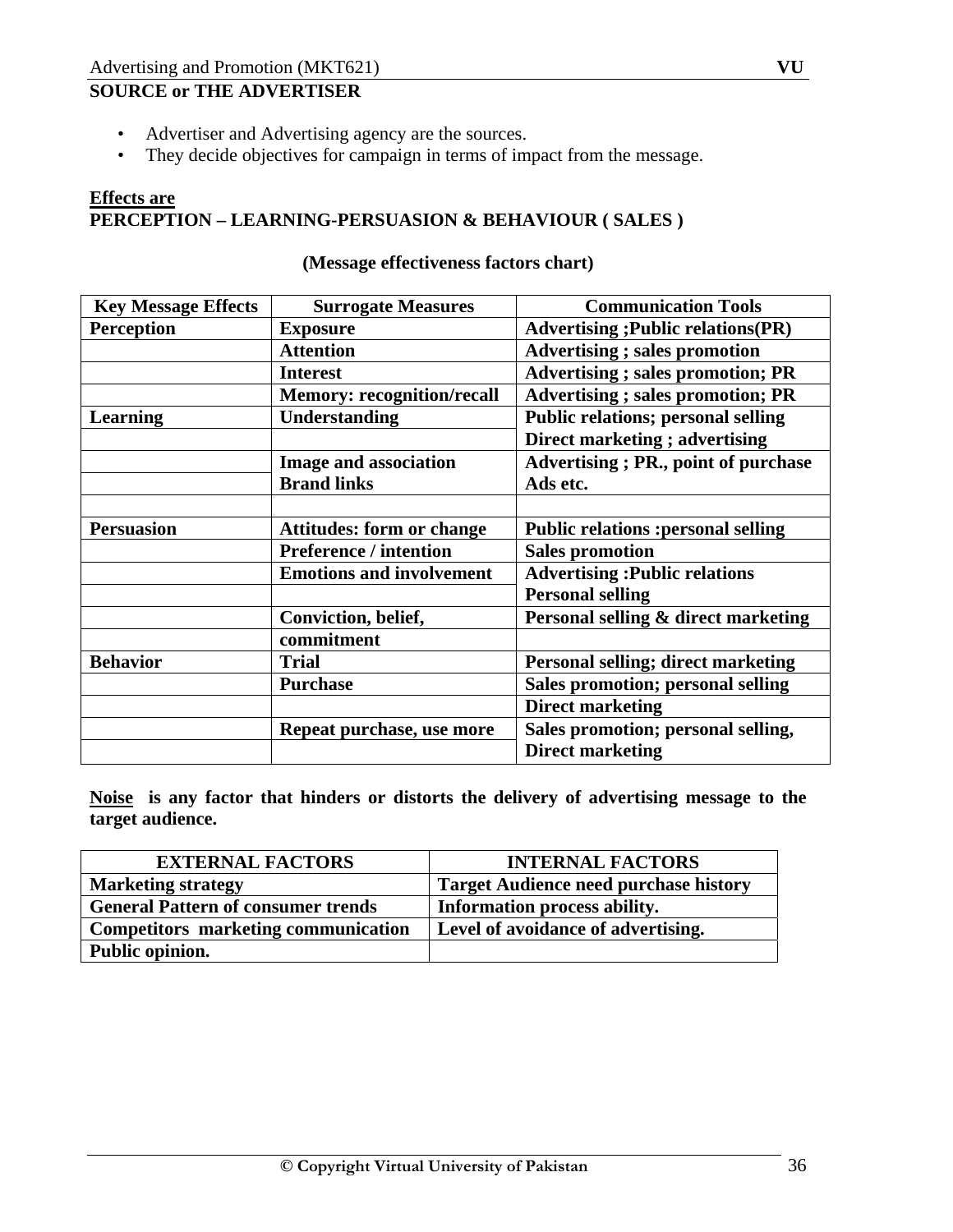# **MESSAGE & MEDIA MIX FACTORS**

#### **Message Key Factors***.*

- *Analysis of marketing & advertising strategy*
- *Target Audience.*
- •

# **Media Mix Key Factors***.*

- *A Message reaching a target audience.*
- *Effectiveness of media plan*
- *Best chance of delivering the message.*
- *Different media mix required to reach different target audience*

### **THE RECEIVER:**

# **Message Reception and Response**

 $\textrm{THINK} \longrightarrow \textrm{FELL} \longrightarrow \textrm{D0}$ 

**Learning** 

**Persuasion** 

**Behavior**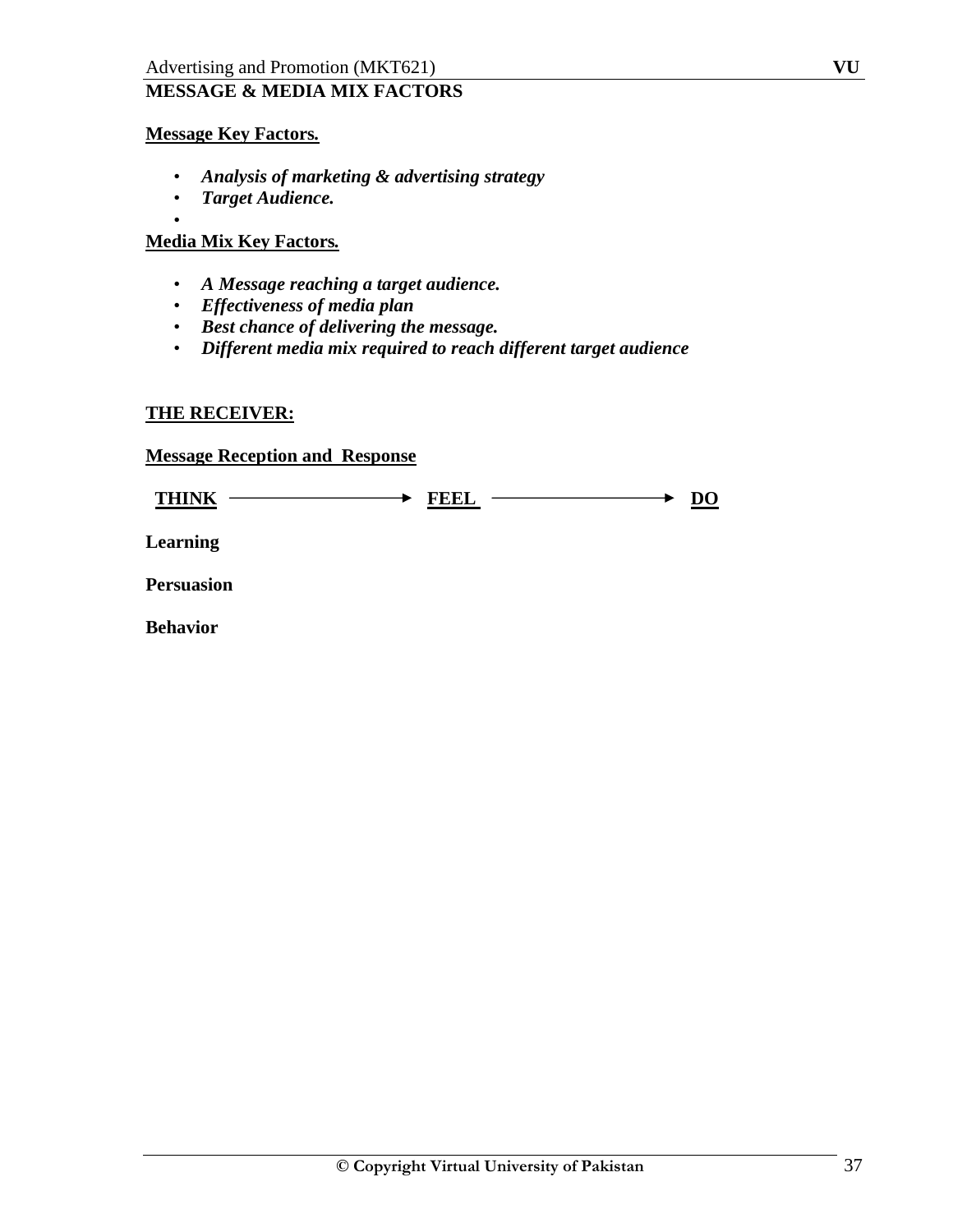#### **ADVERTISING RESPONSE HIERARCHY MODELS**

#### **OVERVIEW**

Advertising has become a very demanding profession in this now very competitive world. In this lecture we will explain various models to judge the response to various efforts. Besides this we will also explain about advertising themes and the process required to get or develop a unique and big idea along with key points for developing an advertising campaign..

#### **ADVERTISING REPONSE HIERARCHY MODELS**

4 response hierarchy models:

- 1. The AIDA model.
- 2. Hierarchy of effects model.
- 3. Innovation-adoption model.
- 4. Information processing model.

The AIDA model Developed *by E. K. Strong* 

Basically means draw / attract attention Be interesting - Create desire - Initiate action A I D A stands for :

- A for Attention
- I for Interest
- D for Desire
- A for Action

# *AIDAMODEL*

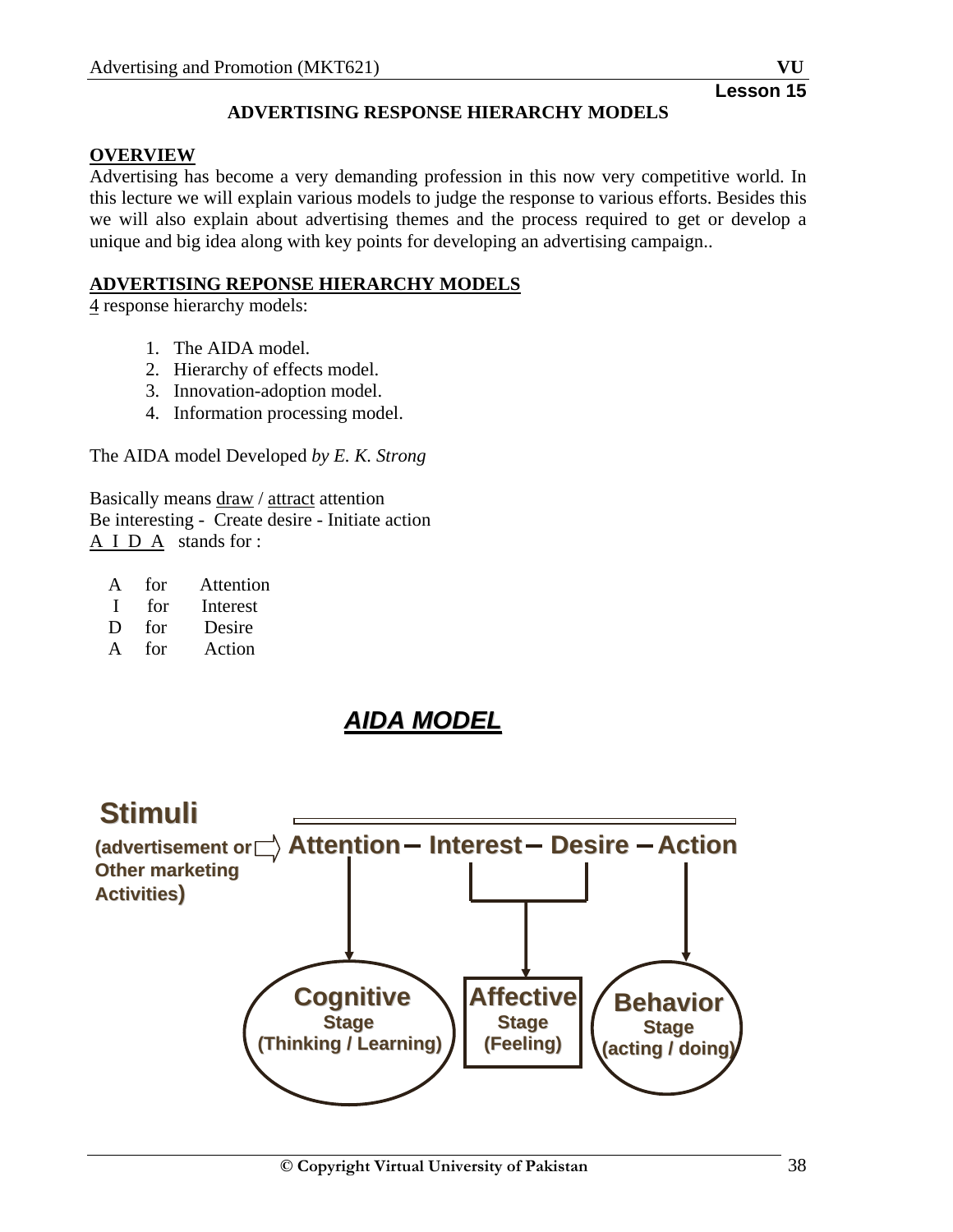



**© Copyright Virtual University of Pakistan** 39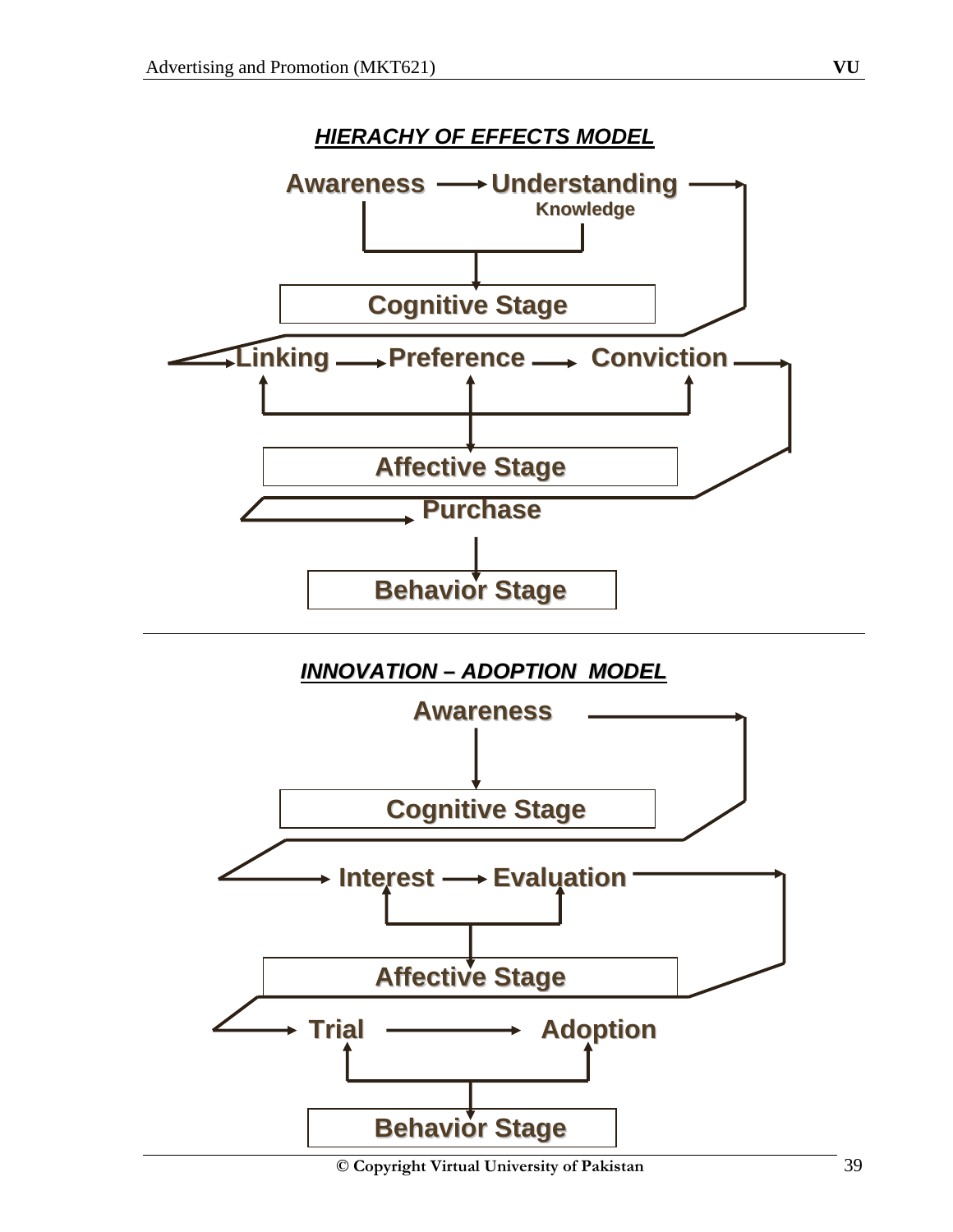



**Low involvement learning model** 



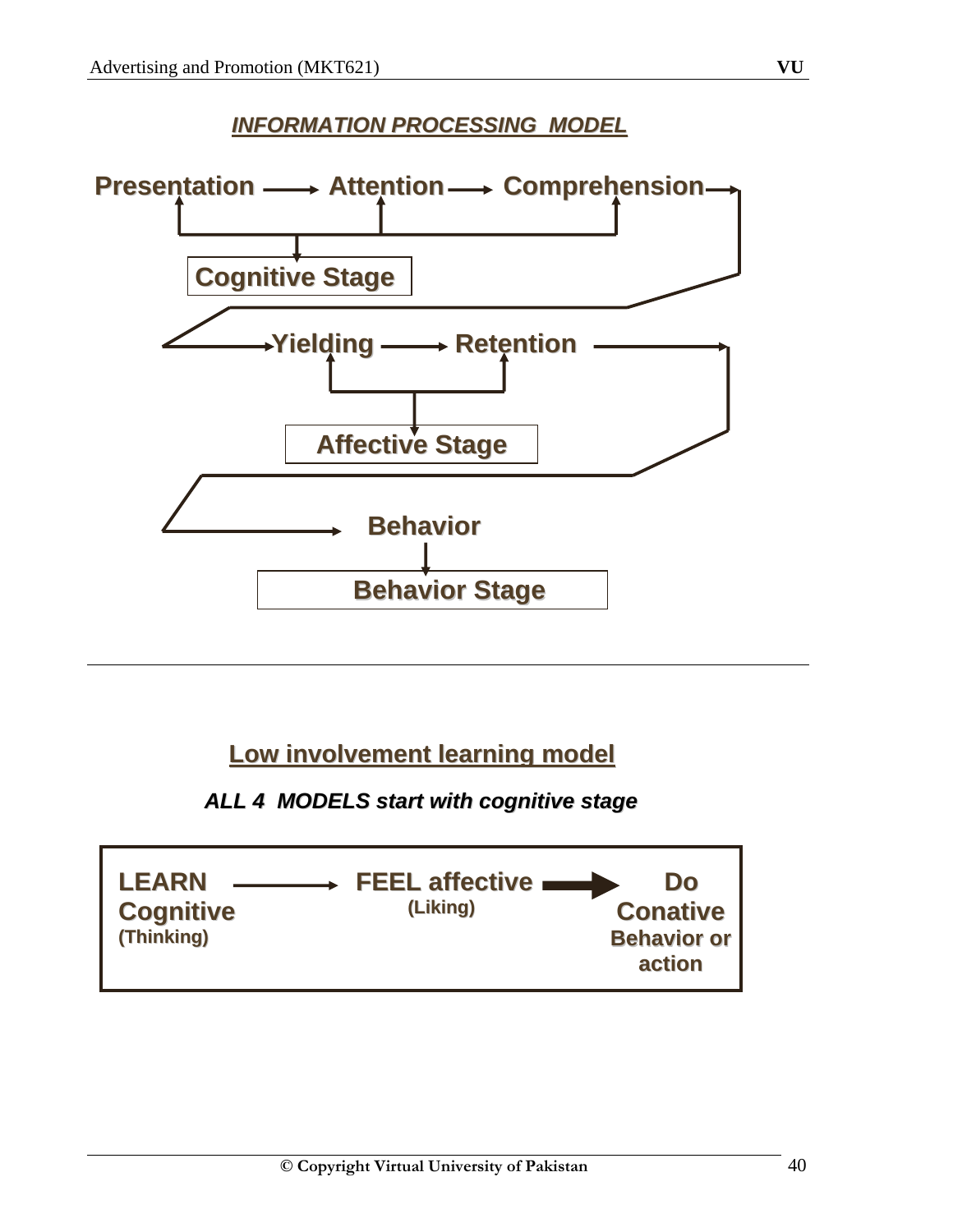# **DECIDING THE THEME**

Advertising theme is the *core advertising message* about the brand that will place it in a better position vis a vis competitor brands.

### **PROCESS REQUIRED TO GET BIG IDEA**

#### **A. Fact finding**

- i) Problem definition: Picking out & pointing out the problem.
- ii) Preparation: Gathering & analyzing the pertinent data.

#### **B. Idea finding**

- i) Idea production: thinking up tentative ideas as possible leads.
- ii) Idea development: from resultant ideas, adding others & reprocessing by means of modification, etc.

#### **STEPS FOR A GOOD THEME**

- Creating idea. (Idea generation)
- Generation of written copy. (copywriting)
- Art work of various kinds. (illustrations)
- A preliminary & comprehensive vision of ad. (Layout)

# **DEVELOPING ADVERTISING CAMPAIGN**

#### **Three Essential Elements:**

- 1. Targeting the audience Whom are you trying to reach?
- 2. Message strategy What do you say to them?
- 3. Media strategy When & where will you reach them?

#### *According to Dunn and Barban In their book – Advertising: its role in modern marketing.*

*"*An advertising campaign includes a series of ads, placed in various media that are designed to meet objectives & are based on analysis of marketing & communication situations."

- Advertising Problem & opportunities
- Identifying target audience
- Deciding advertising objectives.
- Deciding advertising budgets
- Product positioning.
- Finding advertising theme
- Developing campaign.
- Creative strategy.
- Media strategy.

#### **Other tools**

| Sales promotion  | Packaging        |
|------------------|------------------|
| Personal selling | Direct marketing |
| Public relations | Sponsorship      |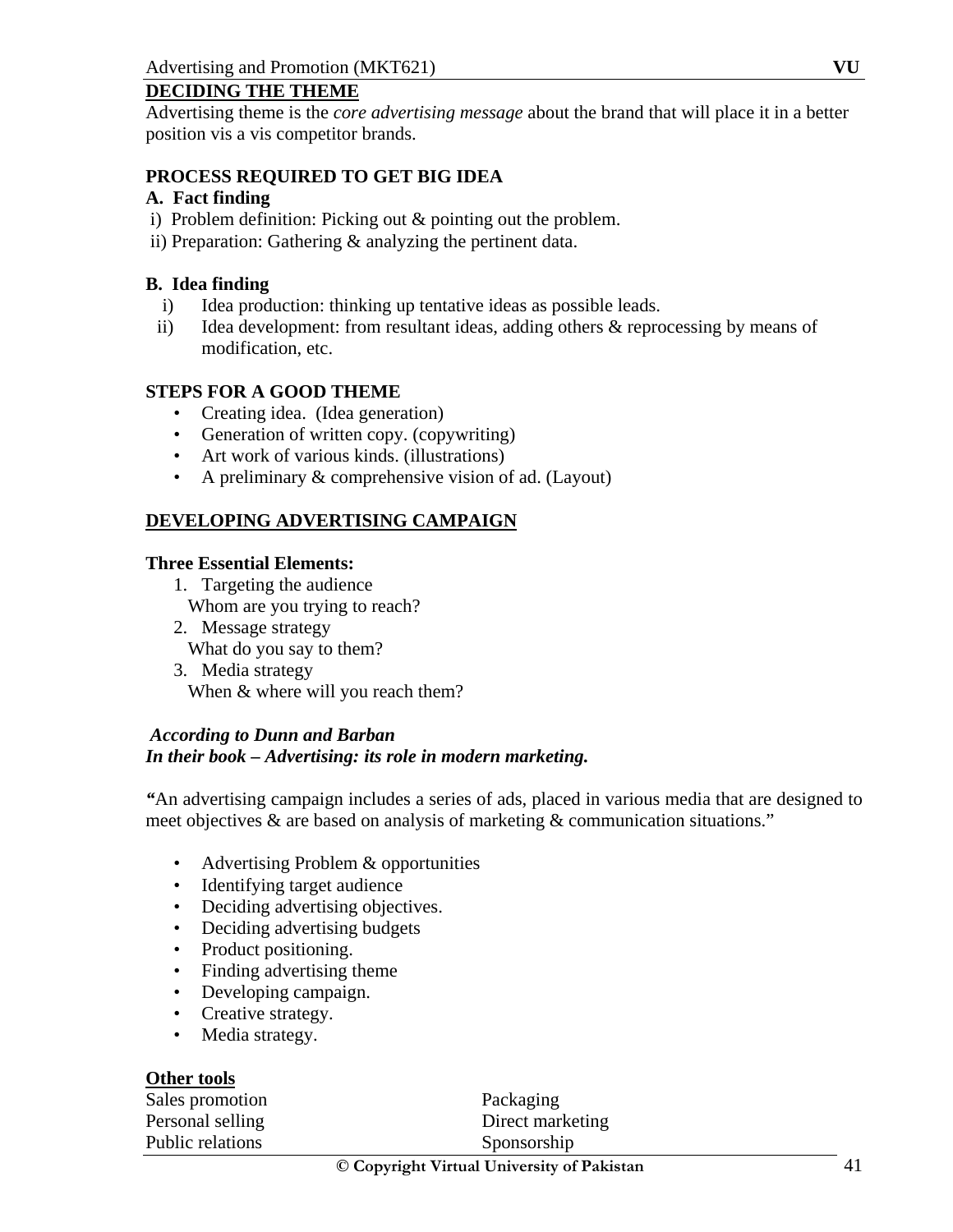#### **PROBLEM SOLVING STRATEGIES**

#### **OVERVIEW**

Like every situation advertising also has its ups and downs. There are often different problems and this is precisely what will be explained here in this lecture. Problem solving strategies will be explained and procedure to handle them will be highlighted for guidance in such situations. Besides this persuasive advertising strategies will also be penned.

**PROBLEMS SOLVING STRATEGIES**

#### **PROBLEM SOLVING STRATEGIES**



# **Procedure to Handle Problems**

# **Where do you start?**

- Assemble readily available facts.
- Determine which audience is affected or involved.
- Decide if additional research is needed to define problems & evaluate its scope.

#### **Where do you go from here?**

Formulate a hypothesis, assemble facts to test the hypothesis  $\&$  revise if hypothesis is disproved.

#### **Elements to consider in this planning:**

- a) What is objective of this effort?
- b) What do you want to accomplish?
- c) What image of company you want to project?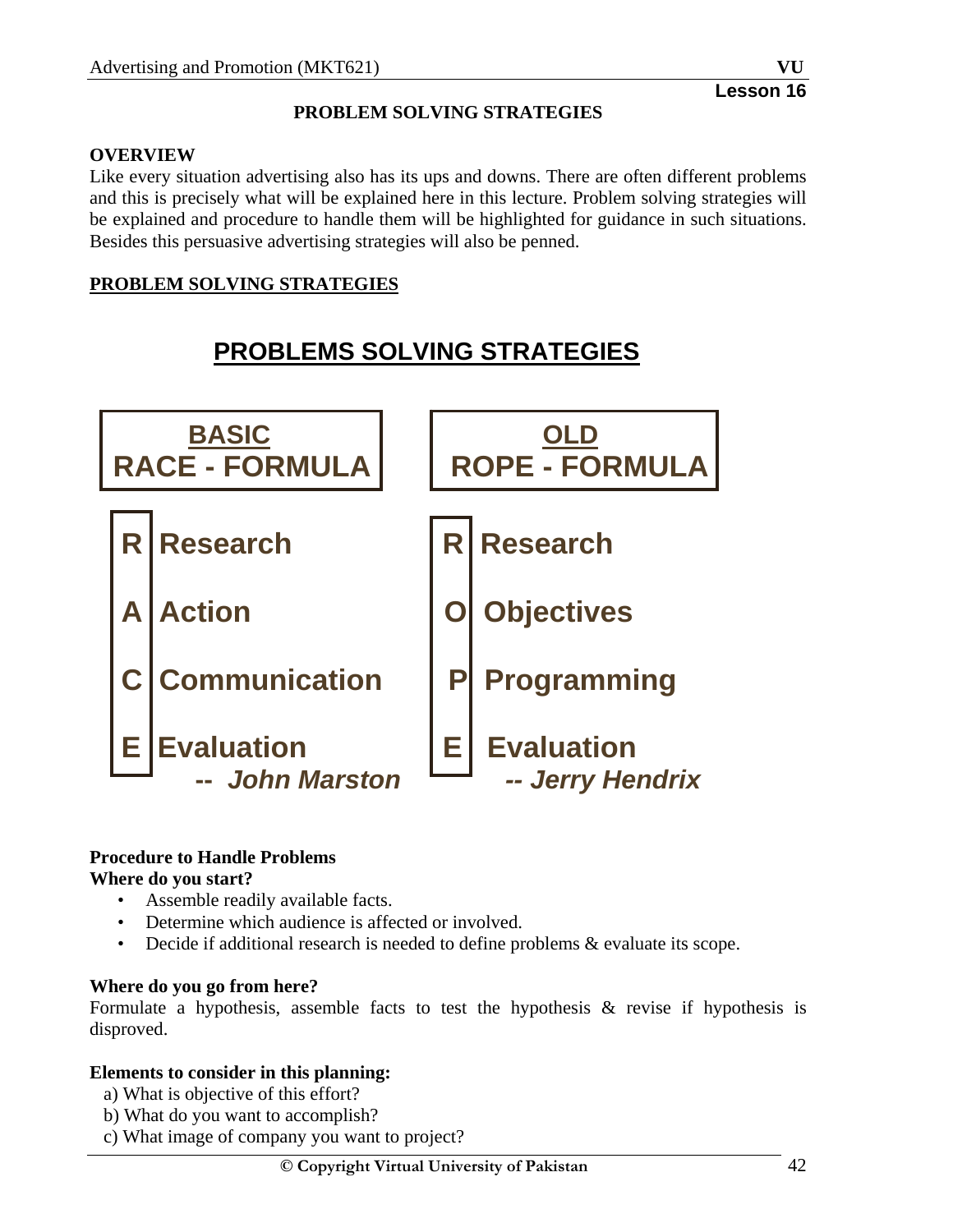d) What audiences are targets & why?

#### **Who are other audiences whose opinions matter?**

- What message do you have for each audience?
- What media can you use to carry these messages?
- What response do you want from each audience?
- What budget can you use for this regular allocated budget ---- or a special allocation?
- What is the best timing for action?
- Review problems or obstacles that might arise & make contingency plans for these.
- Devise monitoring systems to know;

#### **How are you doing?**

Evaluation

#### **Once It Is All Over— how to know what happened!**

- Plan for evaluation*.*
- Evaluate all aspects :

#### *1. Impact:*

• Informational, attitudinal & behavioral.

#### *2. Output:*

- Media efforts & results.
- Communicate results.

#### **In brief**

- Find the central core of difficulty.
- Check list of audiences involved in the problem.
- Determine problem's status for potential harm to the organization.
- List related difficulties to be considered.
- Explore the alternatives.
- Determine the desired objectives.

Actually you must see how the solution fits into long range plans which are shaped to what you see as the Mission.

What are the immediate plans ?

How do these fit with long range plans?

Short term solutions that do not fit with long range objectives  $\&$  are against "Mission Statement" are wrong*.* Don't do them - Start over

#### **Some Barriers**

- Information you don't know.
- Effects of the way you look at the problem.
- Limitations faced by you. (restrictions on choices the situation offers)
- Your limitations or management's.
- Problems associated with upsetting the equilibrium of organization.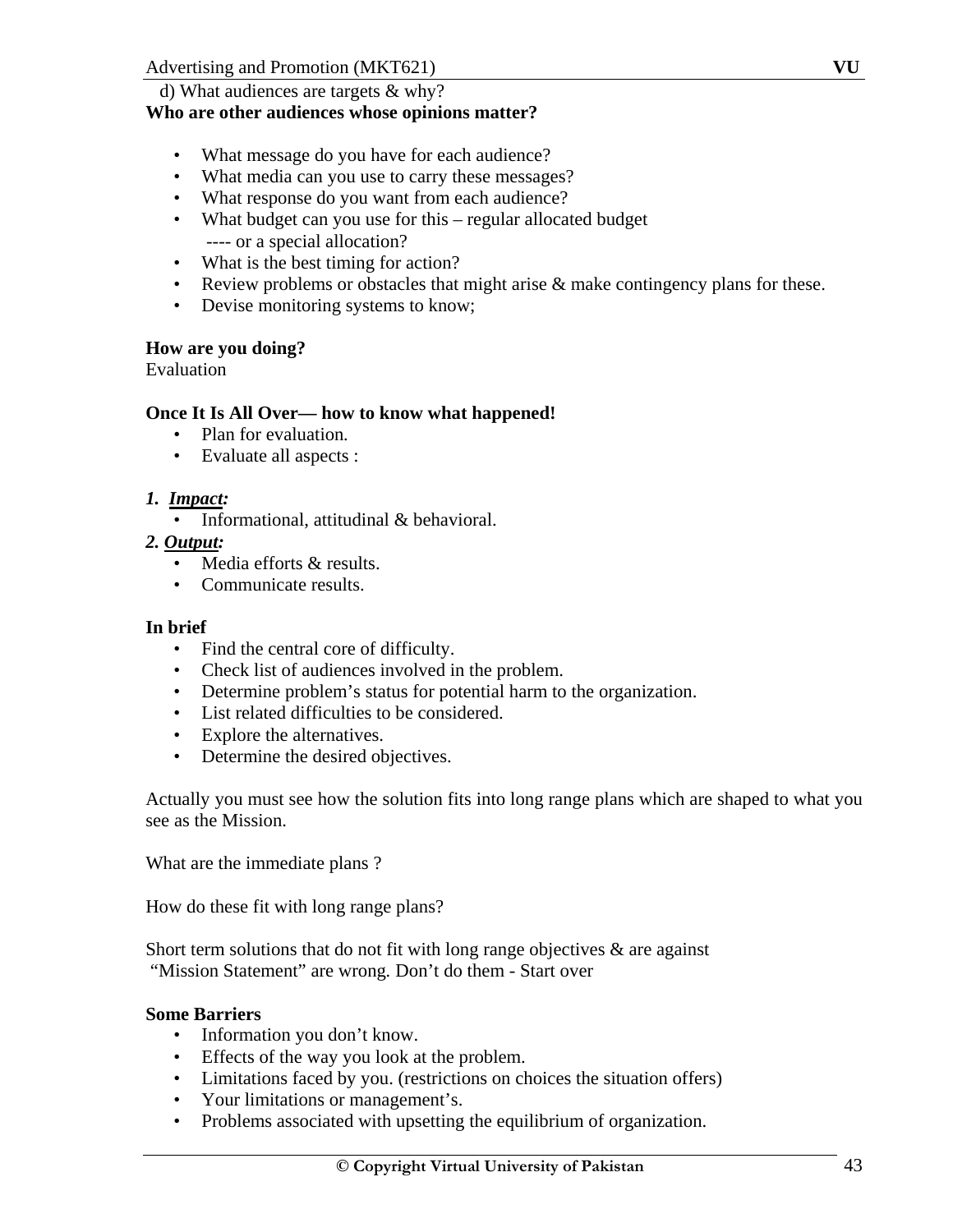# **Persuasive Advertisement Strategy**

# **Media Orientation**

- What to tell Whom to tell How to tell
- What Media to communicate
- Choice of medium is critical
- Must be believable e.g. Television This is highly credible source/medium with mass penetration.

# **Message Orientation**

- Actually message must be evaluated.
- To be effective persuasive appeals must combine the rational  $\&$  the emotional.
- To be persuasive, a message has to present "**Value for money**" to target public.
- Must be compatible with motives of that audience**.**

# **Eight principles apply to consumer behavior**

- 1. Unpleasant appeals can be learned as readily as pleasant ones.
- 2. Appeals made over a period of time are more effective.
- 3. Unique messages are better remembered.
- 4. It is easier to recognize an appeal than to recall it.
- 5. Knowledge of results increases learning of a message.
- 6. Repetition is more effective when related to satisfaction.
- 7. Messages are easier to learn when they do not interfere with earlier habits.
- 8. Learning a new pattern of behavior can interfere with remembering something else.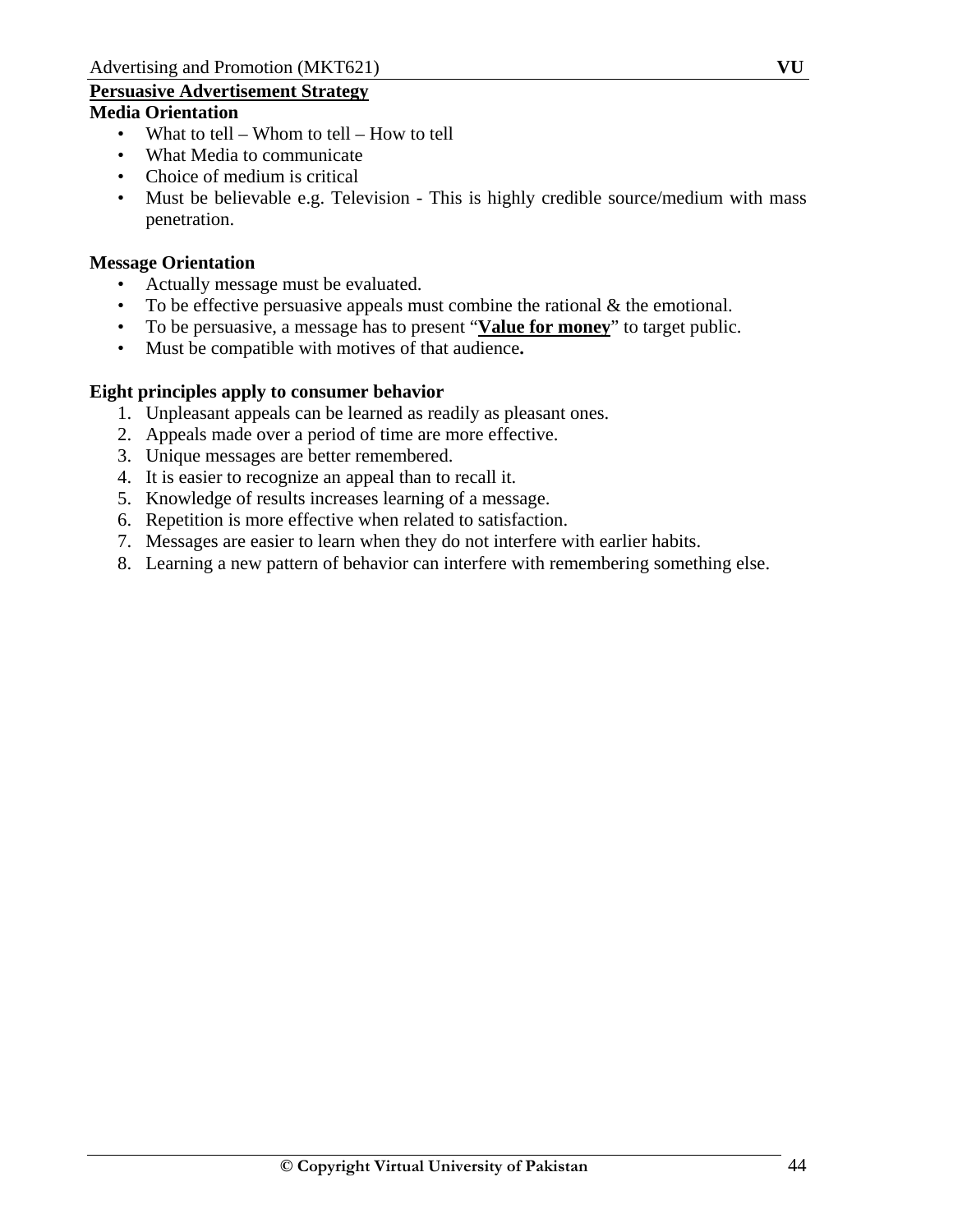# **OVERVIEW**

This lecture will explain various moods and mindsets of the consumer defined as consumer behavior. Subsequently the appeals as made through advertising will be discussed with special reference to its types. Besides this execution of advertising plans will be explained including Media mix decisions and its implications. We will also cover advertisement scheduling, "Reach" and tools used in deciding "Reach" and methods to work out program rating for this purpose.

# **PRINCIPLES APPLYING TO CONSUMER BEHAVIOUR**

Eight principles apply to consumer behavior

- 1. Unpleasant appeals can be learned as readily as pleasant ones.
- 2. Appeals made over a period of time are more effective.
- 3. Unique messages are better remembered.
- 4. It is easier to recognize an appeal than to recall it.
- 5. Knowledge of results increases learning of a message.
- 6. Repetition is more effective when related to satisfaction.
- 7. Messages are easier to learn when they do not interfere with earlier habits.
- 8. Learning a new pattern of behavior can interfere with remembering something else.

#### **ADVERTISING APEALS**

Three Types of Appeals

- 1. Informational / Rational / Logical.
- 2. Emotional appeal.
- 3. Moral appeals.

#### **Informational / Rational / Logical – Appeals**

- Focuses on consumer's practical, functional or utilization need for a product or service.
- Emphasizes features of a product & service.
- Informs about benefits or reasons for owning or using a particular brand.

#### **Emotional – Appeals**

-- Relates to consumer's psychological and / or social needs for purchasing a product or service.

-- Many purchase motives of consumers relate to emotions & feelings about a brand..

Two types:

- Positive emotional appeals.
- Negative emotional appeals.

#### **Moral – Appeals**

Moral appeals attempt to draw audience to **"What is right"** 

Generally used to urge people to support or show concern to social causes such as polio eradication, environment protection, population control, donations etc.

#### **ADVERTISING EXECUTION**

### Always keep in mind two big questions **What you say?** & How you say?

• Straight sell or factual message.

• Animation.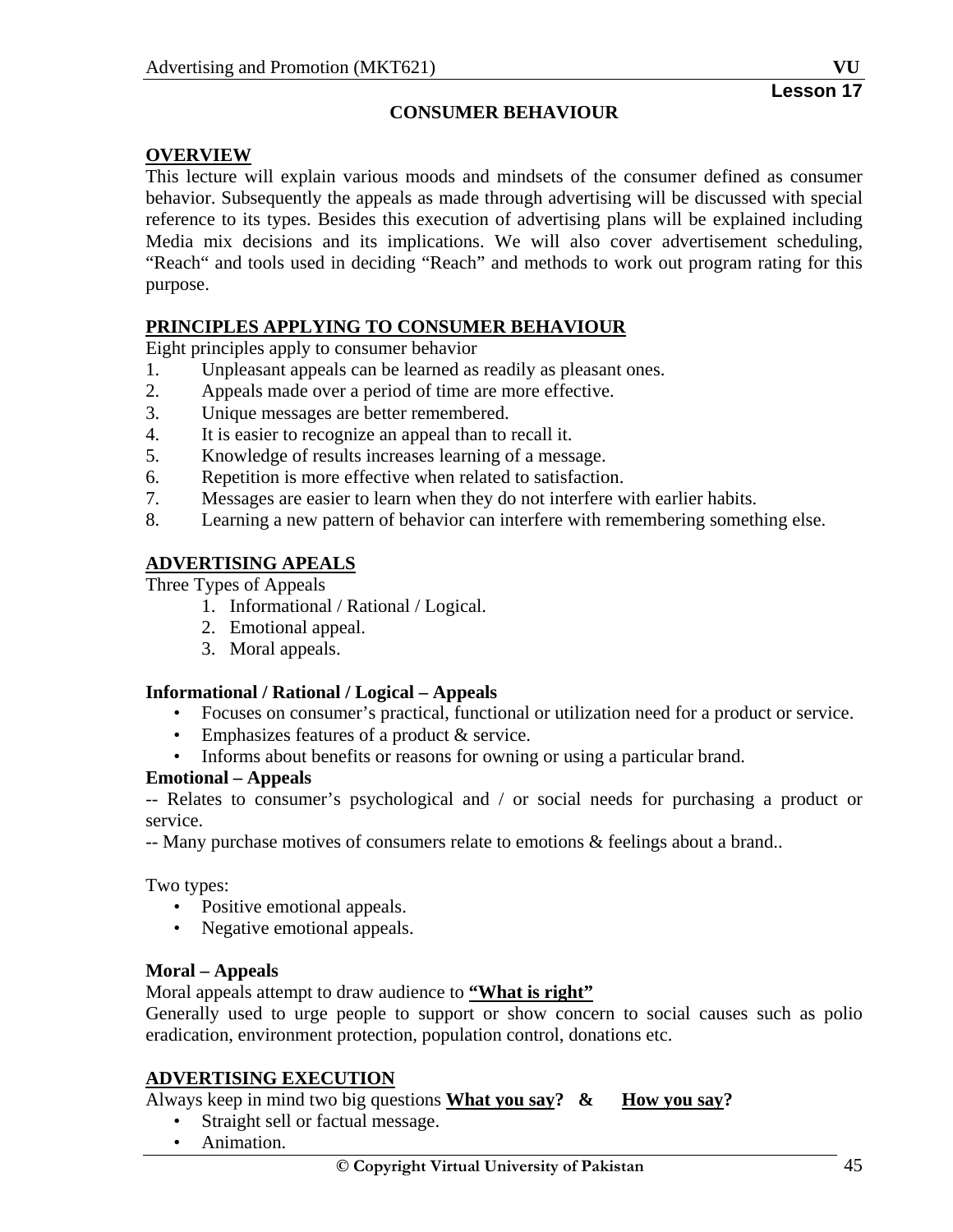- Scientific / technical evidence.
- Personality symbol.
- Demonstration.
- Fantasy.
- Testimony.
- Dramatization.
- Humor.
- Combinations.

#### **MEDIA MIX DECISIONS**

Following factors essential to keep in mind:

- A. Target Audience.
- B. Type of product category.
- C. Message Appeal.
- D. Execution Style.
- E. Budget.

#### **Few Terms to understand Media strategy**

In the professional world of advertising it will be very handy and useful if you understand following terms as and when used:

- **CLUTTER**. No. of ads in a medium.
- **FLEETING MESSAGE**. commercials
- **ZAPPING**. Changing channels to avoid commercials.
- **ZIPPING**. Fast forward thru commercials while watching programs on videos etc..
- **SCHEDULING STRATEGY**. 3 types
	- 1. *PULSING*. --- Peaks & valleys.
	- 2. *CONTINUITY*. Spreads continuous publicity.
	- 3. *FLIGHTING*. Alternates between intense & no advertising.

#### **Effective Media Choice Decision**

Following factors influence decision:

- Product characteristics.
- Media objectives.
- Media budget.
- Preference of media planner.

#### **Media Planner's Objective**

- Reach most of the target market.
- Define coverage in terms of:
- *1. Geographical Area.*
- *2. Percentage of Target audience.*

#### **Issues to Be Decided**

Reach, Frequency, Scheduling, Media choice.

#### **How Scheduling Decision Is Made**

Calendar of advertising plan – Assumptions: How will target audience respond to the presence or absence of the advertising messages?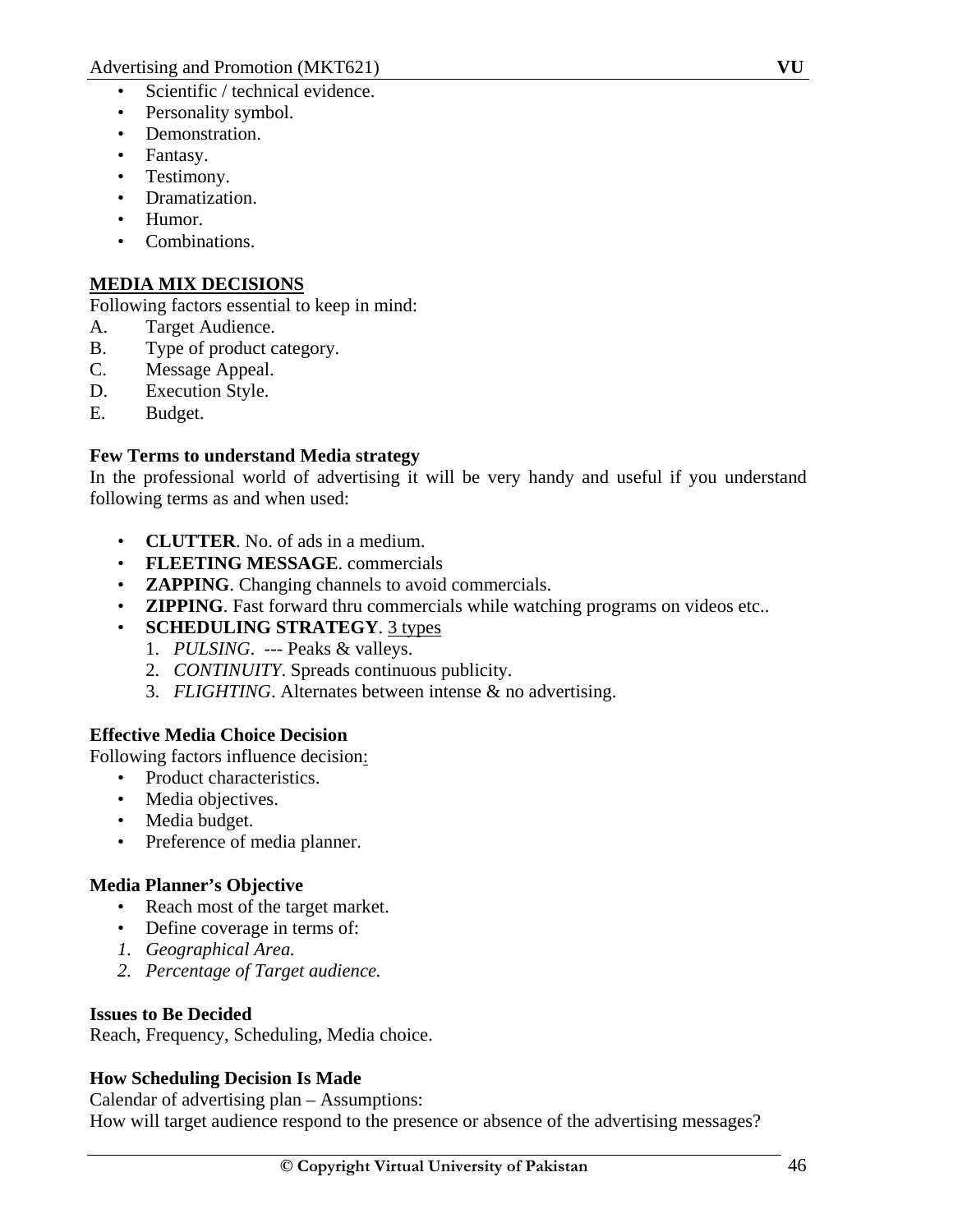# **Three Approaches of Scheduling**

# **CONTINUITY - FLIGHTING - PULSING**

For Brand  $\sim$  buying cycles  $\sim$  budget  $\sim$  Advertising decay  $\sim$  competitive spending

#### **How to Decide About "Reach"**

Reach requires:

- Achieving awareness needs "Reach."
- Exposing potential buyers to message Needs "Reach."
- Trial stage of adoption hierarchy needs "Reach."

#### **Tools Used in Deciding Reach Program Rating**

It is number as percentage. Measure of potential reach of TV or Radio….

Easy formula

Program rating = No. of households viewing program

No. of households owning TV sets.

e.g.

In Lahore 1 mil. Households own TV sets & a program "Raat Gaye" is watched by 3 lakh households then program rating is:

 $3,00,000 \times 100 = 30 \%$ 10,00,000

#### **Gross Rating Point (GRP )**

To know how many potential audiences may be exposed to series of commercials -- The sum of total exposure potential expressed as a % of the audience population is called Gross Rating Point - (GRP).

 $GRP$  = reach X frequency

Total Exposures **GRP** Frequency = --------------------- = ------------- Reach Reach

#### **Target Rating Point (TRP)**

Refers to number of people in the primary target audience that will be reached  $\&$  reached number of times. Unlike GRP it refers to the number of times (frequency) and the number of individuals- media will reach the primary target audience.

ONE TRP is  $= 1$  % of total TV audience

SO - if TV program has 50 TRP's i.e. 50% watched the program in that week.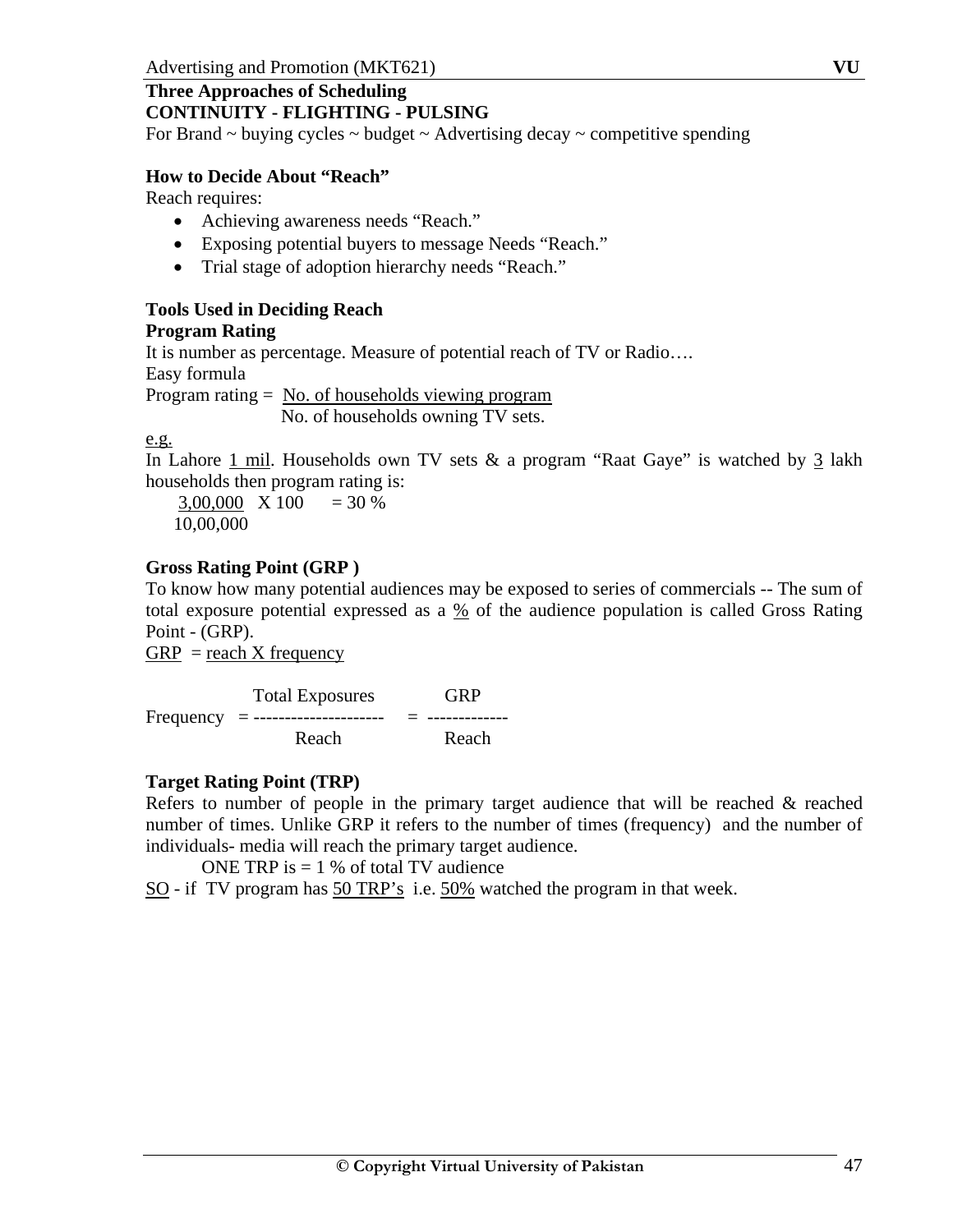#### **CREATIVITY IN ADVERTISING**

#### **OVERVIEW**

Advertising has a very important and vital role in the image building and marketing of products and or services in this rapidly changing competitive world. In this lecture we will explain the creativity in advertising, its meaning aspects and different steps in the creative process. Simultaneously we will also explore the concept of research along with how to create major selling ideas and style of selling. This will help in understanding various creative stages and their importance

#### **CREATIVITY IN ADVERTISING**

Creativity is at the heart of everything we do our ability to transform strategic thinking into ideas enables us to develop creative communications that work in the market whether it is print, radio or television add, a corporate broacher or an annual report creativity makes our work standout.

Creativity means being novel and appropriate. It is the ability to generate fresh unique and appropriate ideas that can be use as solution to communication problem.

There are three difference stages of creativity in advertising namely, create, creation and creative.

**CREATE:** It means to bring something in to being and originate a new and unique idea.

**CREATION:** After the process of creating or originating a new idea be created original product of human invention or imagination leads to creation.

**CREATIVE:** In order to understand the creativity or being creative can be translated into seeing same thing as everybody else but thinking differently.

#### **Three aspects are most accepted:**

For advertising being creative three aspects are universally most accepted these are the creative process, creative person and in this perspective the creative situation. These aspects are explained below:

- The creative process. It means receiving most of attention, focusing on mechanism  $\&$ phases involved during the process one partakes in a creative act.
- The creative person. This relates to the personality traits of creative people who are responsible and central to this process.
- The creative situation. In this situation the criteria  $\&$  characteristics of creativity are considered to provide workable, acceptable and practical aspects of the situation.

#### **Four Rules of Creativity:**

There are generally four basic rules to be kept in mind during the creativity process these are mentioned below:

- 1. Make the product relevant to customer.
- 2. It should be promise to the customer.
- 3. Don't let it stand alone.
- 4. Always put product in the centre of the commercial.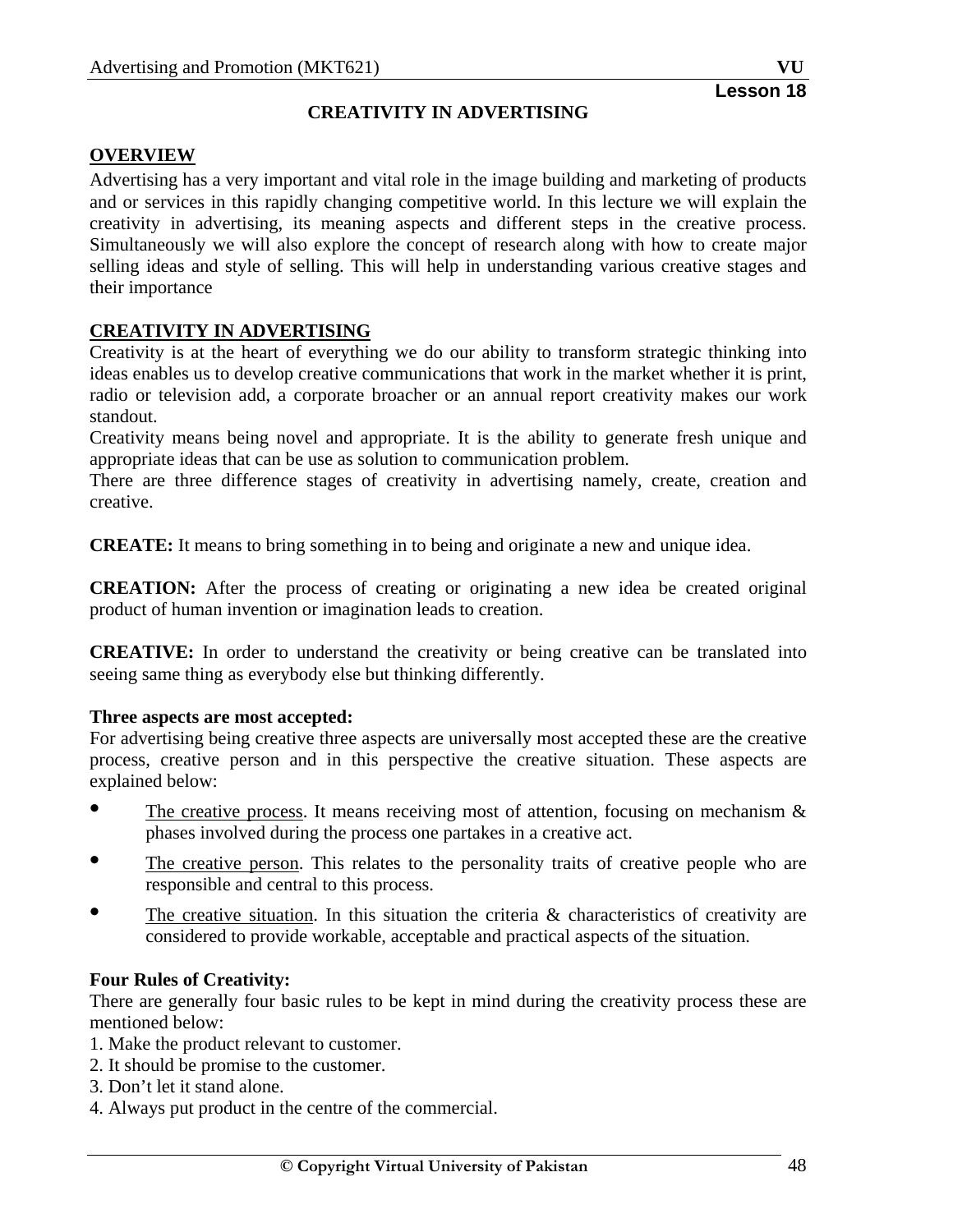# **THE CREATIVE PROCESS**

To understand the creative process it is essential that the different avenues and steps of this may be identify and understood there are five different steps in the effort of the creative process:

- **IMMERSION** This tantamount to gathering raw material information through background research and immersing yourself in the problem.
- **DIGESTION** -- This means taking the information, working with it and thinking about it in the mind.
- **INCUBATION** This step helps you to put the problem out of your conscious mind and putting the information to do the work.
- **ILLUMINATION** As a result of first three steps the birth of an idea takes place.
- **VERIFICATION** Basically the purpose of this step is to study the idea to see if its still looks good or solve the problem and subsequently shaping the idea for practical benefit.

#### **BACKGROUND IN RESEARCH:**

The creative specialist has to use informal fact finding techniques to learn as much as possible about the client product or service and in this respect five different aspects as detailed below should be kept in mind:

- 1. Reading anything & everything related to product or market.
- 2. Asking everyone involved with the product e.g. designers, engineers etc.
- 3. Listening to what people are saying.
- 4. Using product or service for familiarity.
- 5. Understand people being reached.

#### **MAJOR SELLING IDEAS:**

An important part of creating strategy is determining the central theme which will become a major selling idea of the add campaign. In order to be effective an add campaign must contain a "big idea" that attracts the consumer attention, gets reaction and sets the product or service apart from the competition. Some of the best known approaches are as follows:

- 1. Using unique selling proposition.
- 2. Creating a brand image.
- 3. Finding the inherent drama.
- 4. Positioning.

#### **USING UNIQUE SELLING PROPOSITION:**

Following three characteristics of unique selling propositions are given below:

#### **3 characteristics are essential.**

- Each advertisement must make a proposition to the customer. It should say "Buy this & you will get the benefit."
- Must be unique either in brand or in claim.
- Must be strong enough to move masses, i.e. pull new customers to your brand.

#### **CREATING A BRAND IMAGE:**

In many products and service category competing brands are so similar that it is very difficult to fine or create uniqueness or benefit to use as the major selling ideas. The creative strategy used to sell products is based on the development of a strong, memorable identity for the brand through "image advertising."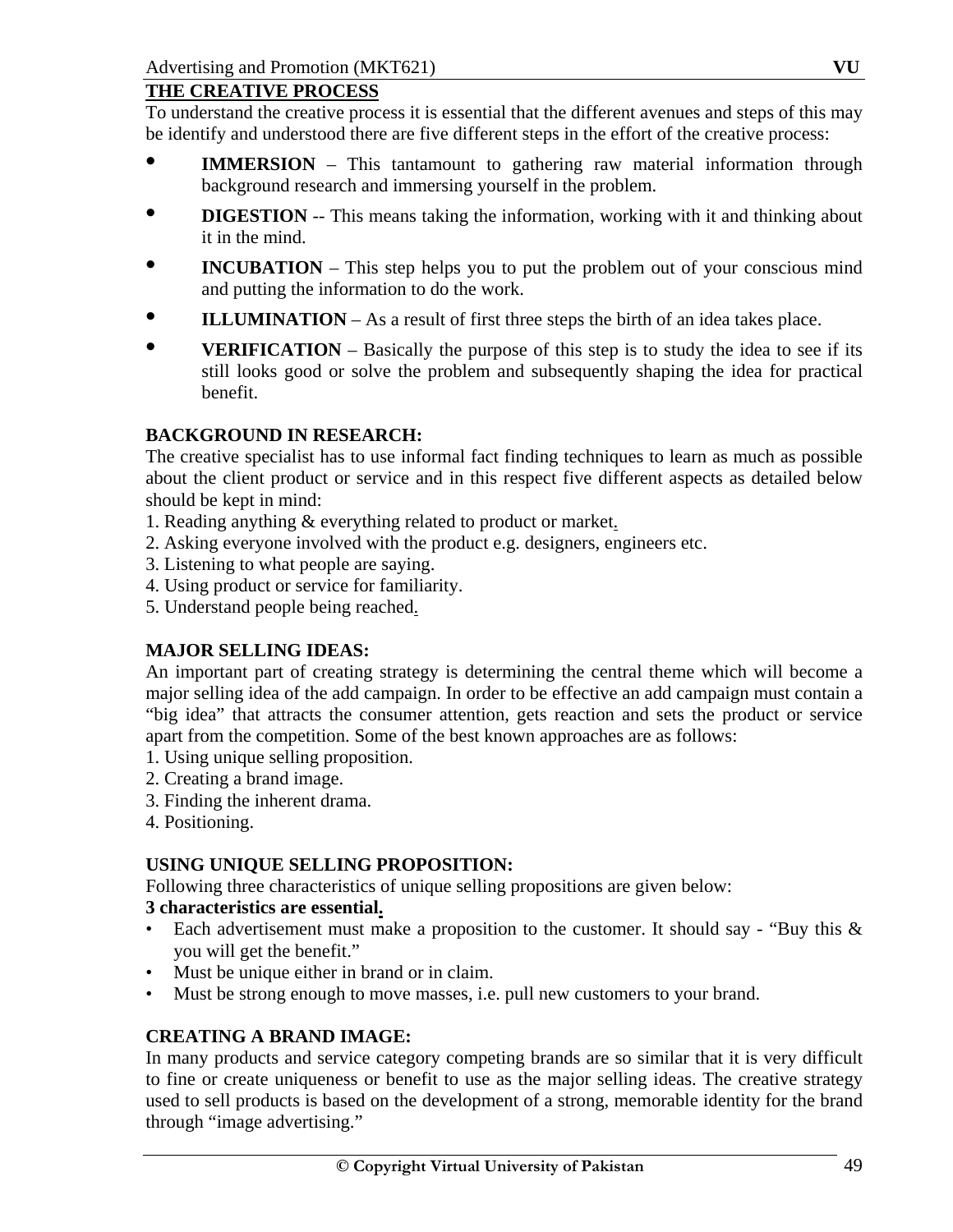# **FINDING THE INHERENT DRAMA:**

Advertising campaign can be very effective if it has drama which makes a very interesting and engrossing e.g. the advertisement of Mirinda drink revolves around the drama that the mother is so fascinated by the taste of the drink and she doest even recognized her lost son.

# **POSITIONING:**

Any product creates a position of itself in the market. The process which determines what place will be occupied in the given market with the ongoing products is called positioning. The markets can position a product, service and ideas in the following ways.

- By Price: (Nirma washing powder by claiming same cleaning in lesser price).
- By Attributes. (Surf Excel can save two buckets of water).
- By ability to surpass competition. (Harpic cleans better than other toilet cleaners).
- By application. (Fair and lovely can make the skin fairer in fourteen days only).
- By product users. (Shezan is a favorite drink of all children)
- By product class. (Malee Juice is the real fruit juice).

#### **STYLE OF SELLING:**

Style of selling can be decided according to the nature of the product, the competition and the target audience. The style of each agency and individual campaign differs in this context there are two styles of selling in use and are classified as Hard Sell Advertising and Soft Sell Advertising. The meaning, purpose and classification are illustrated in the chart no. 22 below:

| <b>HARD SELL</b>                        | <b>SOFT SELL</b>                         |  |  |
|-----------------------------------------|------------------------------------------|--|--|
| <b>ADVERTISING</b>                      | <b>ADVERTISING</b>                       |  |  |
| It is like $---$                        | Just opposite to hard sell with the      |  |  |
| Coaxing the receiver with the immediate | immediate advertising. Wider approach to |  |  |
| Demand to buy the product e.g. buy now  | buy the product. Uses suitable approach. |  |  |
| Creating Pressure to buy.               | Better as it does not irk the customer.  |  |  |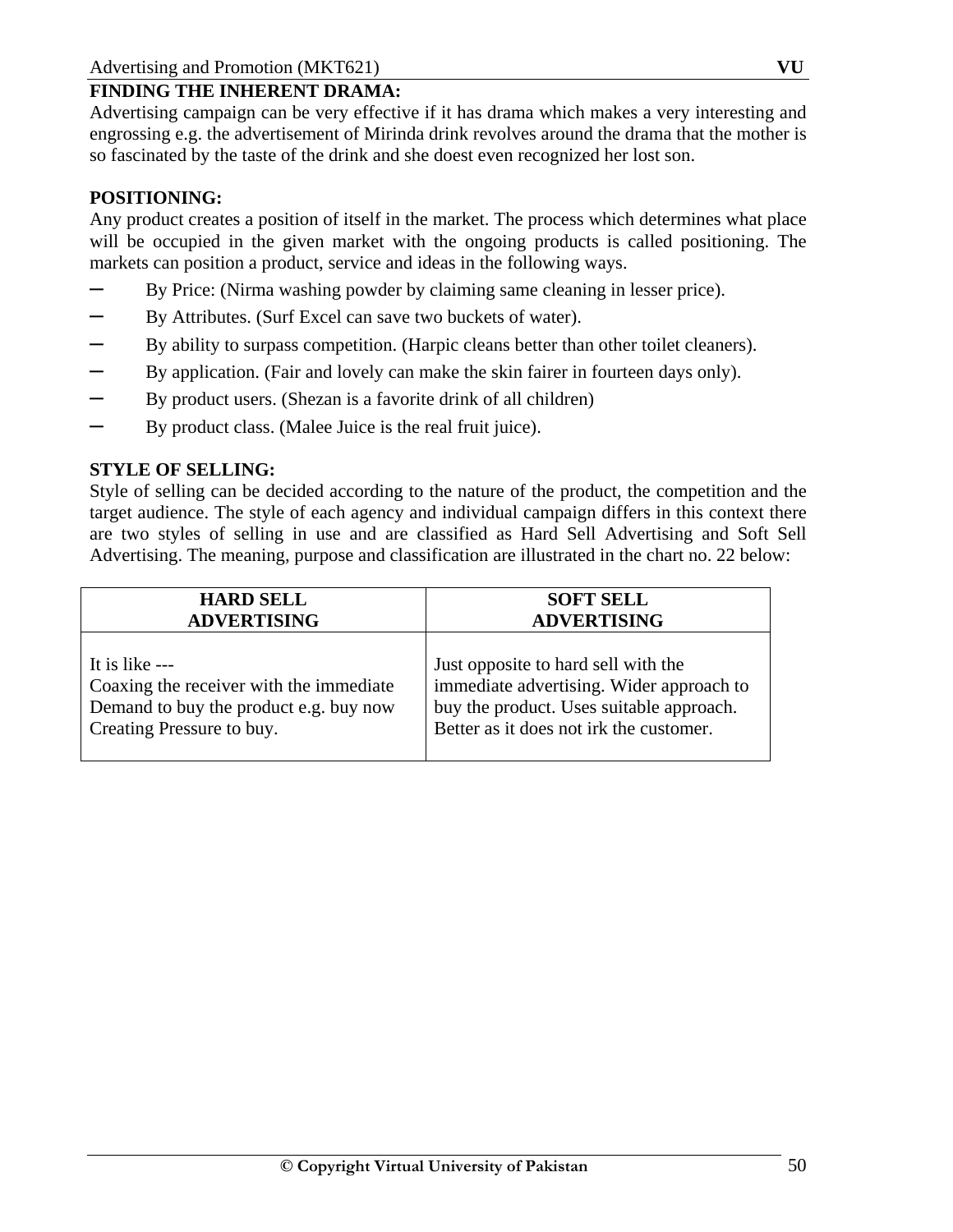#### **COPY WRITER**

# **OVERVIEW**

This lecture will discuss creativity for profit in advertising. Moreover in the lecture we will discuss in detail about the copy writer, its role, work, tasks and characteristics. We will also explain about the importance of language in advertising and illustrate the anatomy of an ad and general adjectives and verbs used while designing an ad and preparing a copy.

### **CREATIVITY vs. PROFIT:**

The basic purpose of any advertisement within a business or commercial environment is to ensure how much it helps in promoting the business of the company thereby being an essential part of its profitability. Therefore, the only judge of creativity is how it helps to achieve profits. The important points in this regard for the creative artists should be to first make sure that the message is driven home and then add all the creative stuffs desired without spoiling the main purpose. The two parameters in this regard or consequence are i.e.: **"Impact"** and **"Relevance"**  and in this context following points of creativity should not be ignored.

- Creativity should include not only brand communication but also brand experiences collected over a period of time.
- It should not only include compelling words & visuals but also have catching ideas that add value to the brand.

#### **COPY WRITER:**

The purpose of each appealing message in advertisements is to motivate people to buy the advertised goods and services. Advertising copywriters are the people who write slogans like (Nike's "Just do it") and other slogans carefully making punchy phrases to coax the target audience into buying deluge of product and services. Following description will explain regarding copywriter and his/her assignments in advertising environment.

- A copy writer is who writes the most interesting and original copy that will get people appreciating and buying.
- A copywriter works in creative partnership with art director to conceive, develop & produce effective advertisements**.**
- While art director deals mainly with visual images, copy writer provides verbal or written aspect.

#### **COPYWRITER'S WORK:**

A copywriter's work depending upon the type of agency may include as under:

- Meeting with account management team to discuss client's requirements & background to the product.
- Working in close-knit creative partnership with art director to generate workable concepts and ideas**.**
- Writing clear, persuasive and original copy.
- Submitting ideas & discussing progress with the creative director.
- Amending &revising campaigns according to feedback from creative director or clients.
- Working on several campaigns at once under pressure & tight deadlines.
- Carefully proof reading copy to check spellings & grammar.
- Overseeing campaign through the production stage to final completion.
- Keeping up to date with popular culture & trends.
- Advising would be creative & reviewing portfolios.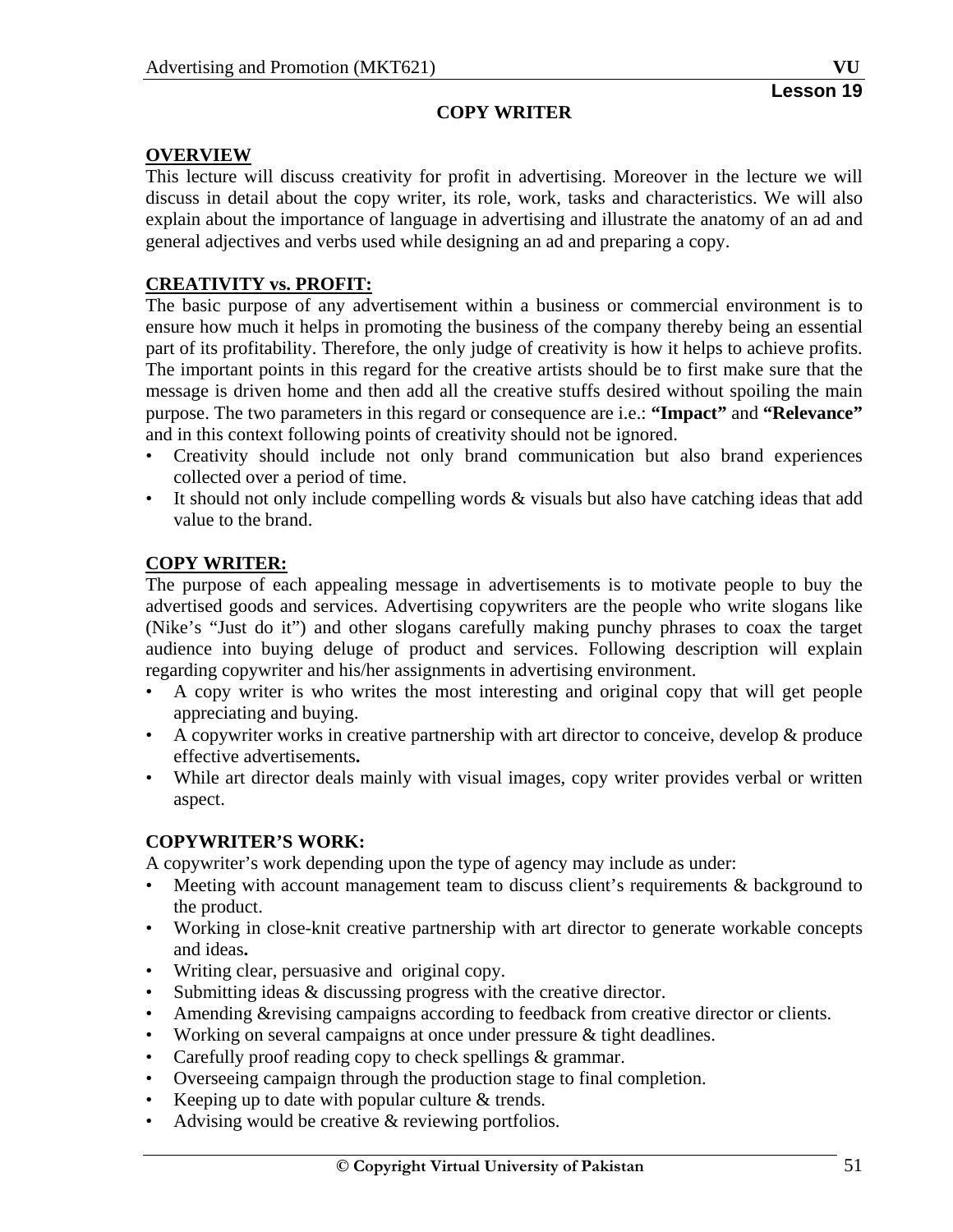# **COPYWRITER'S TASK:**

Copywriting is a job i.e. proceeds as creative, stimulating and even glamorous. The copywriter's work is often stressful since being creative on a tight schedule isn't all that easy. The task of the copywriters includes:

- Writing ads for various media.
- Analyzing marketing data.
- Consulting with clients.
- Consulting with other members of creative team.
- Editing and re writing copy.

# **CHARACTERISTICS OF COPYWRITER:**

The skills abilities and personal characteristics of a copywriter are as follows:

- Writing creatively & persuasively.
- Working under pressure.
- Meeting deadlines.
- Working in team.
- Working cohesively with clients.
- Keeping abreast of market trends.
- Translating client's preferences.
- Having amazing sense of humor.
- Working on various projects simultaneously.
- Being a wordsmith.

# **IMPORTANCE OF LANGUAGE:**

In fields of marketing & advertising language has powerful influence over people and their behavior. First of all let us have a look at the various components of an advertisement.

- HEADLINE: To grab attention.
- ILLUSTRATION: To retain interest.
- BODY COPY: Details & sales pitch.
- SIGNATURE LINE: Brand name, slogan & trade mark.
- STANDING DETAILS: Address of company.

These components are further explained and illustrated in the chart no. 22 namely Anatomy of an Advertisement.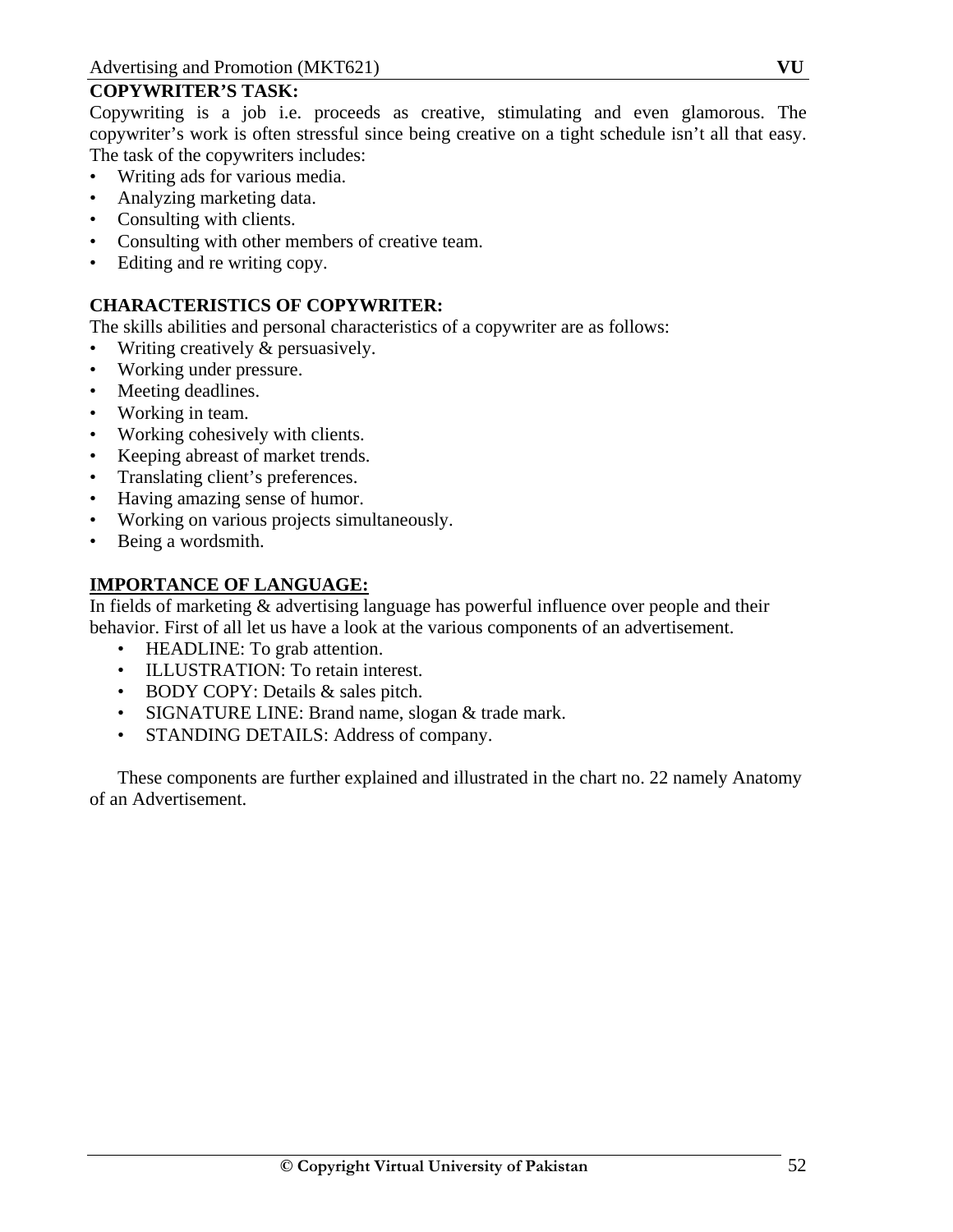



| VOCABULARY USED IN ADVERTISING |              |  |  |  |
|--------------------------------|--------------|--|--|--|
| <b>ADJECTIVES</b>              | <b>VERBS</b> |  |  |  |
| <b>New</b>                     | Make         |  |  |  |
| Good /Better / Best            | Get          |  |  |  |
| Free                           | Give         |  |  |  |
| Fresh                          | Have         |  |  |  |
| Delicious                      | See          |  |  |  |
| Full                           | Buy          |  |  |  |
| Sure                           | Come         |  |  |  |
| Clean                          | Go           |  |  |  |
| Wonderful                      | Know         |  |  |  |
| Special                        | Keep         |  |  |  |
| Crisp                          | Look         |  |  |  |
| Fine                           | Need         |  |  |  |
| Great                          | Use          |  |  |  |

The study of vocabulary used in advertising listed above in chart no. 23, contains most common adjectives and verbs as the language of advertising is of course normally very positive and emphasizes about one product standing out in comparison with another e.g. comparatives are often used when no real comparison is make such as an advertisement of a detergent may say "it gets clothes whiter" but the question is whiter than what.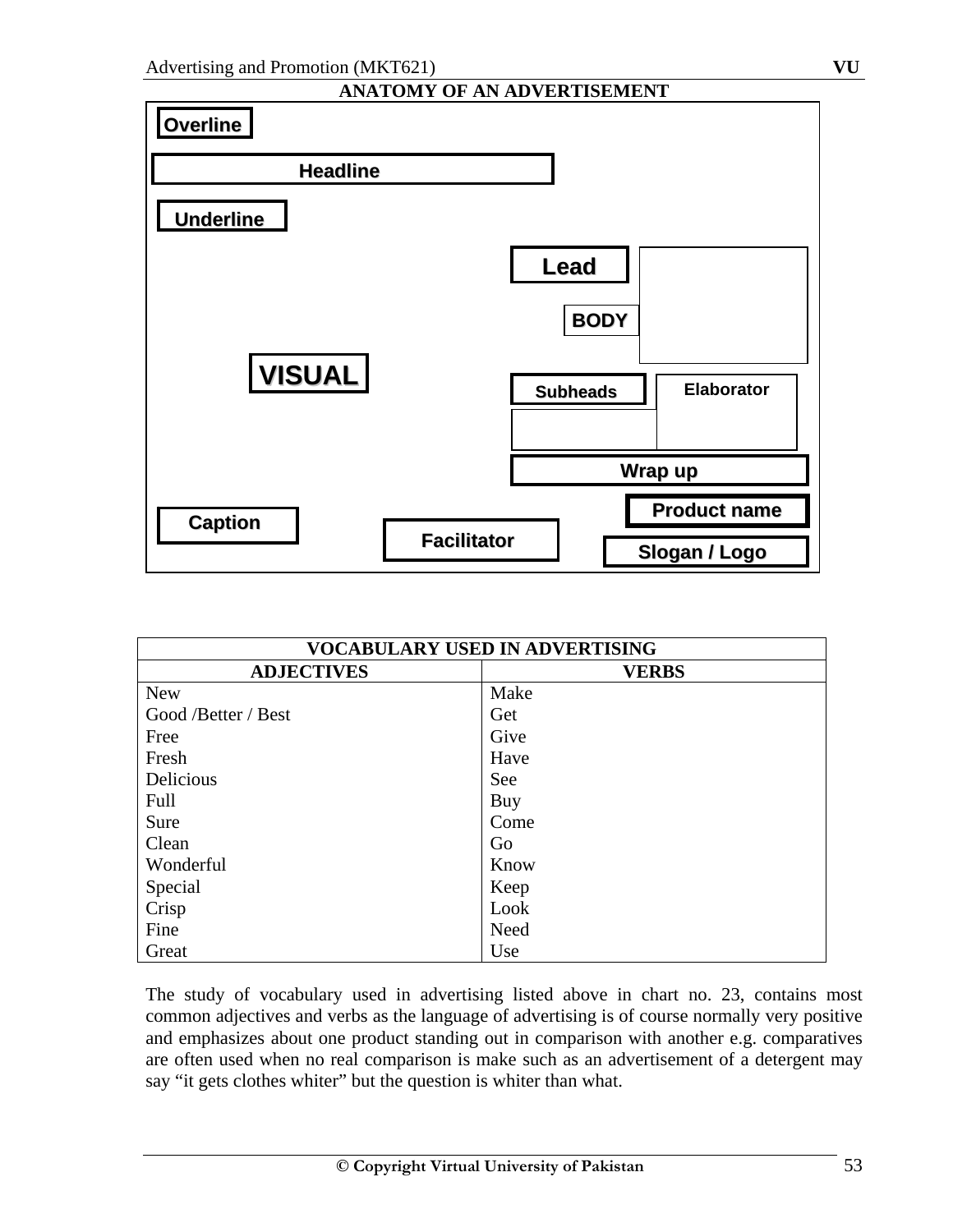#### **WHY ADVERTISING**

#### **OVERVIEW**

In this lecture an important aspect i.e. the language in advertising will be further explained and the use of weasel words will be explained. The reason of advertising and how does it help in conveying information besides market education and its different classifications with regard to the market education, effects of adopting market education strategy and the techniques adopted for this will be discussed. We will also cover the role of Public Relation in advertising and the difference between the two and the 7W's for the advertisement campaign.

#### **WEASEL WORDS:**

Advertisers often use special words or phrases. These words or phrases are often misleading such words are called weasel words e.g. Weasel words are "Helps, Virtual, New and Improve and like". Few of these words are further explained below:

**Helps:** People often think word help means to stop, but in advertising it means not necessarily true. e.g. a product can *help* indigestion. In fact product does not cure indigestion.

**Virtually:** Means not really or not in fact e.g. if you see an ad. That this cold medicine virtually relieves all symptoms, The ad could mean it does not relieve any symptoms

**New & improved:** The change makes product new. A product remains new for 6 months.

Like: Like means "not in fact". Some products claim they work "like magic", if things are like magic they are not magic.

**PRESUPPOSITION:** These are crucial part of advertising as they can cause the reader to consider the existence of objects, propositions and culturally defined behavioral properties .e.g." Have you had your daily vitamins" presupposes that you take or need" daily vitamins" .

#### **WHY ADVERTISING?**

It is important to understand as to why someone needs advertising and what are the objectives to be accomplished besides knowing how does advertising help. The answer to all these questions is briefly appended below:

- It is an important technique developed long before most of the other matured.
- It financially supports many of the media of communication.
- It is always immediately apparent to be a communication from an interested party seeking to reach target audience.
- It is essential to the sale of vast quantities of goods produced.
- Is always clearly visible & often measurable.

#### **How does Advertising help?**

The purpose of advertising is primarily to create awareness and convey information like;

- 1. Company planning to establish new product.
- 2. Notifying personnel of changes in work schedules, layoffs or recalls.
- 3. Explanation of interruptions in service & what the public should do.
- 4. Why is there a change of company name?
- 5. Explanation of issues in a strike.
- 6. Report company's activities to target public.
- 7. Contributing to the company's image.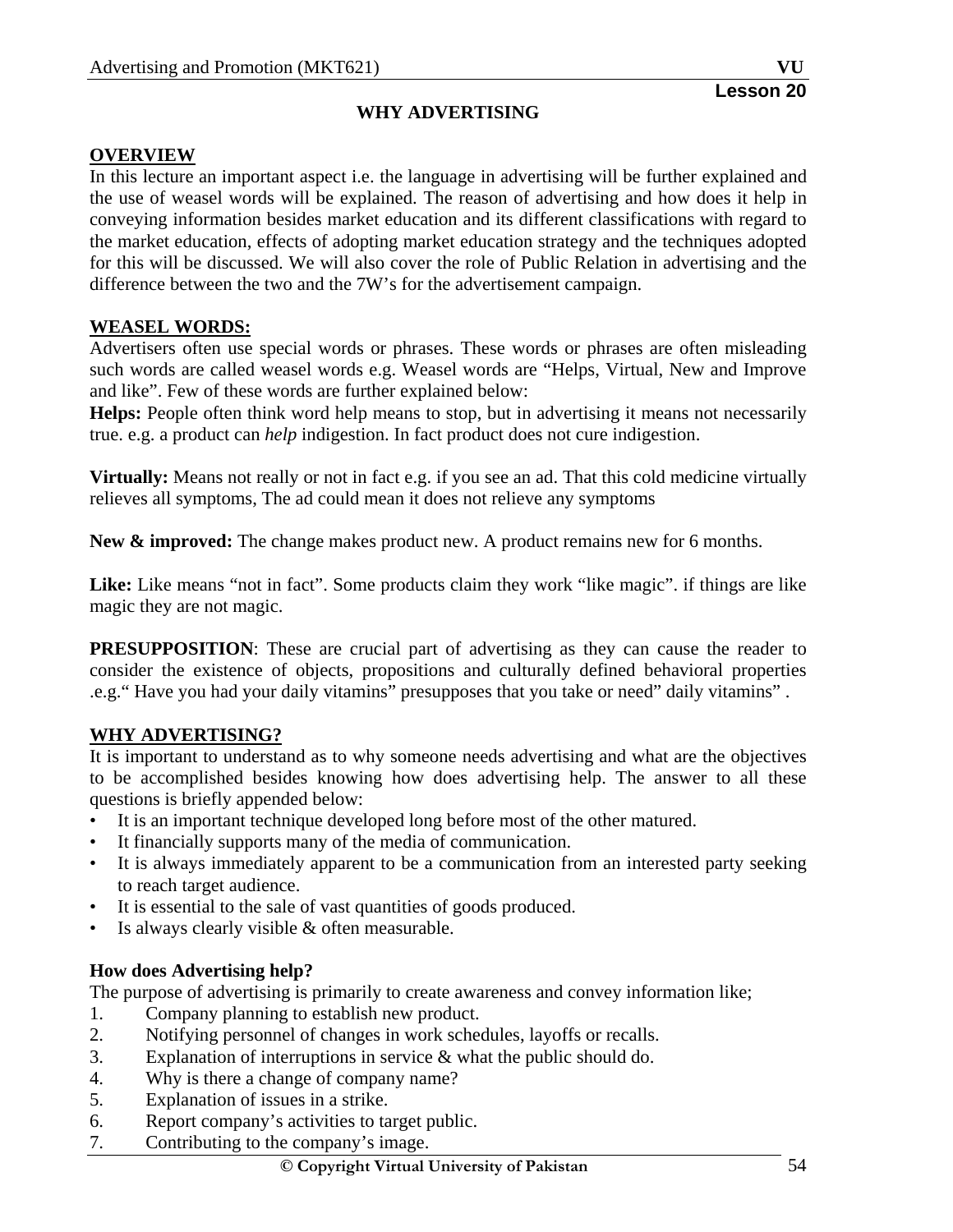# **Advertising & Market Education:**

There are certain companies or advertisers who use the special and effective method of market education in advertising to make it more acceptable and productive in response, there are following three fold effects of market education in advertising:

- 1. Will help to make advertising more quickly acceptable & productive in response.
- 2. Could make less weighty advertising possible.
- 3. Whatever advertising is conducted , it is likely to be more economical

# **Two Kinds of Market Education & Two Types of Market:**

Primarily there are two major kinds of market education and for this purpose the market can also be classified into two types like trade and consumers. Following are the two kinds of market education.

ONE kind of market education prepares the market in advance… *Also called pre-selling.* 

SECOND kind of marketing education occurs with products & services that are already on the market.

And the two types of market for ease of understanding are mainly divided into two types.

1st type of market: The people who sell your products or service --- *Trade.* 

 $2<sup>nd</sup>$  type of market: The people who buy or use your products --- Consumers or users.

# **EFFECTS OF ADOPTING MARKET EDUCATION STRATEGY:**

There may be a question in the mind of a person as to why a market education strategy should be adopted at all. By adopting a proper market education strategy following positive effects can be achieved:

- 1. It helps to minimize sales resistance.
- 2. Easier for the sales force to achieve 'adequate distribution' prior to advertising.
- 3. It helps to reduce the cost of advertising.
- 4. It makes advertising more effective.

# **Techniques adopted for market education:**

In view of the importance of market education different techniques are adopted to educate the market and these different techniques are written below:

- 1. A media relations campaign in press, radio & TV.
- 2. Testing of prototype by potential users. often providing material for media relations.
- 3. Production of slides, videos & other audio & visual aids for use at dealers, customers conventions etc.
- 4. Work visits for dealers.
- 5. Special campaigns aimed at particular opinion leaders or influential groups.
- 6. The production of printed material which may be needed to support these activities.

# **ADVERTISING & PUBLIC RELATIONS**

In this competitive world advertising has become a very important tool of Public Relations while advertising presents the most persuasive possible selling message, the role of Public Relations is of informing, educating & creating understanding through knowledge. Therefore it should be understood that Advertising will be more successful when prior PR activity has created knowledge & understanding of product or service being promoted. This effort is known as Market Education.

Moreover:

- Advertising is used as an important tool of PR.
- By Market Research PR determines type of advertising.
- PR manager on the basis of market information determines choice & use of media.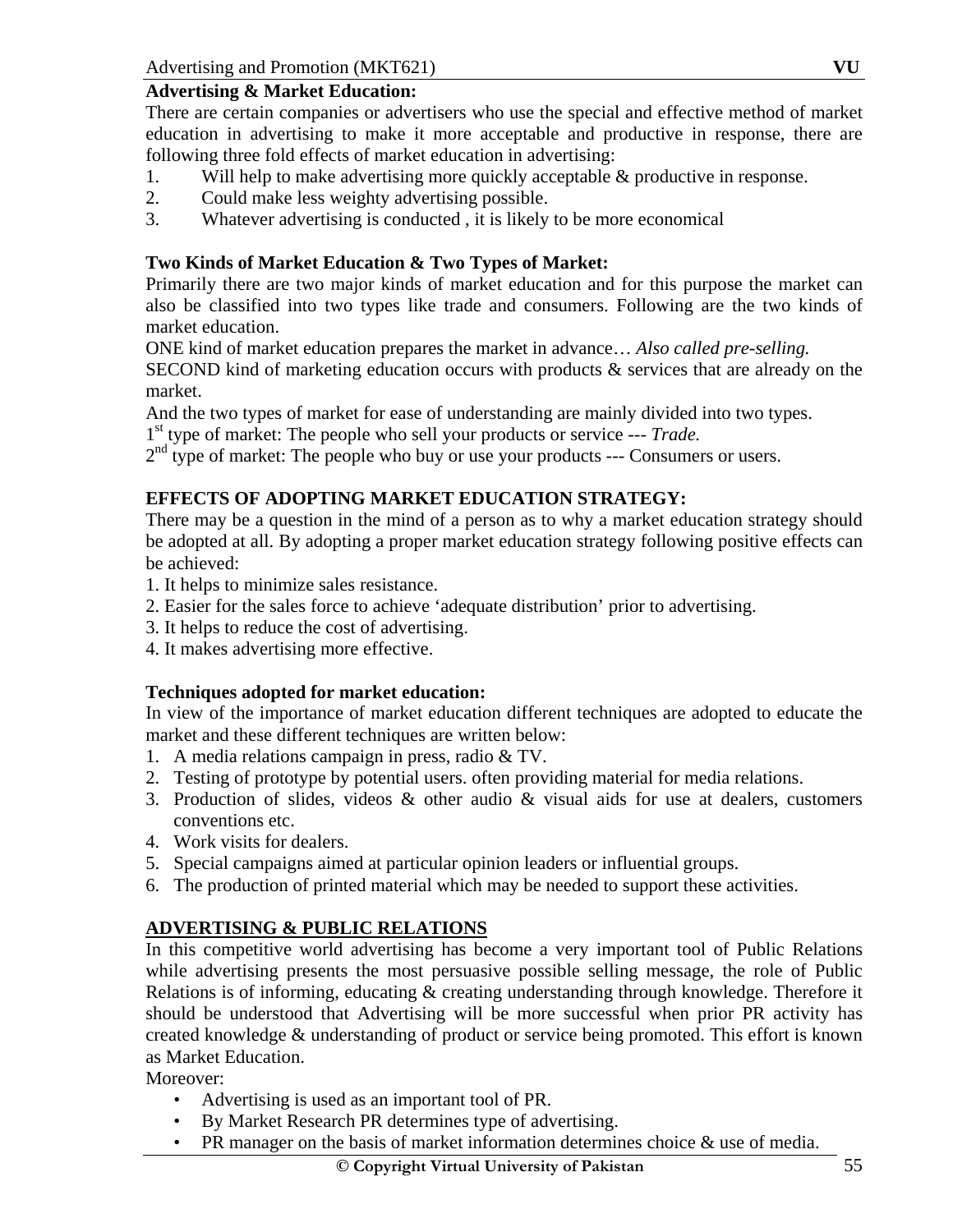# **HOW ADVERTISING DIFFERS FROM PR:**

Primarily speaking public relation is not a form of advertising it has broader perspective and advertising is its part, too. Let us try to explain as to how advertising is differing from Public Relation. The following are the points for differentiating advertising from PR.

- 1. PR is not a form of advertising.
- 2. PR relates to all the communications of the total organizations, while advertising is mainly used for sales objectives and marketing functions.
- 3. At times advertising may not be used by an organization, but every organization is involved in PR.
- 4. PR embraces every one & everything, while advertising is used for special selling & buying tasks.

#### **ADVERTISEMENT CAMPAIGNS:**

Advertising campaigns are always very critical and demanding, these days there is stiff competition amongst manufacturers, market, similar or competitive products. It is therefore imperative that the campaigns should be devised prudently to be cost effective and result oriented, in order to understand this it is essential to first of all know the following different avenues which can be classified as 7 W's which are relevant questions to be tackled for effective advertisement campaigns.

#### **Seven "W's"**

- What is the objective of the campaign?
- What problems are to be addressed?
- What extent do you anticipate to achieve results?
- What media will you prefer to use, for different target audience?
- What will be the likely cost?
- Who is going to launch the campaign?
- When is campaign planned for launch?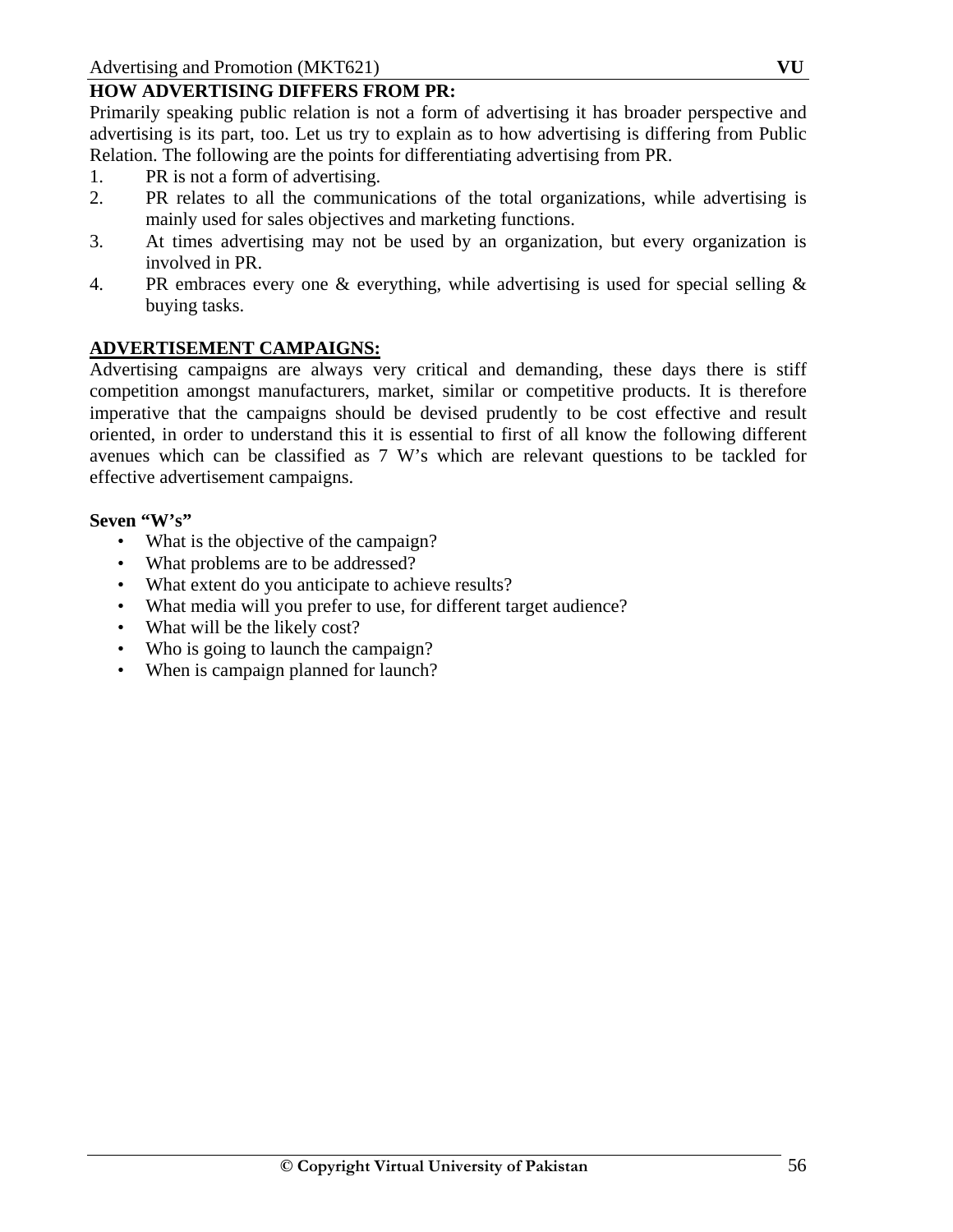#### **METHODS TO APPRECIATE A PROBLEM**

# **OVERVIEW**

In this lecture we will explain various methods to appreciate a problem situation and various aspects of sponsorship which is a very important tool of advertising. Further more the characteristics of advertising media, categories of press and the aspects of its various segments covering advantages and disadvantages of each.

#### **TEN METHODS TO APPRECIATE A SITUATION:**

Before proceeding with any advertising campaign during the process of its preparation it is essential that first of all the methods to determine the type of situation should be identified.

- **Opinion, attitude or image surveys:**  It is important that to appreciate a situation a focused effort should be made to know the opinion and the attitude of the concerned audience and conduct service to know about the image of the company/product/brand.
- **Press clippings, monitored broadcasting scripts:**  This important source can also reveal the underline factors of the prevailing problem.
- **Sales trends & sales report indications:**  The figures from this source will provide enough matter to know and appreciate a situation.

#### • **Competition within & from imports:**

In the market the competition from the locally made goods / brands and the ones imported can also provide relevant information.

#### • **Share price:**

If it is a public limited company the dividend and the balance sheet can easily reflect upon the information to appreciate a situation.

#### • **Industrial relations situation:**

The relationship between the management and the employees and the consequences thereof can also be useful.

• **Customer complaints, test reports & product performance:** 

The performance of the product in the market including the test reports and judging from the customer complaints one can easily determine the situation.

- **INPUT from sales force & distributors:**  Sales force and distributors can also feed and provide good input.
- **Prices & effect of price changes:**  The prices and the effects thereof in case of variations can be also a good source.
- **Market forces, economic, social & political:**

The overall market situation influenced by different aspects like economic social, political can also prove a good source.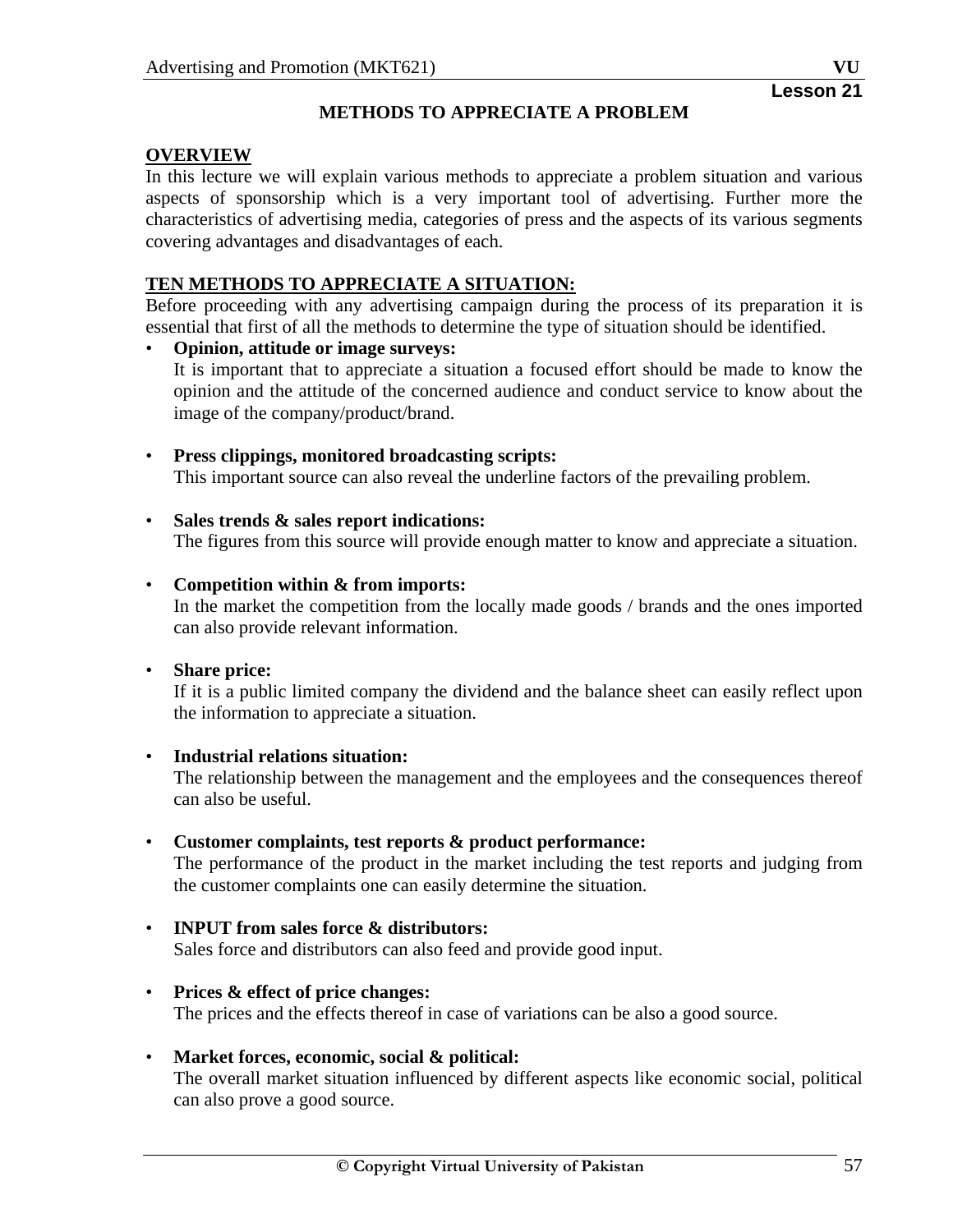# **SPONSORSHIP—an important tool**

In this competitive world in an important tool of advertising i.e. sponsorship is a very good technique not only to win customers but also to retain them. Before explaining various aspects of sponsorships, it is imperative to answer a basic question i.e. "why sponsor?"

As Sir Francis Bacon said "*A wise man will make more opportunities than he finds*."

It clearly explains that sponsorship is basically to create more opportunities rather than finding the prevalent ones. Therefore it is important to answer following four questions.

- 1. What should be sponsored?
- 2. What are the total costs involved?
- 3. How can sponsorship be made effective?
- 4. How can the sponsorship be organized?

In this context to answer the most important question of the reasons to sponsor following are detailed below:

- Want to enter a new segment of market.
- Increase familiarity with your name.
- Want to improve customer relations.
- Enhance your corporate image.
- Show how your products perform.
- Want maximum media coverage.
- Support distributors.
- Want company known in export markets.
- Want to increase goodwill.

#### **What to Sponsor?**

An important aspect is the determining of the important question of the various segments which can be sponsored answering the basic question of what to sponsor.

- Sports
- Arts & culture
- Publications
- Professional awards
- Educational
- Charitable causes.

#### **ADVERTISING MEDIA:**

An important ingredient of advertising is the source or medium which is used as a vehicle to translate the advertising campaign and carried across to target clients i.e. the understanding of media in this context first of all following are the special characteristics of advertising media:

#### **Special Characteristics:**

- In-depth coverage & permanence: Basically the media should have good coverage and should be a permanent source i.e. can be red, re-red and retained; in this regard magazines are a good example.
- Variety of subjects covered: It should not be restricted and should take care of variety of subjects.
- Mobility: The media should be in a position to carry the message across to where ever desired. In this regard the best example are newspaper and magazines which can be red and carried almost everywhere i.e. in the house while traveling at the place of work or library etc.
- Results assessable: Basically it is the effort of evaluation which is possible by dividing the cost of space by the number of replies received.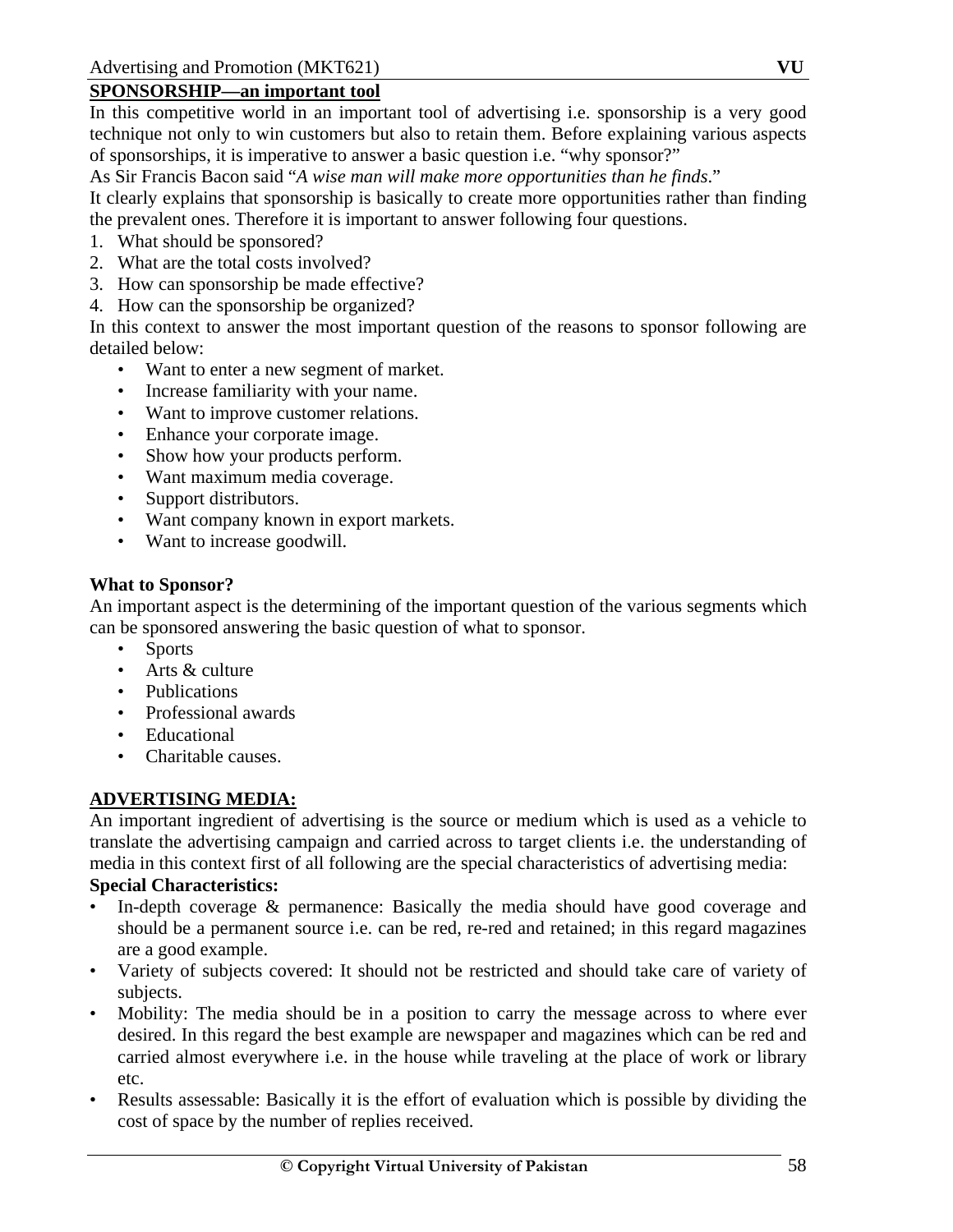Advertising and Promotion (MKT621) **VU** 

- Statistics available: The media planner can confront the media salesman with calculations to justify media schedule of recommended space and air time booking.
- Improved printing: The majority of newspapers and magazines now using latest technology of printing have very good picture quality and printing of text even in black and white and resulting in much improved printing and thereby becoming a useful advertising media.

# **CATEGORIES OF PRESS:**

During the past few years newspapers are facing a strong competition from radio and television. In order to understand the importance of the categories of press first of all we have to determine the advantages of newspapers and magazines and understand the types of advertisement in them. There are three major types of advertising in newspapers such as Classified Advertising, Retail Advertising & National Advertising.

While Classified Advertising referred to as want adds primarily for the convenience of readers generally not including headlines or illustrations also is known as classified display, Retail Advertising refers to two kinds i.e. sales promotion advertising based on price features, sales or specials and image advertising is primarily designed to position a product in a better way. The National Advertising is used to support their products and is part of the manufacturers' national advertising plans.

#### **ADVANTAGES OF NEWSPAPERS**

There are various advantages of newspapers in advertising context which are given below:

# **1. FLEXIBILITY:**

- advertising space from 1 inch to multiple pages can be used.
- ads can be scheduled on any day of the week.
- ads can be prepared on very short notice.

# **2. RANGE OF MARKET COVERAGE**

Provide geographical flexibility.

# **3. COMPETITIVE ADVANTAGE:**

Relatively cheap as against other media.

# **4. POSITIVE CONSUMER ATTITUDES:**

High reader interest & approx 80% coverage.

# **5. INTERACTION OF NATIONAL & LOCAL:**

Provide a bridge between the national advertiser and the local retailer.

# **DISADVANTAGES OF NEWSPAPERS:**

Despite being very useful medium for advertising it has certain disadvantages which should be kept in mind and are as under:

- 1. *No Audience Selection*: Does not provide audience selectivity.
- 2. *High waste circulation*: makes them too expensive on national basis.
- 3. *Short life Span*: unlikely to be put aside and read later like magazine.
- 4. *Poor reproduction*: generally poor color reproduction.

# **ADVANTAGES OF MAGAZINES:**

Although the glamour of television has overshadowed magazines for along time yet many advertisers considered magazines to be an important and second choice, recent study has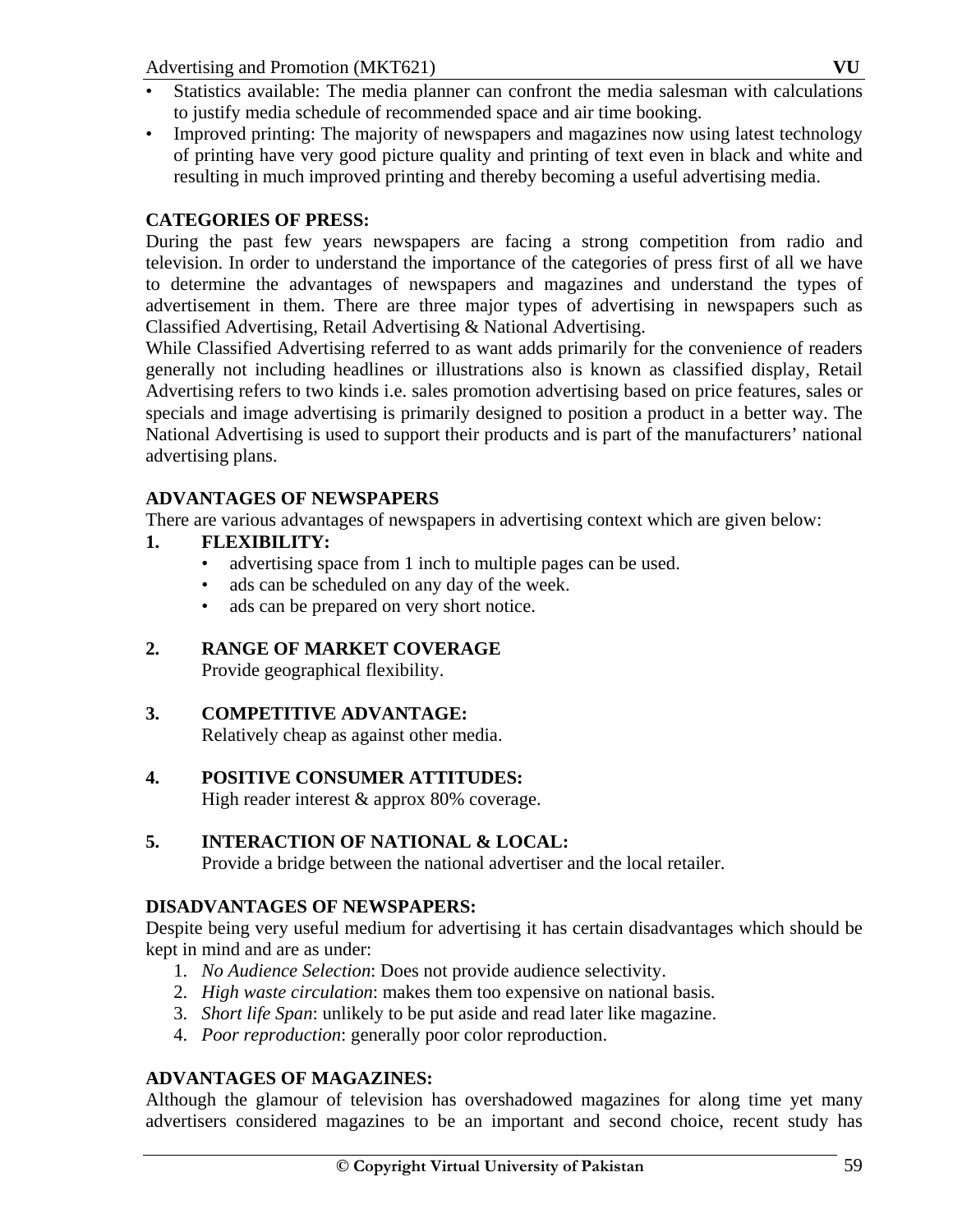proven that in some cases magazines are actually a better option then television. However, like many mediums magazines have their advantages and disadvantages as under:

# 1. *Target Audience*:

The magazines can reach specialized audiences and thereby prove very useful e.g. magazines like men's health target men's for their health and women magazines target women.

- 2. *Audience Receptivity*: Magazines have a very high level of audience receptivity such as an ad in fortune magazine would impress business audience.
- 3. *Long life Span*: Magazines have longest life span of all the media because some of them might never be discarded like National Geographic magazine etc. moreover these have highest reach potential as they are past along to family friends customers and colleagues.
- 4. *Format***:** Generally, the magazines format allows creative advertising variety through multiple pages inserts and other features.
- 5. *Visual Quality***:** The production quality has become excellent being printed on top class paper and with very good reproduction quality.
- 6. *Sales promotions***:** Advertisers can use magazines to distribute various sales promotions like coupons, samples and information cards etc.

# **Disadvantages of Magazines:**

Magazines are limited by certain factors and the most prominent disadvantages as are given and explain below:

- *1. Limited distribution*: In view of the magazines having limited distribution they lack penetration, thus selectivity of the medium is lost.
- 2*. Lack of immediacy:* Advertisements may take long time to have an effect on the reader because some readers may not look at an issue of a magazine until after it comes to them so the ad may take long time to have an effect on the reader.
- *3. Limited flexibility*: Despite magazines offering advertisers many benefits long leave time and limited flexibility are drawbacks there is closing dates often 2 to 3 months prior to the date of issue.
- 4. *High cost*: The production costs for magazines are relatively high because of high quality color production.

# **CHANGES IN MAGAZINE INDUSTRY:**

In recent years there has been a major transformation and as with newspapers emerging technology, particularly online technology is changing the magazine industry. These virtual magazines are distributed on internet. However, exciting and beautiful critics still consider online magazines not to be that effective yet and in near future. Basically life or death, prosperity or difficulty of any communication vehicle depends upon its ability to produce an acceptable cost-benefit relationship. The question is not the inherent superiority of the internet over traditional print it is which works better as part of an intelligently developed media strategy.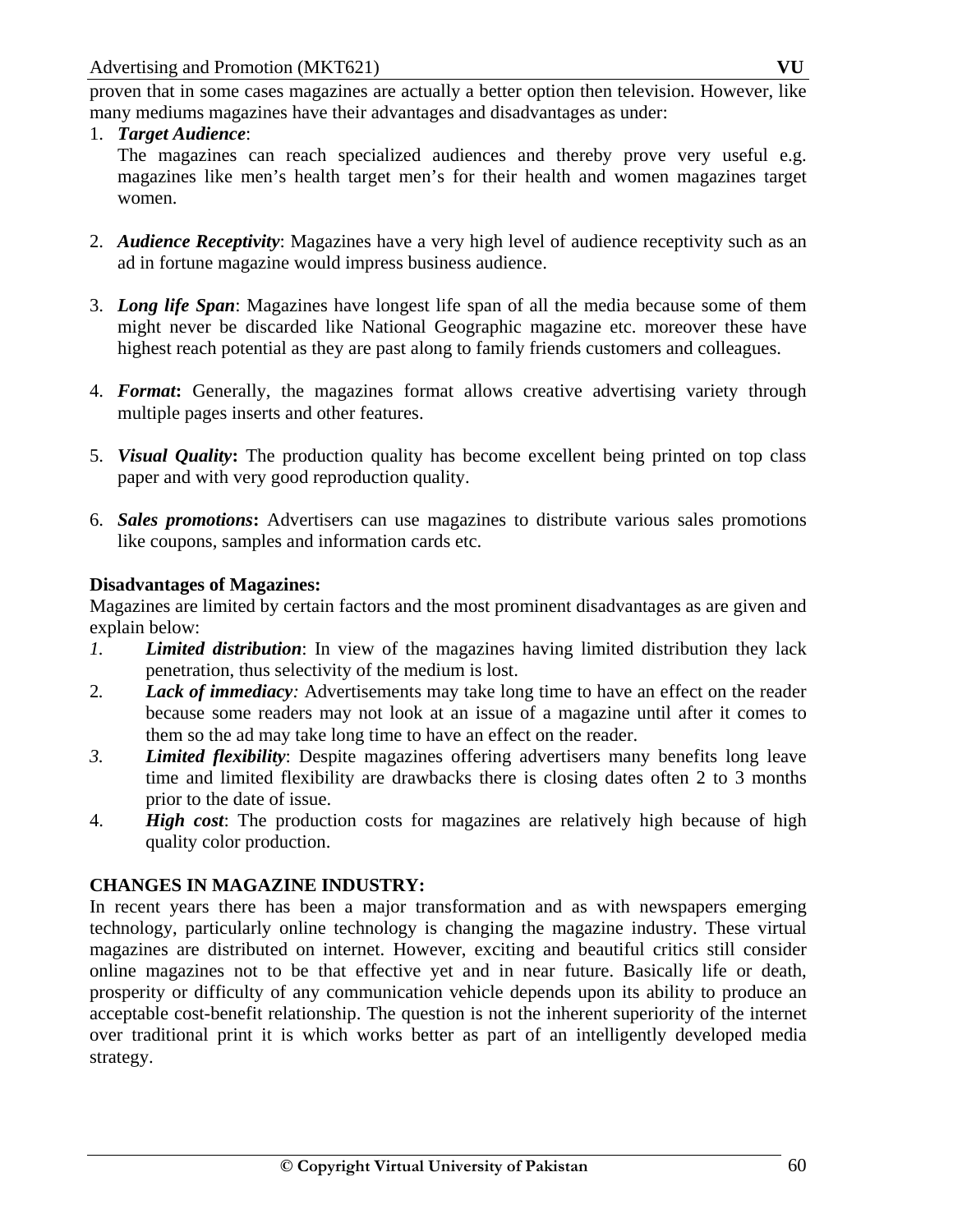# **IMPORTANT TOOL OF ADVERTISING**

# **OVERVIEW**

In this lecture continuing with an important tool of advertising i.e. magazines, we will explain the types of audience, advertising importance of television advertising its comparison with other media advantages and disadvantages including the ingredients of a good TV campaign, forms of TV advertising will be discussed. Moreover another important component of electronic media ratio will be discussed in detail besides discussing Cable TV, transit, billboards advertising will be explained.

# **TYPES OF MAGAZINES:**

It is important to know different types of audience. Primarily following three different types of audience:

**Consumers:** Directed to consumers who buy products for personal consumption. **Business:** For business readers like:

- a) Trade papers
- b) Industrial magazines
- c) Professional magazines

**Farm Audience:** Targets farmers & those engaged in products related to farming

#### **TYPES OF ADVERTISING:**

There are various types of advertising in use today like;

- 1. OUT DOOR or OUT OF HOME ADVERTISING:
	- From posters, bill boards to hot air balloons.
- 2. TRANSIT ADVERTISING: Generally in urban areas like paint on buses, taxis etc. both inside & outside of these.
- 3. DIRECTORIES: Like yellow pages, Trade directories etc.

#### **TELEVISION ADVERTISING**

This source provides the ability to communicate sight, sound, motion and emotion, by giving product "larger than life" image and being visual has more impact on customers. "Seeing is believing" becomes reality and makes easy for consumers to take decision.

The following chart compares television to other media and its over all superiority as primary media source of news and proving as a credible news source as illustrated as Chart No. 24.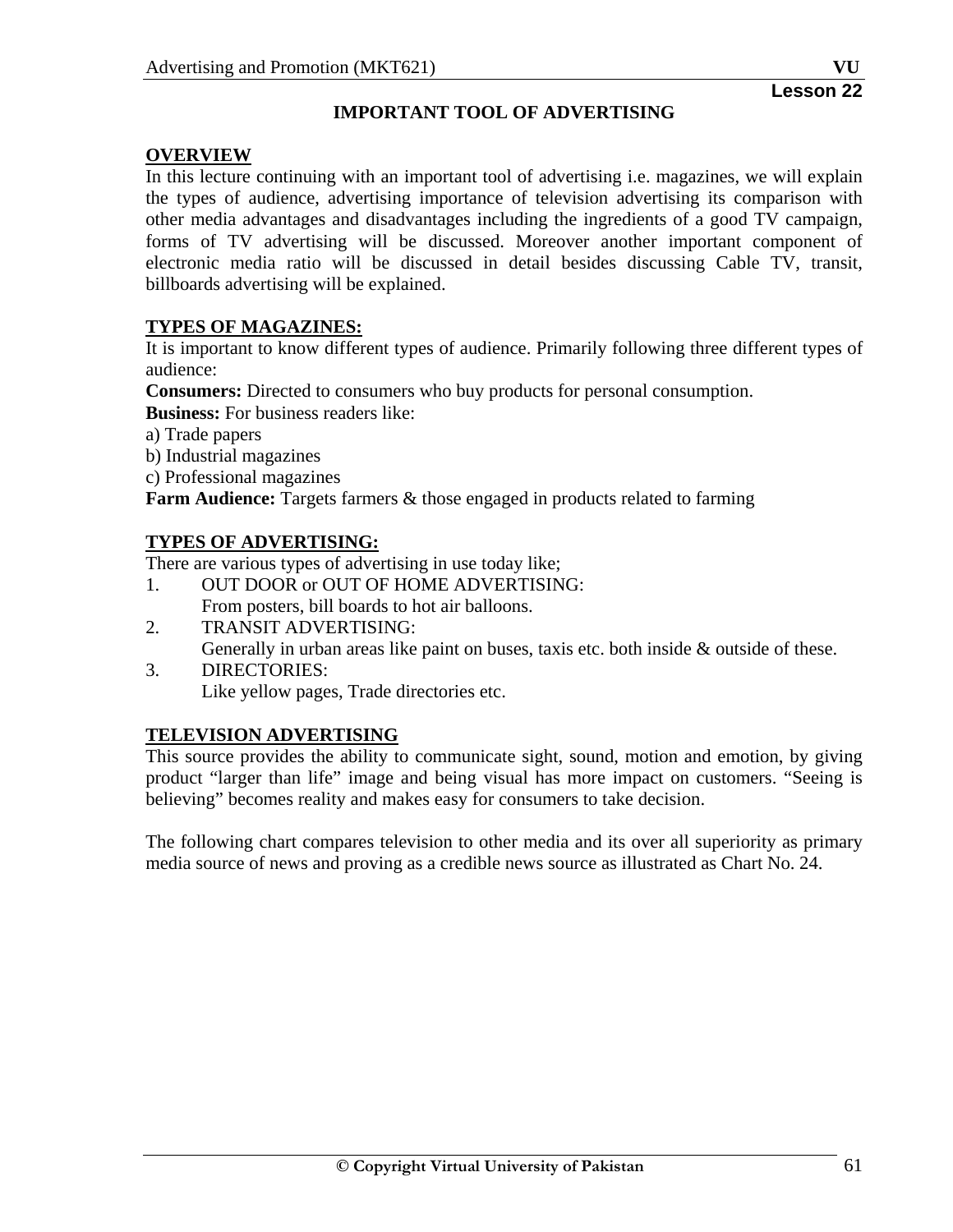# **ADVANTAGE OF TV TO OTHER MEDIA**



**(b) Credibility of news sources**

#### **ADVANTAGES OF TELEVISION ADVERTISING**

Television is rapidly becoming a very strong medium of advertising with global media explosion and the setting up of numerous TV channels with in many cases very large foot print (coverage area). It is being used extensively by all type of businesses, services and governments, following are the advantages of television advertising:

- Creativity and Impact: The greatest advantage of TV is the opportunity it provides for presenting the advertising message, the blend of sight and sound offers tremendous creative flexibility and resultantly making deep impact.
- Coverage and cost effectiveness: Television advertising makes it possible to reach large audience nearly everyone regardless of age, gender, income or educational level watches TV at least for sometime. In view of the large coverage of its telecast makes it more effective both for advertising and cost effectiveness.
- Captivity and attention: The combined power of site, sound, motion and emotion creates a very good effect
- Selectivity and flexibility: In TV advertising some selectivity is possible to due to variations in the composition of audiences as a result of program content time of telecast and geographical coverage.

# **LIMITATIONS OF TELEVISION:**

Despite being advantages and unsurpassed from creative perspective it still has some disadvantages that limit its use by many advertisers. These are as follows:

- Costs: It is enormously expensive medium to advertise.
- Lack of selectivity: TV doesn't offer as much audience selectivity as radio, magazine, newspapers or direct mail for reach precise segment of the market.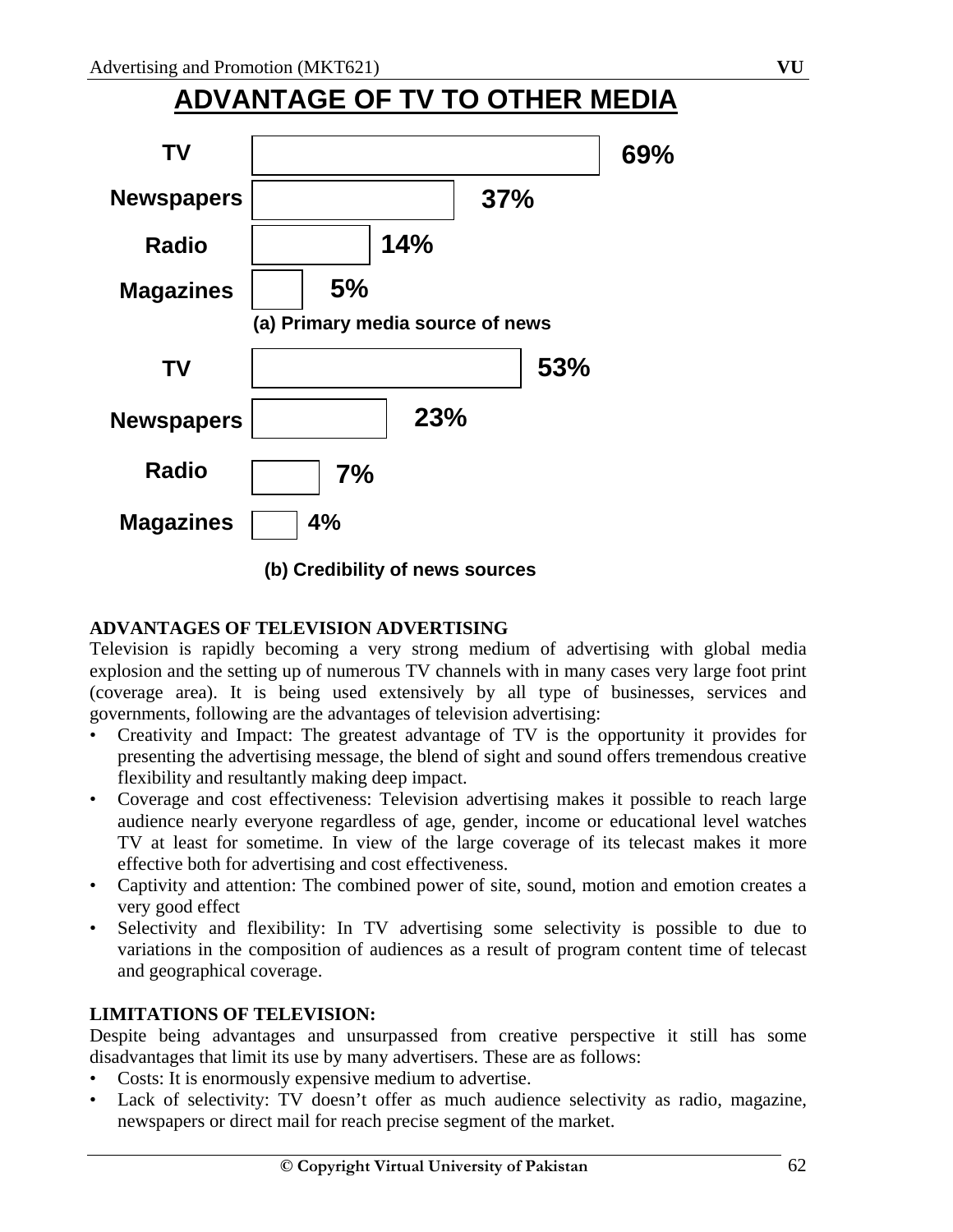Advertising and Promotion (MKT621) **VU** 

- Fleeting message: Television commercials usually last from 30 seconds or less and leave nothing tangible for the viewer to examine or consider.
- Clutter: The problem of reading messages and shorter commercials suggests that since the advertiser message is only one or more spots its results in effectiveness because of such clutter.
- Limited viewer attention: Buying time on a TV program it communicates a message to large number of customers yet there is increasing evidence that the size of viewing audience shrink during a commercial break.
- Deception in television advertising: Art and technology is being used to create simulations to tell stories to evoke desired reaction from the audience. Basically a tantamount to say what is not actually true.

# **INGREDIENTS OF A GOOD TV CAMPAIGN:**

Television is an influential medium of advertising but making a good TV campaign the creative process begins with our knowledge of what works best for television campaigns. The consumers respond best to television commercials that employ one of the following elements:

- Celebrities.
- Humor, especially a surprise or a twist.
- A story line.
- A simple concept.

# **FORMS OF TV ADVERTISING:**

Various techniques are used for Television Advertising and following are its different forms. **SPONSORSHIPS:** Advertising through sponsoring programs

**PARTICIPATIONS:** Frequent spots 5, 10, 20, 30 seconds

**SPOT ANNOUNCEMENTS:** Word spot means with time frame appear during breaks etc.

# **RADIO ADVERTISING:**

Although not as glamorous as TV yet it is still effective and strong. Following are the advantages of radio advertising:

# **ADVANTAGES:**

- Low cost option.
- Definable target markets based on their format.
- Radio stations offer considerable flexibility  $\&$  a short lead time.
- Intimacy like FM stations etc, liking to presenters, DJ's etc.
- Mobile: Its portability makes it mobile and can be taken anywhere.

# **DISADVANTAGES OF RADIO:**

Radio has its disadvantages too which are given below:

- Short exposure time: Radio advertisements normally last only 15 or 30 seconds and listeners busy with other activities may not register them.
- Target duplication: Several radio stations may try to reach the same target market and advertising on all of them may not be financially feasible yet reaching everyone in that target market may not be possible unless all stations are used.
- Overloading of ads: Normally too much information is put in one add thus overloading the consumer mind and very little is retain.
- Loyal listenership: Radio stations have loyal listener who do not prefer to listen to other stations.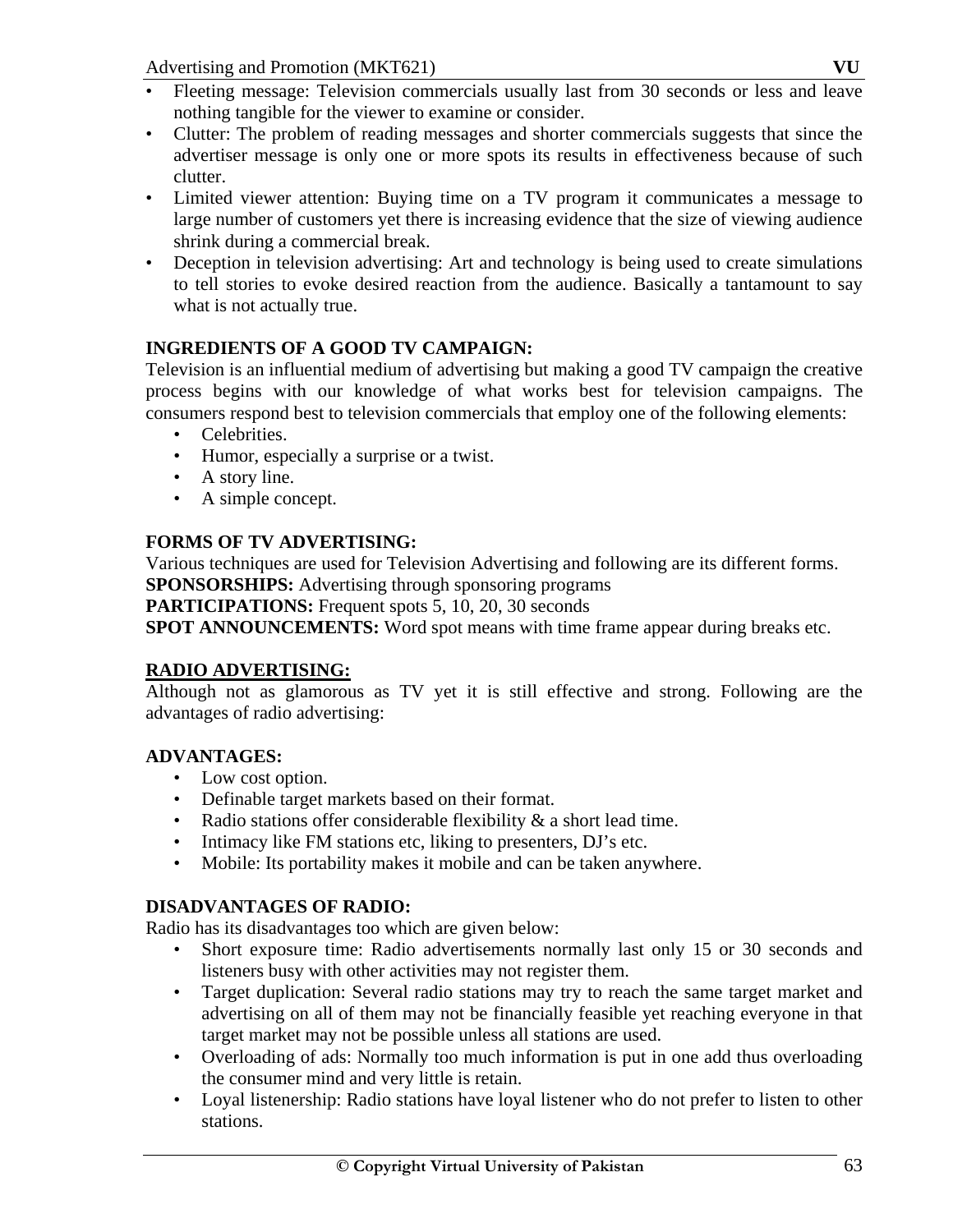# **MEASURING RADIO AUDIENCE:**

- Coverage: The most basic measure is the station coverage which is simply the number of homes in a geographic area that are able to pick up the station clearly.
- Circulation: The circulation of the radio station i.e. the number of listeners listening to it regularly.
- Competing programs: Competing programs also provide a very good medium to judged, determine and measure radio audience.
- Timings of programs: The timings of programs are also crucial for measuring the number of radio audience.

# **CABLE TV:**

Cable TV is now becoming very popular source of advertising and it has various advantages as under:

# **ADVANTAGES:**

- Can buy time on programs for specific audiences
- Cost is lower than normal TV.
- Production costs more affordable.
- More innovative production people available.
- Message reach assured

# **LIMITATIONS OF CABLE TV:**

There are various disadvantages of cable TV which limit its benefits these are appended below:

- Limited or small Reach.
- May have less experienced production crew.
- Reaching specific customers, but not potential customers.
- Audience may be fragmented and viewers may stay with a program for a shorter period of time.

# **TRANSIT ADVERTISING:**

Basically Transit Advertising can be defining as a source consisting of paper posters placed inside or on transit vehicles and in transit stations. following are the advantages of transit advertising preceded by its disadvantages:

# **ADVANTAGES**

- Exposure to one ad can be long if inside a transit vehicle.
- Frequency.
- Ads outside the transit vehicle are seen by large & diverse audiences.
- Ad message can be timely.
- Method tends to be quite inexpensive.
- Ads could be somewhat lifestyle targeted passing through specific neighborhoods.

# **DISADVANTAGES**

- Ad design is usually limited to size of space.
- People on mass transit are not generally in a receptive mood.
- Transit ads are hard to target.
- Surroundings may distract from the message.
- Mass transit environment may not suit Message.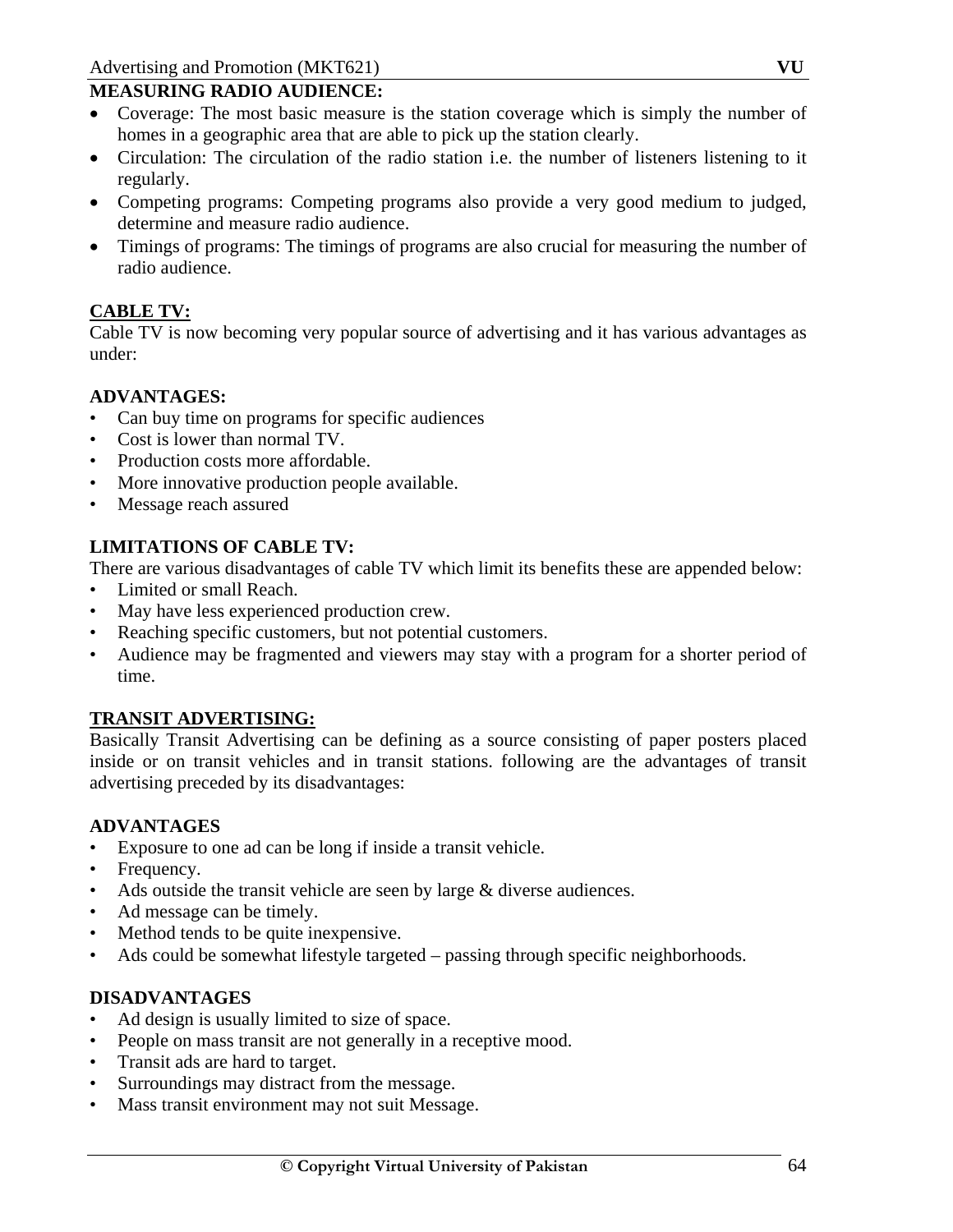# **BILLBOARDS ADVERTISING**

Billboards are now a days a very important source of splashing advertisements. These are very effective as they are witnessed and observed by many. Following are the advantages followed by the disadvantages of billboards usage as advertising medium.

# **ADVANTAGES**

- Big splashy messages attract attention.
- Ad has impact: technology has made it more interesting.
- Ad reaches lot of people, as they travel same route every day.

#### **DISADVANTAGES OF BILL BOARDS**

- Hard to reach specific audience.
- Creativity inhibited by space limitations.
- Hard to measure its effectiveness.
- Ad may become weathered & vandalized.
- Costs though reasonable could become quite expensive by innovative adaptations.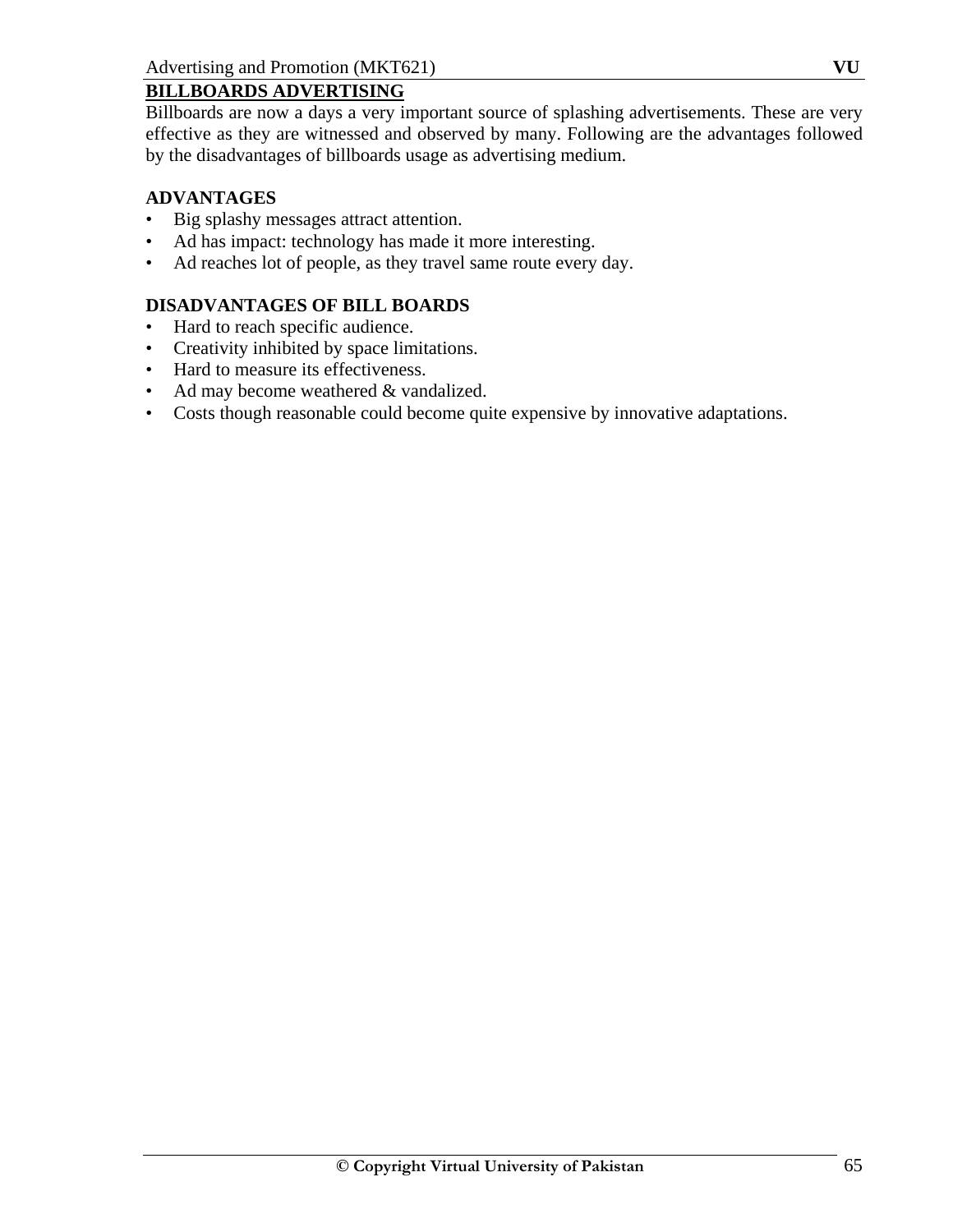#### **ONLINE ADVERTISING**

#### **OVERVIEW**

In this lecture we will concentrate on introducing the modern advertising medium known as online and would explain some internet buzzwords. The importance of online advertising will be highlighted and a comparison of online and traditional advertising will be illustrated besides the objectives of online advertising and the challenges faces thereon.

#### **THE MODERN ADVERTISING – ON LINE (A new avenue getting popular):**

Online advertising is a new and rapidly getting popular avenue. There are special buzzwords attributed to it and used by it which are detailed and explained below:

#### **SOME INTERNET BUZZWORDS:**

**Button Ads:** Squarish Ads that are usually at the bottom of a web page & contain only a corporate name of brand.

**Click Through or Click Rate:** How often a viewer responds to an ad by clicking on it.

**Cookies:** Information stored on a viewer's web browser to help identify that particular person to the web provider – the next time that viewer visits a particular site.

**Cost per Click:** The rate charges to advertisers if the user responds to a displayed ad.

**Cost per Lead/Sale:** The rate charged to advertisers if the user responds with personal information.

**Impressions:** The total number of times an ad is displayed on a web page **–** different than hits.

**Sponsorships, or Co –Branded Ads:** Integrating companies brands & products on web sites.

**Ad Views:** Number of times an ad banner is down loaded.

**Banner:** Ad on Web site hot linked to advertiser's site.

**Interstitial:** An ad that appears in a window on your screen while waiting for web page to load.

**Rich Media:** Special effect technology like streaming video, audio used for internet ads etc.

#### **IMPORTANCE OF ONLINE ADVERTISING:**

As explained above online advertising i.e. advertising through internet and websites is becoming very popular and is being extensively used following is the importance of online advertising:

- One of the very few media alternatives that can be used for almost all advertising purposes across all possible market segments.
- There is rapid acceptance of Internet as a medium of connectivity & commerce.
- Provides more interactivity with customers.
- Consumers can interact with a product & build their own experience with it.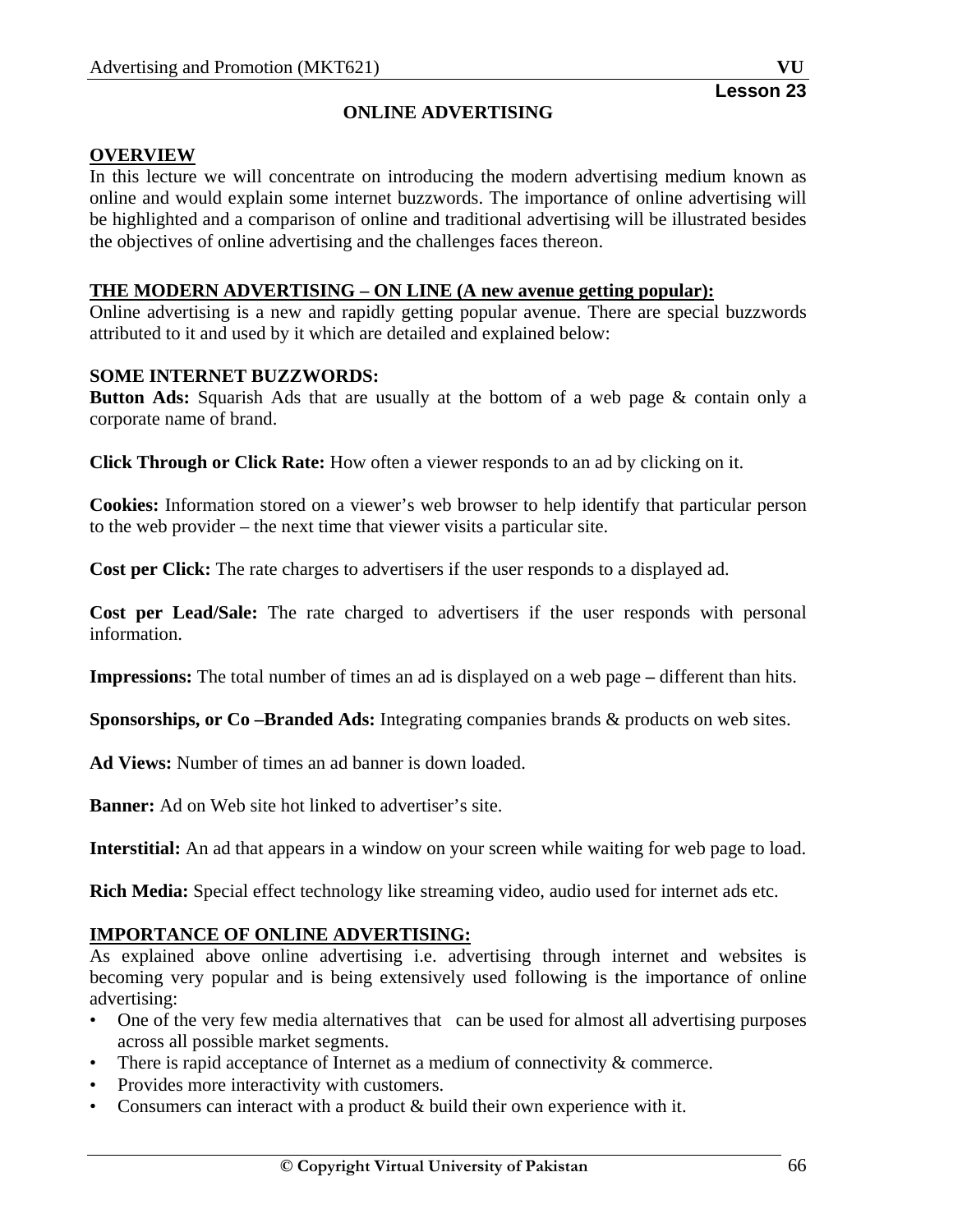|           | <b>COMPARISON OF ADVERTISING:</b>                |           |                    |  |  |
|-----------|--------------------------------------------------|-----------|--------------------|--|--|
|           | <b>ONLINE</b>                                    |           | <b>TRADITIONAL</b> |  |  |
|           | • Very interactive.                              |           | Traditional.       |  |  |
|           | • Offers best pull & push Advertising.           |           | Less effective.    |  |  |
|           | • Consumers can pick $\&$ choose<br>information. | $\bullet$ | Restricted.        |  |  |
| $\bullet$ | Advertisers can customize message.               |           | Generalized.       |  |  |
|           | Provides best sales lead to B2B<br>advertisers.  | ∣ •       | $-D0$ --           |  |  |

# **OBJECTIVES OF ONLINE ADVERTISING**

The objectives of online advertising are given and explained below:

**Build brands:** Many top fortune 500 companies tell the world about their products & educate public.

**Drive traffic to website:** Online advertisements offer proven way to steer interested buyers to website to know more about products & services.

**Develop qualified leads:** On website through best copy  $\&$  pictures convince the prospects for good business.

**Conduct sales:** Once convinced sales can be closed either online or direct buyer to sales channel.

# **TYPES OF ONLINE ADVERTISING**

There are different types of online advertising in use and these are as follows:

**World Wide Web Home Page:** The web page can identify retailers and other product providers that can prove useful for the consumer.

**Banners:** These are easy to create and are usually placed on a website featuring complementary products.

**Logos:** Company logos are placed at the top of the websites and generally depicts the motto or operations of the company.

**Email Ads:** By creating compelling email experiences advertisers hope to convey their message in a better way.

**Keywords on Search Engines:** Advertisers can buy keywords on search engines to increase their exposure.

**Classified Ads:** Classified ads work because as far as users are concerned they are content and not advertising as people actively seek out the classifieds when they are looking to buy such as a sight like ebay.com

**Interstitials:** These are those adds that popup when the users load a new page. In fact when the user hits a button to link to a new page the interstitials is display and disappears as soon as the new page is loaded.

**Sponsored Mailing List:** Mailing list offer advertisers highly targeted audience that gather to discuss specific interest.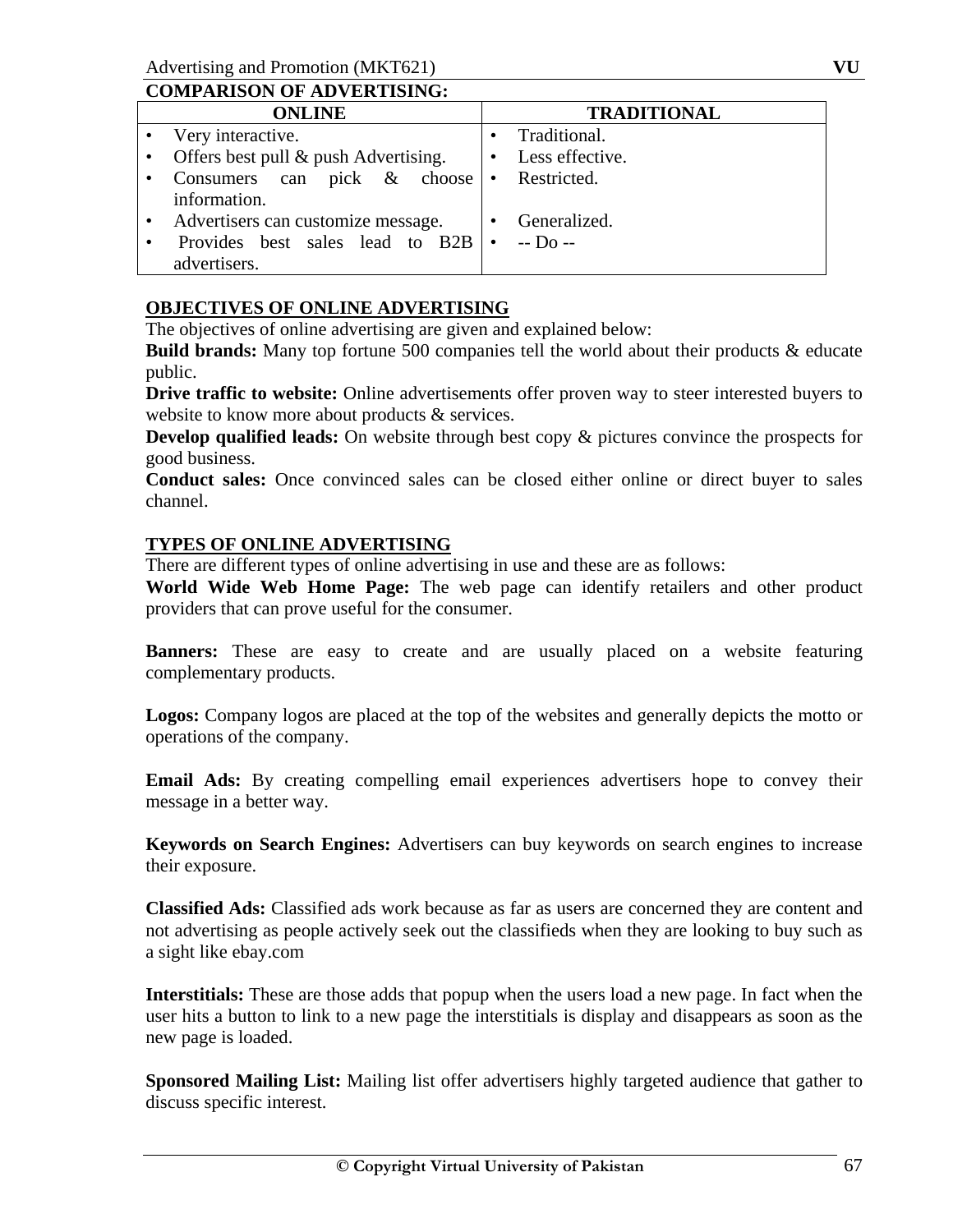# **CHALLENGES OF ONLINE ADVERTISING**

Despite being popular and rapid growth there are still marketing educational and structural challenges and the new developments attached to it. These are discussed below:

### **Marketing Challenges:**

- Need for simpler language.
- Where ever practical use same language.
- Need for selling the internet in simpler way.
- Obtain & distribute accurate figures about size of online audience.
- Collate research about online penetration and attentiveness.

# **Educational Challenges:**

• Special Initiatives needed to educate the advertisers about benefits & methods of online advertising.

# **Structural challenges:**

- At present planning process remains a particular challenge.
- Lack of good copy or Marketing technique.
- A compelling & irresistible offer essential for prospect.

# **New Developments**

- Better Metrics.
- Greater use of Sound.
- More customer support.
- Customized websites.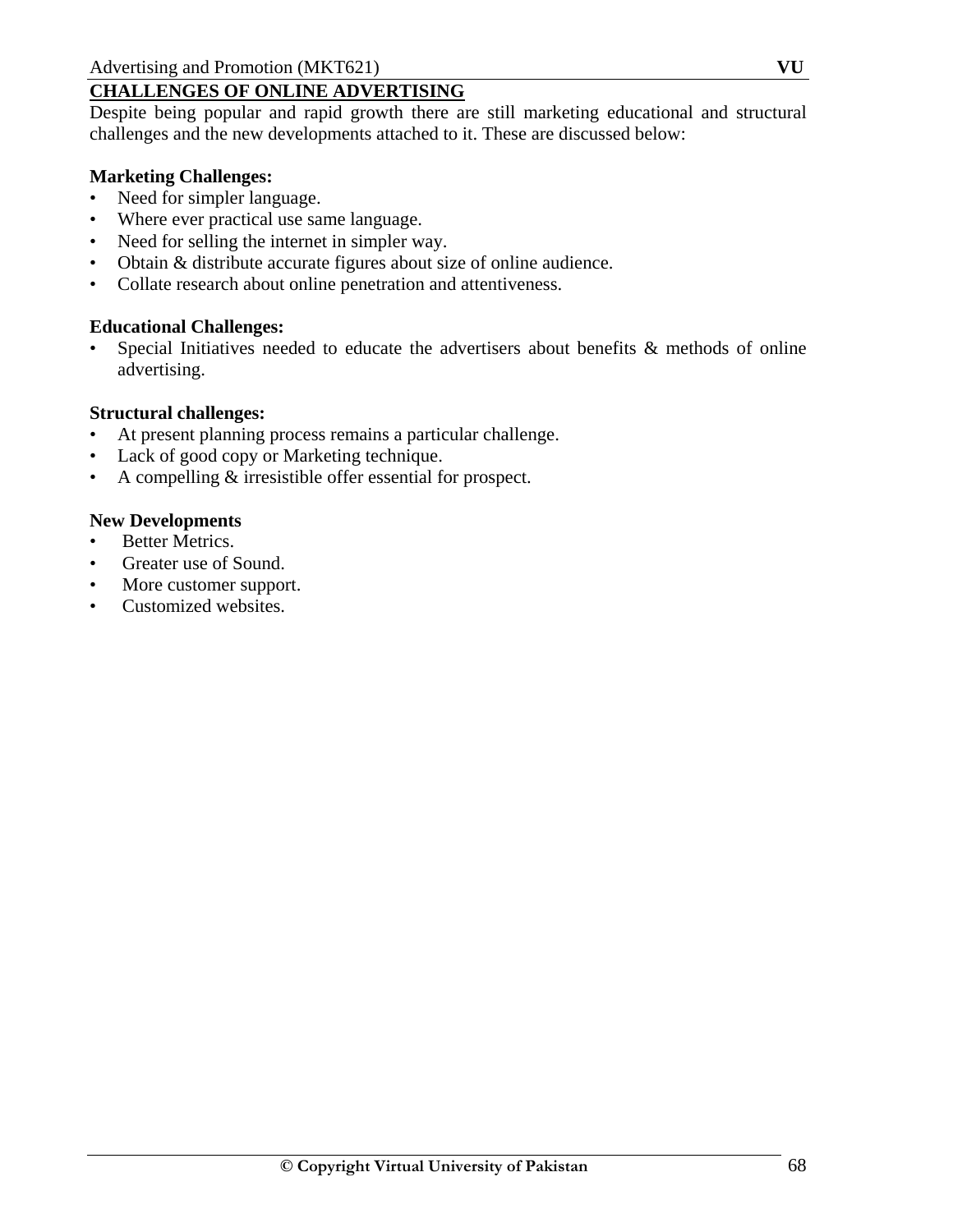# **OVERVIEW**

This lecture will further study the structural challenges and the new developments in online advertising challenges and explain tool for online advertising and remind about different medias use these days. Students will also be introduced to integrated advertising and integrated marketing communication (IMC) and the reasons for its growing importance. The elements of promotional mix the concept of direct marketing its various steps of operation its advantages and disadvantages will be highlighted besides this and explanations regarding the promotional planning process, sales promotion different definitions and its features will be discussed.

# **ONLINE ADVERTISING CHALLENGES**

Despite being becoming popular rapidly the structural challenges and the new developments attached to the online advertising are the important considerations for this aspect.

#### **Structural Challenges:**

- At present planning process remains a particular challenge.
- Lack of good copy or Marketing technique.
- A compelling & irresistible offer essential for prospect.

#### **New Developments:**

- **Better Metrics.**
- Greater use of Sound.
- More customer support.
- Customized websites.

# **TOOLS FOR ONLINE ADVERTISING**

For online advertising information about various tools used in this context are explained below:

**Macromedia Flash MX:** It is a professional standard authoring tool to produce high – impact Web sites. High creativity is possible with animation, interactive navigational controls etc.

**Adobe Photoshop:** It is comprehensive toolset with new capabilities. Experiments with painting effects, patterns for stand out images. Tools like retouching, painting, drawing & web tools can help in creating extraordinary images.

**JAVA:** It is extensively used in internet media for applets, graphics & other interactive applications.

**HTML:** Hyper text markup language is very useful tool in creating web pages.

**DHTML:** It is dynamic form of pre existing HTML.

**ASP & JSP:** Active server pages & Java server pages –latest technology for interactive web pages.

#### **MEDIAS USED IN THESE TIMES**

To sum up following medias are extensively used in these days for advertising:

• Radio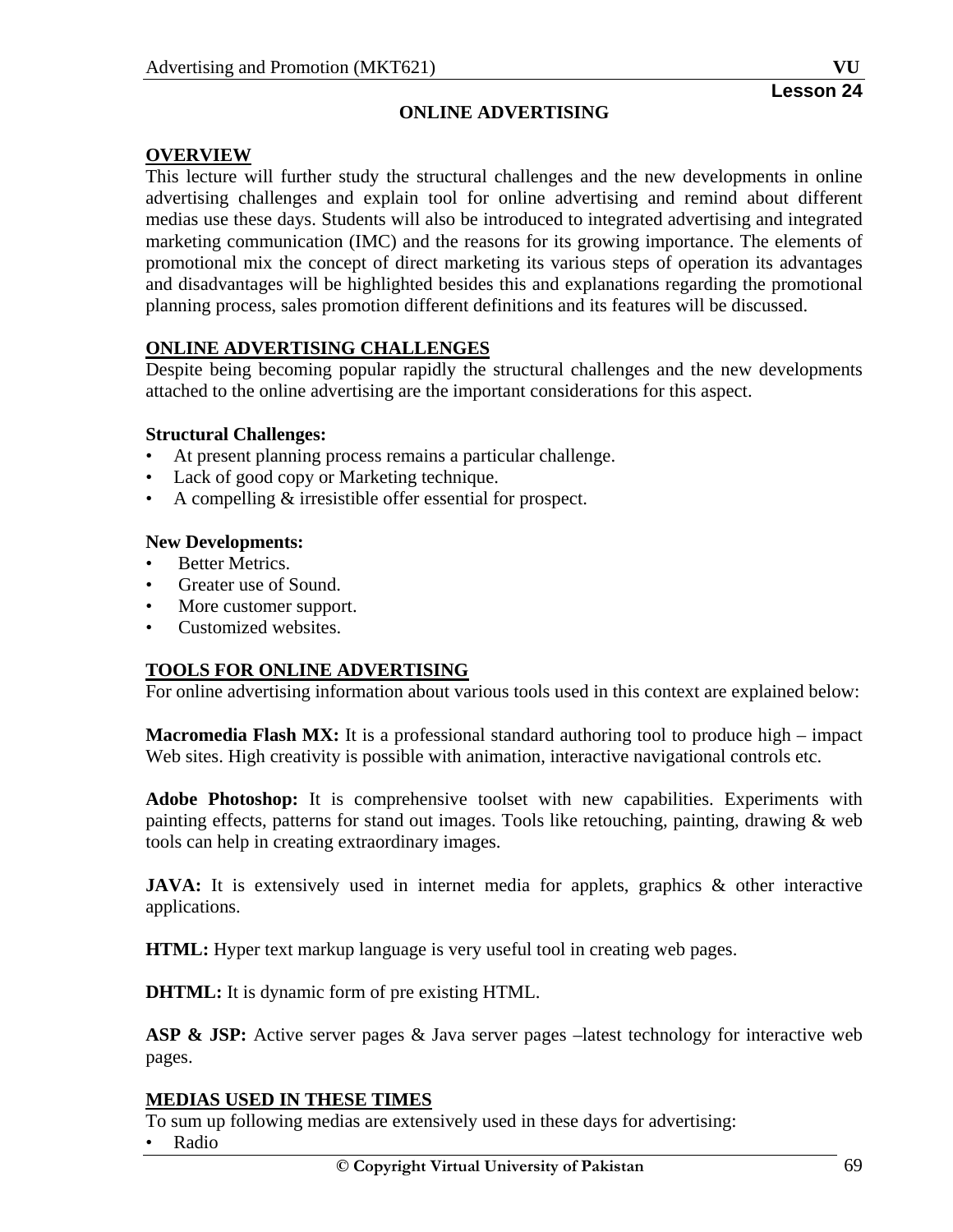- TV
- Newspapers
- Magazines
- Outdoor or out of home
- **Directories**
- **Internet**

# **ADVERTISING & INTEGRATED MARKETING COMMUNICATION (IMC)**

The IMC approach in marketing planning and strategy has been gaining popularity since 1990's and is being adopted by both large and small companies. The proponents of IMC argue that it is one of the easiest ways for a company to maximize return on its investments in marketing and promotions. Some of the reasons for growing importance of IMC are given below:

- Marketing budget being shifted to consumer & Trade promotions.
- Retailers becoming more powerful & dominating manufacturers.
- New tools target specific rather mass media & are economical.
- Internet  $&$  e-commerce have redefined way business is done  $&$  the way companies interact with consumers.
- Companies emphasize communication with consumers.
- Advertisers want more accountability of advertising agencies  $\&$  the change is taking place rapidly.
- There is rapid growth  $&$  development of database marketing.

The tools used to accomplish an organization's communication objectives are refer to as promotional mix. Promotional mix has various elements that need to be appropriately chosen to design and integrated marketing communication campaign these elements which comprise IMC are illustrated below:

# **The Promotional Mix – The Tool for IMC Elements**



#### **ADVERTISING:**

Reasons for importance:

- 1. A cost effective medium to reach vast audience.
- 2. Very effective medium for generating awareness, providing knowledge & changing attitude.
- 3. A highly used tool for creating brand images.
- 4. Extensively used as a tool for creating differentiation among various brands.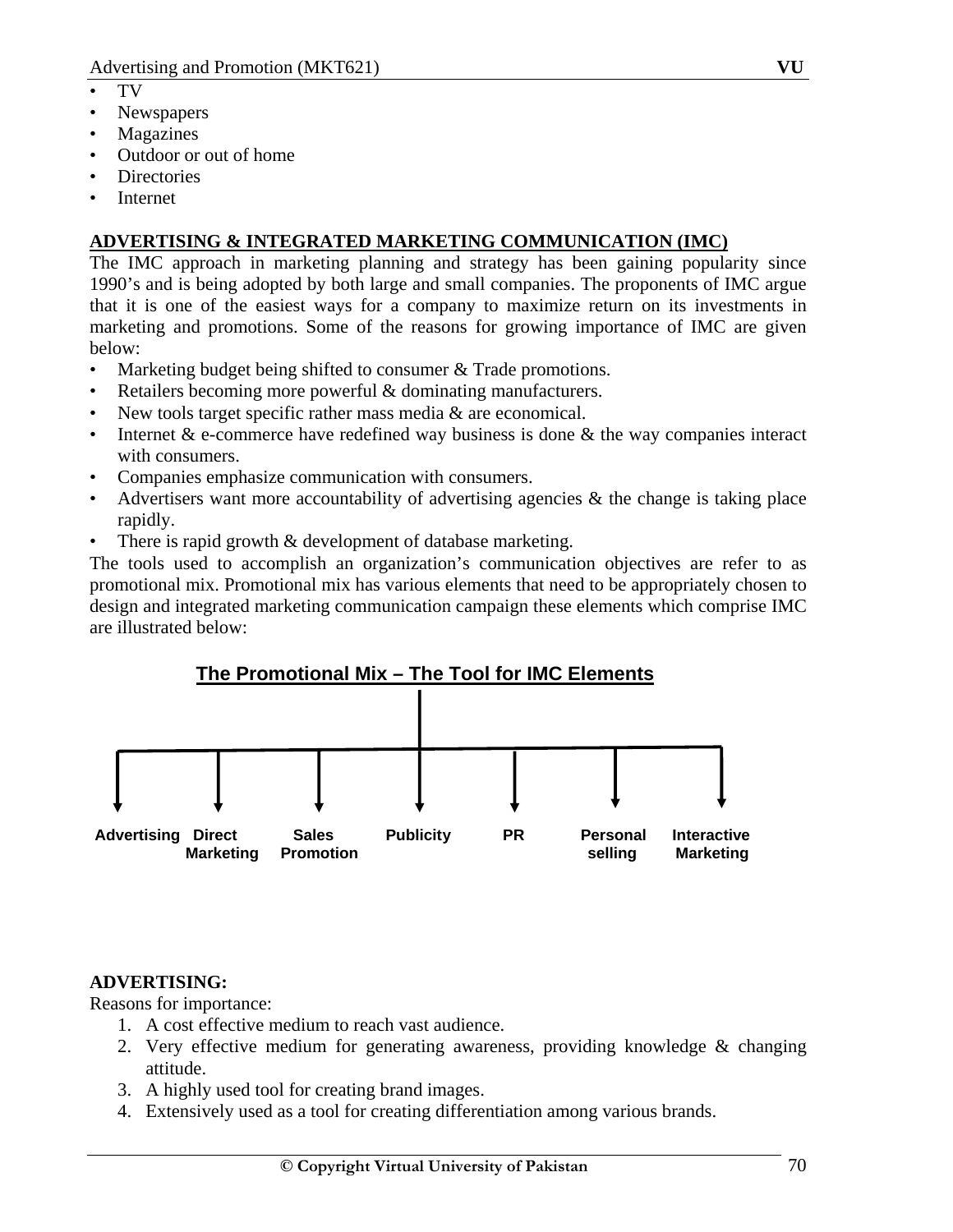# **DIRECT MARKETING:**

- Consumer credit cards.
- Direct marketing syndicates.
- Telemarketing.

# **Six Steps of Direct Marketing Operation**

- Establish objectives for direct marketing. Decide what is the role of direct marketing in overall promotional planning of a brand.
- Collect database of target audience.
- Decide the media to be used.
- Decide message to be sent to customers.
- How to handle responses, queries & orders.
- Measure & evaluate the response.

# **Advantages of Direct Marketing**

- Personalization
- Cost.
- Measures of effectiveness.
- Selective reach.
- Segmentation capability
- Frequency.
- Timing.

# **Disadvantages of Direct Marketing**

- Image factor
- Accuracy
- Rising costs
- Content support

# **SALES PROMOTION:**

Sales promotion is basically define as "A direct inducement that offers an extra value or incentive for the product to the sales force, distributors or the ultimate consumer with the primary objective of creating an immediate sale." Whereas the American Marketing Association (AMA) in 1988 defined it as "Media & non media marketing pressure applied for a predetermined, limited period of time in order to stimulate trial & impulse purchases, increase consumer demand, or improve product quality." However, the latest definition adopting by the counsel of sales promotion agencies define it as "Sales promotion is a marketing discipline that utilizes a variety of incentive technique to structure sales –related programs targeted to consumers, trade, and / or sales levels that generate a specific , measurable action or response for a product or service."

#### **Features of Sales Promotion**

Following are the features of sales promotion:

- Involves inducement to provide incentive to buy.
- Incentive is the key element in a promotional program.
- Attempts to add value to the product or service by appealing to "value" (pocket).
- Acts as an acceleration tool. Designed to speed up sales.
- Targeted at different parties with different types & levels of incentives.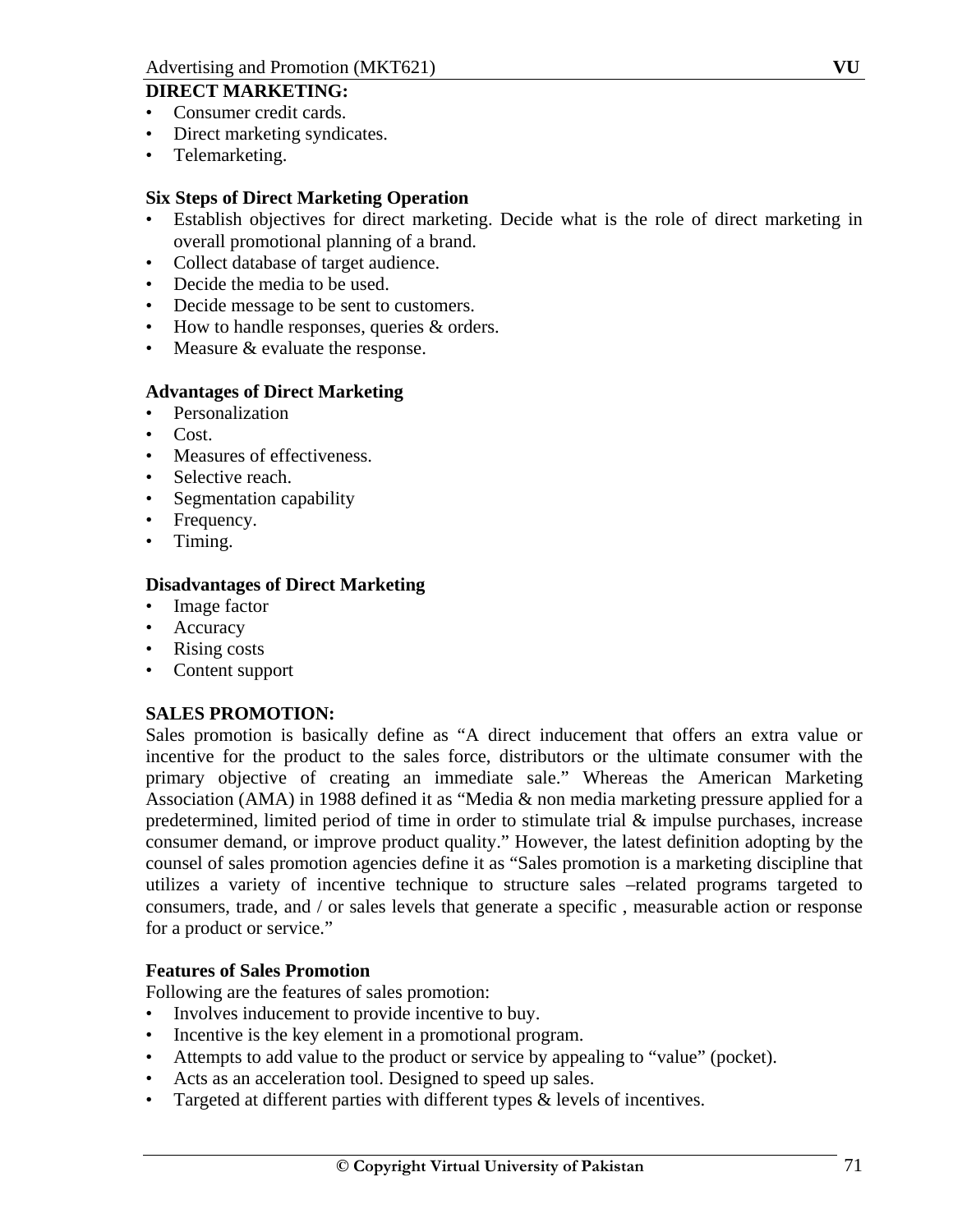#### **PROMOTIONAL PLANNING PROCESS**

The process of integrated marketing communication begins with the review of marketing plan. A marketing plan is a written document that describes the marketing strategy & programs developed for a brand or product line.

#### **Information essential for Marketing Plan:**

Basically a market plan contains following information:

**Market Situational Analysis:** Internal analysis external analysis cover assessment of companies promotion capabilities review of company's previous promotional programs and results, assessment of brand image and brand or product lines relative strength and weaknesses. External analysis covers customer analysis competitor analysis and any trends which affect the promotional program.

**Specific marketing objectives:** These provide direction and time frame for marketing activities and mechanism for measuring performance.

**Marketing strategy:** It includes selection of target market(s) and the decisions relating to marketing mix.

**Tactics – An action program:** It is require for implementing marketing strategies, including deciding specific tasks and responsibilities.

**Evaluation & Control Mechanism:** This involves evaluating performance and providing feed backs so that necessary control activities can be introduced and necessary changes made to assure that the objects are met.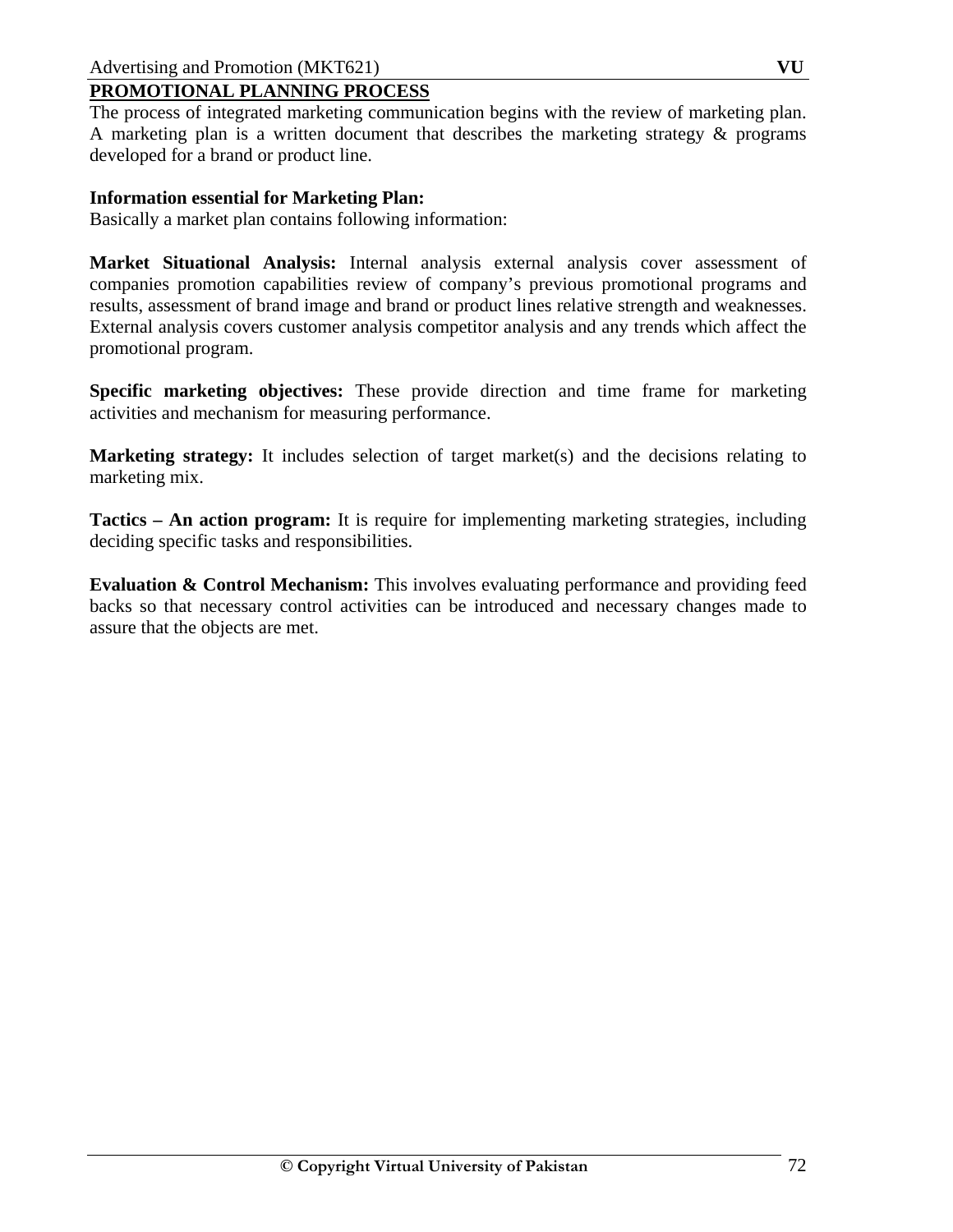#### **SALES PROMOTION**

### **OVERVIEW**

This lecture will review the features of sales promotion as described in the last lecture. Moreover the types of sales promotion activities its growing importance and the way to use consumer promotion and the trade promotion, the push pull strategy of trade promotion will be explained with its primary goals. The tools of trade promotions and how to deal with it and other promotional techniques besides loyalty programs and their mandates will be addressed.

#### **FEATURES OF SALES PROMOTION:**

Following the feature of sales promotion:

- Involves inducement to provide incentive to buy.
- Incentive is the key element in a promotional program.
- Attempts to add value to the product or service by appealing to "value" (pocket).
- Acts as an acceleration tool. Designed to speed up sales.
- Targeted at different parties with different types & levels of incentives.

#### **TYPES OF SALES PROMOTION ACTIVITIES:**

There are different types of sales promotion activities and the two main categories in this regard are explained below, while the consumer oriented promotion is known as Pull strategy and the Trade oriented promotion is known as Push strategy:

#### **Consumer Oriented Promotion:**

Also known as PULL strategy. Targeted to Consumers, e.g. samples, coupons, refunds, rebates, contests etc.

#### **Trade Oriented Promotion:**

Also known as the PUSH strategy. Targeted to Dealers / Distributors., e.g. contests and dealer incentives, trade shows, trade allowances, point of purchase displays etc.

#### **GROWING IMPORTANCE OF SALES PROMOTION:**

The reasons of growing important of the sales promotion is explained below:

- Retailers' Power: In these days there is the shift at the market place from manufacturer to retailer.
- Declining brand loyalty: Over the last few years brand loyalty is on the decline and the customers are purchasing more on the basis of price value and convenience. When they view all brands equal they may shift from one brand to another.
- Brand proliferation:
- The market has become saturated with new brands across all product categories.
- Competition: To maintain competitive advantages manufacturers are increasingly using sales promotion.
- Increased accountability: The companies now demand results from sale promotions expenditures.
- Short term focus: The brand managers receive requests from the sales force retailers and wholesalers for sales promotional activities to meet short term targets.
- Fragmentation of consumer market: The large numbers of marketers are also using sales promotion techniques to target ethnic markets. As consumers markets are getting fragmented, the fragmentation due to which mass media advertising is becoming less effective.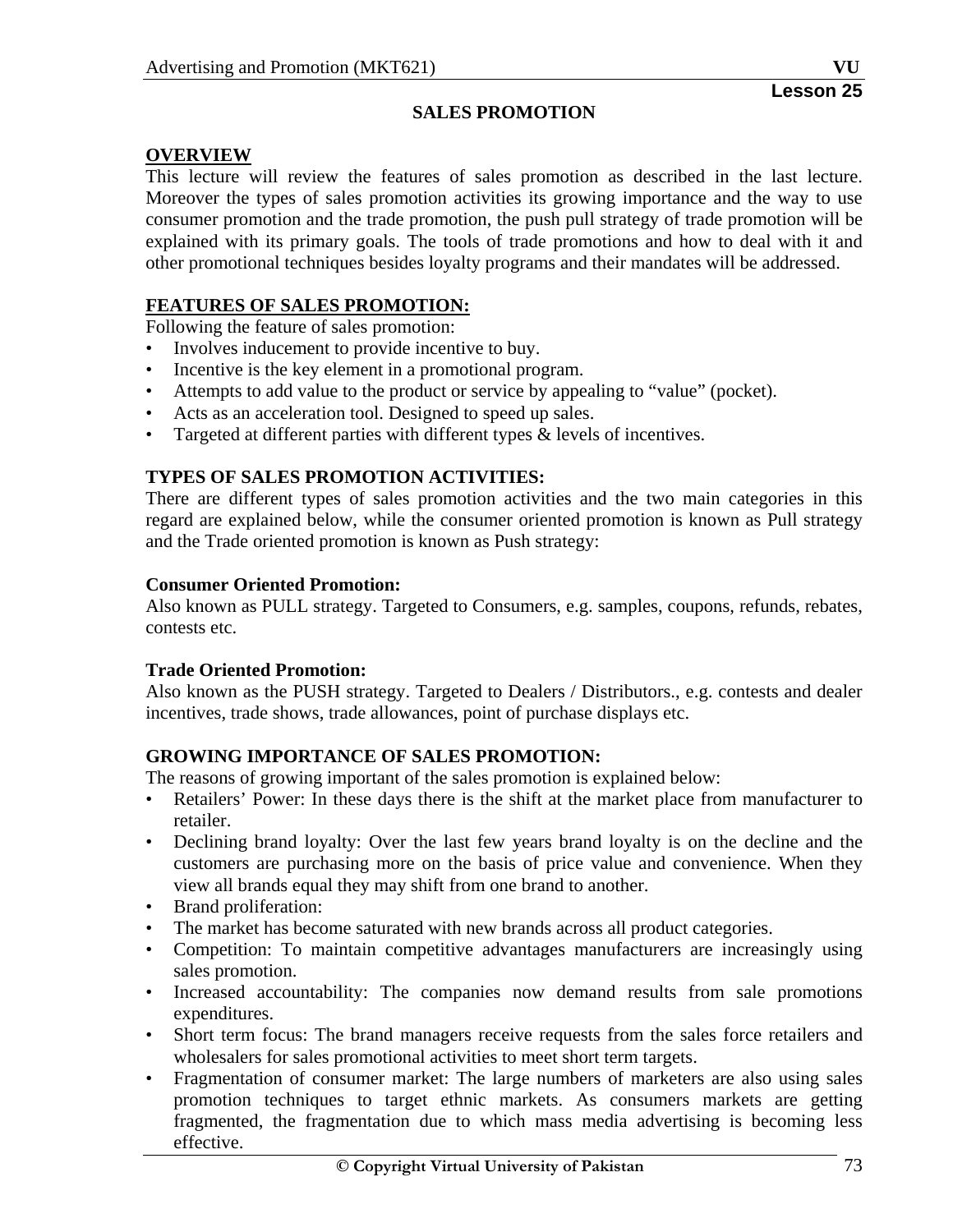# **HOW TO USE CONSUMER PROMOTION:**

Following are the way to use consumer promotion:

- 1. Awareness: In order to make a consumer promotion successful it is essential to create awareness in the minds of the target audience.
- 2. Trial: By creating awareness the mind set of the target audience to convince them to at least try the product which will lead to their using the product.
- 3. Maintain market presence: It is essential that effective advertising campaign is backed up by product supply chain to maintain market presence.
- 4. Brand Reminder: Necessary advertising will be required to remind consumer about a brand ensuring that it doesn't go out of the mind of the consumers.

### **HOW TO USE TRADE PROMOTION:**

There are three primary goals to be taken into consideration for using trade promotion:

- To stimulate in-store merchandising. e.g. feature pricing, superior store location, or shelf space.
- To create a high level of excitement about the product among those responsible for its sale.
- To manipulate levels of inventory held by whole sellers & retailers & expanding product distribution to new areas of the country or new classes of trade.

The following chart explains the push pull strategies for trade promotion from promotional effort to demand creation:



#### **TOOLS OF TRADE PROMOTION:**

There are different tools used for trade promotion which are described as below:

- Point of Purchase (POP) Displays: A manufacturer designed display distributed to retailers for customers' attention is called POP display.
- Merchandise Display: Another popular POP form is the merchandizing display which retailers used to show case their products and create a personality for their stores.
- Dealer Display: Dealers displays the product to attract customers.
- Trade Deals: Similar to consumer price deal a manufacturer may reward a reseller financially for purchase of a certain level of a product or support of a promotion.
- Contests: Advertisers can develop contests to motivate resellers.
- Trade Shows and Exhibits: The trade show is where companies with in the same industry gather to present and sell their merchandize as well as to demonstrate their products.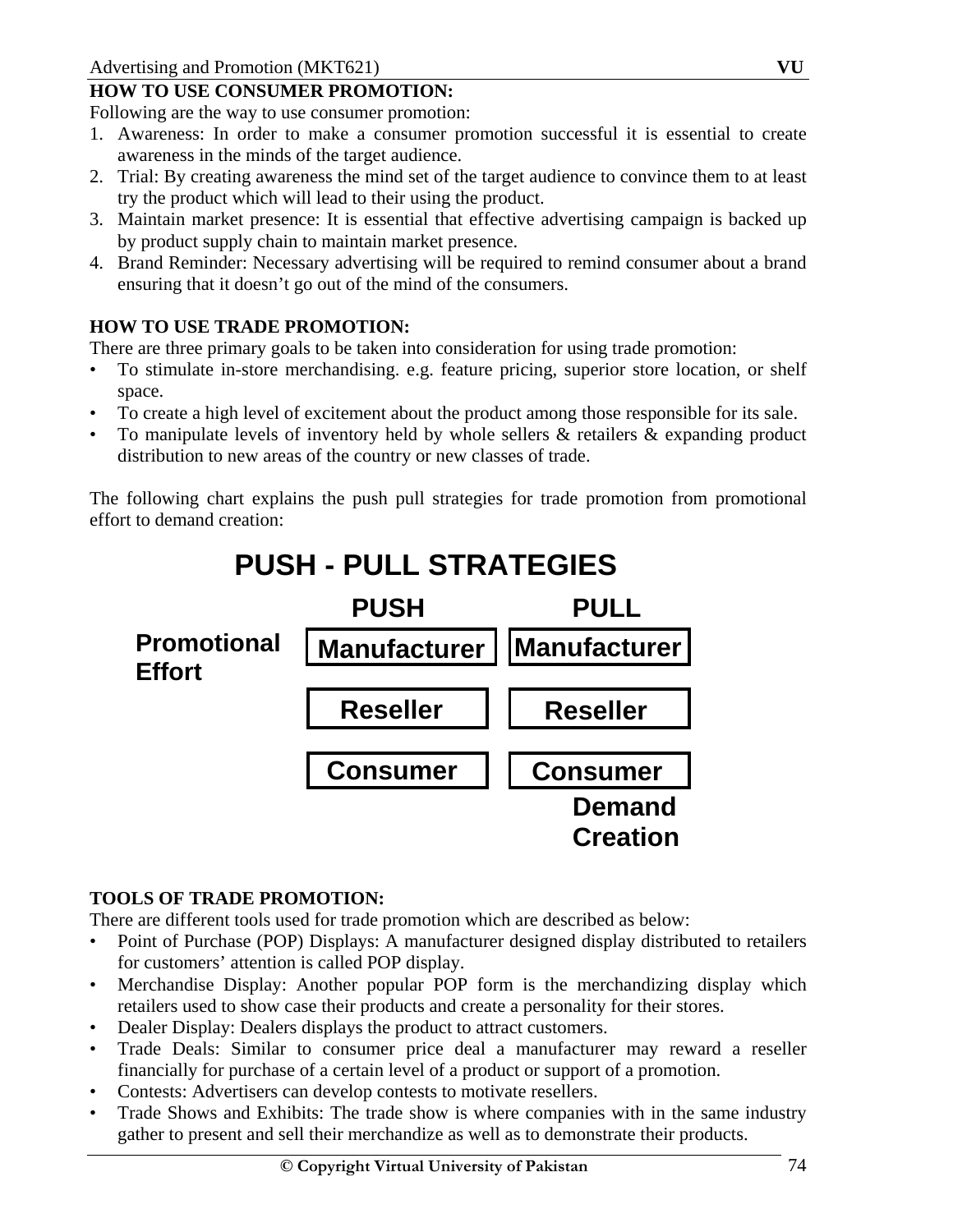#### **Dealing with the Trade:**

There are various methods of deal with the trade to lure them for increasing sales.

- Bonuses: A monitory bonus is paid to a sales person who sells units/product over a period of time.
- Dealer Loaders: These are premiums that a manufacturer gives to a retailer for buying a certain amount of a product.
- Buying Allowances: A manufacturer pays a reseller a set amount of money or a discount for purchasing a certain amount of the product during a specified period of time.
- Advertising Allowances: The manufacturer pay the wholesaler and retailer a certain amount of money to advertise the manufacturers' product.
- Cooperative Advertising: The manufacturer agrees to pay a part or all of the advertising expenses incurred by the retailer under a contractual agreement.
- Display Allowances: A direct payment of cash and goods is given to the retailer agreeing to setup the point of sale display.

#### **OTHER PROMOTION TECHNIQUES:**

Following are the few other promotional techniques being used now days.

- Sponsorships.
- Event Marketing.
- Aerial Advertising Support.
- Interactive and Internet Promotions.
- Loyalty Programs.
- Partnership Programs.
- Licensing.
- Tie Ins.

#### **Loyalty Programs:**

Amongst the other promotional techniques an important technique being used these days is called loyalty program which also called a continuity or frequency program (such as airline frequent flyer programs) in fact these programs are a promotional activity to increase customer attention. Following are the four mandates of loyalty programs.

- Identify your best customers.
- Connect with those best customers.
- Retain the best customers, usually by rewarding them for their patronage.
- Cultivate new "best customers."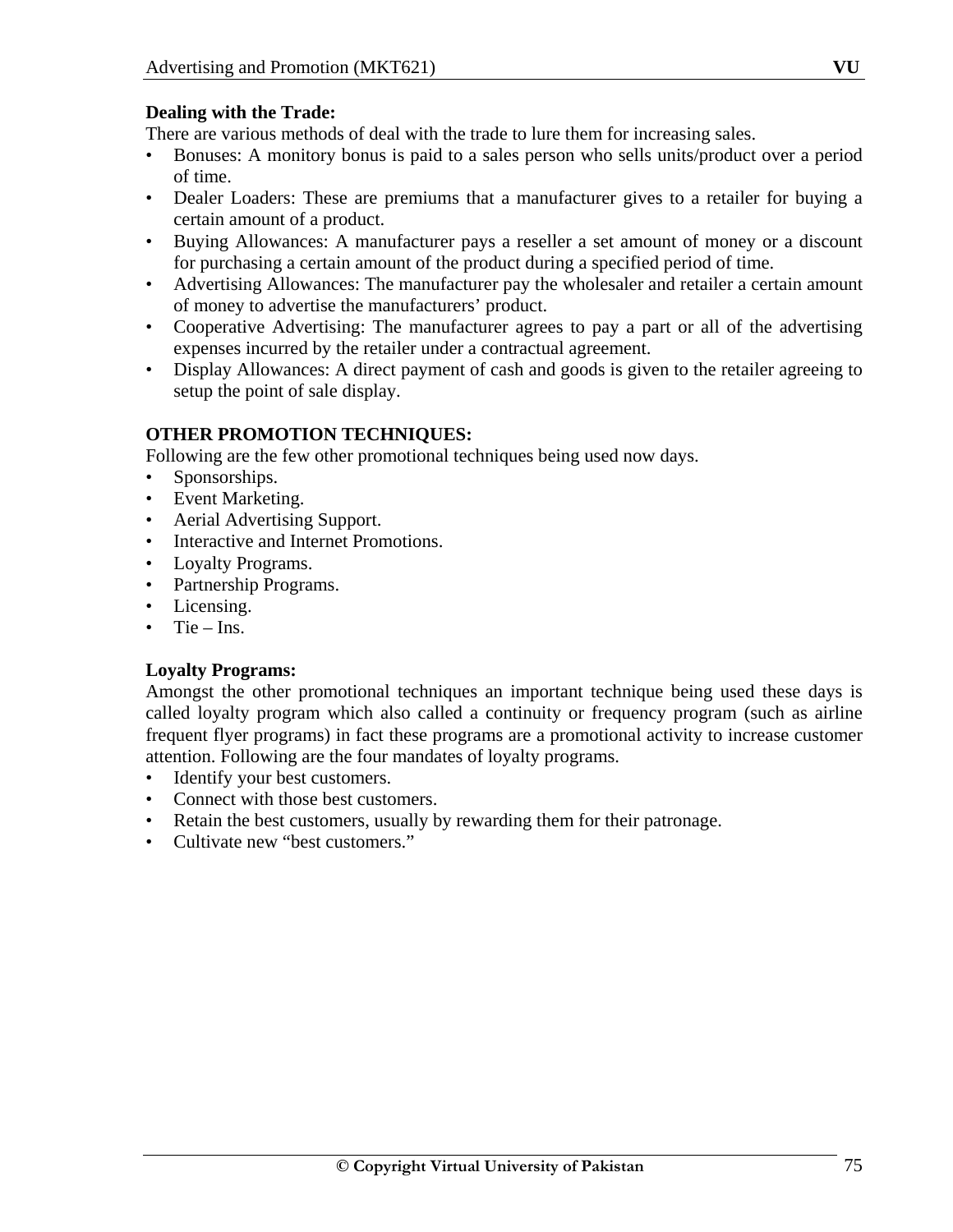### **PUBLICITY**

#### **OVERVIEW**

In this lecture we will apprise the students regarding publicity its power advantages and disadvantages. It will also be explain regarding the company's inability to have control over publicity as compared with advertising moreover this lecture will also cover personal selling its importance role advantages and disadvantages. Finally international advertising and the future of global advertising will be discussed.

### **PUBLICITY**

Many a times the question has arisen as to what is publicity. It is infect the creation of news about a person; product or service that appears in electronic or print media.

#### **POWER OF PUBLICITY:**

In order to understand publicity it will be appropriate to first of all know its power. This is explained below:

- 1. Highly Credible.
- 2. Information endorsed by medium in which it appears.
- 3. News value and frequency of exposure generated by it makes it powerful.
- 4. Publicity is news and people like to pass on information having news value.

### **ADVANTAGES OF PUBLICITY:**

Using publicity the companies can have following advantages:

- Credibility.
- News value.
- Significant "word of mouth" Communication.
- A perception of being endorsed by media.

# **DISADVANTAGES OF PUBLICITY:**

Despite being useful and powerful publicity does have some disadvantages as under:

- Potential for negative publicity.
- Timing not always completely under control of marketer.
- Press release is major source of publicity, so may not be reported the way desired.

#### **CONTROL OVER PUBLICITY:**

Being power medium unlike advertising companies have no control over publicity because companies cannot do much to stop media from releasing negative information. However, Publicity should be managed like any other promotional tool. In any case marketers must have control as much as possible over time & place where information is released.

#### **PERSONAL SELLING:**

One of the most important tool of selling today is called a personal selling which can be explained as face to face selling and it involves direct person to person communication in this the manufacturers directly sell their products to the customers. It eliminates the need of intermediaries such as distributors, dealers and retailers and these functions are now performed by the members of the sales team. The importance of personal selling varies from company to company depending upon following four factors:

• The nature of product or service to be sold.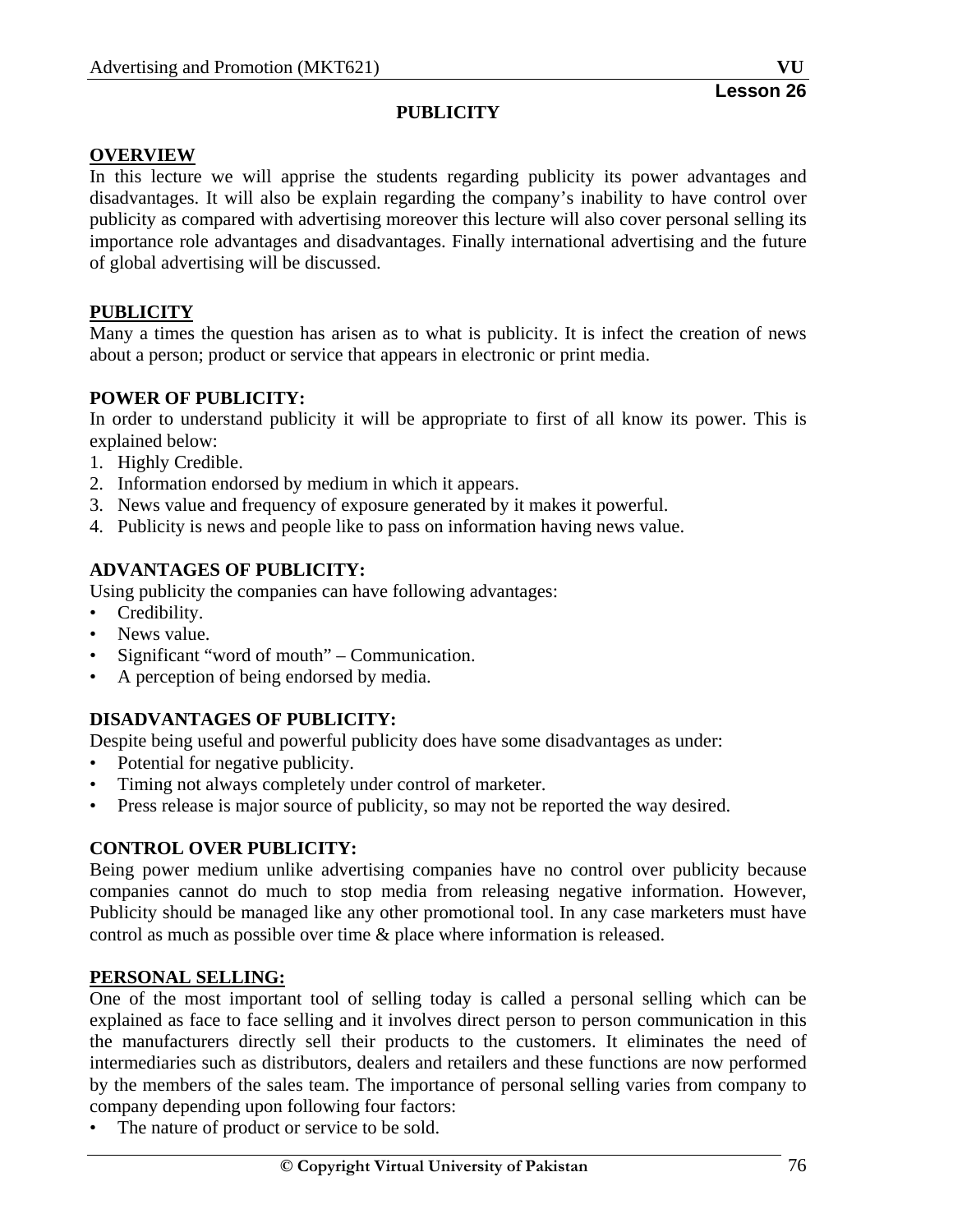- Size of organization.
- Type of product.
- Belief of corporation in personal selling.

# **ASSIGNING ROLE TO PERSONAL SELLING:**

How to determine what to accomplish through your sales team and what the specific task the members of the sales team must attain for the company. A manager must be guided by the following questions before the role and responsibility is assigned to personal selling.

- What communication objectives should be accomplished?
- e.g. creating awareness, demonstration.
- What are various alternative ways to accomplish communication objectives?
- e.g. promotional mix offers various elements.
- How effective is each of the elements in accomplishing communication objectives?

#### **Criteria to determine 'how cost effective is each element'?**

- a) The cost
- b) Benefits/Returns
- c) The Reach
- d) Uniqueness & Consistency of Message.

# **ROLE OF SALES PERSON:**

The role and responsibility assign to a sales person varies from company to company and it also depends to some extend on the product category. Some of the roles or responsibilities of a sales person are given below; however, it may not be an exhaustive list.

- 1. Prospecting: It is the process of locating new customers.
- 2. Identifying Customer need & wants: A sales person gathers more information on the prospects and identifies the exact need of the customers and assists them in determining their needs.
- 3. Providing solution to customer problem, or need: Here the sales person acts as an advisor who offers potential customers various alternatives to solve their problems.
- 4. Attitude Change: Sales person tries to influence the customer favorably by showing them the capability of the firm and the product.
- 5. Closing the sales: Getting the sales order from the customer is the one of the most difficult role of a sales person. He must be trained from closing the sale because this is the ultimate goal for which he or she has done the basic ground work.
- 6. Follow-up: The sales person should monitor the satisfaction level of the customer and follow-up calls are important for maintaining good customer relationship. A smart sales person continuously analysis the situation and getting the feed back from the customer designs the message to specifically meet the customer's needs.

# **ADVANTAGES OF PERSONAL SELLING:**

The nature of personal selling provides certain advantages over other promotional tools some of these are given below:

- Possibility of 2 way interaction.
- Tailoring the message.
- Lack of distraction.
- Involvement in decision making.
- Adaptability to the situation.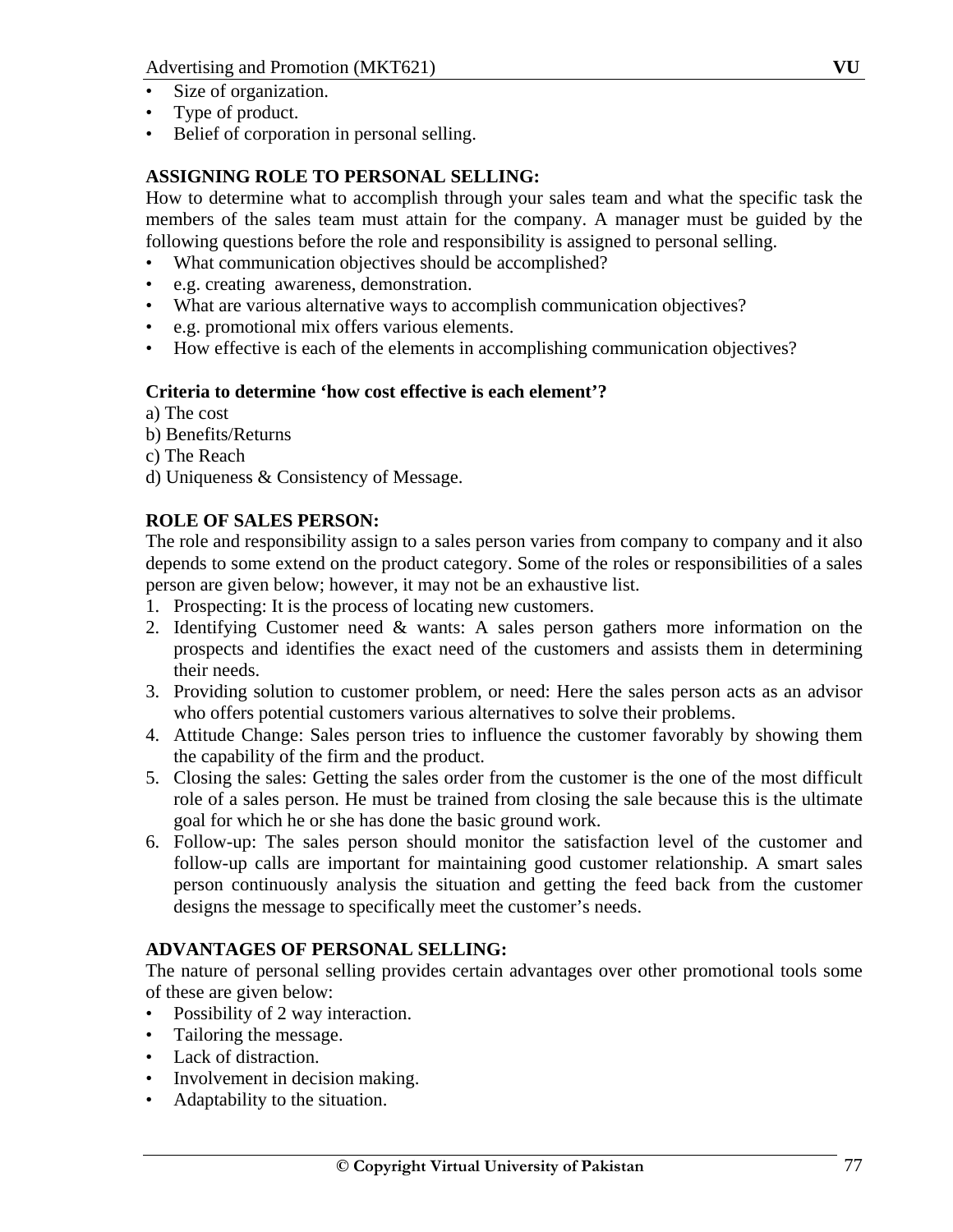# **DISADVANTAGES OF PERSONAL SELLING:**

Some of the disadvantages associated with personal selling are as follows:

- Inconsistent message.
- Sales force / management conflict.
- High cost.
- Poor reach.

### **INTERNATIONAL ADVERTISING:**

In view of the stiff competition trade challenges and business demands and consumer power the manufacturers are looking for international markets in this century the new world trade order is creating open market competition all over the world facilitating easy impost thereby necessitating the need for the use international advertising. Following are the reasons to look towards the use of international advertising:

- Limited options of expansion in domestic markets.
- Variations in brand liking between developed & developing markets.
- Global marketing approach.
- Growth of global media.

#### **FUTURE OF GLOBAL ADVERTISING:**

The new trade regimes being implemented in the world and the development and expansion of media augurs very well for the future of global advertising. The following reasons prove substantiates the need for global advertising as essential for sustaining in this very competitive world.

- Media explosion.
- Stiff competition within.
- Variations in brand liking.
- Global marketing approach.
- New trade regimes.
- Growth of global media.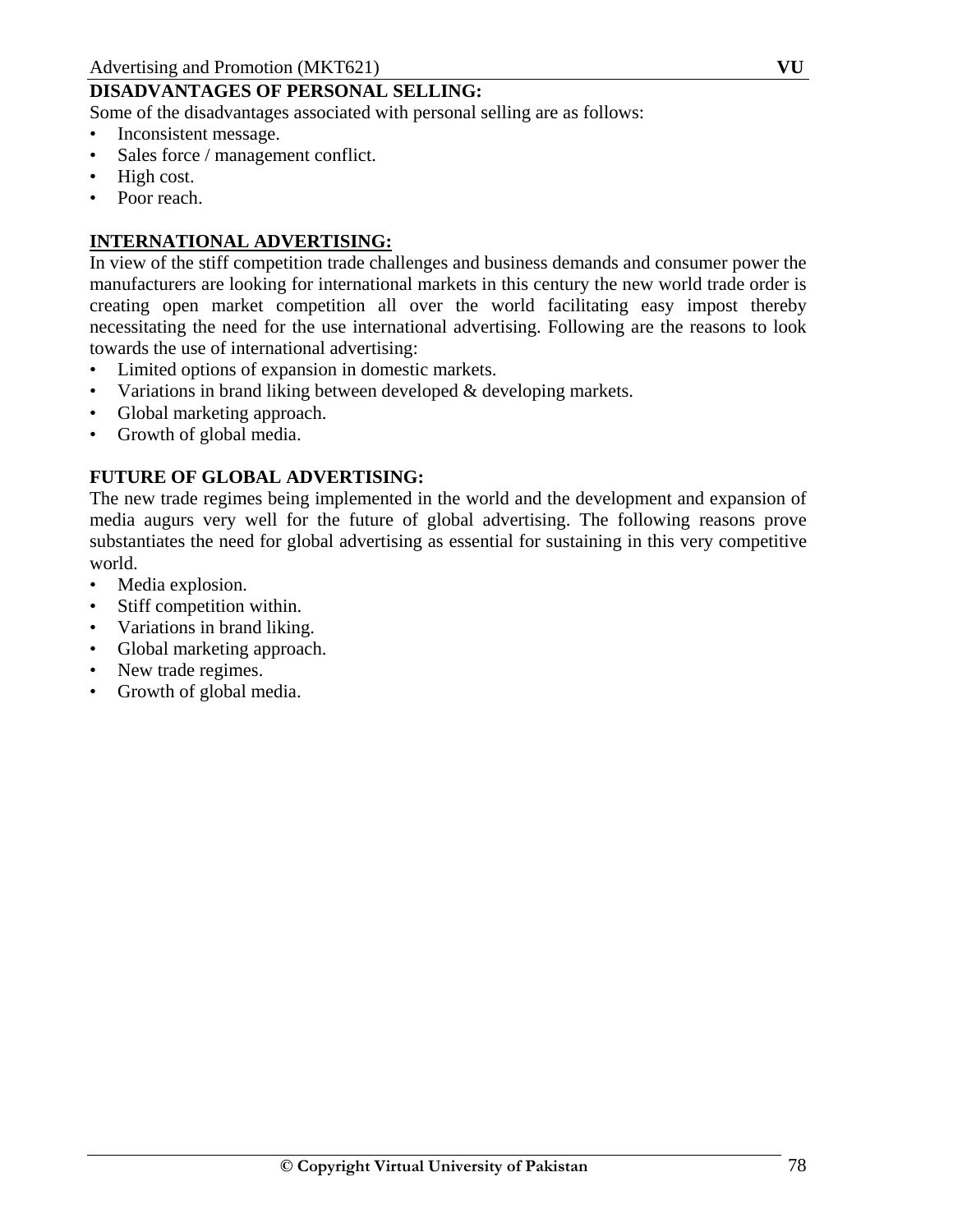# **OVERVIEW**

In this lecture we will explain about the importance of knowing about the environment of the market and different analysis pertaining to it. Moreover, the different influences in the marketing environment will be explained and the future of market growth examined.

# **ANALYSIS OF MARKETING ENVIRONMENT**

All of the marketing is based on the idea that you must thoroughly know the environment in which your business operates in order to successfully promote and sell your product or service. Ultimately your idea must:

- a) Fulfill a need for your buyers; and
- b) Must do so in a way i.e. somehow superior to the competition, however, you define it.

If you to be sure that your idea will do these two above mentioned crucial things you need to know as you can about the following:

- A. Competitors.
- B. Target Buyers.
- C. Marketing Environment.

# **A. Competitors**

1. Who are your competitors?

Level 1: Specific brands which are direct competitors to your product or service. Level 2: Competitors offering similar products in a different business category. Level 3: Competitors competing for "same occasion".

- 2. What are competitor's strength's and weaknesses?
	- Know each competitor's market share, as compared to your own.
	- How target buyers perceive or judge your competitor's products & services.
	- Your competitor's financial strength to spend money on advertising & promotions.
	- Each competitor's ability & speed of innovation for new products & services.
- 3. What are competitor's plans to do next?
	- Annual forecast of sales, spending &profits.
	- Promotion & advertising programs.
	- Introduction, support & success of new products & services.
	- Direction for future growth.
- 4. What are competitors' spending trends?

Amount of money your competitors are willing to spend will impact.

- The success of current products & services.
- Your ability to obtain target buyer's attention & purchases.
- Key account's attention  $&$  commitment to your programs.
- Your company's introduction of new products.

# **B. The Target Buyer:**

To understand the market it is essential that you should know precisely who your customers are? You have to really know what type of people or business they are. In order to refine your understanding of you own customer based you will need to:

know precisely who your customers are?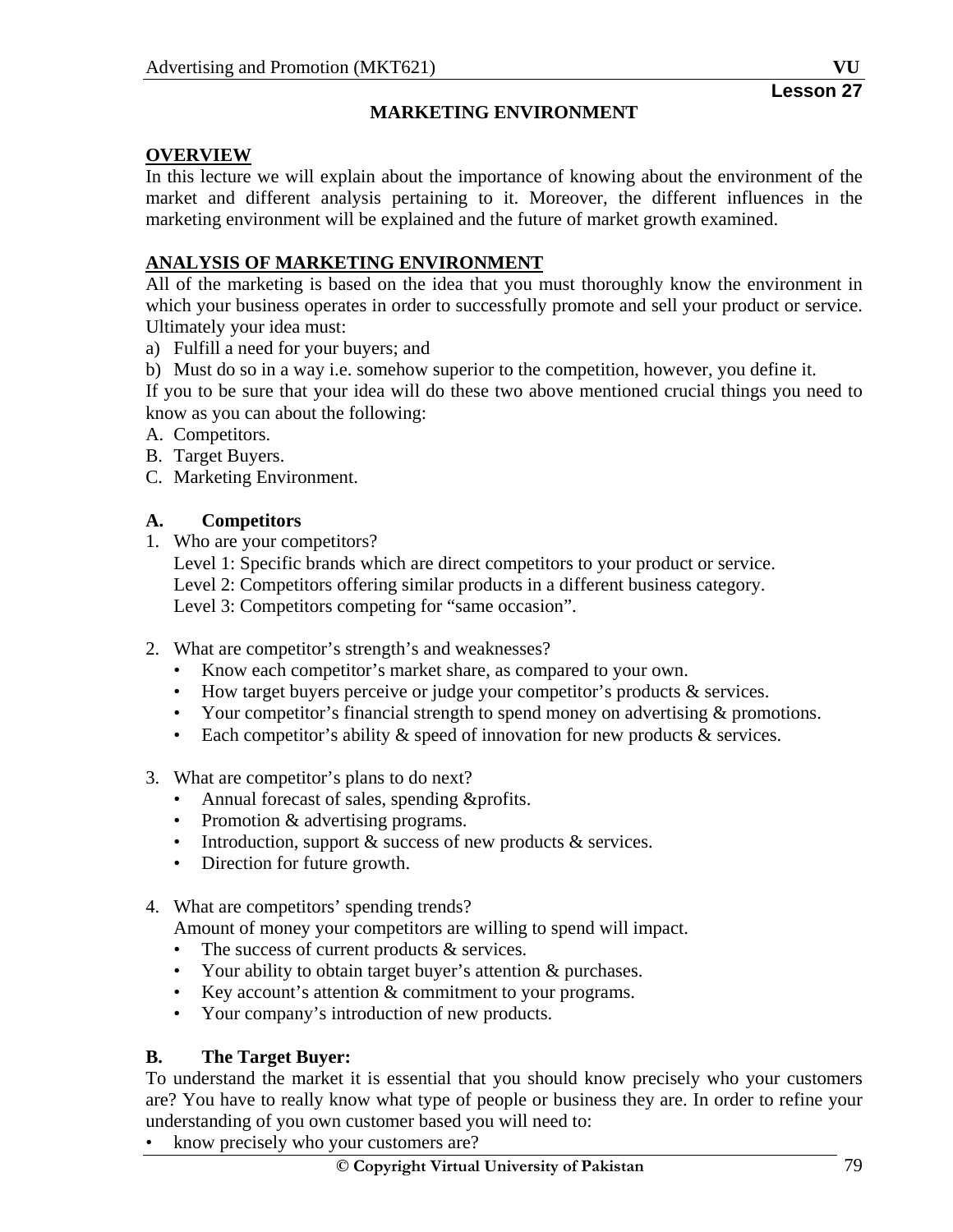- what type of people or business they are and the key factor is to look at the issue from two angles:
	- Niche marketing: Identifying main users of your product so you can direct marketing efforts to those users.
	- Segmenting market. Divide existing market into segments as new niches for your business.

# **Niche Marketing:** Picking right market segment that it is –

- i. Measurable in quantitative terms.
- ii. Substantial enough to generate planned sales volume.
- iii. Accessible to your company's distribution methods.
- iv. Sensitive to planned/affordable marketing spending events.

**Segmenting your Market:** Market has to be divided in sections or segments based on different factors –

- i. Demographics. Age, gender, income, education, race, marital status, size of household, location, size of city and profession.
- ii. Psychographics. Refers to personality  $\&$  emotionally based behavior linked to purchase choices, e.g. risk takers, risk avoiders, impulsive buyers etc.
- iii. Lifestyle. Refers to collective choice of hobbies, recreational pursuits, entertainment, vacations & other non-work pursuits.
- iv. Belief & Value systems. Includes religious, political, nationalistic & cultural beliefs & values.
- v. Life stage: Refers to people's lives at different stages e.g. pre teens, teenagers, etc.
- vi. Customer & product data collection. Researchers gather data from users of similar products on:
	- Number & timing of brand purchases.
	- Reasons for purchases.
	- Consumer's attitudes about various product attributes.
	- Importance of product to the lifestyle of consumer.
	- Category user information.
- vii. Factor & Cluster Analysis. Researchers analyze the data collected to find correlations between product & other factors, as a basis for identifying actionable consumer target "clusters".
	- Clusters are defined as "niche markets"
	- Where there are buyers and users who are similar and can be reached by advertising and promotion.
- viii. Cluster's identification & importance.
	- Whether Clusters are large & worth spending money on them?
	- Whether marketing to this group fit your existing image and long term goals.

# **C. Marketing Environment:**

Today it is influenced by global marketplace & explosion of information age. To be fully ready Company must recognize & understand:

- 1. Cultural influences.
- 2. Government & political influences.
- 3. Demographic & lifestyle trends.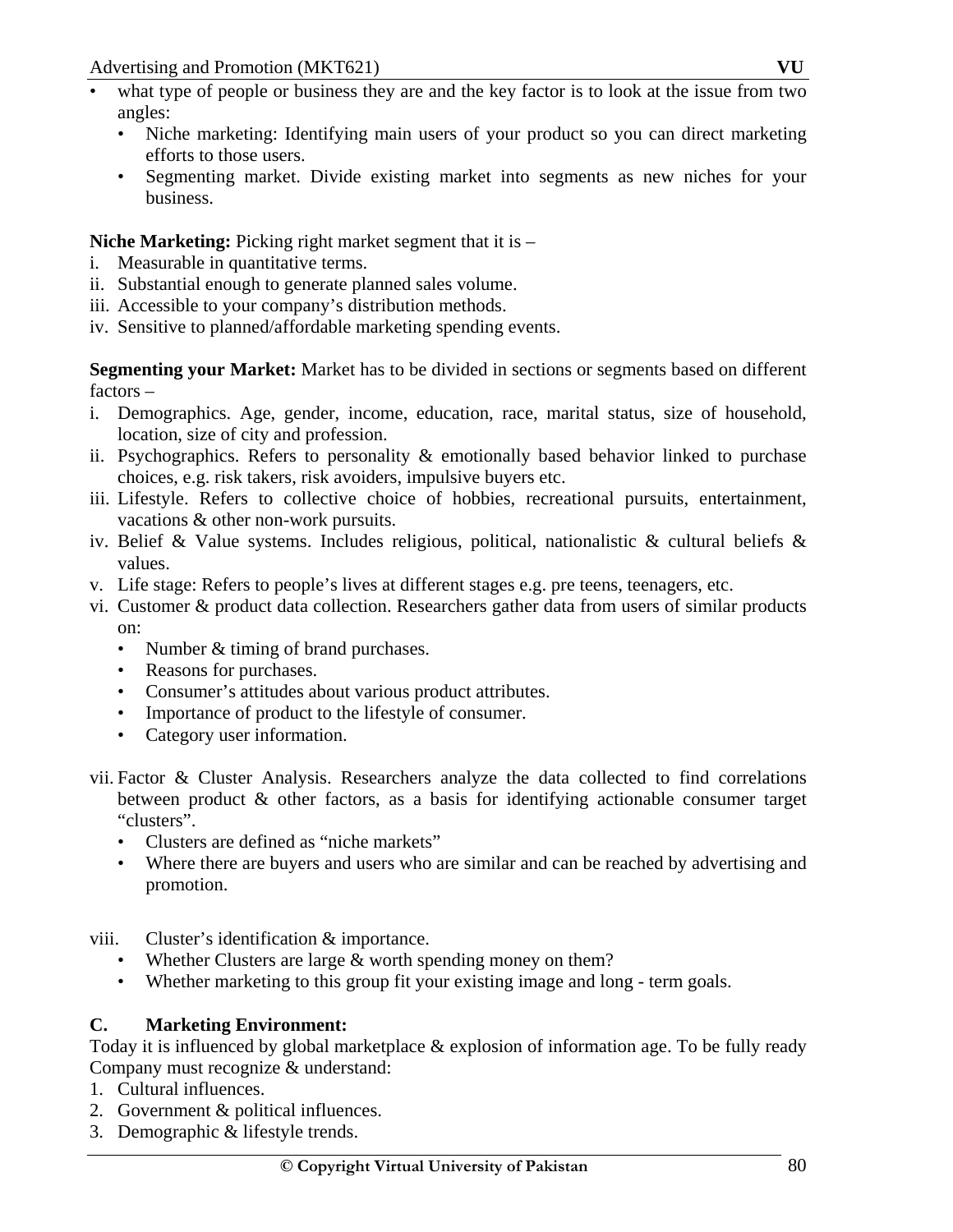- 4. Local, national & world economic trends.
- 5. The strength of multi national competitors.
- 6. The influence of technology on physical distribution.

### **FUTURE OF MARKET GROWTH:**

Once the market has been identified it is essential to know as to what is the size of the actual market that you can compete in. Each total market must be examined in light of:

- 1. Size of total market.
- 2. Size of market that is interested in your products.
- 3. Size of market that is available for distribution of your products.
- 4. Size of market that already buys competitive products.
- 5. Size of market that your company can serve.
- 6. Size of the market that your company can reach with advertising & distribution.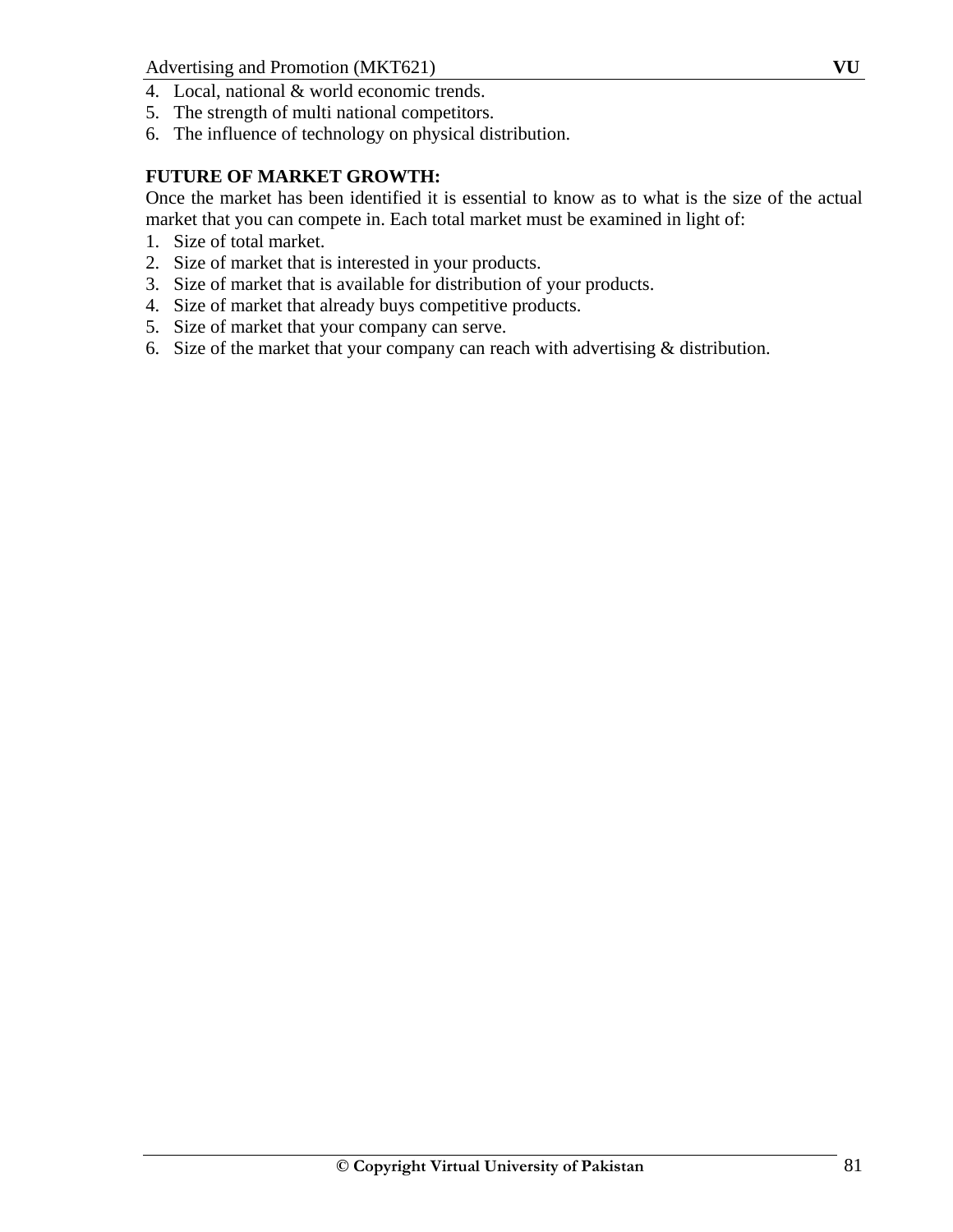#### **MARKETING PLAN**

#### **OVERVIEW**

This lecture will apprise the students regarding the methods to make a successful marketing plan. This will cover various avenues of marketing plan different required analyses identify various situations and their elements. The marketing goals and objectives will be explained and in this aspect marketing and financial objectives will be discussed and explained.

#### **HOW TO MAKE A SUCCESSFUL MARKETING PLAN:**

The key component of a business plan and required advertising strategy demands a marketing plan. Every business large or small can only be successful with a good marketing plan which summarizes the who, what, where, when and how much questions of company marketing and sales activities for the planning year. Following are the questions which need answers.

- 1. Who are our target buyers?
- 2. What unique position do we have in the market?
- 3. Where will we implement our marketing spending plans?
- 4. When will market spending plans occur?
- 5. How much sales, spending & profits will we achieve?

It is the marketing plan that details on the basis of the questions above as to who are your buyers and what is the position of your company and then in a marketing plan where in it has to be determine when expenditures will be made, what level of sales will be achieved and how and when advertising and promotional expenditures will be made. From here onwards discussed below are the major elements of a marketing plan.

#### **a. Situational Analysis:**

The primary purpose of situational analysis in a marketing plan is to describe what is happening in the markets in which the company competes and the company's product and distribution trends. In this perspective following are the questions to be tackled.

- 1. What is happening in the markets where company competes?
- 2. What are the company's products & distribution trends?
- 3. What are the product trends & your company's distribution channels description?

#### **b. Macro – Environment Situation:**

Macro – Environment Situation provides only relevant information about macro-environmental trends that might affect your business.

- 1. DEMOGRAPHICS: Generally the need of the people are taken into consideration by age, gender and other factors who spend more on various entertainments vacations recreations etc.
- 2. ECONOMIC/BUSINESS CONDITIONS: In a situation of inflation money is more expensive to borrow; people tend to buy less because of government tariffs etc.
- 3. TECHNOLOGICAL: In many cases innovations cause the change or wiping out of industries and businesses in less than a year e.g. the popularity and convenience of CD players and now Digital Format Audio Devices almost eliminated the sale of record players and seriously depressed the manufacturer and the sale of vinyl records.
- 4. POLITICAL & LEGAL: Health care and special provision / legislations affect all business large or small such as many new restaurants in basements must have an elevator for handicap employees and or even for customers.
- 5. SOCIAL & CULTURAL: Various social and cultural attributes cause the marketing trends to change rapidly and thereby causing the marketing plans to be adjusted accordingly.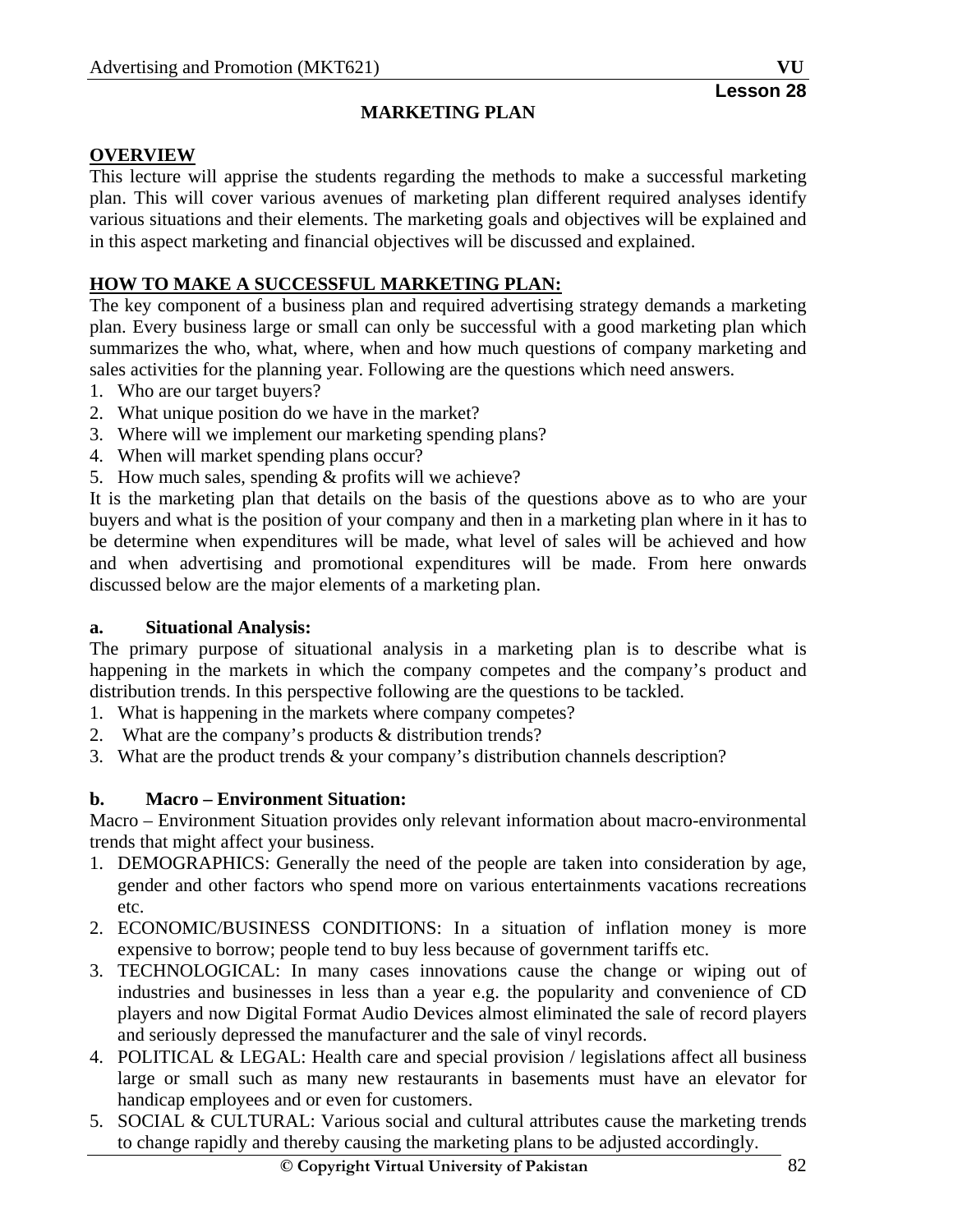### **c. Market Situation:**

The study of marketing situation provides information on the size, growth and trends of the overall market and any relevant segments of the total market or category in this context following essential elements should be carefully study and taken into consideration

- 1. Past, present & future market trends.
- 2. Company sales & share in market.
- 3. Increased marketing spending by competitors.

### **d. Competitive Situation:**

Competitive Situations provides information about key competitors on the basis of following factors.

- 1. Description of key competitors & their market positioning.
- 2. Size of key competitors in units. (Currency)
- 3. Market share of key competitors.
- 4. Sales trends of key competitors.
- 5. Strengths & weaknesses of key competitors as compared to your company.
- 6. Perceived marketing strategies of key competitors & their probable impact on your company.

### **e. Target buyer or end user situation:**

Target buyer or end user situation provides actionable information on selling to target buyers & stimulating purchases or usage by ultimate users. Key questions to be answered in this regard include the following.

- 1. Description of target buyers.
- 2. Target buyer's wants, needs, attitudes & perception of category products & services.
- 3. Location of target buyers/end users & how to reach them.
- 4. Which segments of total market or category are growing or declining & why.

# **f. Product Situation:**

The product situation analysis provides information about the company on the following.

- 1. Sales.
- 2. Profit.
- 3. Product trends.
- 4. Cost of goods history. (5 years)
- 5. Marketing spending history (5years of advertising , promotion, PR spending)
- 6. Distribution trends & developments.
- 7. Description of Sales organization.

# **g. Distribution Situation:**

Distribution Situation provides information about each distribution channel & its relative importance to company in terms of

- 1. Percent of Company Sales.
- 2. Company volume.
- 3. Cost to distribute products & services.
- 4. Growth potential.
- 5. Competitive status.

# **h. Marketing Goals & Objectives:**

This component of marketing plan outlines major company goals, marketing & financial objectives. Major company goals could be short term as well long term e.g.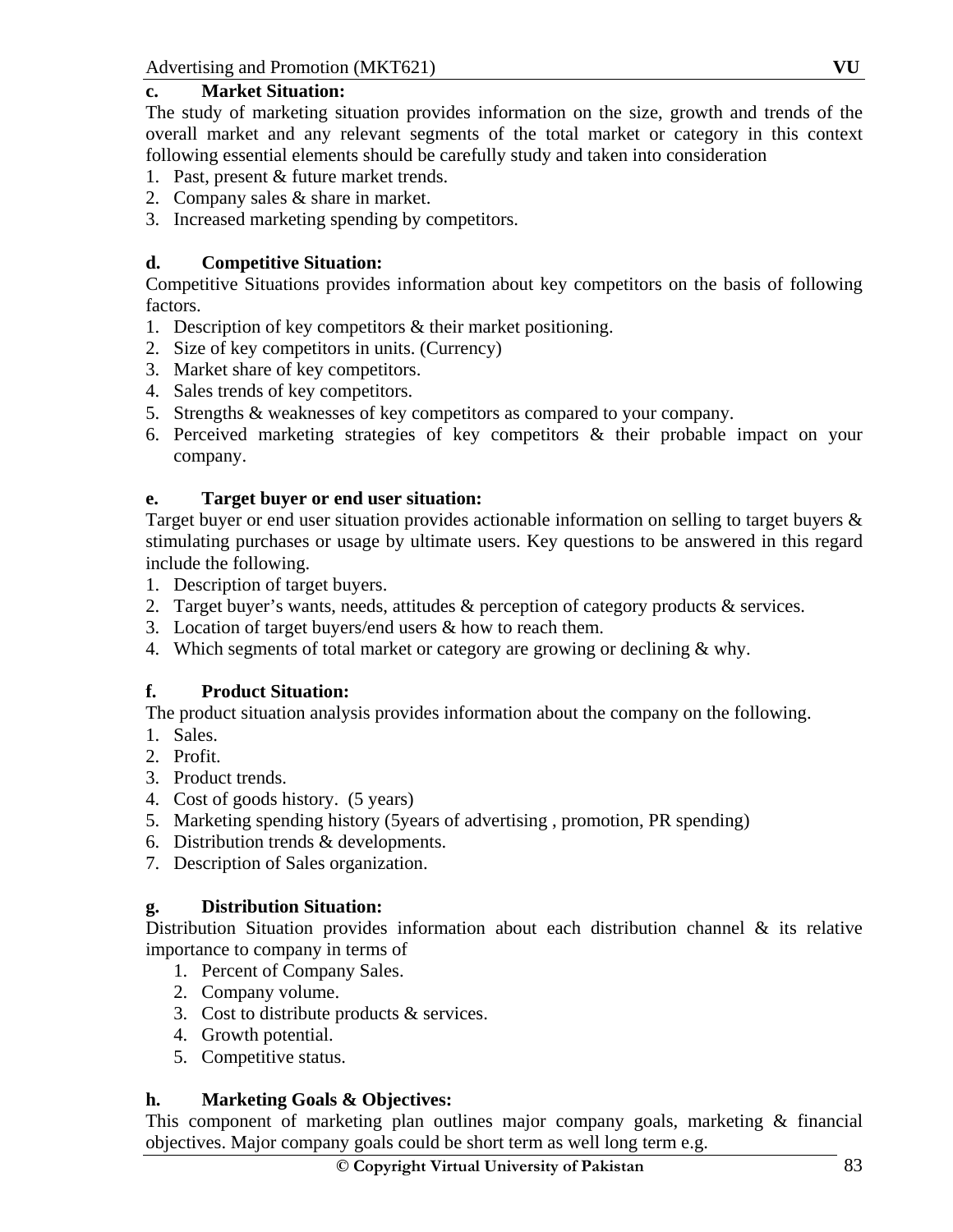#### **Marketing Objectives:**

- 1. Company definition (e.g. manufacturers of 100 % all-natural snack food products)
- 2. Market definition (e.g. to attain leadership in market share & volume for the healthy, all natural snack segment of salty snacks category)
- 3. Technology ( e.g. to become known in the industry as the leading developers of new vegetable protein products)

#### **Financial Objectives:**

The financial objectives are generally described in quantitative terms for at least three years in the future.

- 1. Gross Sales. ( Increase)
- 2. Cost of goods. (Decrease)
- 3. Gross Margin (Increase)
- 4. Net Income (Increase)
- 5. Return on investment.
- 6. Return on income.

Business which seeks outside funding and capital should provide a minimum of five years of projected incomes although these are usually located in the financial section of the business plan rather than the marketing section. Marketing objectives are quantitative translations of the company's financial objectives in marketing terms e.g.

- 1. Sales. (Value-Money)
- 2. Sales Units.
- 3. Market share.
- 4. Distribution Channels.
- 5. Advertising awareness.
- 6. Key account distribution.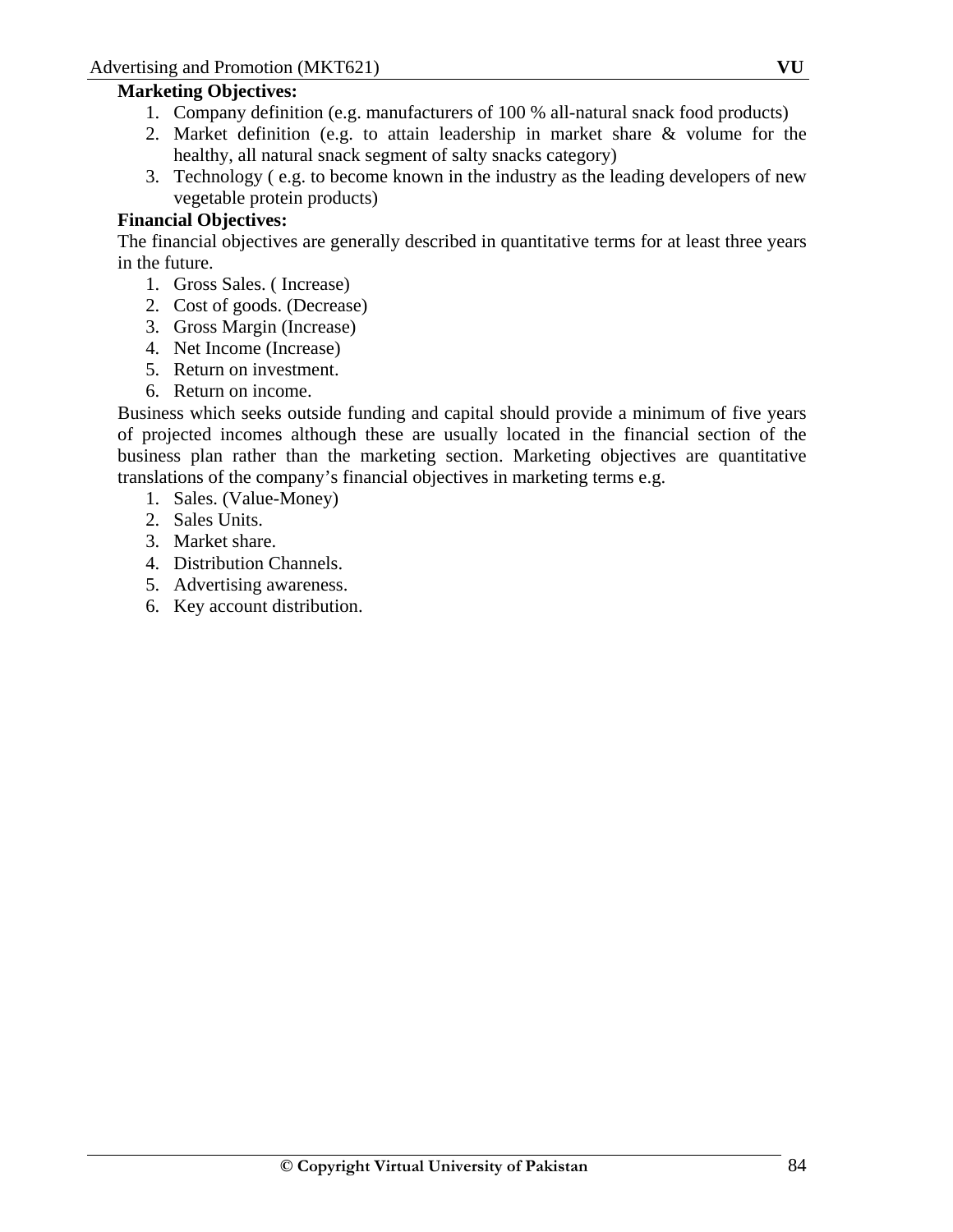#### **MARKETING PLAN**

# **OVERVIEW**

This lecture will explain various sales and marketing plans. In a situation where in the business affordability does not warrant large expenses the methods to promote business in low cost will be explained moreover the criteria to identify customers will be highlighted in different methods and situations.

#### **SALES & MARKETING PLANS:**

Every marketing plan outlines each marketing event or action plan to increase sales. The plan will generally cover a calendar year staggered by a month or by quarter.

Sales and Marketing plan should be based on short and long term company objectives and marketing strategy. In the business plan Sales & marketing plans provide outline of each marketing event for the year, covering following information:

- 1. Description of each event vehicle (e.g. media, promotion, trade, sales).
- 2. Timing of each event.
- 3. Event goals & objectives (e.g. volume, share gains)
- 4. Cost of each event.

### **PROMOTING BUSINESS IN LOW COST:**

Business promotion is to running a successful business and to plan how to promote business infect business is promoted by getting the word out.

Basically there are two axioms which should be taken into consideration before working out the in expensive ways to promote your business.

**1st Axiom:** It has to be done consciously. Other people can't be relied upon to do it for you. **2nd Axiom:** Like every other aspect of business it is budgeted.

Though a budgeted activity the business promotion does not have to be necessarily expensive. There are at least eight inexpensive ways to promote business.

#### **Eight Ways:**

- **1. Use of Paper & Electronic Document:** e.g. business stationery an ideal tool articles & press releases; email etc.
- **2. Articles & Press releases:** Well written articles can provide free advertising & build positive word of mouth. Likewise Newspapers are \also excellent place\ to place your promotional article.
- **3. Sending Out Press Releases:** Your press release has to actually contain information that is newsworthy.
- **4. Talk Show:** Radio TV, Cable TV may be looking for some guests for their programs. A great low cost way to promote your business.
- **5. Seminar or Presentations:** You have expertise that other people are interested in. Why not share that & promote your business.
- **6. Use Vehicle:** One in every few vehicles has the name and phone number of a business decorated on it. Another low cost way to promote your business.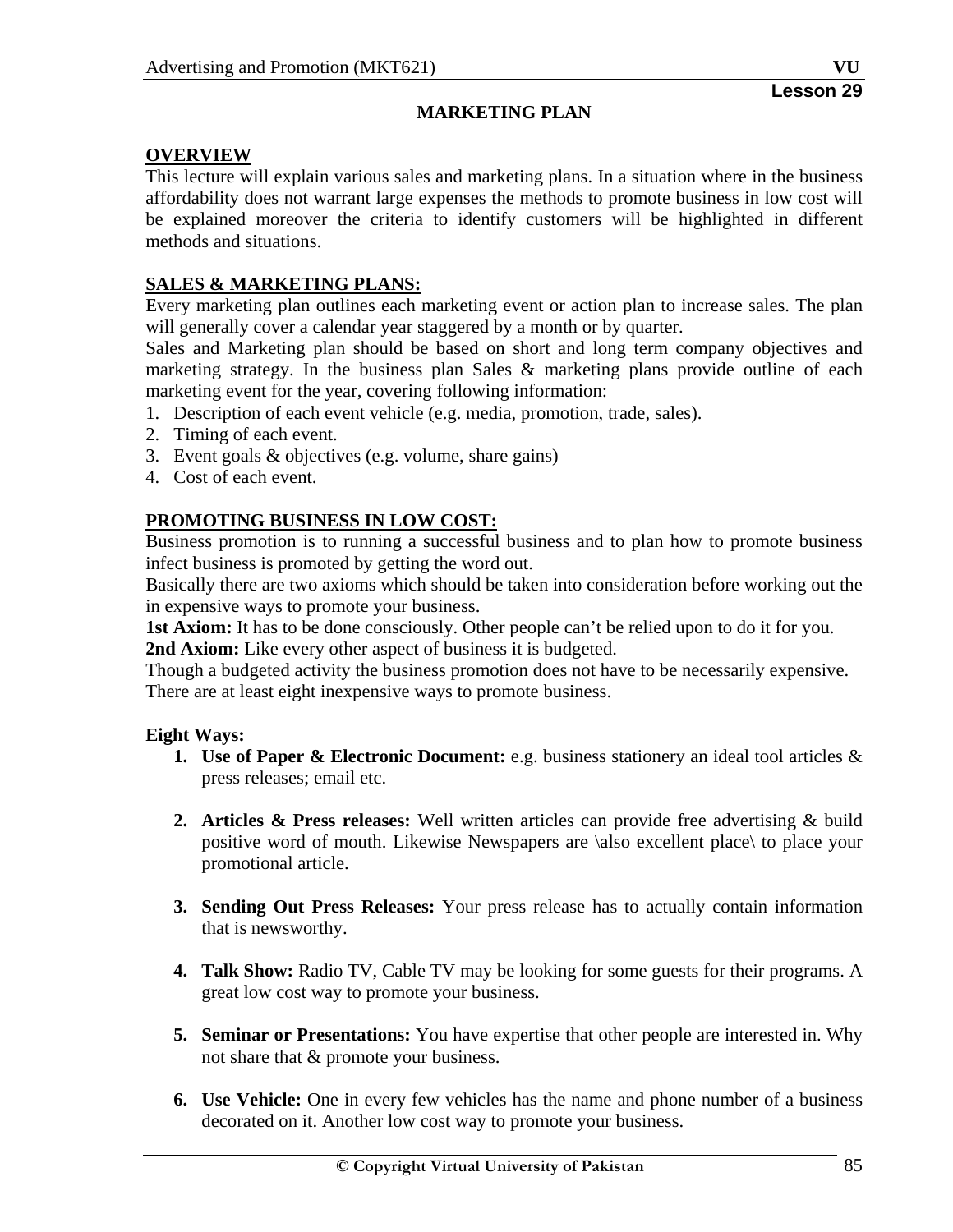- **7. Leisure Activities:** There are all kinds of things & ways to promote your business while you do what you love to do.
- **8. Give out free things:** Like first 50 people visiting a particular event will get free things/gifts.

# **HOW TO IDENTIFY CUSTOMERS:**

There are customers for every business but why should we want to classify. The reason is that some customers are more profitable than others while in some cases all customers could be equally profitable. Classifying customers helps to take right action for them, targeting your marketing and serving their different needs while improving your profits. Therefore categorizing customers into groups by needs & identifying what is important to them allows you to serve them better while fulfilling their desires with your products.

### **SUPPLY CHAIN:**

Depending upon what you are selling, you may find the actual end user is down the line  $-$  this line is loosely called supply chain which represents "how" your product gets to your customers.

### **CUSTOMER:**

A clear definition of who purchases directly from you is the simplest and most direct part of classifying your customers.

### **NEW CUSTOMERS:**

You can grow your existing business by going after new customers who are in your area but who do not do business with you. There are many ways to do it…e.g.

- Change pricing structure.
- Advertise in different medium.

# **BUYER IDENTIFICATION:**

Assuming that other factors in making the product available and known to buyer are in effect Influences on the buyer is catalogued by:

- 1. Culture.
- 2. Demographics.
- 3. Lifestyle.
- 4. Psychology of wants & needs.

Besides the above influences on the buyer following other buyer Influences may be at work under following circumstances:

- 1. Profitability of the item.
- 2. Discount deals available.
- 3. Advertising & promotion support programs.
- 4. Other cash deals.
- 5. Free goods available.
- 6. Sales Incentive programs.
- 7. Personal buyer seller relationship.

The above influences are further detailed below:

**1.** Profitability of the item: The higher the margin/ profit per item vs. competitive category products, trade accepts regardless of quality.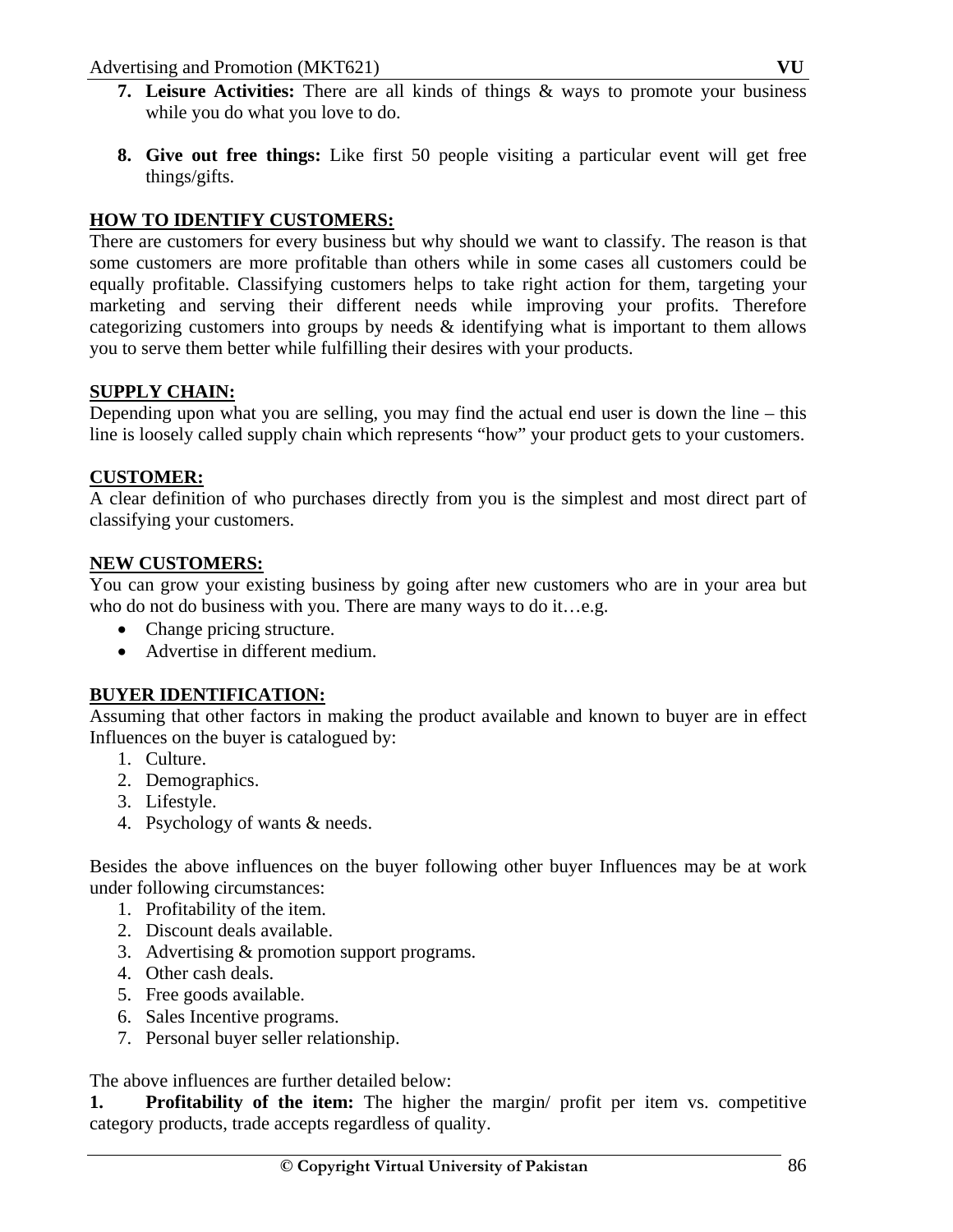Advertising and Promotion (MKT621) **VU** 

**2. Discount deals available:** 10 to 25 % off invoices each time /quarter for all purchases during the period are typical discounts for grocery & drug retailers.

**3. Advertising & promotion support programs:** Multimedia TV, radio print & PR support etc. can be used many times a year.

**4. Other cash deals:** Misc. deals are offered, which are to capture customers with conditions applied.

**5. Free goods available:** Some times stores offer incentives like one case free etc.

**6. Sales Incentive programs:** Special sales offering for greater productivity of sales person.

**7. Personal buyer seller relationship:** Personal relationship between people help in sales.

#### **It should be remembered that:**

The more exact the identification of your target buyer, the more efficient your marketing programs would be in generating sales from regular or heavy users. But target buyers can be divided into two main groups:

- 1. End users
- 2. Channel buyers.

The end users and the channel buyers are further elaborated below:

### **1. End Users**

If your customers are primarily the ultimate users of your product or service, identification is generally in terms of demographics and lifestyles e.g.

Age - gender- ethnic background – income - education – location – occupation - number of people / family - children's ages. Lifestyle analysis is more concerned with "intangibles".

Cultural background – religious beliefs political beliefs – value systems recreation  $\&$  hobbies – music preferences – literature preferences - food preferences restaurant preferences – entertainment preferences - travel preferences social interaction patterns – media habits.

# **2. Channel Buyers**

If you sell to other businesses, who turn around and resell your products and services, your buyers are mainly channel buyers. e.g.

- 1. Channel buyers from grocery & drug industry.
- 2. Whole country main distributors.
- 3. City / regional distributors.
- 4. Wholesaler buyers.
- 5. Individual store buyers.

The above various avenues clearly explain that ideally speaking you should always research and test your idea against the realities of the market place. Basically well seasoned industry expert always benefit from the analysis of the market environment in such a way that will help them to evaluate the potential of an idea.

Channels are classified as under:

- 1. Business to business markets.
- 2. Government.
- 3. Consumer markets.

B to B & government buyers are subject to many different influences than buyers of consumer goods.

i. Few buyers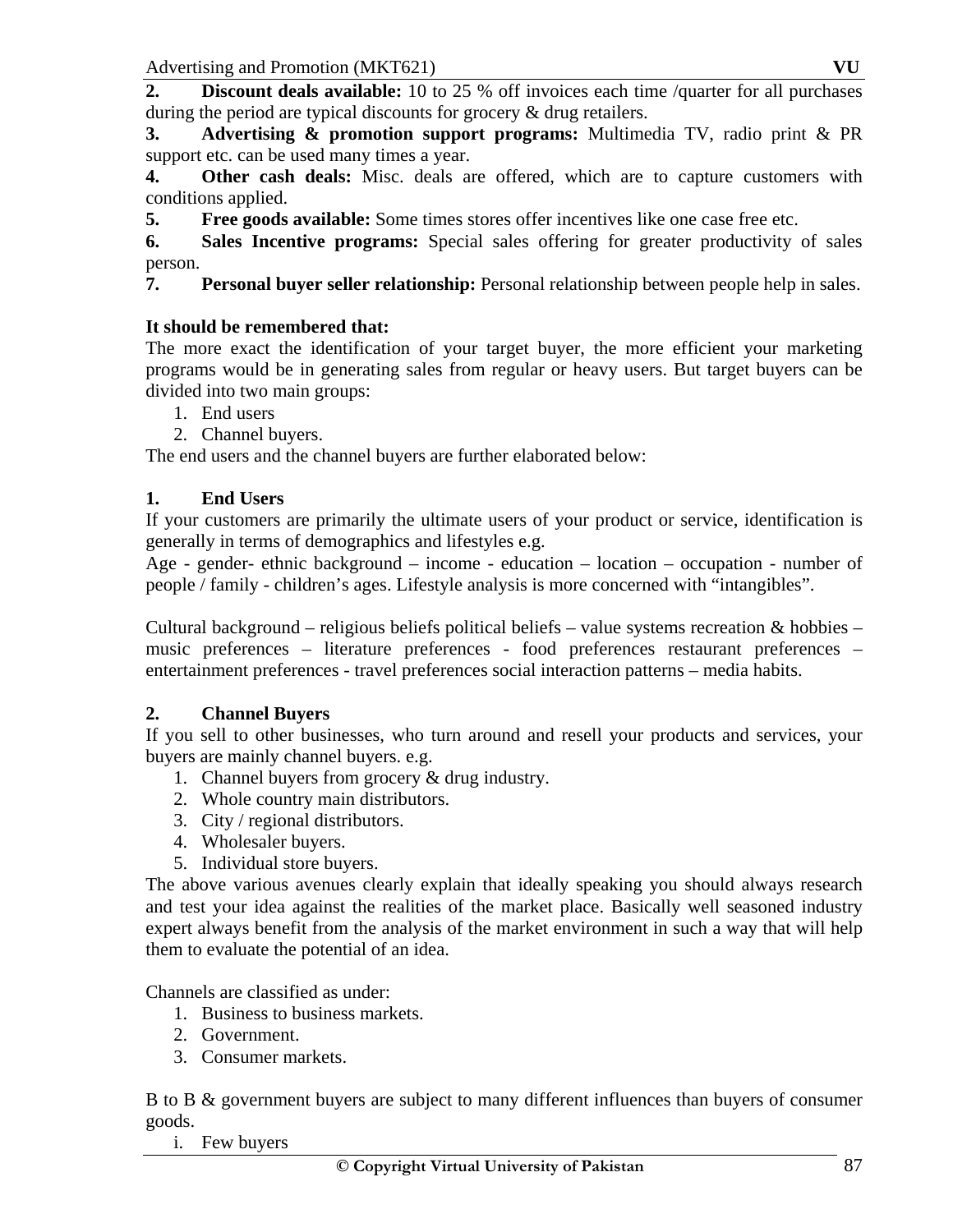Advertising and Promotion (MKT621) **VU** 

- ii. Larger business transactions.
- iii. Regional concentration of buyers.
- iv. Defined sales & broker relationships.
- v. Dependent upon end-user buying patterns & demand.
- vi. Demand for goods & services are not significantly affected by significant change in price.

Business buyers take many factors into account before taking any buying decision. e.g.

- i. Macroeconomic trends, nationally & internationally.
- ii. Long term material supply trends & inventory requirements.
- iii. Delivery rates, timing & reliability.
- iv. Plant capacities.
- v. Supplier's financial resources.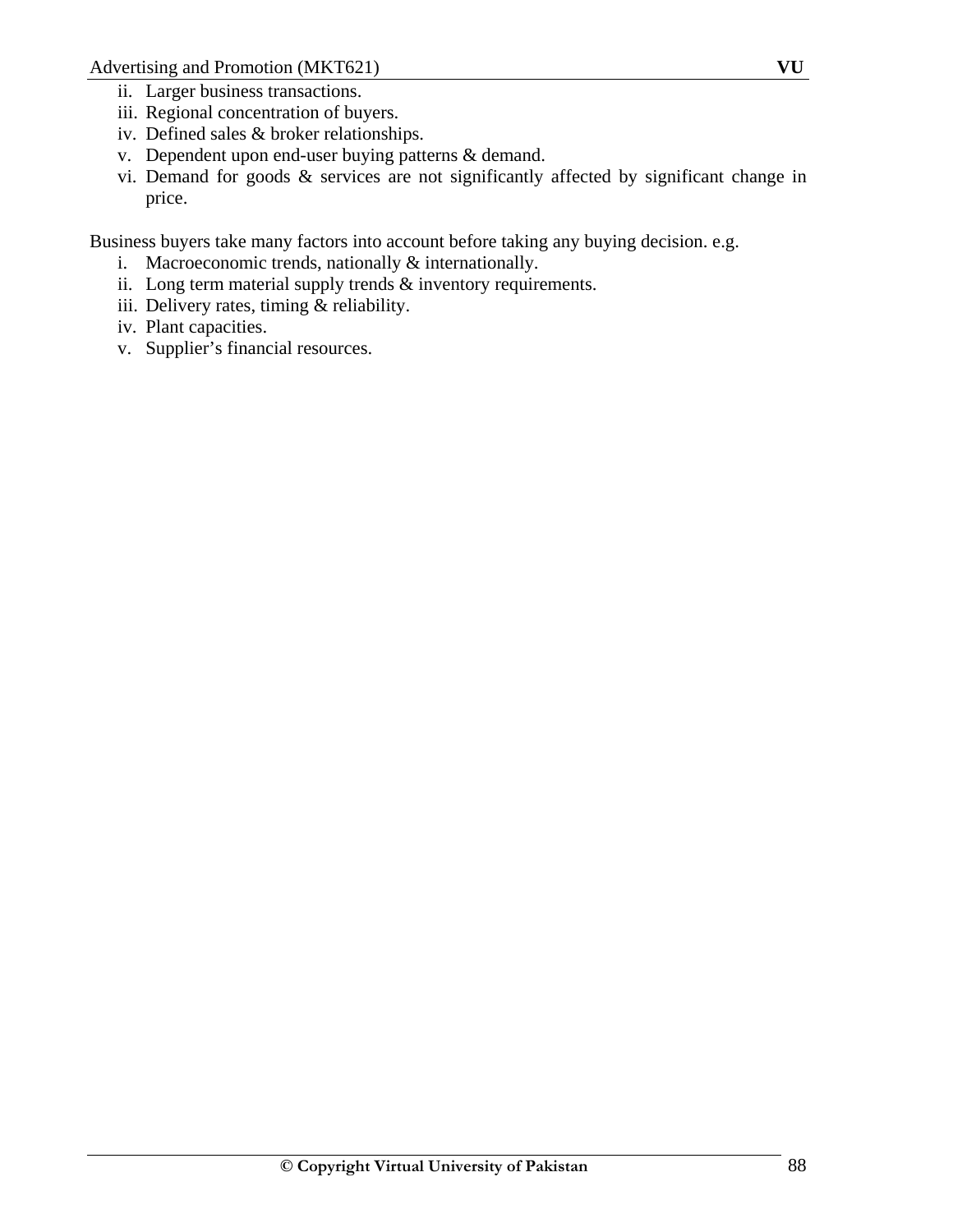### **HOW TO BE GOOD CLIENTS**

# **OVERVIEW**

This lecture will cover the methods and rules to guide how to be good clients besides further explanation regarding the identification of customers as explained in the last lecture elaborating it further to explain the consumer goods buyers another classification of channel buyer and the influences thereon including the channel buyer including the influences for channel buying decision.

### **CHANNEL BUYERS**

**Consumer Goods Buyers:** Consumer goods buyers are subject to different influences unlike B 2 B & Govt. buyers. These influences are as follows:

- i. Many buyers at multiple levels in same company.
- ii. Small to Large transactions.
- iii. National, regional & local buyers.
- iv. Direct company sales to buyers, or broker relationships.
- v. Directly dependent on end-user buying patterns.
- vi. End users influenced by company advertising & promotion spending.
- vii. Flexible market, demand affected by slight changes in price.

### **CHANNEL BUYING DECISION INFLUENCES:**

The Channel buyers may or may not directly purchase company products & services, as there are many different roles in the buying process for a large supplier's customers.

- 1. Purchasing department personnel.
- 2. Buying committees.
- 3. Department advisors.
- 4. Consultants.
- 5. Management.
- 6. Head buyers and assistants.
- 7. Store managers.
- 8. Department managers.

Ideally speaking one should always research and test the idea against the situation and reality of the market place. Many business owners test their ideas in various ways to get the first hand information as to what works and what does not.

# **HOW TO BE GOOD CLIENTS 14 RULES:**

In normal circumstances, the responsibility of a bad advertising campaign rest on the agency but if analytically study it will be found that in most cases it is the client who is to be blamed. In fact client get the advertising they deserve there are some clients who behave so badly that no agency can produce effective advertising for them while the behavior of some is so good that no agency can fail to do so. Following are fourteen rules which have been identified for a client to deal with the agency and in the process extract the best service.

#### **1. Emancipate your agency from fear.**

Give them sense of permanence – How?

Through a long term contract or otherwise…

But still if you want to change get answers to following questions:

- a. Why specific clients have never fired an agency?
- b. Will the new agency solve your problem?
- c. Has your product been made obsolete by your competitors?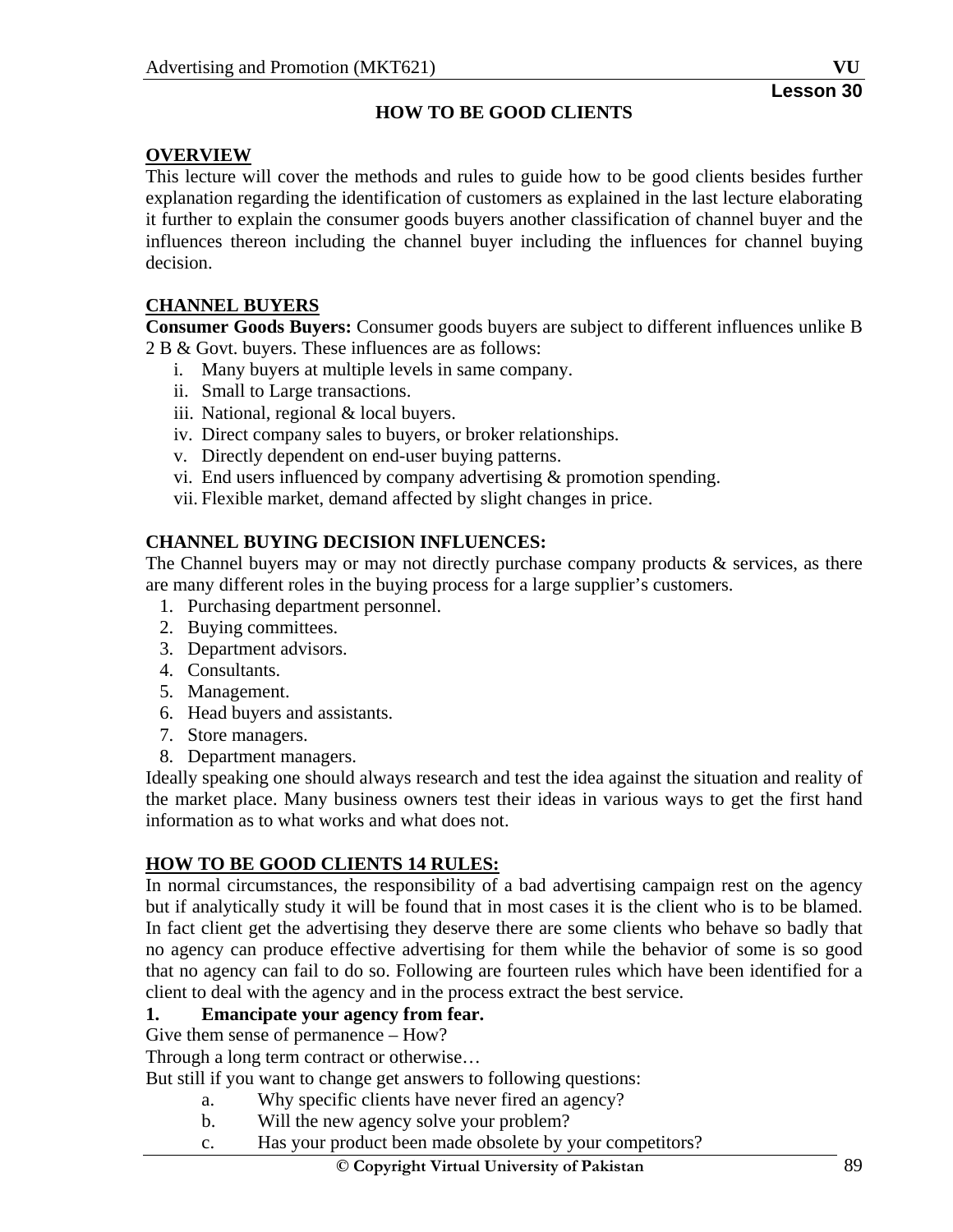- d. Did you dictate the advertising which back fired & you blame agency?
- e. Have you been scaring your agency?
- f. Are you or your advertising manager so stupid that he would negate the best brains in any agency?
- g. Do you realize that a change in agency may disrupt your marketing operation?
- h. Your termination of an agency may result in many people losing job: "can't you avoid this?"
- **2. Select right agency in the first place.**
- **3. Brief your agency thoroughly.**
- **4. Do not compete with your agency in the creative area.**
- **5. Make sure your agency makes profit.**
- **6. Do not haggle with your agency.**
- **7. Set high standards.**
- **8. Test everything.**
- **9. Hurry.**
- **10. Do not under spend.**
- **11. Do not strain your advertising through too many levels.**
- **12. Do not compete with your agency in the creative area.**
- **13. Do not waste time on problem babies.**
- **14. Tolerate Genius.**

As the above rules clearly explain the importance of being an understanding and cooperating client it is imperative that if the above parameters are strictly adhere to there is no reason that not only the relationship between the agency and the client will be cordial, understanding, creative and productive but also beneficial to get the best results.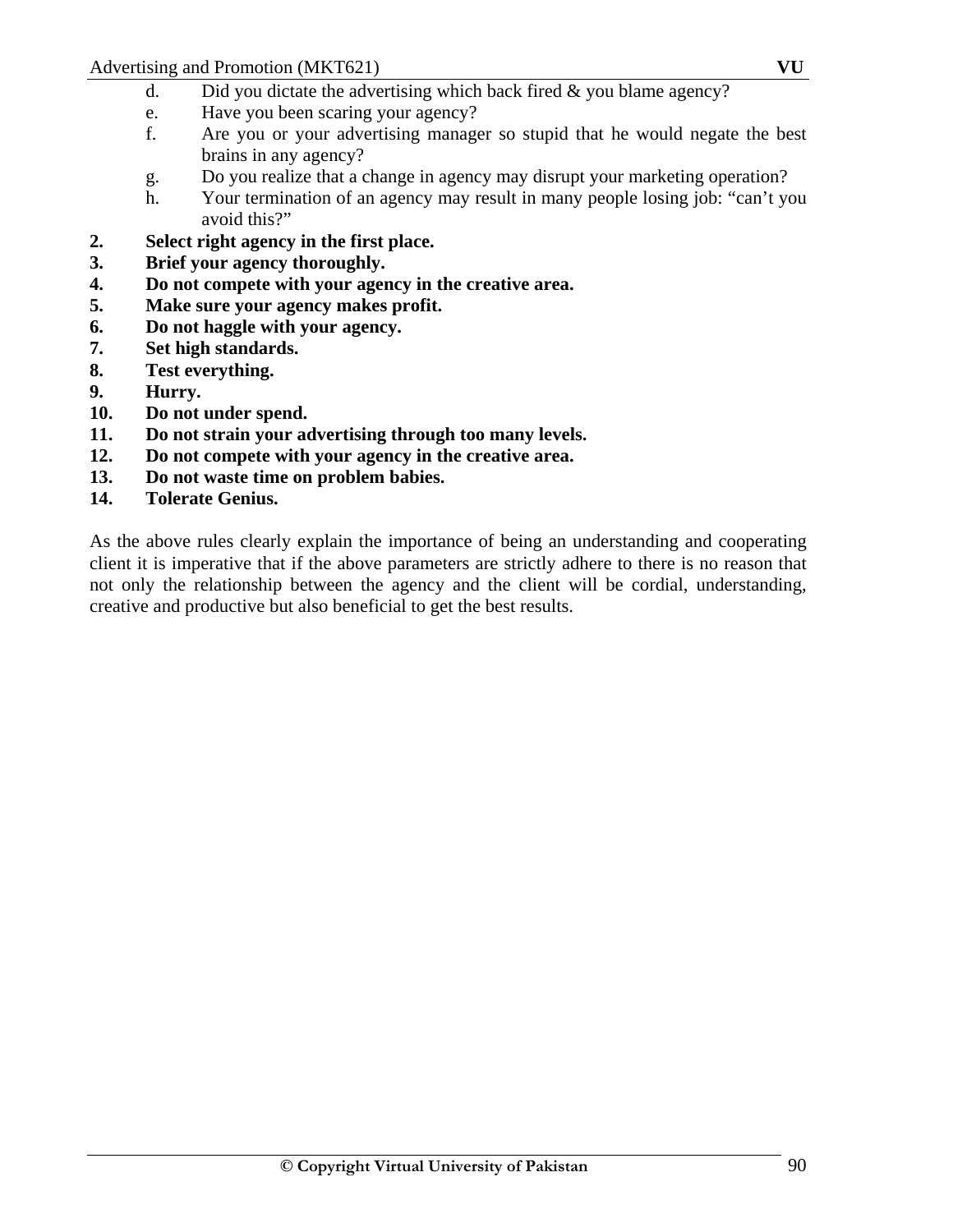### **CLIENT – AGENCY RELATIONSHIP**

# **OVERVIEW**

In this lecture the requirements of a good client and its relationship with agency will be further explained. On the other hand the basic requirements of holding on to clients will be discussed. It will be further apprised that basically an agency is always walking on a tight rope however, if it is naturally and insecure agency then it should expect rough passage.

# **HOW TO KEEP CLIENTS (10 Ways):**

In order to convince the client of an agencies proficiency and command over the understanding of the client's requirement it is essential that the agency should and sure proper service, creative campaign ideas and the launch of campaign based on various aspects of market and target audience. In this regard there are ten ways to achieve this effectively.

- 1. Devote your best brains to the service of your clients.
- 2. Avoid hiring unstable, quarrelsome executives.
- 3. Avoid taking on clients who have a record of firing agencies regularly.
- 4. Keep contact with your clients at all levels.
- 5. Begin preparing another campaign as soon as one has been approved by the client.
- 6. Try to see things from the client's perspective.
- 7. Never refuse a client on a pretext of having a previous engagement.
- 8. Better admit mistakes & do so before you are charged with them.
- 9. Always rehearse you presentations before presenting to clients.
- 10. During a presentation while reading aloud never depart from printed text.

# **HOW TO BE A TOP ACCOUNT EXECUTIVE:**

The most important factor in an agency is the office of accounts executive it is he who has direct contact with the client, reads clients mind and works in coordination with the creative team to translate the requirement of the client into a forceful campaign. In order to be a top accounts executive it is mandatory that such executive should have following qualities in him/her.

- **Be Ambitious but not Aggressive**: As explained above the accounts executive should be sharp and be able to understand and read the mind of the client get it is essential that through his deliberations with the client he may sound ambitious yet at no time should show aggressiveness.
- **Don't be Arrogant**: The account executive must be very humble, soft spoken and concentrate.
- **Read as much as Possible**: An account executive can only be efficient and convincing if he or she be fully aware of the market and the different trends. Besides this he should have access to various surveys conducting and available about the product of the client.
- **Study Advertising Trends of Market**: It is also essential that the account executive should be fully alert to the prevalent advertising trends of competitors in the market.
- **Develop the Mind for Team Work**: The account executive should always have the ability to develop a team and to get the best out of it.

# **Eight Points of Advice**

The account executive can only be the best if he/she adheres to certain principles as he or she is bound to be confronted with unexpected and undesirable situations. It is the handling of these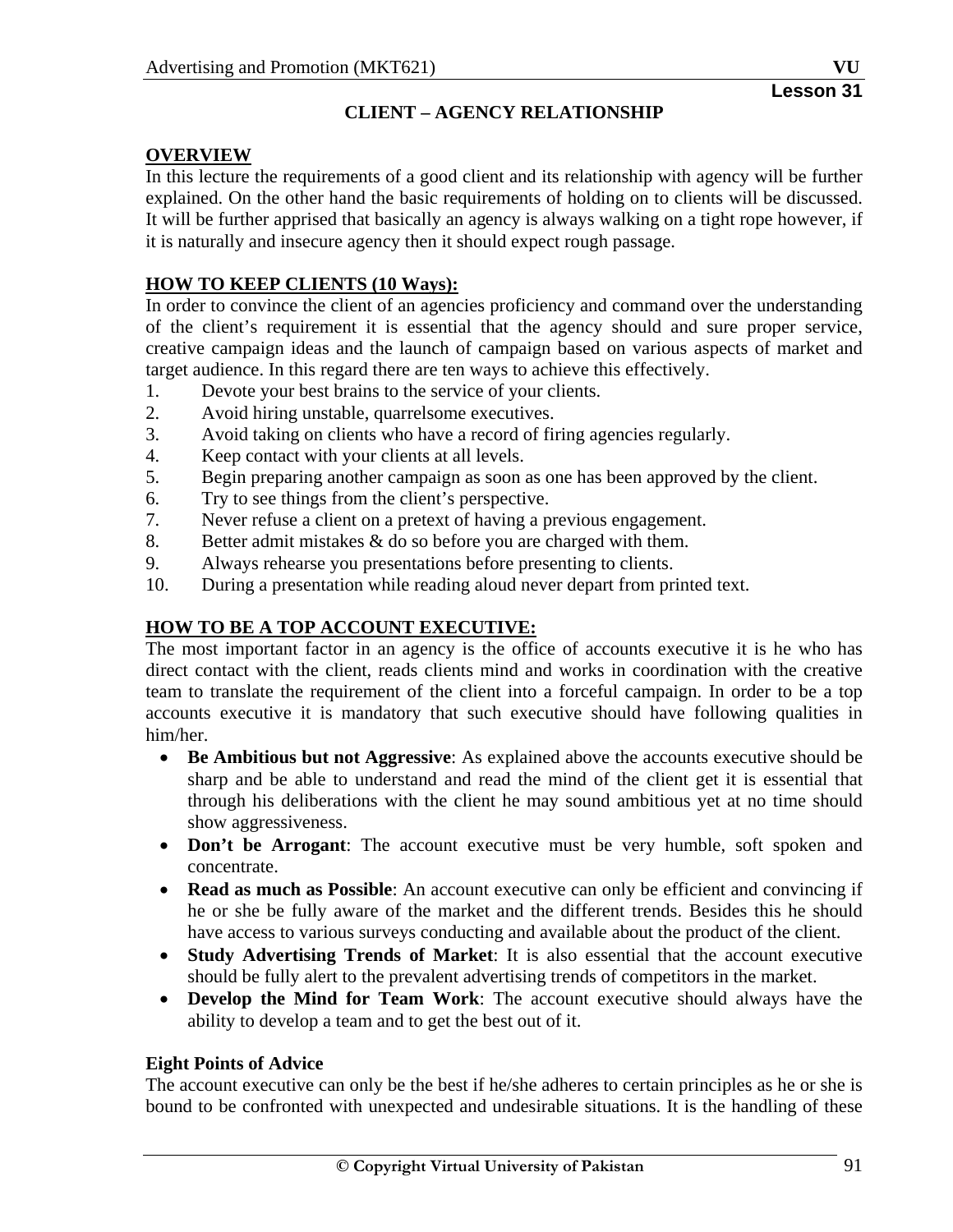situations which will win the battle for the account executive. In this regard following eight points of advice can prove useful and important.

- 1. **When blackballed don't be disheartened**: If at any time the idea presented by the account executive is rejected he or she should not be dishearten and prepare alternatives.
- 2. **Be a good markete**r: The account executive should be a person who can sell his concept buy his ability to do so and the information regarding the market.
- 3. **Learn to make good presentations**: In this competitive world the most effective method of presenting an idea to the client is through the making of good presentations, these can be done through overhead projectors, slides and computer aided multimedia presentations.
- 4. **Make friends with clients**: Those accounts executives who have good contacts and friendly relationship with the clients are bound to win more accounts and benefits for their agencies.
- 5. **Do not discuss client's business in transit**: Clients business are to be treated in confidence and should never be discussed in open with friends or fellow professionals because the leaking of a good idea of the client may hurt future business prospects.
- 6. **Keep their secret papers under lock & key**: All notes, papers regarding the client's campaign should never be left open and always kept under lock and key.
- 7. **Conveying an idea to the mind of a copywriter should be done privately & tactfully**: The idea derived or conceived after the discussion with the clients should be conveyed to copy writer privately and tactfully so that the creativity of the copy writer meets the requirement of the client.
- 8. **Be brave in admitting your mistakes**: During the process of creating an idea or a campaign and the subsequent launching there are bound to be short coming and mistakes. A smart account executive should be cognizant of these and the ready to admit them once identify ensuring that these are not pointed out by the client or third party to undermine your effort.

# **Three Points for Consideration**

In this century there is strong competition for similar products by various manufacturers this is resulting in excessive use of marketing and advertising techniques as a result there is high demand for account executives but despite this in view of the vulnerability of the agencies because of performance the job security to the advertising processionals is much less than other professions. Therefore, the top account executives have to keep the following three points for consideration before adopting this profession.

- A. HIGH DEMAND for Account Executives.
- B. LESS JOB SECURITY than other professions.
- C. LESS FRINGE BENEFITS than other businesses.

# **KEY TO MANAGE ADVERTISING AGENCY:**

The important component in the advertising scenario is an advertising agency. The success of an advertising agency lies in its proper management as managing an advertising agency is just like managing any other creative organization. Over a period of time the experience of various advertising agencies and its managers the following points are a good key to manage an advertising agency.

- **Admire people who work hard**: This will result in better output and the requirement of fewer employees.
- **Admire people with first class brains**: An advertising agency always needs brainy people but it is essential that the brains are also combined with intellectual honesty.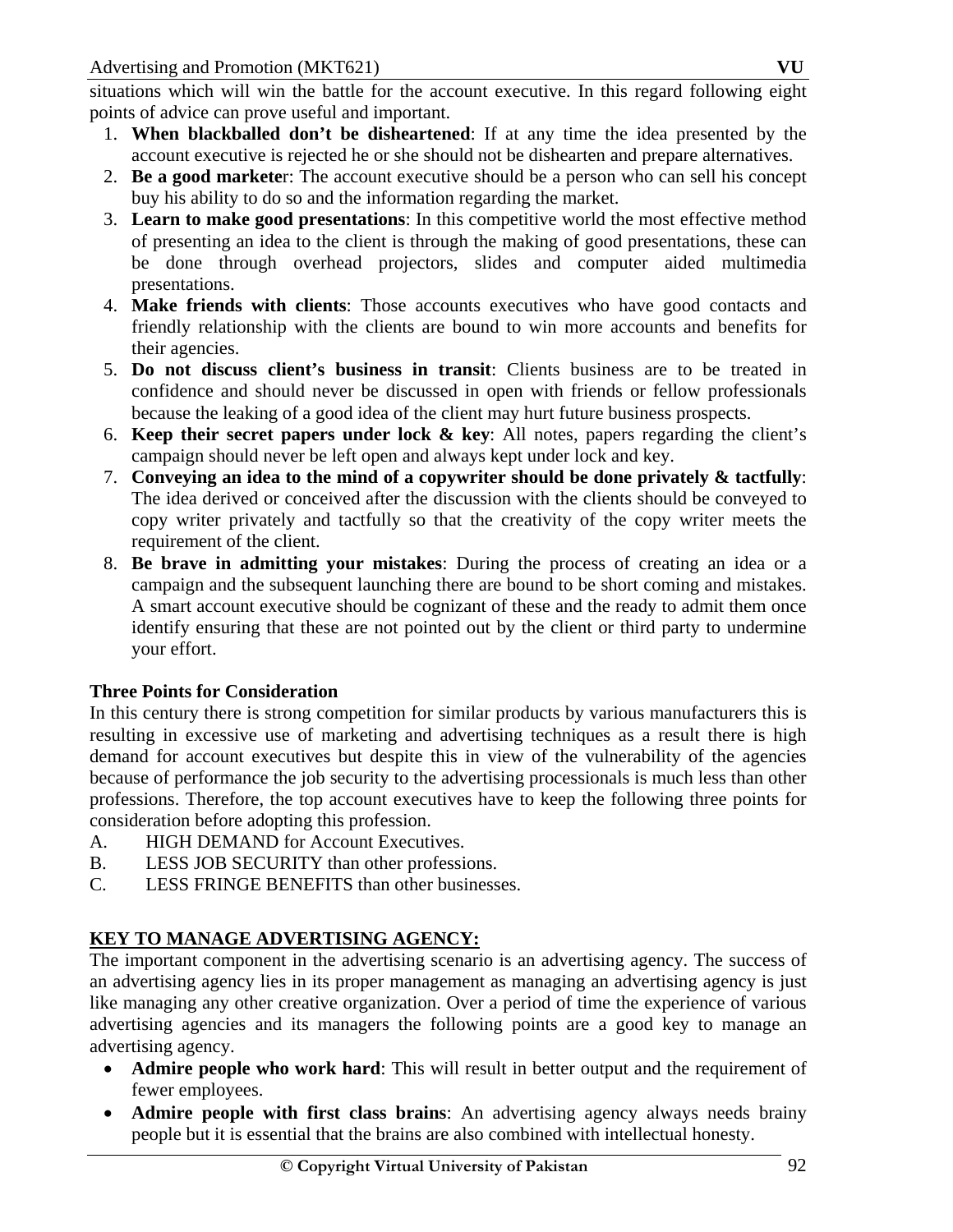- **Do not employ nepots or spouses**: Generally such employees breed politics therefore such practices should be discouraged.
- **Admire people who work with gusto**: You have to see and admire those who are enjoying what they are doing.
- **Admire self confident professionals**: The advertising agency should respect an admire those who do their work diligently and with excellence.
- **Admire people who hire subordinates who are good enough to succeed them**: Generally this means that such people are good enough and the do not feel insure thus will always give the best output.
- **Admire people who build their subordinates**: The agency should encourage the people who died and build their subordinates because in case of additional requirements the agency will not have to go outside to fill important jobs.
- **Acquire people with gentle manners**: The quarrelsome people are detrimental to the interest of the agency. It is therefore essential that to manage an advertising agency in the best possible and acceptable ways to acquire and admire the people with gentle manners that will treat the others as human beings.
- **Admire well organized people**: Those employees who work hard and deliver their work on time must be admired fully so that they feel encouraged and give the best output.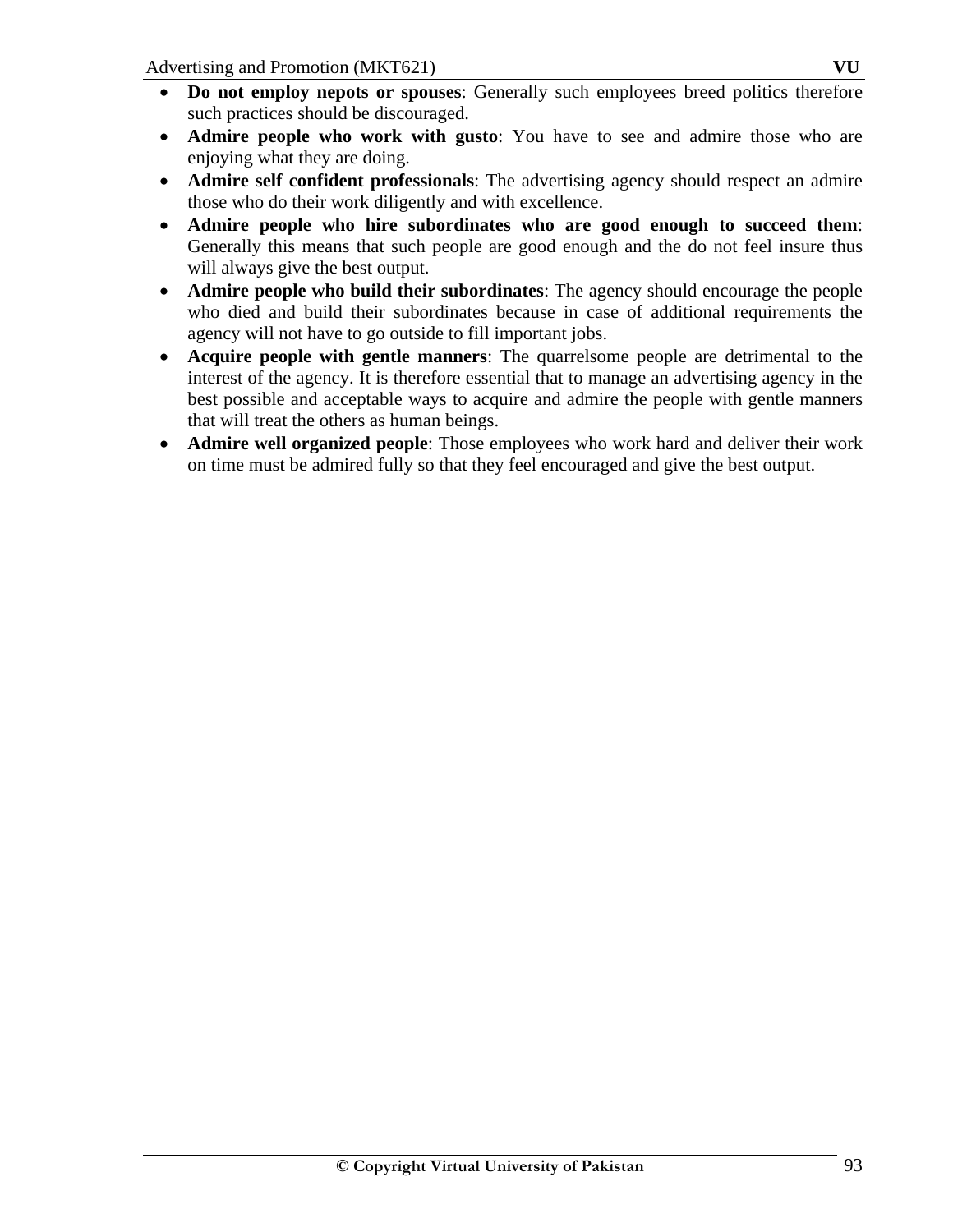#### **CLIENT – AGENCY RELATIONSHIP**

#### **OVERVIEW**

In the last lecture essentials to manage advertising agency were explained in detail. To continue to explain about the various aspects of advertising agency the duty as the owner / boss of the advertising agency will be explained besides identifying Cardinal Rules for running an agency. There may be cases where clients would like to advertise without an agency in this regard it will be explained as how to do it and what are its different implications. Primarily such an effort is always made to reduce the cost of advertising. Further more the word about logo and corporate identity its usage, evaluation and the definition of corporate identity will also be discussed.

#### **THE DUTY OF OWNER / BOSS OF AN ADVERTISING AGENCY:**

Following are basically the duties of an owner / boss of an advertising agency in fact the boss should listen more and say less:

- **Be fair to staff & be firm**: A boss should always be ready to make un-popular decisions to create an atmosphere of stability.
- **Maintain forward thrust of the agency**: He or she should try to get things done quickly win more business thus maintaining its growth / forward thrust.
- **Try to build agency by getting more accounts**: As is necessary for different business houses to grow the advertising agencies boss has to ensure to get more and more accounts for improving profitability.
- **Win confidence of clients at highest level**: Unlike the account executive that has to keep contact with all levels of a client, the boss should have direct repo with the client's top executive.
- **Try to make sufficient profits**: The profitability means more benefits for the employees thus creating confidence and job security.
- **Plan policies far into the future are good enough to succeed them**: The future growth plan of the agency provides future vision of the company and the growth pattern shows the futuristic trends and the growth path for the employees.
- **Try to recruit highest quality of people**: The selection of high quality of people will always produce the best and productive results thereby attracting more clients.
- **Try to get the best out of every staff**: How to get the best out of every staff is what should be identified and implemented. In fact the old philosophy of right person for the right job can always help in this context.

#### **CARDINAL RULES FOR RUNNING AN AGENCY:**

Running an agency means focused effort and to face eventualities. In this the following Cardinal Rules for running an agency are identified and explain below:

- **Affection to henchmen:** Basically the people who are running the agency should ensure that their creative team is give due regards and affection.
- **Tolerance to their shortcomings:** It is also essential that the managers running the advertising agency should show tolerance to the shortcomings of their employees.
- An unerring eve for main chance: Moreover the owner / boss should have the ability and capability to grab the opportunity once it is offered to you.
- **Morality of people working in agency:** The people who are working in the agency have to be very credible so that it does not reflect in any way on the company.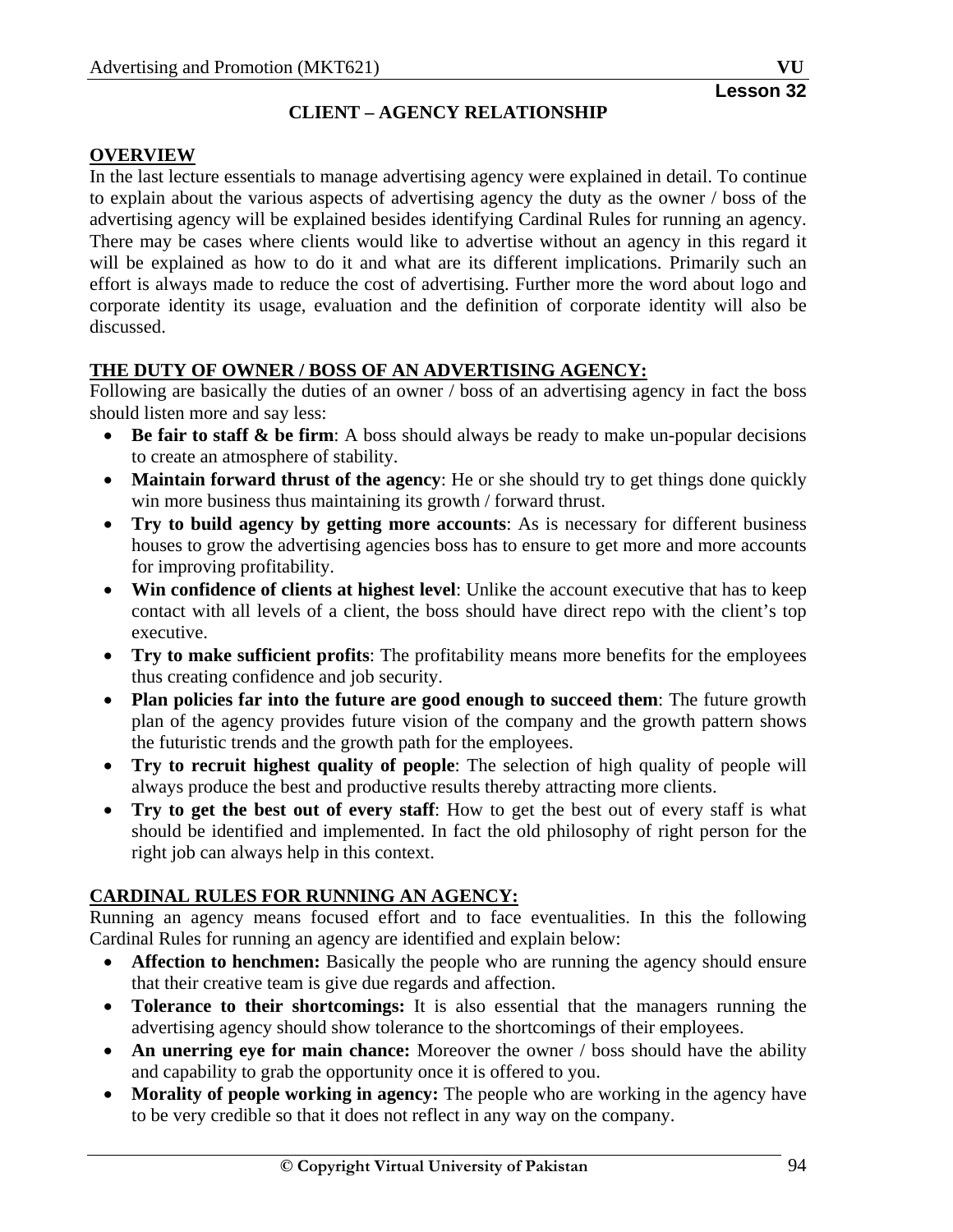Head of the agency should know how to delegate powers and work in the pursuit of excellence but more satisfying in the pursuit of beginners.

# **ADVERTISING WITHOUT AN AGENCY:**

For whatever reason, you decide not to use an agency for your advertisement program; the most important role is to give creative & strategic direction to your advertising program. The question is HOW TO DO IT?

### **To Keep Advertising Program on Track:**

As you will be working without an advertising agency you have to ensure to devise a program and implement it by keeping it on tract such as written below:

- 1. Do it yourself.
- 2. Stay focused on your positioning.
- 3. Have a written strategy.
- 4. Adopt brainstorming strategy.
- 5. Let someone else handle day to day advertising.
- 6. Hire freelancers.
	- a. Copywriter.
	- b. Graphic Designer.
	- c. Desk top publisher.
	- d. Photographer.
	- e. Other Specialists.
- 7. Take care about copyrights: As the world is growing there are stringent regulations of copyrights act. So the copyrights should be taken into consideration before using idea etc.
- 8. Taming media reps.
	- a. Media plan & budget for campaigns.
	- b. Copywriting  $\&$  ad production skills.
	- c. Audience surveys.
- 9. Trade directories.

# **Effective Use of Money Saving Resources:**

While doing your own publicity and effort to save money and yet remain effective following inexpensive methods are explained.

**Co-Op:** In this case generally the sharing of the media cost can be done with other advertisers such as combined advertising effort or various similar products.

**Trade outs:** Another effective and money saving method of advertising is trade outs in which advertising is done in exchange of the products of the companies desiring to advertise them.

**Free Expertise:** You can also use the free expertise by attending seminars and talking to government agencies and delegates of chamber of commerce's.

# **LOGO AND CORPORATE IDENTITY:**

Almost all businesses have a logo, logotype or both for distinct identity. A Logo is generally a symbol which identifies your company, while the logo type is the distinctive way of presenting the company name.

#### **What makes a good Logo Design?**

A logo is a symbol it stands for your company but it need not and should not be a picture of everything you do. The ideal logo gives in a single glance a sense of your positioning. The good logo design should have following components:

- a. Focus on one image & one concept.
- b. Should evoke a feeling or create an image of the business or event.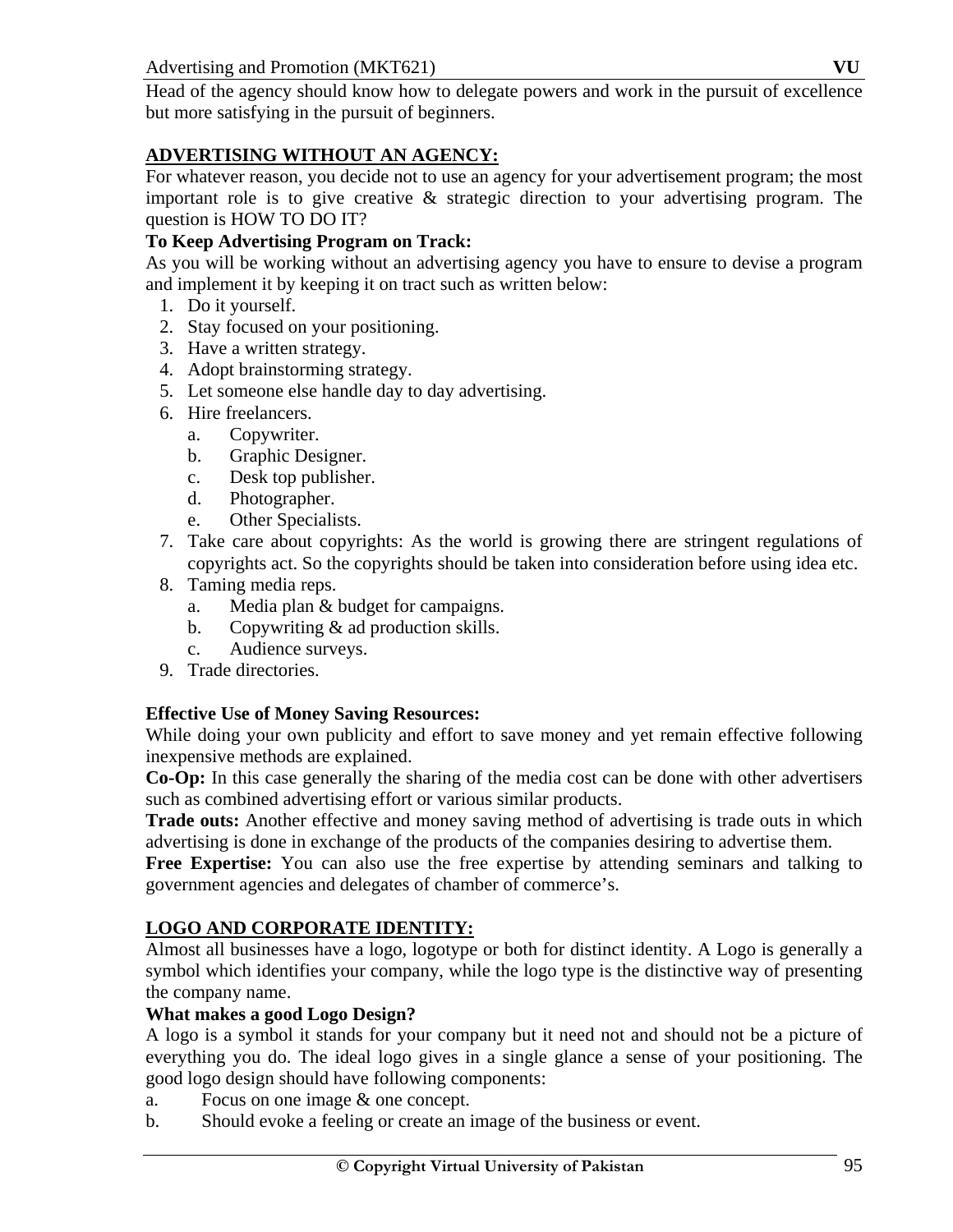



The illustrations given above are regarding logo types.

# **Logos or Logotype**

Whether you use a logo, logotype or combination of both you want to ensure that logos or logotypes should:

- a) Convey instantly a feeling about your company.
- b) Be distinctively recognizable as yours.
- c) Be versatile enough to be used in every application.

# **DEVELOPING A NEW LOGO:**

In order to develop a new logo or modify an existing one there are various questions which need to be answered before doing so.

- 1. What is the single thing I most want my logo to convey about my company?
- 2. Are their any particular colors I feel drawn to using in my logo? If so, what colors?
- 3. What do these colors say about my business, and do they enhance the concepts out of above?
- 4. If I want my logo to contain a pictorial image of my company?

# **EVALUATING PRESENT LOGO:**

In order to evaluate the present logo besides answering the questions written above following positive and negative concepts expressed with regard to the logo have to be evaluated.

**Positive Concepts Expressed**: Professional – Friendly – Bold – Expensive – Exciting – Caring – Creative – Powerful – Fast – Intelligent – For adults – Loving – Loving – Spiritual – Trendy – Affordable.

**Negative Concepts Expressed**: Sloppy – Unfriendly – Cheap – Confused – Vague – Dishonest – Boring – Aggressive.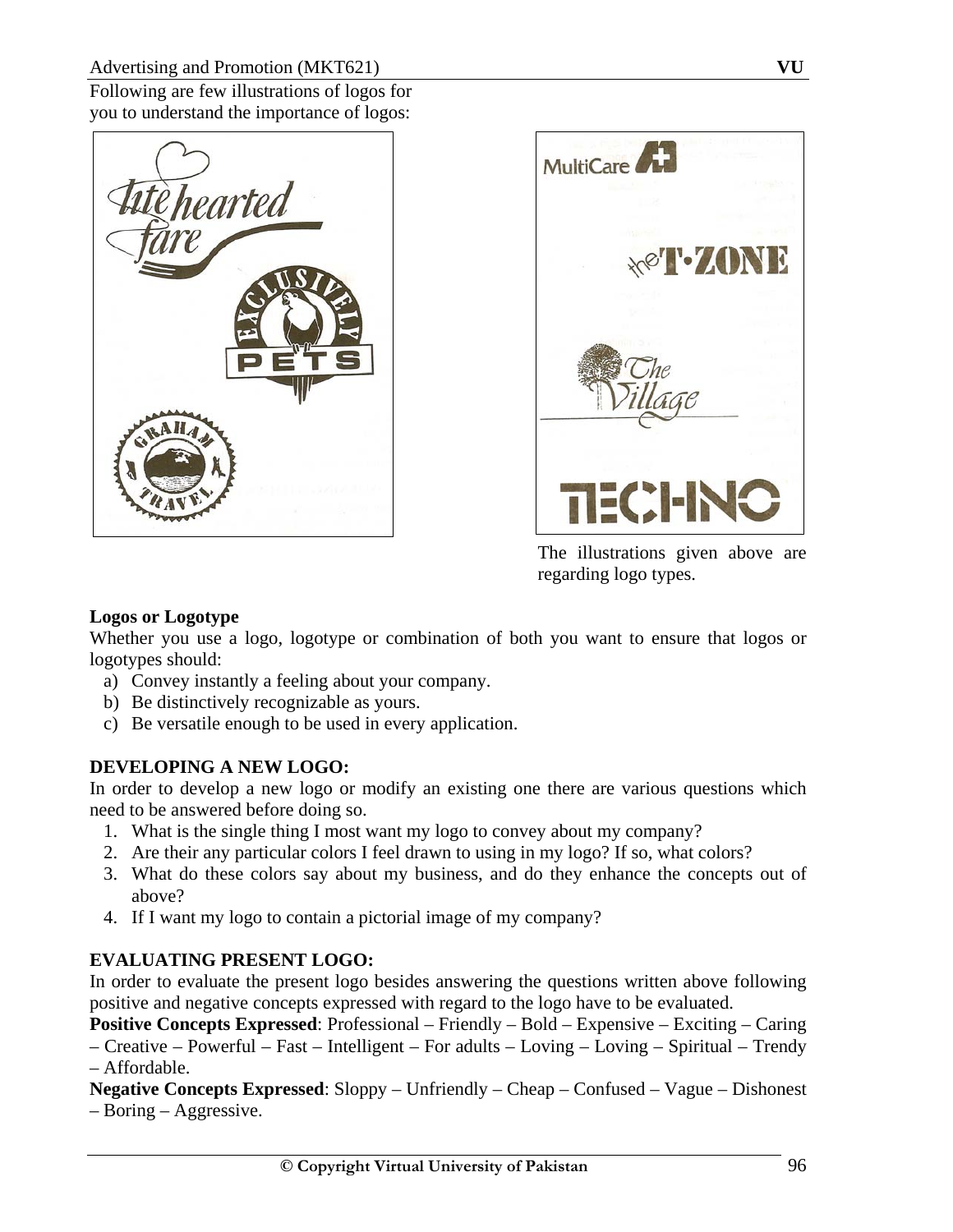In the above perspective of evaluating of present logo to make up ones mind it will be helpful if the following appraisal questionnaire is filled which will help in taking and appropriate decision.

| What is the single thing I least like about my present logo? |     |                |
|--------------------------------------------------------------|-----|----------------|
| Should I keep using my old logo-                             | Yes | Nο             |
| Should I use a modified version-                             | Yes | N <sub>0</sub> |
| Should I do a new design -                                   | Yes | No             |
| Why:                                                         |     |                |

#### **DEFINING YOUR CORPORATE IDENTITY:**

In the world of design and advertising corporate identity refers to your logo and all related items identifying your company such as Letter Heads, Business Cards, Vehicles and Store Signs etc.

Corporate identity is not advertising yet as it is a highly visible expression of your positioning, it greatly affects the impact of your advertising.

A corporate identity program is a set of standards established to govern the look of all identity items and such identity programs covers, logo design, colors, typefaces, placement of graphics and size relationships between your logo and other graphic or copy elements.

Having a corporate identity program and spelling out your standards determines the way you want to identify your product or company.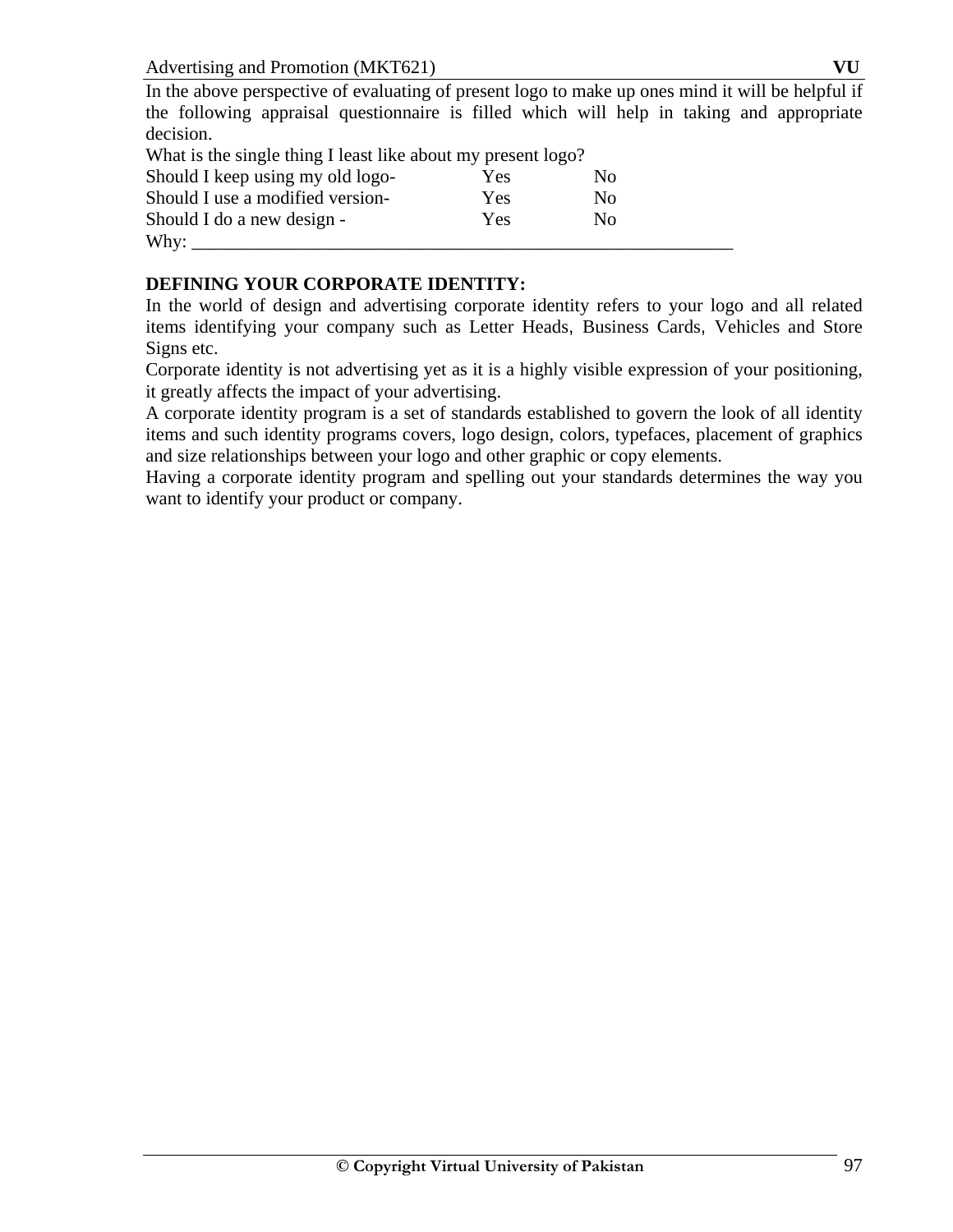#### **NEWSPAPER ADVERTISING**

#### **OVERVIEW**

In this lecture students will learn when to use newspaper advertising; approximately how much it will cost and how to put together a good newspaper add. It will also be explained as to from whom the use of newspaper for advertising is beneficial.

#### **WHO SHOULD USE NEWSPAPER?**

Newspapers are a good medium for conveying specific, detailed information about a product and its features these are basically ideal for a company which wants to influence a broad market. Following are different usages of newspaper in different situations for different advertisers.

- Those who want to influence a broad market.
- Newspapers provide a good medium for conveying specific, detailed information such as price, percentage discounts & product features.
- Local daily & weekly newspapers are No.1 advertising choice of most small businesses.

#### **AD PRODUCTION**

Ad production cost vary depending upon the design, incorporating illustrations, photos use of color, type styles amount of type and other factors.

#### **SPACE COSTS**

Before you can understand how much newspapers cost, it is important to understand how newspaper ad space is measured, following are the three ways in this regard.

- a) By the column inch
- b) By standard advertising units.
- c) By Lines/words.

Generally newspaper pages are six columns wide a page is usually 21.5 inches tall and a full page contains approximately 129 column inches (6 col. x 21.5 inches).

Various newspapers have different typical rates which may differ on weekends / Sundays.

#### **TYPES OF NEWSPAPER ADS**

- 1. **Display**: These ads can appear any where in the paper except classified section.
- 2. **Display Classified**: These ads are sized to fit within the classified columns and purchased mostly at lower rate than display ads.
- 3. **Classified Line**: These ads are typical classified ads where you see advertising "for sale" and "wanted". These ads are priced by line rather than column inch.
- 4. **Free Standing Insert**: These are basically the slick little mini magazines / brouchers / preprints, which slide out of the paper the moment you pick it up.

#### **CIRCULATION**

It is basically a measure of the number of copies of a paper that are distributed. However, it should be understood that circulation figures reflect the number of copies distributed and not the number of readers.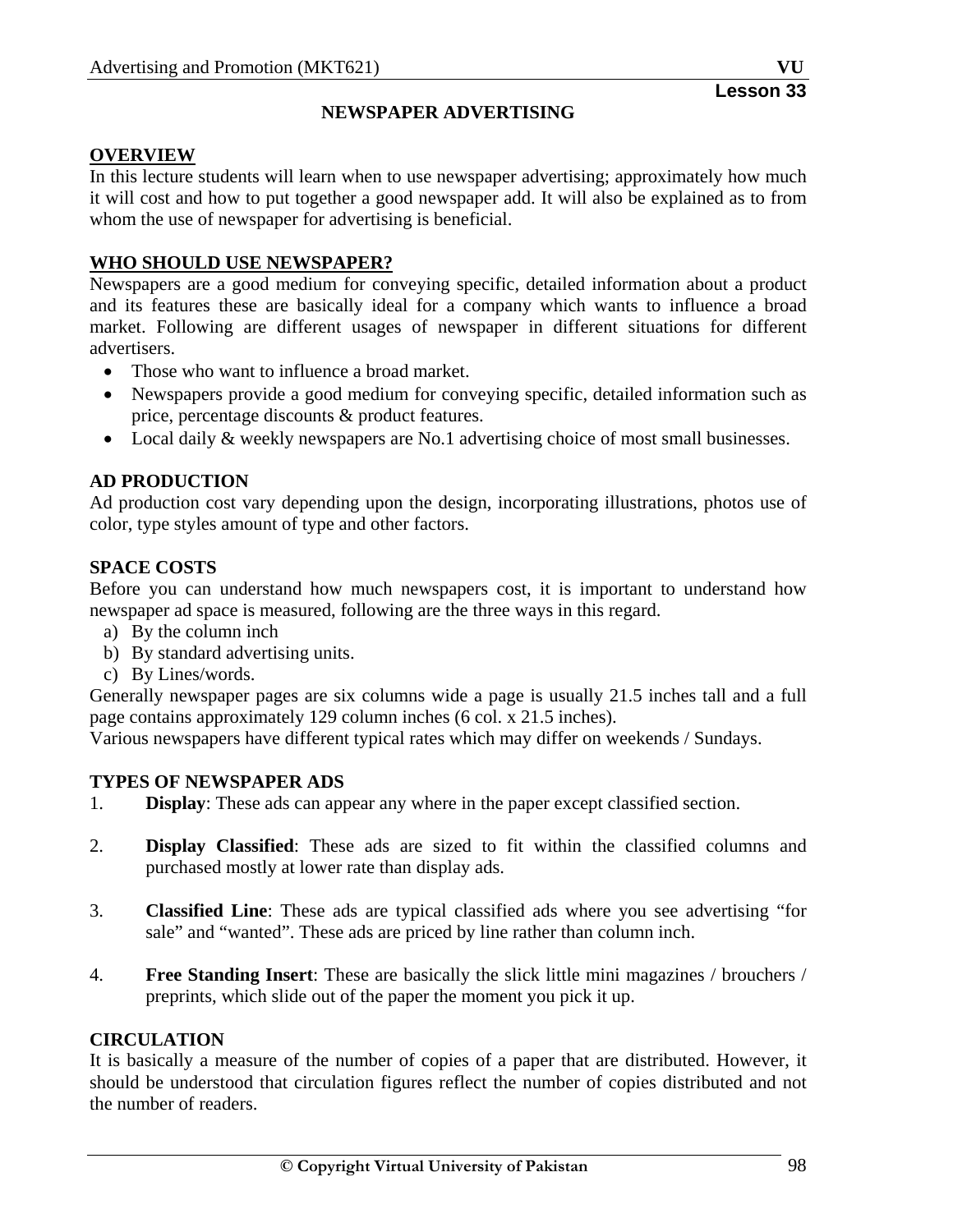# **USING NEWSPAPERS SPACE**

The advertiser has to determine as to what are his objectives and based upon that he can chose a definitive space to place advertisement. Following are the some parameters for using newspaper space effectively.

- Choosing section in which to advertise.
- Choosing time of the year.
- Choosing day of the week.
- Using combination buys.
- Choosing size and position.

### **NEWSPAPER ADS DESIGN TIPS**

One of the main challenges is to design an ad which stands out in competition and provides the effect required by the advertiser. Following are few guidelines and tips for preparing a good add design for newspapers.

- Use reverses to attract attention. (white type on a black background)
- Use white space creatively. White space refers to any portion of your ad not occupied by type or illustrations.
- Be sure to use common design elements in all your ads.
- Use type faces different from those set by the publication.
- Design around newspaper reproduction methods.
- Consider color. Using spot colors i.e. another color in addition to the basic black of your ad.

### **Follow Sound Principles:**

To make advertisement effective and achieve objectives for better coverage and reach following principals can be very helpful.

- They focus on a single message.
- They express the message in terms of the benefit to the reader.
- They use simple, eye catching graphics and readable type.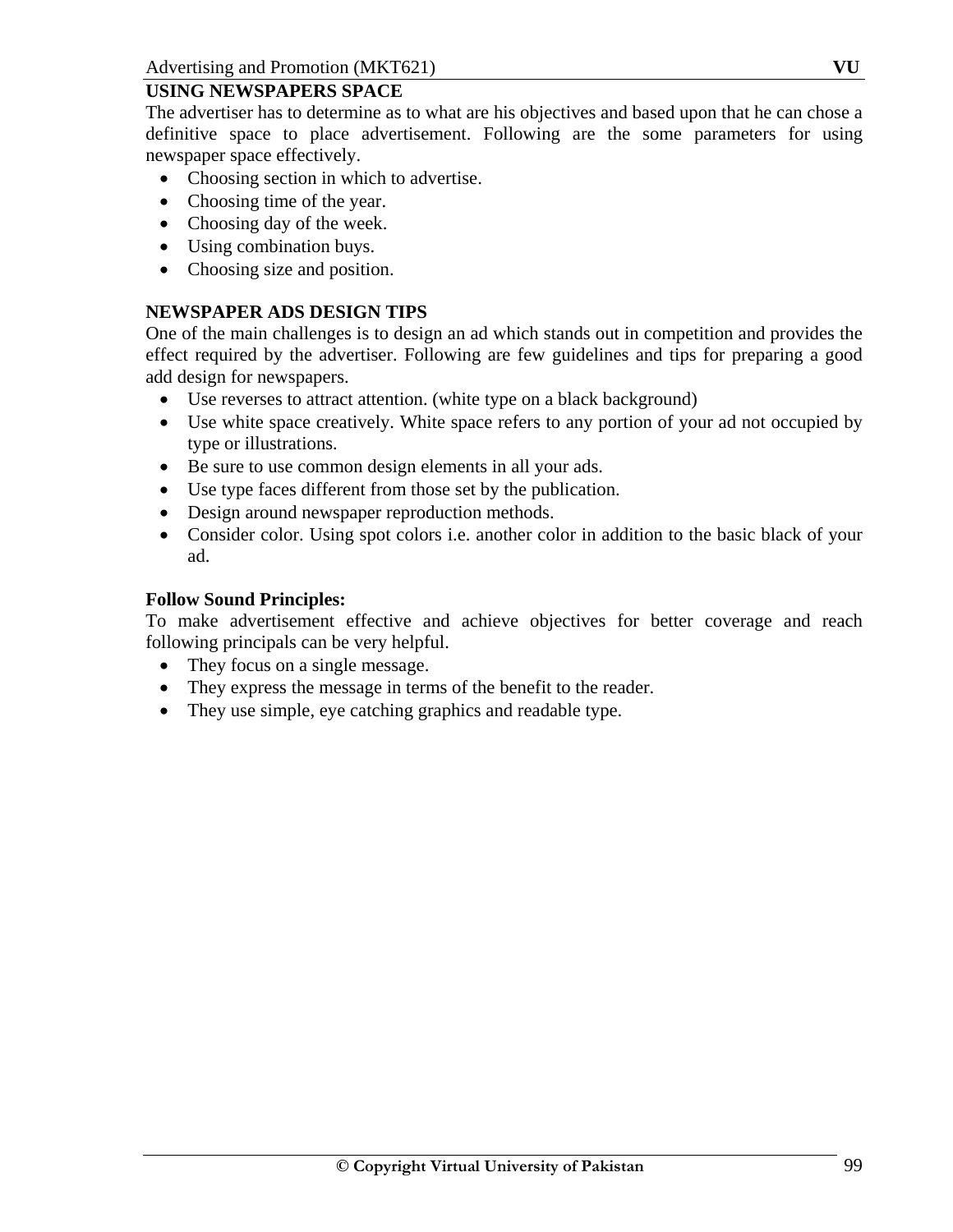#### **OVERVIEW**

Magazines are also an important medium of advertising amongst the print media the students will be explained as to who should use magazines for their advertisements and cost to be incurred thereon. Besides this a traditional yet effective electronic media like radio and its usage and its utility will be discussed. The students will also be explained the criteria and essentials of making a good spot to be released on radio. Like radio television has assumed lot of importance as a very effective advertising media and with the advent of many channels it gives a great opportunity for the advertisers to use this very illustrative and effective medium. In this context students will know about producing TV spots, a typical TV script and the process of choosing a production company to prepare outstanding TV advertisements.

#### **HOW TO USE MAGAZINES:**

#### **Who should use magazines?**

Magazines are primarily directed at a broad market like newspapers but our directed at specific audiences therefore there are an excellent medium for advertisers who's potential market is highly targeted and / or scattered over a vide geographical area with their long slow publication schedules magazines are for those advertisers who are more interested in building long term business than generating rapid sales. To elaborate further following is the classification of advertisers who should use magazines.

- Whose potential market is highly targeted and / or scattered over a wide geographical area.
- For advertisers with a broader target and a more narrow geographic range.
- For advertisers who have patience  $\&$  generally for those more interested in building long term business than in generating rapid sales

#### **Cost of magazine advertising:**

Generally the cost of magazines advertising vary based on following criteria.

- 1. Types of magazines.
- 2. Circulation.
- 3. Positioning.
- 4. Strength.

#### **HOW TO USE RADIO:**

#### **Who should use Radio?**

Following are different components of consumers who can effectively use this medium for immediate response for their sales or promotion.

- Almost any business serving a consumer market can use Radio.
- Radio can bring immediate response for your sale & promotion.
- It is equally good at increasing awareness of your business.

#### **Costs:**

The costs vary based on following factors.

- An excellent radio spot can be produced from nothing to several thousand Rupees.
- Air time depends upon coverage and Size of the market.
- Radio station rates are based on 3 Factors.
	- i. Length of spot.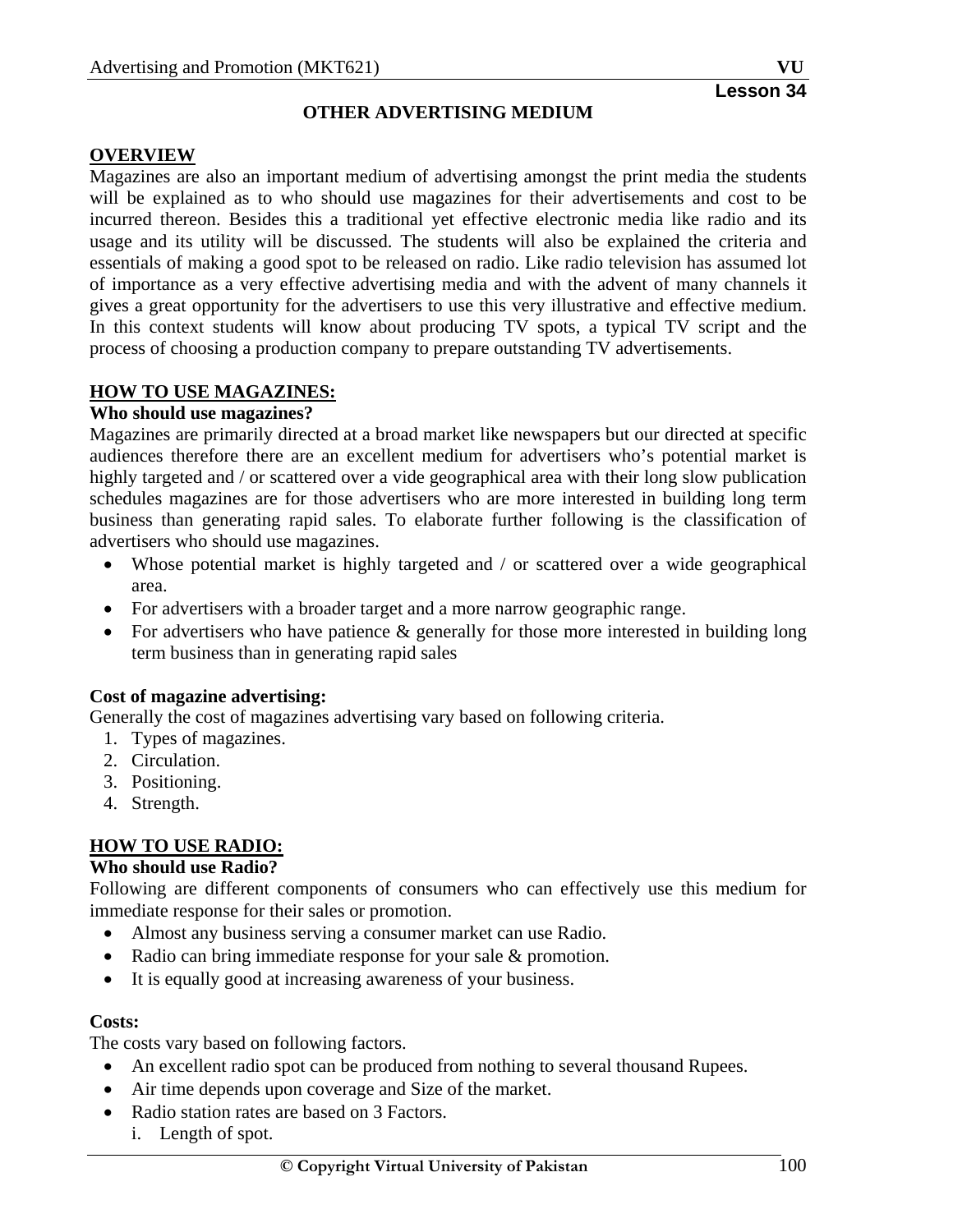- ii. No of spots bought in a given time.
- iii. Time of day the daypart.

# **Daypart buying options:**

The chunks and spots costs vary based on the part of the day and the position of the ad with regard to the timing and program results in variation of costs thereby resulting in different day part buying options. Following are three different day part buying options.

**1. Buying by specific daypart:** Specific dayparts that are at the precise time in which they want their ads to be heard.

**2.** Buying package: Buying a package of spots at a flat rate & the station decides when the spots will run.

**3. Buying sponsorships or adjacencies:** Associating your company name with a specific program. Adjacency is next to sponsorship just before or just after the program.

# **Producing a Radio Spot:**

In order to produce a good and effective ratio spot following three basic elements should be kept in mind.

- **1. Good Voice** 
	- Using local radio talent.
	- Using amateur voice
	- Hiring professional voice talent.

# **2. Good Music**

- Can produce original music
- Use free music from station's library.
- Buy canned music by popular music composers etc.

# **3. Good background Effects.**

Many available on line, and on radio etc.

# **Radio Copy Tips:**

There are three things a radio spot (or any advertising needs to do.

- 1. Grab the attention of listeners in less than 7 SECONDS.
- 2. Make an offer.
- 3. Give the listener all the Information he or she needs to act on the offer.

# **AUDIO LOGOS:**

If you cannot afford a jingle then there is inexpensive alternative. If you have a slogan than the announcer can read it at the end of every single spot you ever produce this is called an audio logo.

# **HOW TO USE TELEVISION:**

Television is ideal for advertisers who need to demonstrate their product. As they say "Look the customer in the eye" and creates sense of excitement. Many advertisers consider television to the most powerful of all advertising media because it can give the viewer a sense of what it is likely to actually own, use and experience what is being advertised. It is a complex, often expensive medium that can demand more of your time, thought and budget than any other.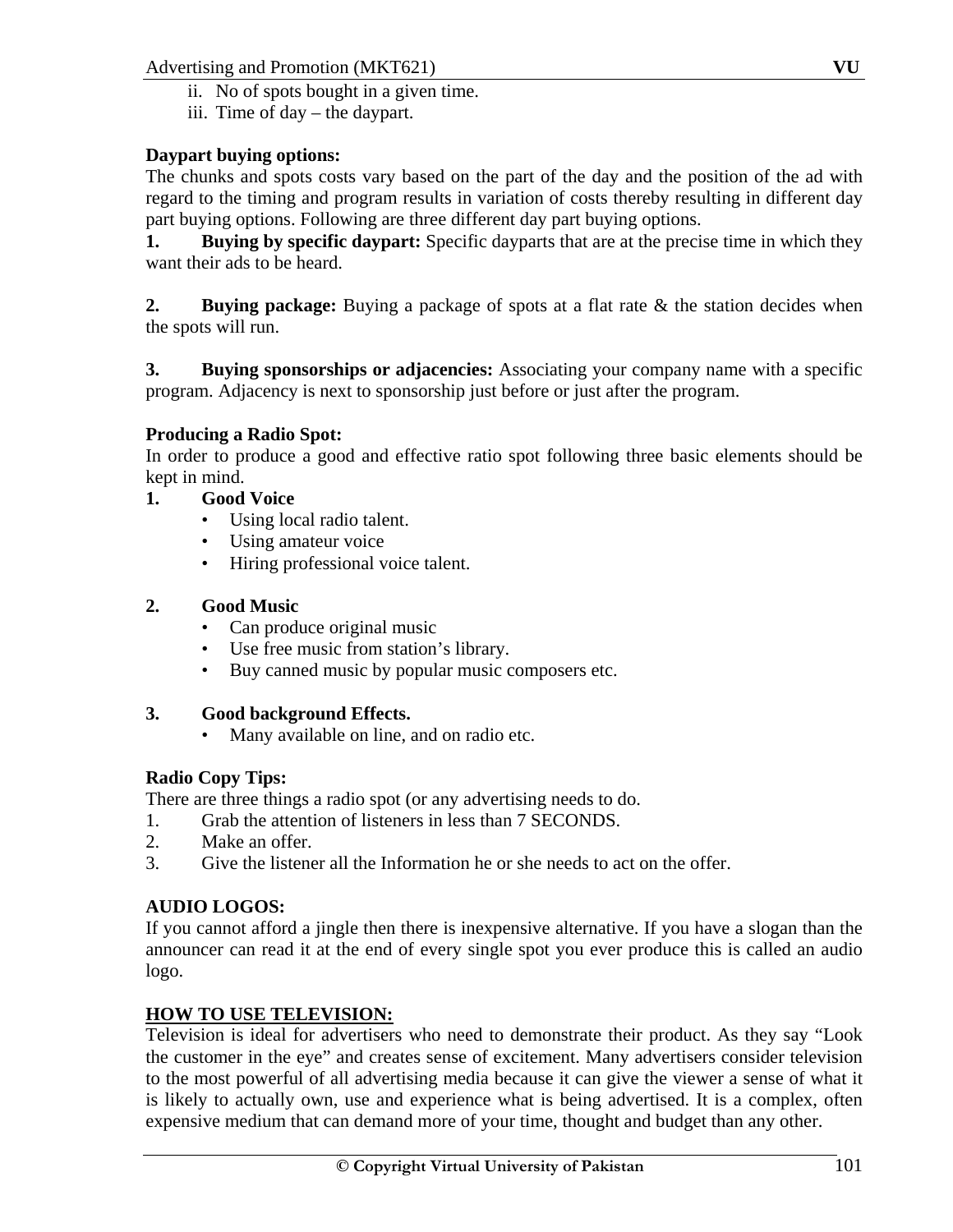# **HOW TV STATIONS DIVIDE DAYS & RATES:**

As with radio the TV stations also divide their day in to dayparts although these time divisions may differ from place to place area to area yet a typical day looks something like given below:

#### **Morning – 6 AM to 9 AM**

- Programs like news, weather, interviews etc.
- Typical Audience --- people getting ready for work

### **MID day. -------- 9 AM to 4 PM**

- Programs like Dramas, game shows , movies, some talk shows.
- Typical Audience ------ housewives etc.

### **Early Fringe. ------- 4 PM to 7 PM**

- After school kid's shows, local national news etc.
- Typical Audience ---- Children, people coming back from work.

### **Prime Access. ----- 7 PM to 8 PM**

- Game shows and entertainment etc.
- Typical Audience ---- General.

# **Prime. ------ 8 PM to 11 PM**

- News, comedies, dramas and movies
- Typical Audience ---- General

### **Late Fringe.---- 11 PM to 1 AM**

- News, Talk shows, Dramas, music shows, movies.
- Typical Audience ---- Adults, Teens etc.

#### **Late Night. ----- 1 AM till 6 AM or sign off.**

- Movies, Dramas.
- Typical Audience --- Adults, Teens

# **PRODUCING TV SPOTS**

- FORMING CONCEPT: A good TV concept should be simple and the advertiser should not try to say too much and show too much as such ads are confusing and cluttered.
- WHAT MAKES A GOOD CONCEPT: The adds should be very simple, very memorable, very effective and should be able to deliver the message about your business, basically look for effectively communicative messages that will appeal to your target.
- THE SCRIPT: The usage of the script while producing your commercial TV spot is essential. A good strip at the end helps in preparing an effective television commercial. Following is a typical TV script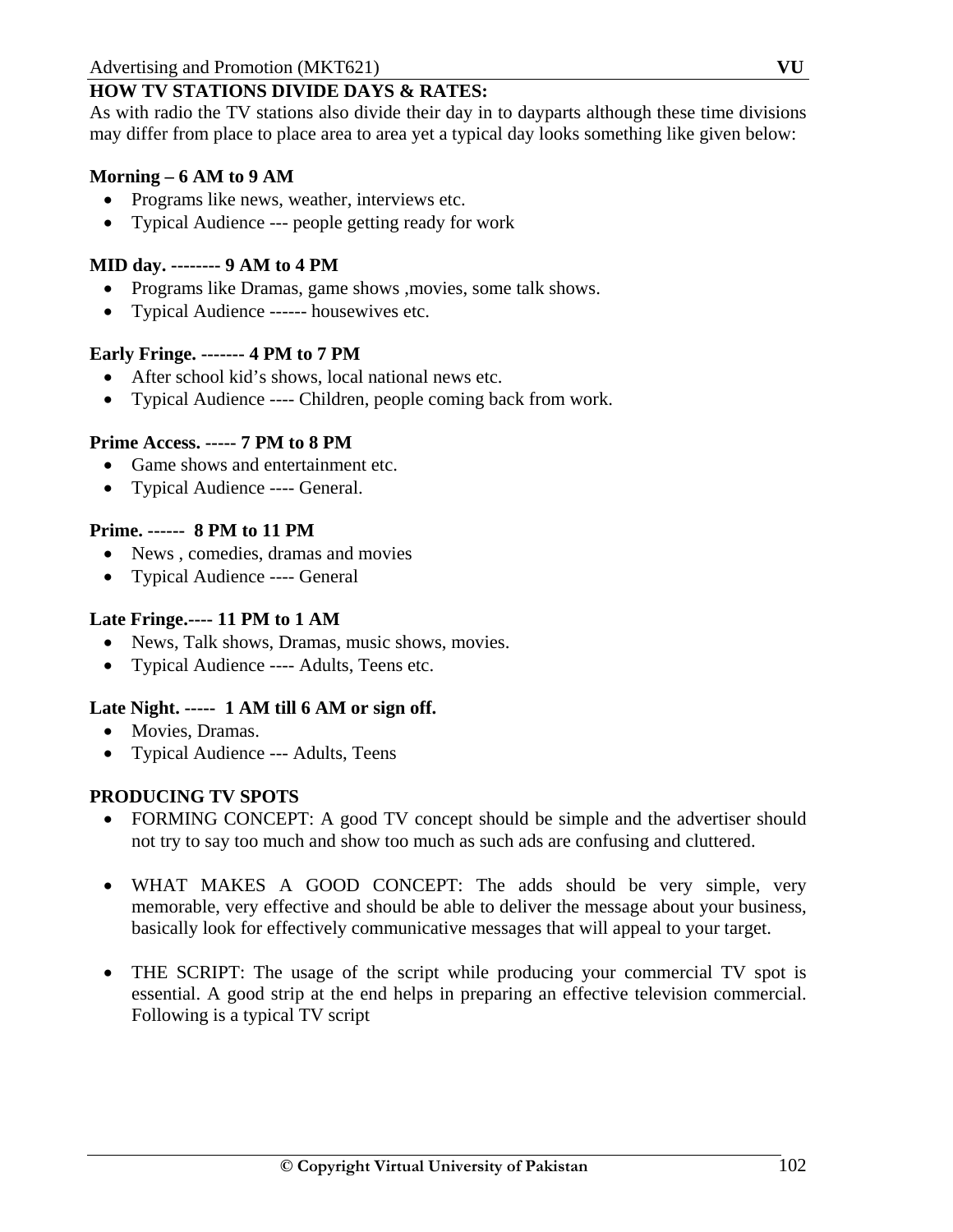| <b>TYPICAL TV SCRIPT</b>                |                                           |  |  |
|-----------------------------------------|-------------------------------------------|--|--|
| <u>Video</u>                            | <b>Audio</b>                              |  |  |
| <b>FADE IN</b>                          |                                           |  |  |
| Establishing shot of typical            |                                           |  |  |
| Office; young mother at                 |                                           |  |  |
| Computer looks at watch.                |                                           |  |  |
|                                         |                                           |  |  |
| <b>Tight Shot</b>                       | <b>Announcer Voice Over</b>               |  |  |
| Face of young mother, Looking off to    |                                           |  |  |
| camera left & Preoccupied.              |                                           |  |  |
| She turns to look directly Into camera; | Woman At home. Aren't they?               |  |  |
| concerned                               |                                           |  |  |
| CUT to Medium shot of 8 Year girl       | Announcer: Sure, that's where you told    |  |  |
| idling along street cars go by, one     | them to be, but kids Are kids, wouldn't   |  |  |
| slows.                                  | you rather be certain?                    |  |  |
|                                         |                                           |  |  |
| Woman's<br>hands<br>Tight shot:<br>at   | Woman (ironically) Sure. I will just quit |  |  |
| keyboard, she gestures Helplessly.      | my Job and stay home.                     |  |  |
| <b>TWO SHOT</b>                         | (no audio)                                |  |  |
| Child talks to shadowy                  |                                           |  |  |
| Male driver inside car.                 |                                           |  |  |
|                                         |                                           |  |  |
|                                         | Announcer: But now there's a way          |  |  |
|                                         | even struggling single moms can afford    |  |  |
|                                         | good, safe, after school child care       |  |  |
|                                         |                                           |  |  |

- LIVE VIDEO or SLIDES: Another way to save money for producing TV spots is to use slides or art work instead of "live" film or video action. If used creatively slides or art work can create an attractive, captivating spot.
- •
- CHOOSING PRODUCTION COMPANY: You can have two major options for getting your TV spots produce:
- Either let the TV station produce it
- Or Hire an independent production co.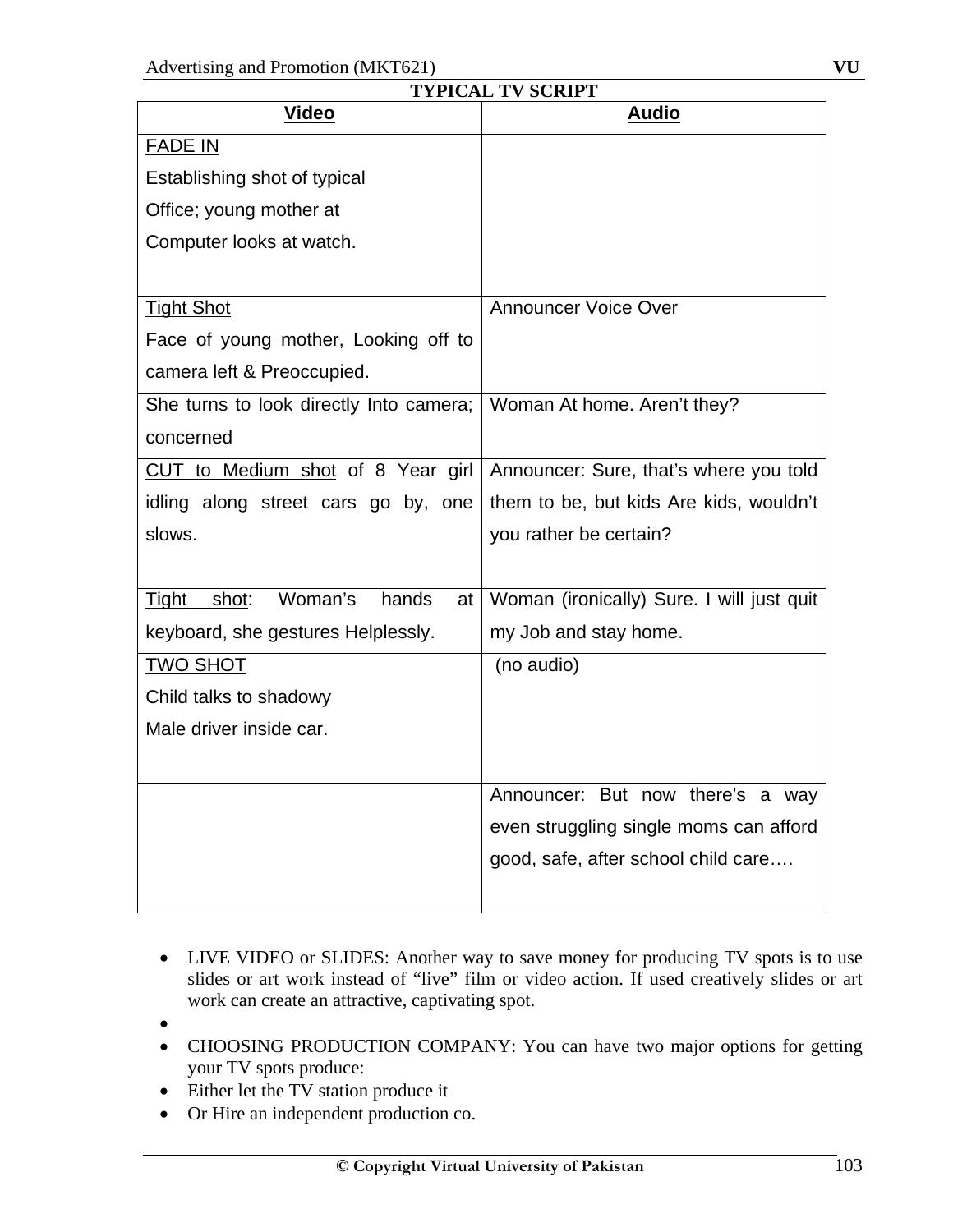# **Appraise Production Company as under**

When choosing a production company, keep following important points in mind:

1.See what they have done so far.

- 2.Check their experience for your type.
- 3.Ensure co. has broadcast quality equipment.
- 4.Beware of a co. bragging about equipment.
- 5.Know about co. charges before hand.

# **Tape or Film:**

**Hiring Talent:**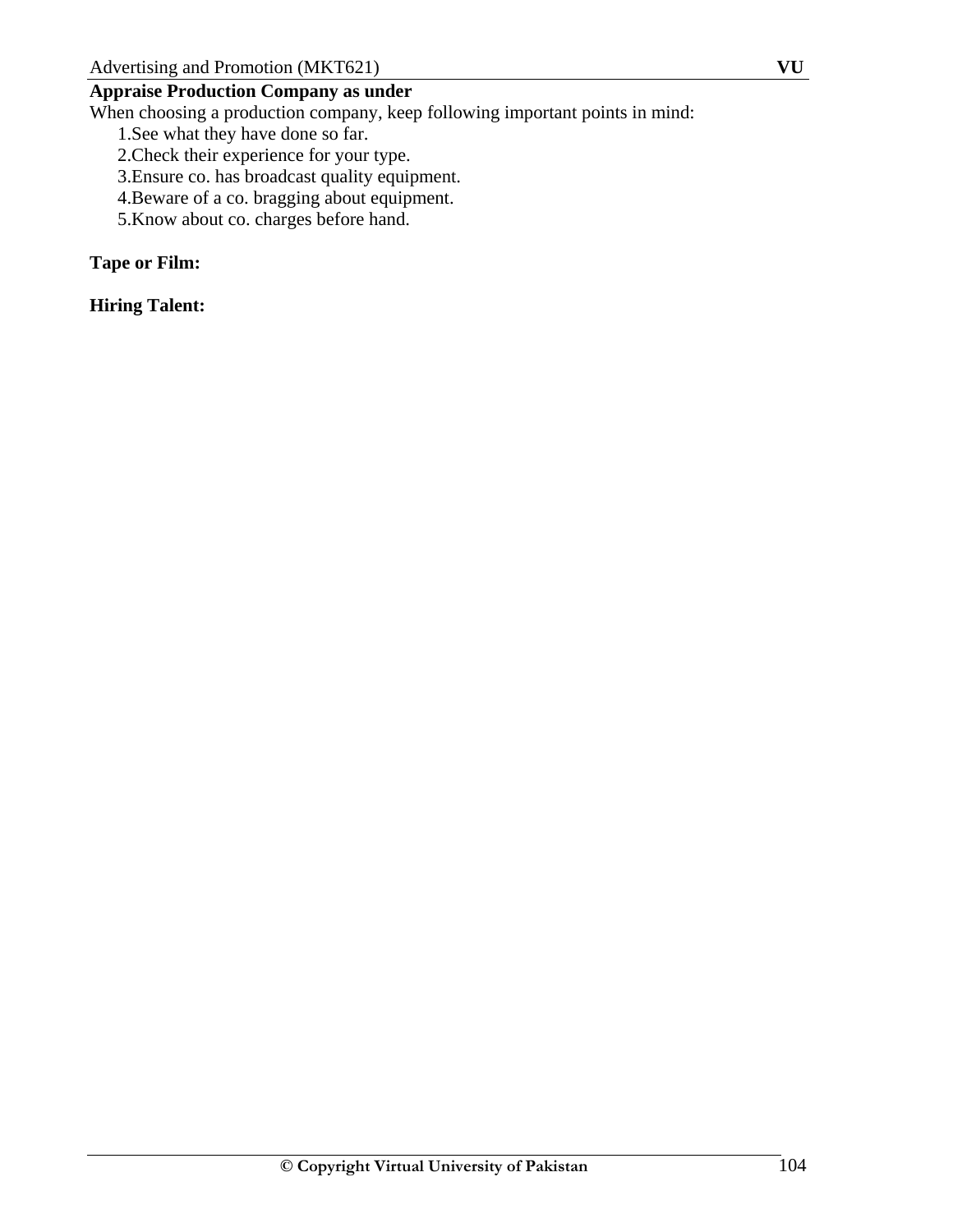# **OVERVIEW**

In this lecture we will recap the procedure the choosing a production company and the two important elements for producing TV spots like tape or film and like hiring talent. Besides this we will also review the utility of radio, TV, newspapers and magazines. The use of direct mail as an important advertising tool, we will also be discussed including the rules and benefits.

# **TAPE OR FILM:**

While preparing a good TV spot it is important to answer the following two questions. Following is the comparison between the usage of tape and film and its features for preparing a TV spot.

| <b>TAPE</b>                                                | FILM                                                                                                                 |
|------------------------------------------------------------|----------------------------------------------------------------------------------------------------------------------|
| • Good for low budget spots<br>Less depth & range of tones | • Expensive $\&$ more subtle quality<br>• More depth $&$ range of tones.<br>• Expensive spots both in tape $&$ film. |

# **HIRING TALENT:**

No spot can be complete without the use of the actors or announcers who read your copy or perform "live" in the spot. In this context the hiring of talent of different type is given below: **Announcer**: Who reads your copy, (on or off camera).

**Actors**: Who perform "live" in the spot or both.

**Using yourself, your staff, or family members in commercials:** Be cautious – Get third party opinion.

# **UTILITY OF RADIO**

We will try to review the utility of different mediums like Radio, TV, Newspapers and magazines as under:

- Any business serving a consumer market can use Radio.
- Bring immediate response for sale & promotion.
- Equally good at increasing awareness.

# **UTILITY OF TV**

- Ideal for Advertisers need to demonstrate their product.
- Creates sense of Excitement.
- Those needing to reach a specific Market.
- Creates advertising opportunities for businesses aiming at narrower target.

# **UTILITY OF NEWSPAPERS**

- Those who want to influence a broad market.
- Newspapers provide a good medium for conveying specific, detailed information such as price, percentage discounts & product features.
- Local daily & weekly newspapers are No.1 advertising choice of most small businesses.

# **UTILITY Of MAGAZINES**

• Where potential market is highly targeted  $&\text{/}$  or scattered over a wide geographical area.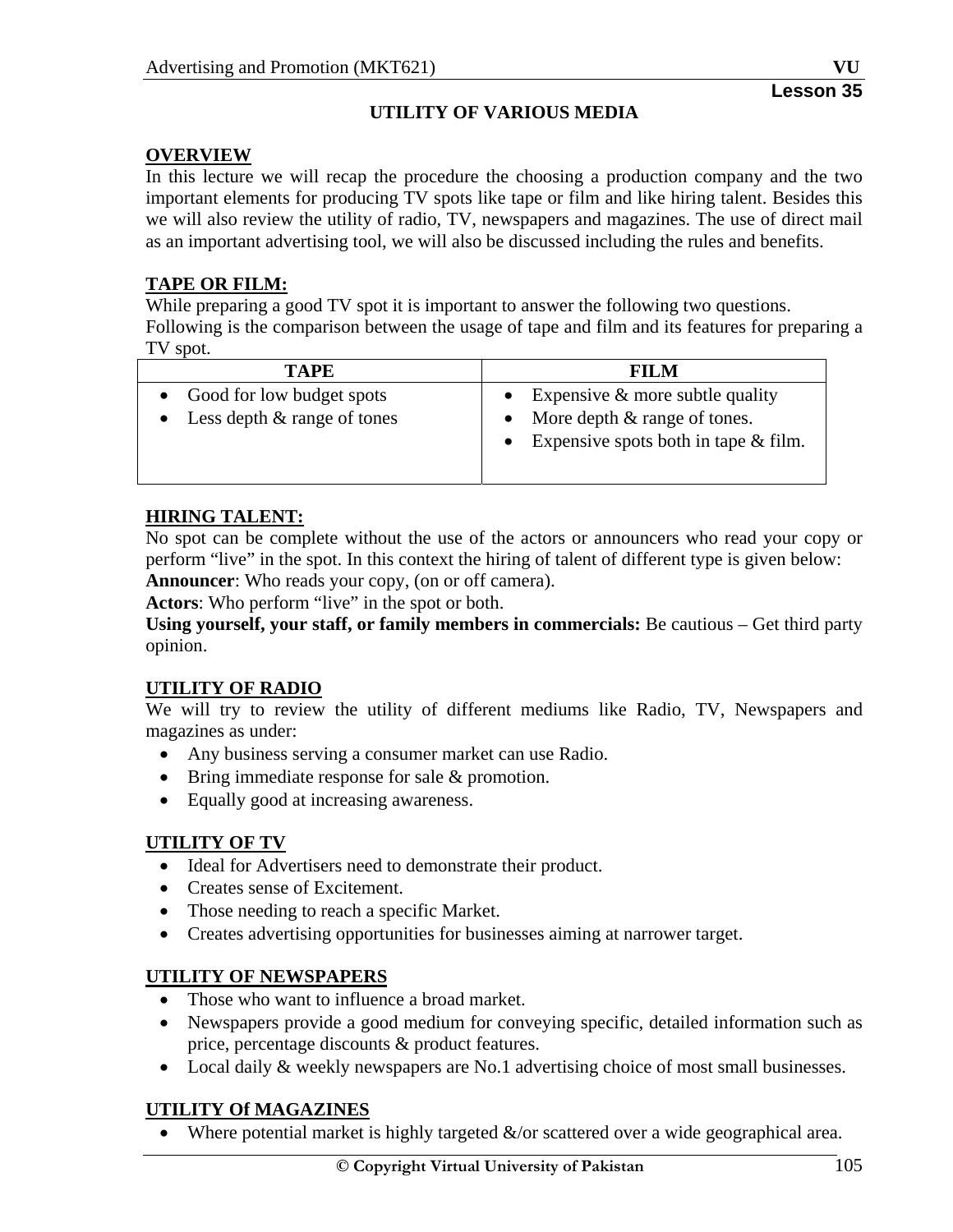- Where advertisers want broader target  $\&$  a more narrow geographic range.
- Where advertisers who have patience & are more interested in building long term business than in rapid sales.

# **HOW TO USE DIRECT MAIL:**

Direct mail refers to brouchers, letters, post cards and catalogs that are sent through mails and are expected to bring an immediate sale or inquiry.

# **Who should use direct mail?**

The following categories of advertisers can use direct mail for effective results:

- For advertisers with a highly specific target market.
- For those who do not have a store or walk in office.
- Great for reaching working women  $&$  other business people.
- For those who don't mind making a relatively high initial investment to get a high rate of response.

# **Costs of direct mail:**

The costs of direct mail vary greatly as explained below:

- From 5 Rs. to Send a letter to thousands for sending modest catalog mailing.
- One way is to send through JOINT Mailing.

# **Mailing List – Three Types**

- 1. Your customer list: Your sales data.
- 2. Compiled lists: From directories.
- 3. Responder lists: Who responded to direct mailings.

# **RULES OF DIRECT MAIL:**

Before you begin to plan your package of direct mail following principles of any direct mail should be kept in mind:

**Stress Benefits:** Benefit statement most important, Headline must state primary benefit of offer.

**Repeat offer more than once:** Three times - in letter, brochure, response device.

**Offer an incentive:** Buy within 30 days & receive the free book.

**Offer a Guarantee:** "Guaranteed for life" or "life time guarantee".

**Give more than one option to respond:** Like giving option to call or order by mail.

**Put your copywriter in charge:** Use experienced copywriter for direct mailing.

**Don't be afraid of long copy – two purposes:** A long copy should not be avoided as it can serve to purposes as under:

- 1. Gives casual reader more to capture attention.
- 2. Helps close sales by giving more information.

**Make copy easily understandable:** Don't make people work too hard, you will lose them.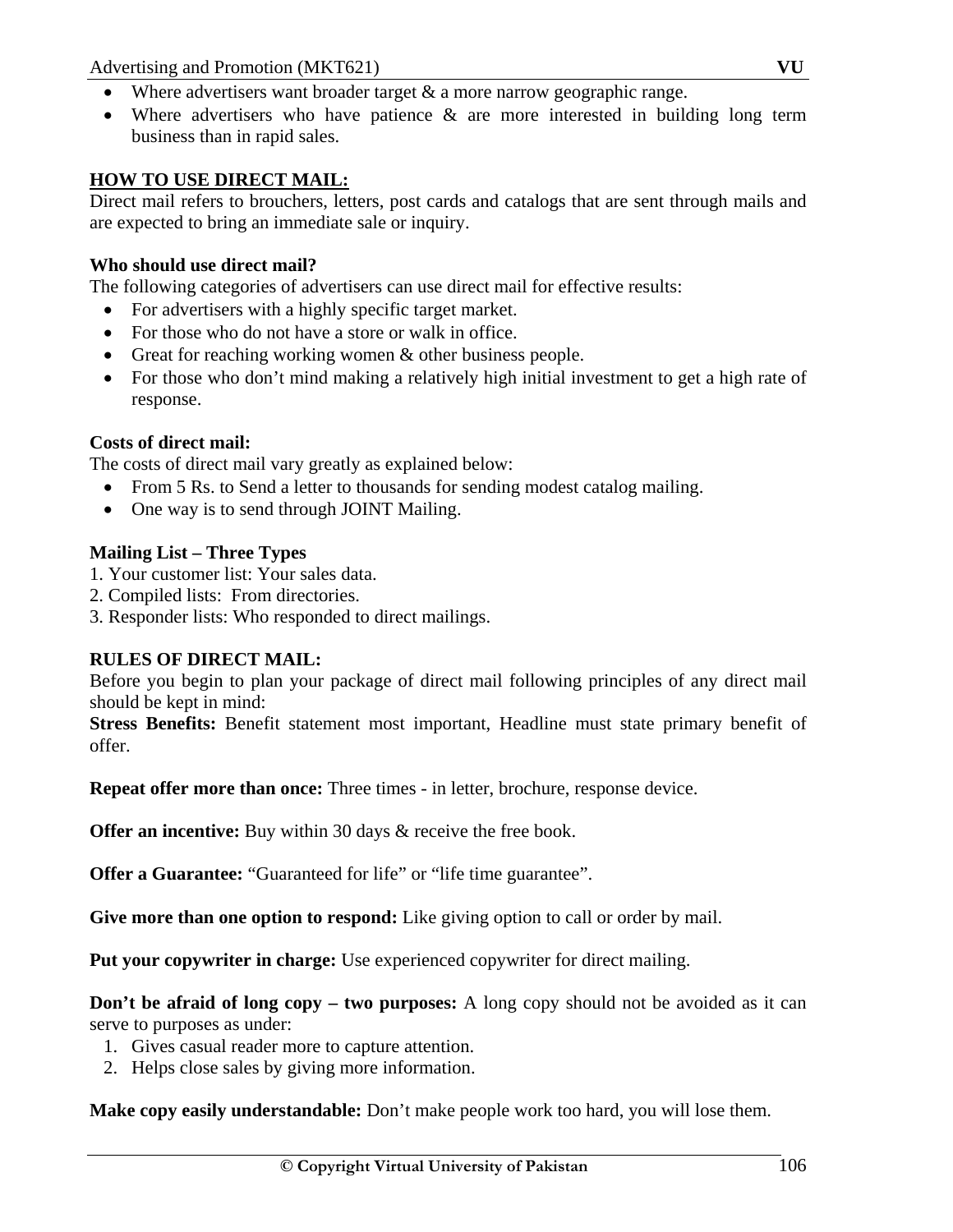### **DIRECT MAIL PACKAGE:**

"A direct mail package can be anything from a letter to an elaborate package containing product sample, videotape, and or gifts." And this package should be based on following factors.

- The size of budget.
- Complexity of message to be delivered.
- Your positioning.
- Amount of time your audience will give to your mailing.

#### **A typical direct mail package can contain several pieces e.g.:**

- 1. A Mailing Envelope: Try to make your envelop as inviting as possible by using various proven techniques.
	- i. Chose a size and color of envelop that doesn't look like junk mail.
	- ii. Use the right stamp
- 2. Sales Letter: A good sales letter should be as personal as possible and as packed with selling copy as possible.
- 3. Direct Mail Brochure: It should be a complete, stand alone sales piece it can be almost of any length and the plain or fancy.
- 4. The Response Device: A response device is known as the reply card or reply coupon this should contain a brief of your offer, all price information and your address.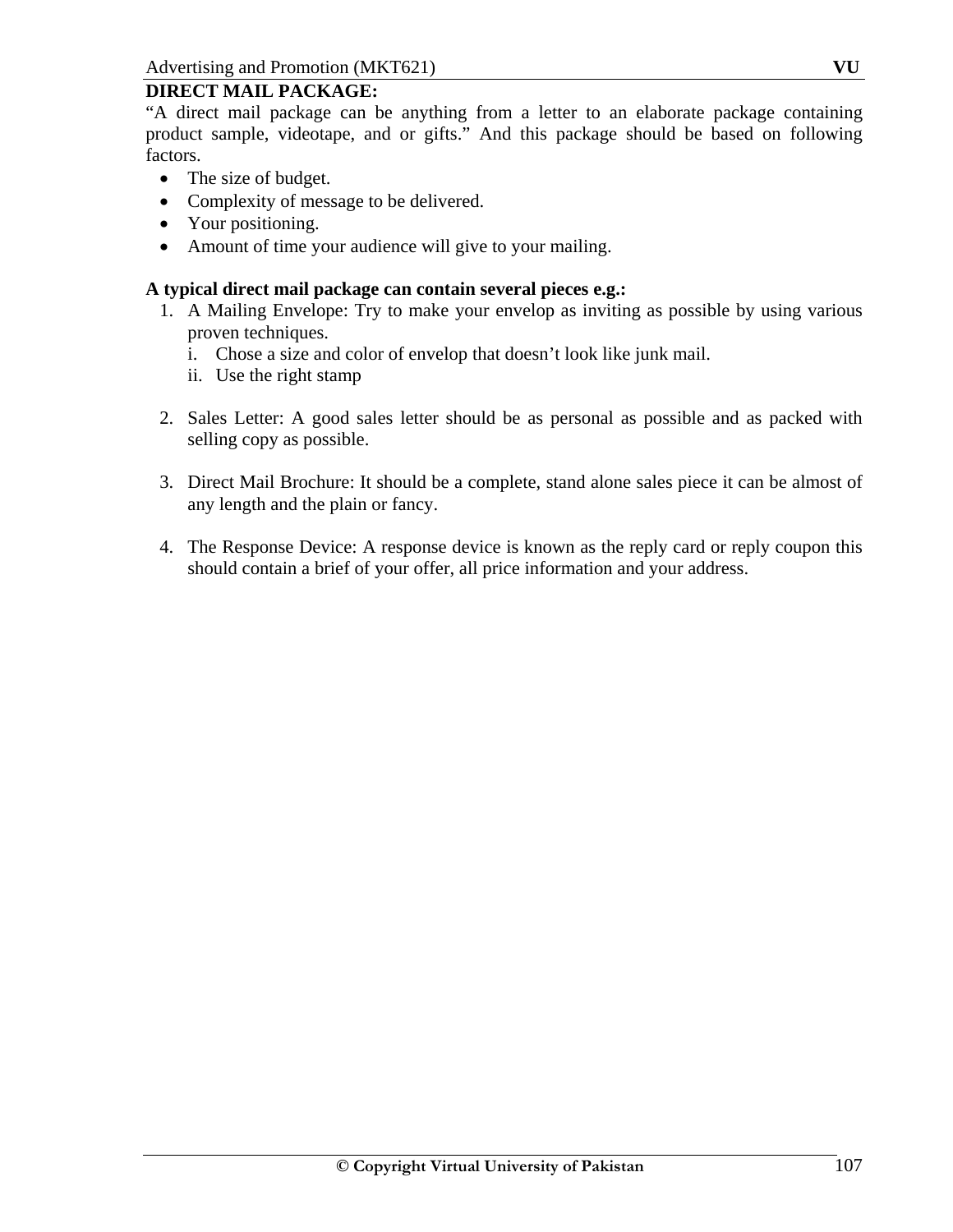#### **OTHER ADVERTISING MEDIA**

#### **OVERVIEW**

This lecture will introduce the students with other important advertising media such as point of purchase, billboards, transit advertising and the few advertising specialty. Besides this the constraints of advertising power because of practical limitations will be explained in detail.

#### **POINT OF PURCHASE (POP):**

Point of purchase is used to call the attention to your products or services right at the location of sale.

#### **Who should use POP?**

It can be used by retailers for their own use or by manufacturers for the retail outlets and for introducing sales promotion e.g. contest, game etc.

#### **Advantages:**

Following are the advantages of Point of Purchase materials

- Very visible Ideal for introducing new product.
- Convey positioning
- For introducing sales promotion e.g. contest, game etc.

#### **Disadvantages:**

Despite having advantages point of purchase material have certain disadvantages as under:

- Easily Diluted by so many displays.
- If you are a manufacturer cannot be always sure your retailers will use the displays you provide.
- May not be properly displayed.
- Inexpensive to produce.

#### **Cost of POP:**

This varies depending upon quantities & design.

#### **Types of POP:**

Following are four major types:

- 1. Table tents: Free standing tents made of heavy paper for restaurants for menus etc.
- 2. Shelf talkers: Cards on shelves etc.
- 3. Countertops: Free standing cards for banks.
- 4. Display Racks: For retail, grocery to feature certain items.

#### **Tips for Using POP:**

All types of POP have two basic rules which you should follow as under:

- a. Keep the message simple: Use large size headline oriented message.
- b. Use Effective color: Use sharp colors as these are grabbers.

#### **BILL BOARDS (OUTDOOR ADVERTISING):**

As is visible in almost all urban areas out door advertising (billboards) are used now a days very extensively as an effective advertising medium.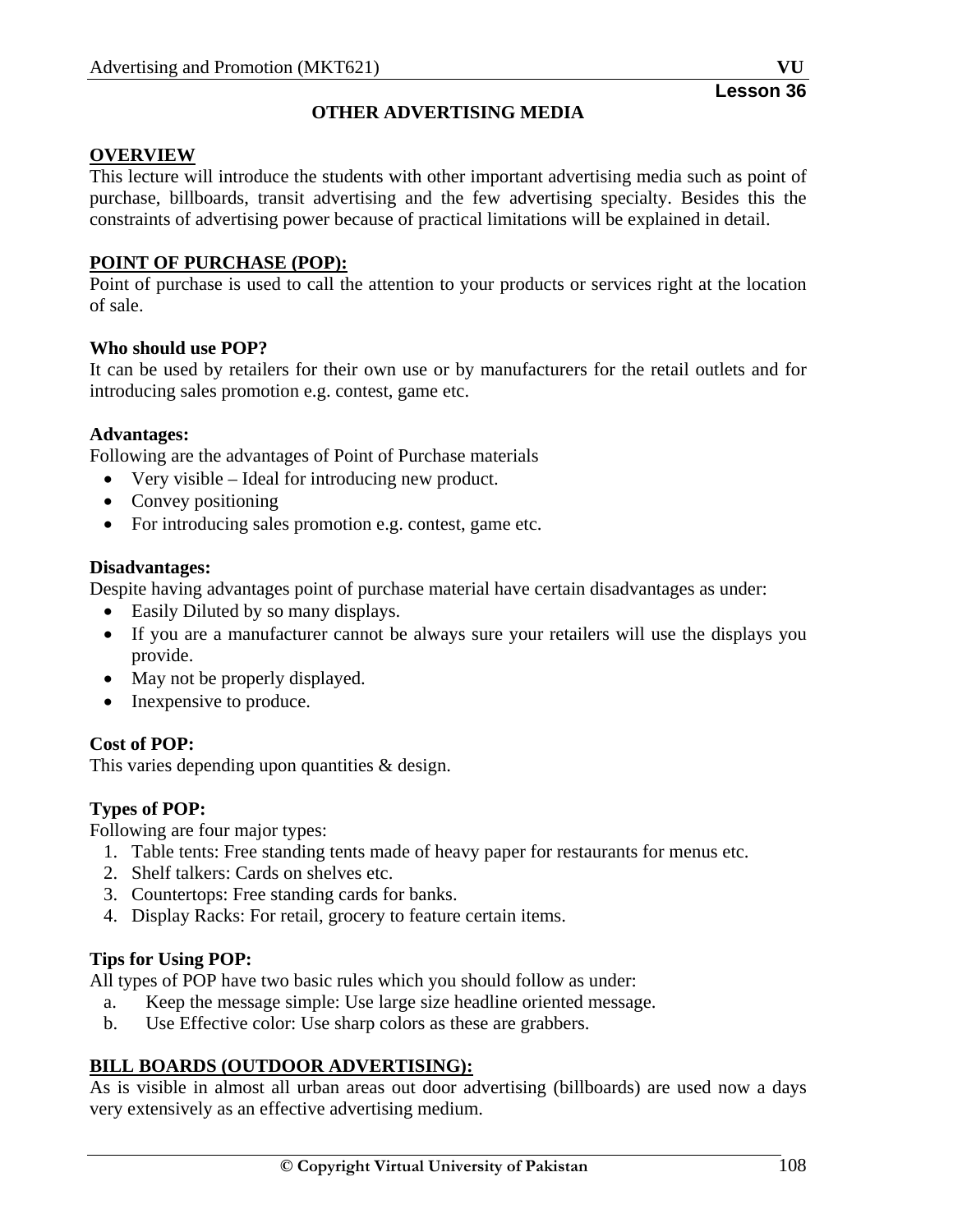# **Who should use Outdoor Advertising?**

The outdoor advertising can be useful for following business as their target audiences are located in one geographical area.

- Retail businesses.
- Service businesses.
- Event promoters.

# **Cost of Outdoor Advertising:**

Depends upon type, street or road location.

### **Types of Billboards:**

**Posters** (Pre printed sheets): Mass produced so buy many boards. These are screen printed. **Painted Bulletins**: Larger than posters. These are giant boards. Much more expensive than posters.

**Electronic Boards**: Video, computer & projection aided boards.

### **Tips on Using Billboards:**

Following are the important tips to be kept in mind for using billboards effectively:

- Keep both copy and visuals simple: Viewers are seeing boards from distance and may be driving past it rapidly.
- Keep type as large as possible: A 2 feet high letters are read from a distance of 840 feet.
- Use simple typefaces & simple graphics.
- Color selection is very critical.
- Experiment how your Artwork will look from distance.

# **TRANSIT ADVERTISING:**

The most common form of transit advertising are large signs on outside & inside of vehicles buses, subway trains, cable cars , trains, taxis and other moving vehicles.

# **Who should use:**

- Retail or service businesses.
- Event promoters.
- Whose target is one urban area.

# **Preparing Artwork:**

Following rules should be kept in mind while preparing the artwork for transit advertising:

- Viewing area should be smaller than actual sign dimensions.
- Artwork similar to Bill Boards needed.
- Screen printing is ideal.
- Brief copy & bold design parameters be used.

# **Tips for Using Transit:**

Following are few tips for using transit advertising effectively:

- Same like billboards.
- Exterior signs require boldness & simplicity.
- Interior ads too should not be overloaded.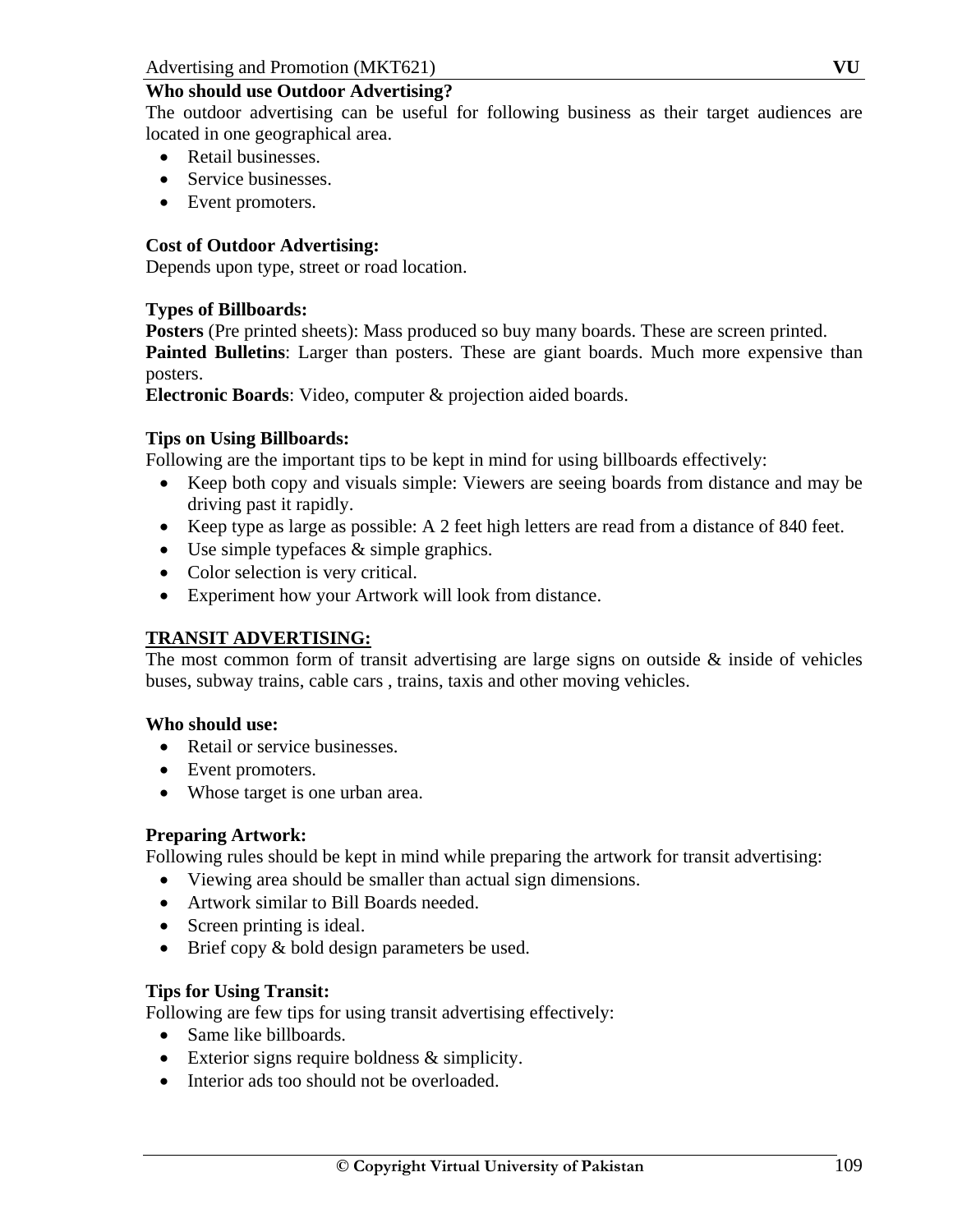# **Cost of Transit Advertising:**

Varies as it is done in different sizes and the cost will also be different from location to location.

### **ADVERTISING SPECIALTIES:**

Give away Items like pens, key rings, diaries calendars, and paper weights etc. can be classified as advertising specialties.

### **Who Should Use:**

Almost any business can use this.

### **Cost of Advertising Specialties:**

Anywhere from few Rupees to thousands depending upon quantity, quality and complexity.

### **Advantages:**

Following are the advantages of using advertising specialties:

- Customers consider these as gifts rather than advertising.
- Used day in and day out.
- Highly visible items, turning customers as walking advertisements.
- Vast variety & customized options available.

### **Disadvantages:**

Despite being advantageous advertising specialty can have following disadvantages:

- Many are cheap, create bad impression.
- Can be expensive and difficult to distribute.
- High quality specialties can cost a lot.

# **How to Select Right Ad Specialty:**

Following methods can help you to select the right ad specialty:

- Discuss with Sales Rep of Company.
- Keep budget in mind.
- Keep Deadlines in mind.
- For smaller clients select something unique.
- Choose item which supports your positioning.
- Choose item which will be kept & used.
- Choose item which the competitor will not send to your target.

# **Can Ad Specialty Items Be Sold?**

Yes you can do that! - If following factors apply:

- 1. You have a young target audience.
- 2. Selected item is something truly desirable.
- 3. Your product or business has some status or group identity to it.

# **LIMITS OF ADVERTISING:**

Often advertising power is constrained as much by practical limitations as by absolute limitations. Following factors play an important role in determining the constraints of advertising.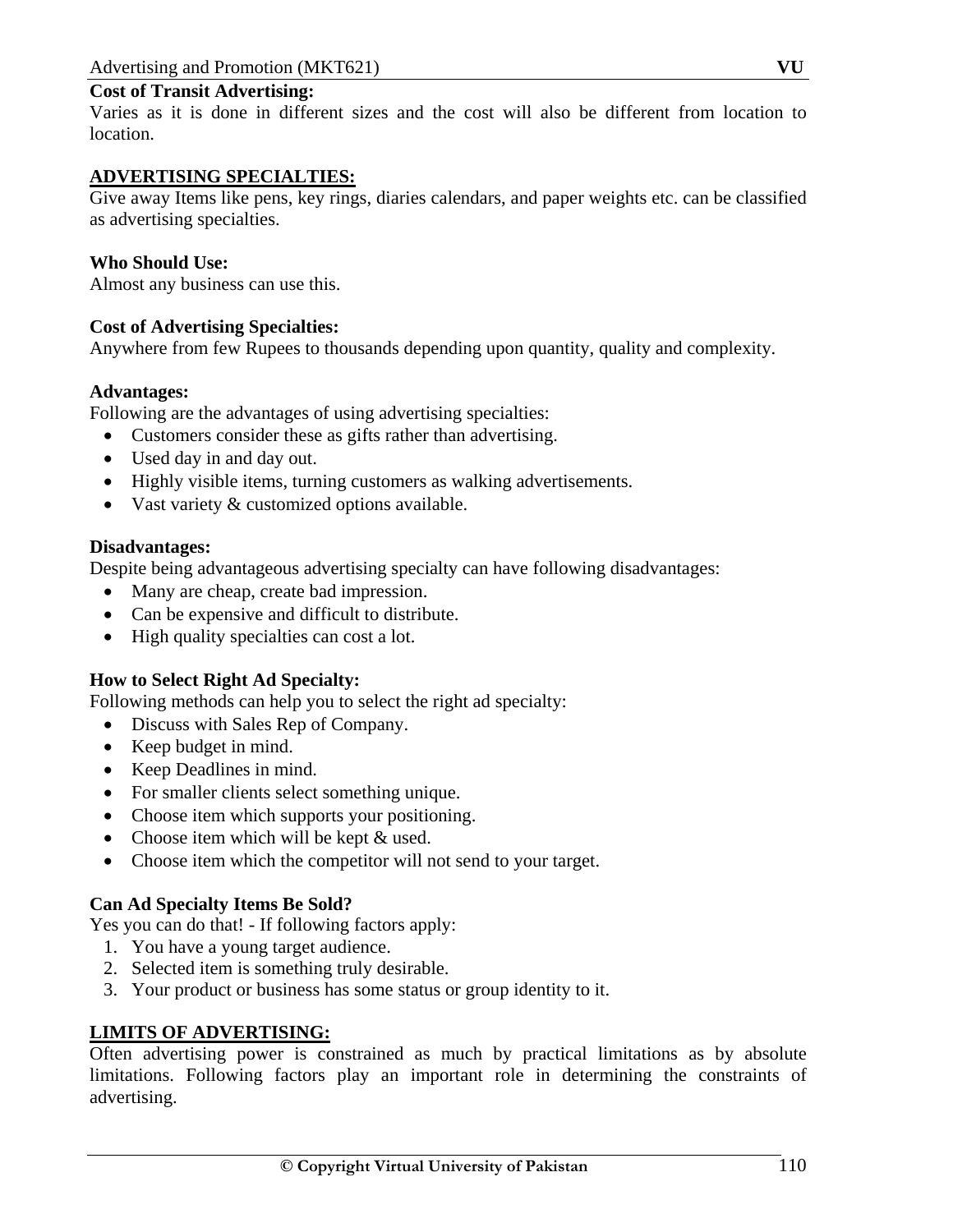# **1. Competitor's Advertising**

- Activity of competitors.
- Several advertisers of same product category.
- Level & frequency of competitor's advertising.

# **2. Limitations of Budget**

- High cost for longer time advertisements.
- More cost when a product is not unique.

# **3. Creating "Needs"**

- People feel being manipulated.
- Feel being forced to buy even without need.
- People criticize the persuasive role.

# **4. Accelerates Mass Markets**

- Expands markets
- Creates interest in buying innovation.
- Makes product more available.
- First introduces product &then affordability.

# **5. For Brands or for Products**

- Makes people buy one brand instead of another.
- Create demand by brand advertising yet is not conclusive.

# **6. Resistance to Change**

- Generally people resist to changes.
- People reject inconsistent with their present mindset.

# **7. Advertising is the Weaker Influence**

- Message can fail if inconsistent  $&$  incredible.
- May lead to a wrong decision & people may change back.

# **8. Ads That Work or That Win Awards**

- More important to help in sales.
- Marketing research essential for evaluation.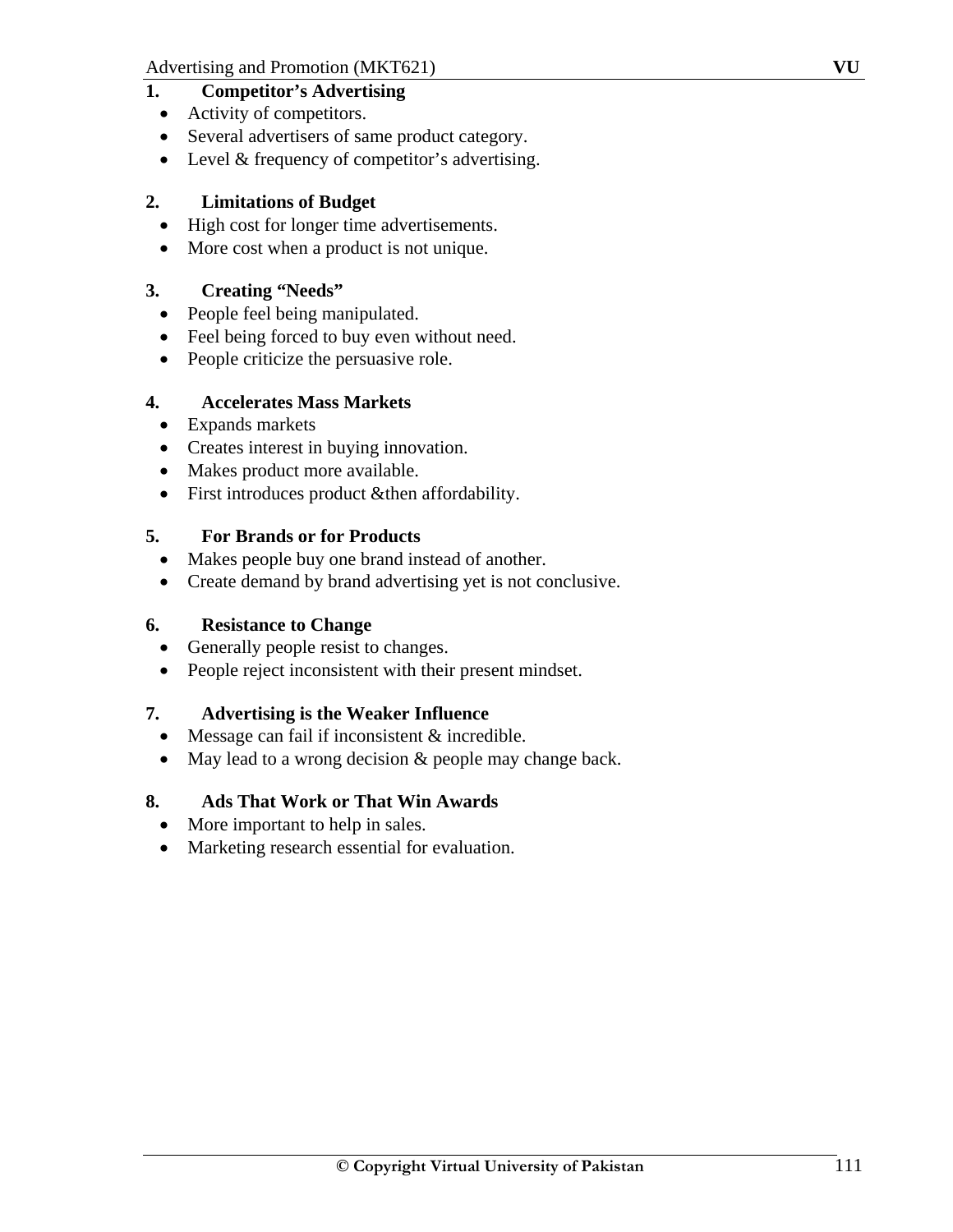### **CONTINUOUS TRACKING**

### **OVERVIEW**

In this lecture the students will be explained about the various methods of the continuous tracking of advertising campaign and how it is done. A brief description about the planning of campaign and the concept of image and reality will be explained for the effectiveness of an advertisement. The students will be introduced with the concept of how to understand advertisements and few basic questions in this context.

### **CONTINUOUS TRACKING:**

A smart advertising executive or advertising agency is the one who keeps constant watch and vigil over the effects and results of the advertising campaign, in this can only be done by continuous tracking of the campaign performance and demand. Following are important points to note about continuous tracking:

- Does Advertising work in this market?
- What type of advertising works?
- How does it work?
- Does advertising change attitudes & then behavior?
- Identify, what works and what does not?

### **RESEARCH CAN HELP**

Research is a very important source of getting timely information for necessary fine tuning to be corporated in the campaign either prior to the release or during the launch. Research can help in the following way.

- Its role as an "Early warning system"
- Its ability to reveal changing market patterns.
- Its ability to capture unexpected events.
- Its asset value as accumulative database resource.

It must be remembered that as explained below if you will not be tracking the advertisement campaign continuously, your competitor will be doing so and they might over shadow your campaign because of following two factors.

- Markets are dynamic.
- They are like a moving picture.

### **PLANNING CAMPAIGN:**

It must be understood that while preparing an advertisement campaign the consumers must be kept in mind and the strategy should revolve around the consumer mind set as advertisements are addictive the more you have the less you remember. In this context following strategical points we remember:

Ads are addictive – the more you have the less you remember.

- The execution. IS IT A GREAT AD?
- Money spent. HOW MUCH EFFORT PUT IN?
- What is scheduling. FROM WEEK TO WEEK?
- No: of competitors. ON AIR SAME WEEK.
- Level of involvement of the target audience.
- The Ad objective?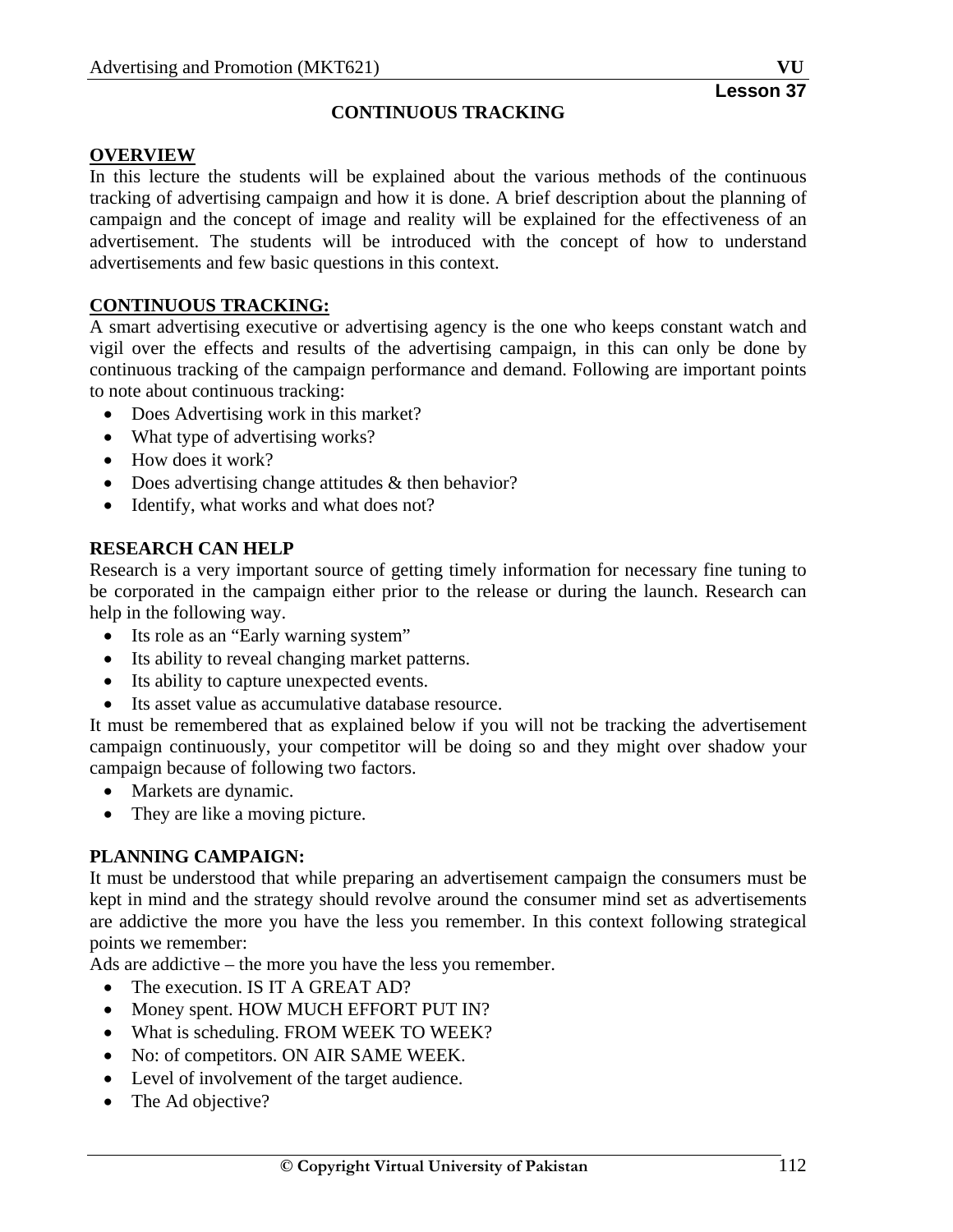# **IMAGE & REALITY:**

It is common with human beings that they see things in different ways to illustrate this statement following two pictures explain this concept.

See in the picture below what you think is it rabbit or a duck?

 $\mathbf{r}$ .



Or in the picture below is it a vase or two faces. Basically it is the concept of White on black or black on white. Basically what you are using to make sense of what you see is called "frame of reference". This generates a perception.



Figure 2.2 A vase or two faces?

# **EVALUATING A BRAND:**

When we evaluate a brand we try to do so by evaluating their attributes or features, this is done for two reasons:

- a) Problem of what features brand has?
- b) How to interpret features?

By perceiving a product or service: A product or service can be perceived through "overlay of frame of reference" but this is possible only through experience.

# **HOW TO UNDERSTAND ADS**

Advertisements are basically very interesting to watch and they make in roads in the mind set of the people. Following are the guidelines of understanding an ad:

- 1. We recognize that it is an ad.
- 2. Then we immediately try identifying what the ad is for.
- 3. Consequently our minds gain information.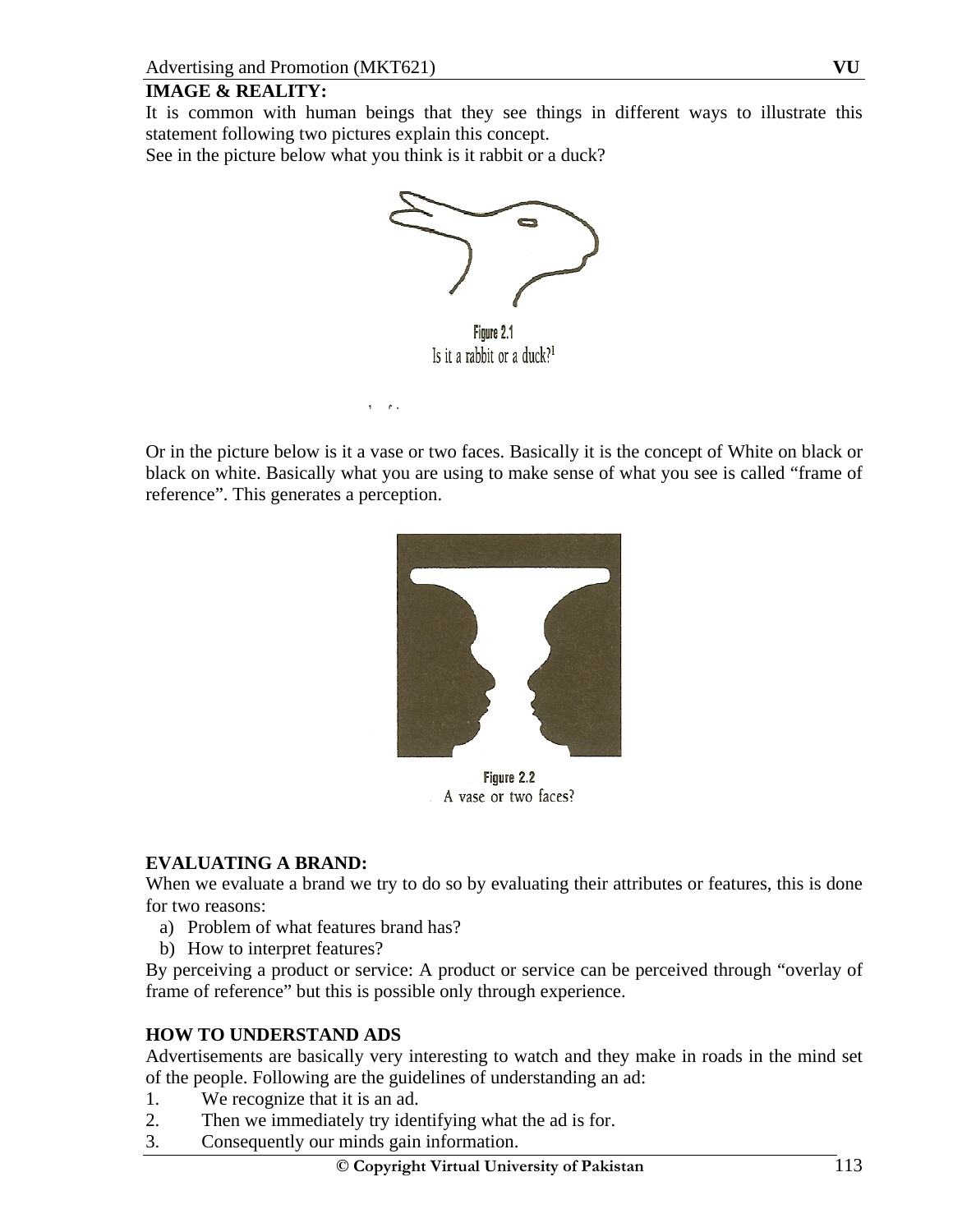# **BRAND REMINDERS**

- Ads reinforce the salience of Brand in mind.
- Information has to be first stored in mind.

# **PART OF THE AD WE FOCUS**

- 1. Things that are already known Being reminded.
- 2. Things that are new.

# **ASK BASIC QUESTIONS**

In order to make the ad understandable following two questions need answering.

- Who is the Ad talking to?
- Who is doing the talking?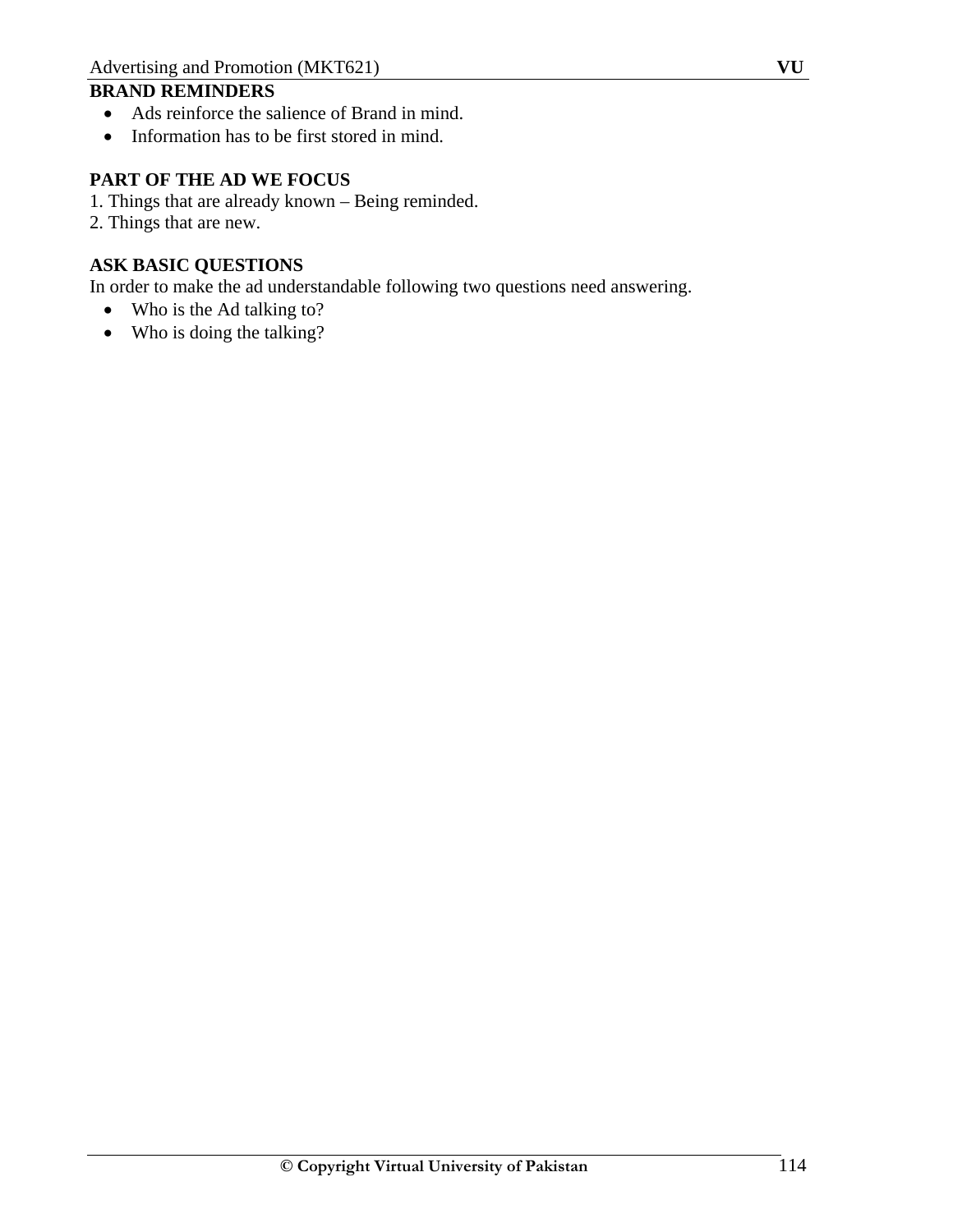# **SEASONAL ADVERTISING**

# **OVERVIEW**

In this lecture we will apprise the students of the importance of seasonal advertising; the low and high environment concept of target audience and the importance of maximizing impact of advertising on the target audience. The students will also be introduced the concept of sequels in advertising and apprise them regarding the advertising medium of new millennium i.e. advertising on the web. Like continue tracking advertising campaigns require continuous evaluation about its performance. Further more the mental reach of the people exposed to advertising and the problem diagnosis of the campaign referring the measure of effectiveness will be dealt with.

# **SEASONAL ADVERTISING:**

As the name suggests the word seasonal advertising pertains to the advertising focused on the basis of seasonal products and thereby the usage of specific advertising strategy. It should be remembered that:

- All advertising is not created equal.
- All product categories are not same.
- There are important seasonal influences on advertising.

Few products which are seasonal to a greater or lesser extent include:

**Summer** ... Ice Creams, Beverages, cotton apparel etc,

Winter... Chocolates, Coffee, woolen clothes, wool etc.

**Seasonal Events** … School supplies etc.

# **LOW VS. HIGH INVOLVEMENT:**

It should be understood that communicating to target audience that is highly involved in what you say differs from communicating with people who don't care!

However, how does it differ is explained below:

- Highly involved target audiences are more motivated and actively looking for information.
- So Ad may require less repetition and print media may work effectively.
- In some cases advertising to low involved audiences may bring better results.
- Highly involved audiences are therefore relatively less sensitive to ads on air.

It must be kept in mind that every ad campaign cannot necessary succeed; therefore following checklist will help you in determining this:

- Check your planned REACH, FREQUENCY are achieved.
- For low involvement products, use a single execution plan unless there is a very good reason for doing service.
- Don't use multiple execution strategy.
- Check the involvement mix of your audience.

# **MAXIMIZING IMPACT:**

As is evident that there are many advertisements of same product and category being splashed everywhere resulting in look alike ads often this result in mistaken identity.

# **Mistaken Identity:**

An acquaintance wearing distinctive clothing. In a crowd "he was someone else!" Same is true about commercials.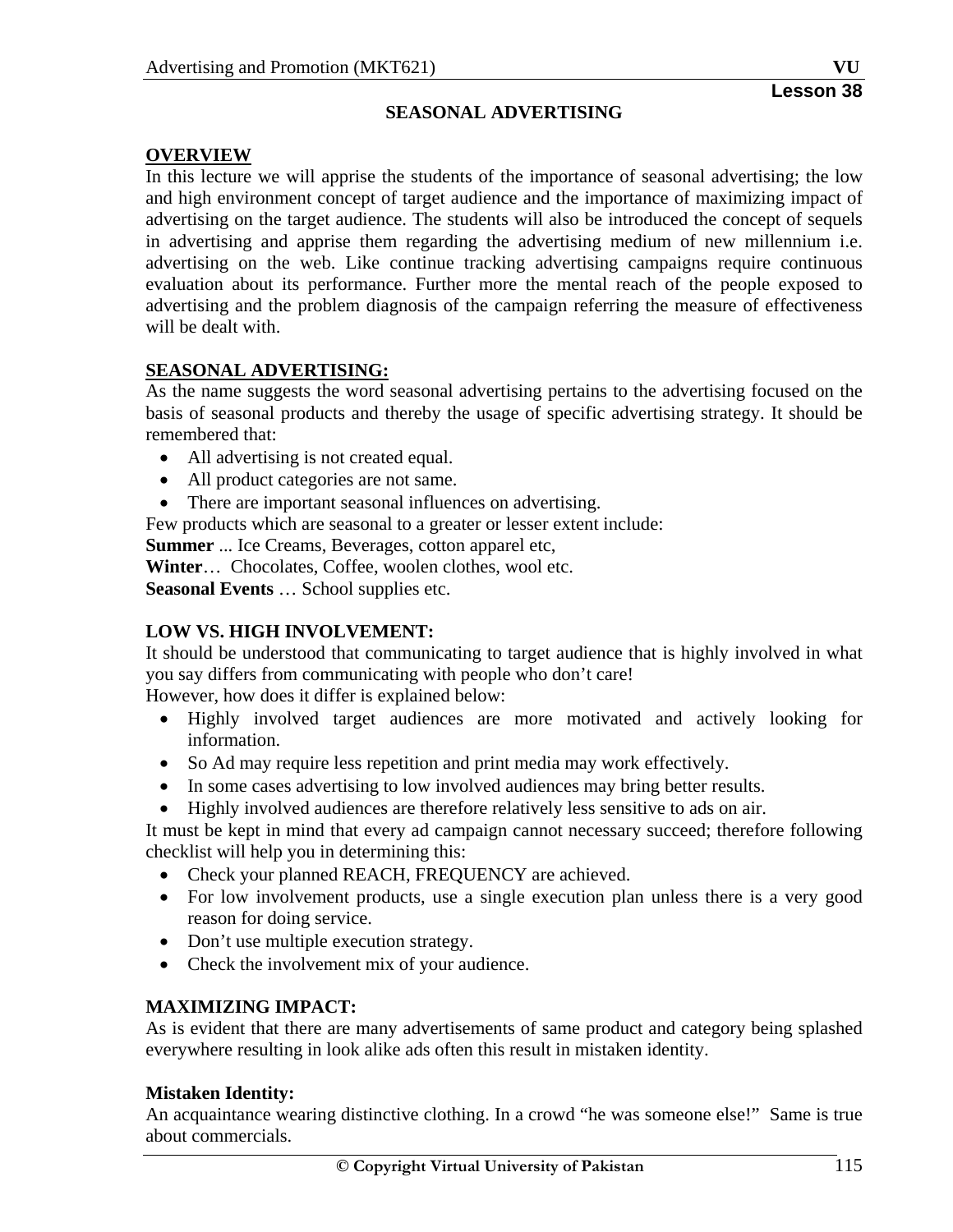A special distinctive style always makes your ads unique and save them from look alike confusion. Note following two points in this context:

# **"Owning" a Style**

- Distinctive styles make you unique.
- In all media immediate attention is grabbed.

**Slogans:** Many a time a word, a phrase or a sentence can act as constant. This usage being common today has been named as slogan. Slogans always remind you of a definite brand or a product.

**Symbols:** Many companies use certain symbols which make them identifiable as a brand to remember. It is a form of constant that acts as a powerful branding device in the local style mix. **Visual Devices:** Visual devices are very effectively used and this establishes as something which the brands owns such as an action or gesture. e.g. milk moustaches, while drinking milk. **Presenters:** A celebrity, a presenter is often used as a constant.

**Characters:** Certain characters become a constant.

**Music:** Famous tunes/music are used

**Color:** Color is a very important retrieval cue.

**Other Constants:** A place – A feeling --- AN emotion

**Voice Overs:** Help in explaining an advertisement. Useful constant.

**All Musical Singing Commercial:** A musical singing commercial is used.

**Sequels:** These are a particular form of advertising style where the characters are held constant and become associated with the brand.

In order to save people from boredom, sequels in form of slight change are used. **Strategy** 

- If ad was successful but now wearing out consider a sequel rather than a new Ad.
- But if entirely new Ad is planned then expect the new ad to wear in.
- Use style which worked, use in new Ad.

# **THE WEB ADVERTISING:**

Web is a medium of new millennium and is growing very rapidly. In this very competitive world, web advertising is being used as an effective and innovative method of advertising. The companies now a days having web address are seen as:

- More customer oriented and responsive;
- More informative;
- More sophisticated and Hi-tech;
- More geared to a younger market?

# **The Web Advertising can:**

- Help build awareness & perceived advertising presence by displaying the brand name.
- Convey extremely compact, very simple messages that help in brand building.
- Reinforce / remind people with already known Brand messages-- if they are simple.

# **CONTINUOUS EVALUATION:**

In essence the concept of continuous evaluation is the same on the web as with telephone interviewing. This continuous evaluation is always beneficial as given below:

• Measuring recognition becomes more accurate & easier because visuals of ads can be shown so people react to the actual stimulus instead of a verbal description.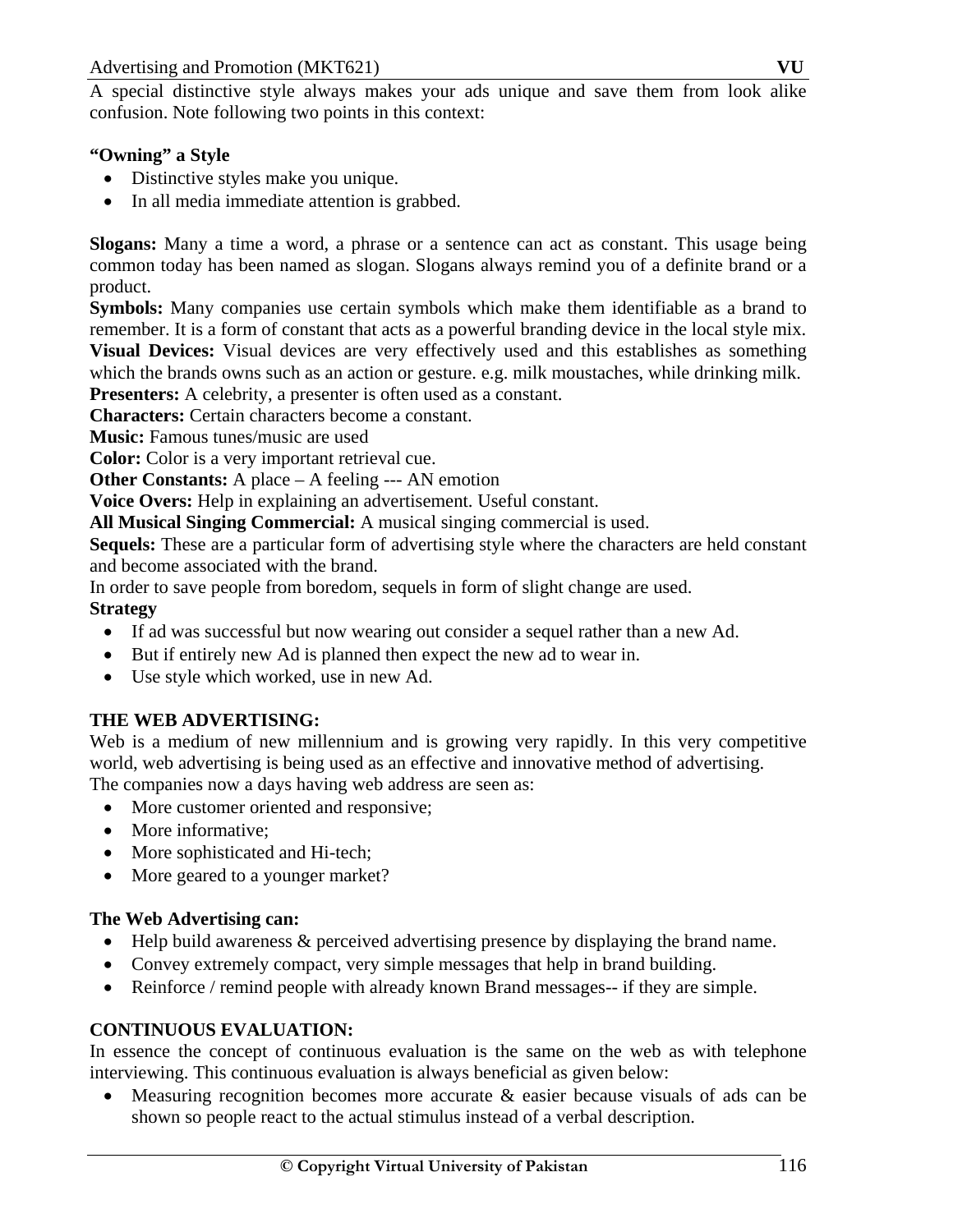- People exposed to banner ads are, by definition, on Web & potentially accessible using that medium.
- The internet enables rapid, cheap access to large samples via random sampling. (people visiting a web site)
- The low cost and super fast turnaround of information means that it is capable of providing finer grained information on daily as well as a weekly basis.
- Continuous tracking of visitors to your site is possible. Who are they? Where do they come from? What pages do they visit? What are the most frequently visited places on your site?

# **MENTAL REACH:**

Whether communicating the corporate image or the brand an ad must generally breakthrough in order to work. In fact it is important to know at what people generally do when they see an ad in fact in this process the people go through a process similar to the following:

AT FIRST: they recognize that it is an ad.

THEN: try to identify what is the ad for?

SUBSEQUENTLY: get any new information.

FINALLY: REACT that means the indulge in buying or using.

# **PROBLEM DIAGNOSIS**

If shortly after being exposed to an ad there is no reaction or recognition of Ad. The main reasons for this may be:

POOR CREATIVE – Boring ads fail to attract.

INSUFFICIENT PROCESSING TIME – Rapid switching in commercials.

DISTRACTIONS – Many distractions while watching TV.

TV ON BUT NO ATTENTION – Despite viewing TV, mind on other things.

# **MEASURING ADVERTISING:**

Traditional measure of advertisement effectiveness such as ad recognition, ad recall, message takeaway, brand awareness, brand image and purchase intention confuse many advertisers, the question is what do all this means which one I should use do they really indicate how effective my advertising is, in order to understand this a simulation in the following chart can easily explain the primarily measure of effectiveness.

| Are people buying ABC juices                                                                       | Behavior: Do sales market share, survey   |  |
|----------------------------------------------------------------------------------------------------|-------------------------------------------|--|
|                                                                                                    | show more people buying                   |  |
| If not are they more predisposed to buying                                                         | Attitudes: Has disposition Or intentions  |  |
| it.                                                                                                | towards buying ABC improved               |  |
| At point of sale, what they think of or   Awareness: Has awareness increased.<br>notice the brand. |                                           |  |
| When they do notice Or think of brand                                                              | Image: Is the ABC brand more healthier as |  |
| what Is reaction                                                                                   | it has calcium added to it.               |  |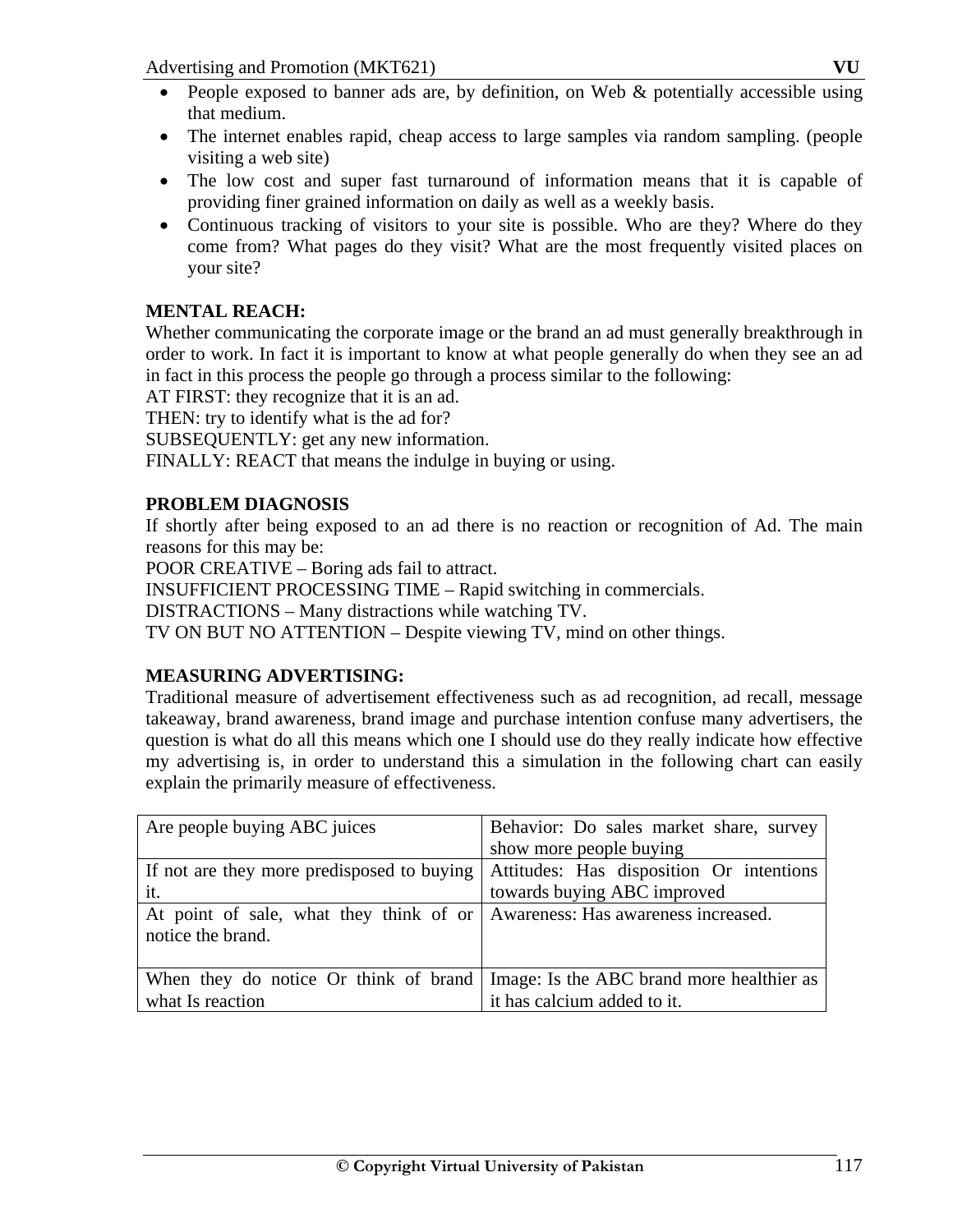### **COMPONENTS OF ADVERTISING**

### **OVERVIEW**

In this lecture the components of advertisement and its impact on mind with reference to the effectiveness pertaining to brand focus and ad focus will be discussed, beside this measures regarding using brand focused effectiveness will be highlighted. The students will be apprised of making good ad campaigns for food products tourist destinations and medicines.

# **BUY - OLOGY OF MIND:**

The suffix, "ology" is used to mean either "the study of" or "the science of". Here we are discussing the science of consumption (or buying). In particular we address the role of the mind, how it influences buying and brand choice and how to go about measuring it. In this regard when we are exposed to an ad there are four components to remember

- 1. AD EXECUTION: It is the creative vehicle that we hope will make the audience sit up and take notice and will made a breakthrough for capturing the attention by its capacity to deliver the message.
- 2. THE PRODUCT: The ad should clearly detail the product benefits and highlight its uniqueness.
- 3. THE BRAND: The most common problem in advertising is registering the correct brand in memory as don't have to see the brand but you get the brand all the same.
- 4. THE MESSAGE: The message is very vital as it is the one which changes the mind set through its effectiveness and convincing exposition.

### **OTHER MEASURES OF ADVERTISING EFFECTIVENESS:**

The main measures as given in the chart below focus on the add itself – ad recognition, ad recall, message take out and liking and believability of add.

| Brand – focused             | $Ad - focused$   |  |  |
|-----------------------------|------------------|--|--|
| Purchasing behavior         | Ad recognition   |  |  |
| Attitudes-buying intentions | Ad recall        |  |  |
| <b>Brand awareness</b>      | Correct branding |  |  |
| <b>Brand Image</b>          | Message takeout  |  |  |
|                             | Ad liking        |  |  |
|                             | Ad believability |  |  |

# **USING BRAND FOCUSED MEASURES:**

In order to elaborate further on brand focus measures following 4 measures can be consider:

- 1. Are more buyers buying it? Measure Brand Behavior
- 2. Are they ready to buy it? Measure Brand attitudes or intentions
- 3. What do they think about it? Measure spontaneous brand awareness
- 4. Do they indulge in buying? Measure brand image association

# **MAKING GOOD AD CAMPAIGNS:**

Good ad campaigns are those which help in achieving the objectives in the most effective way. The adverting of food products have many problems in order to overcome them following strategy will help in making a good campaign for food products in print and electronic media.

- Make ads around appetite appeal.
- The Larger food illustration, more appetite appeal.
- Devote Food Ads to food more.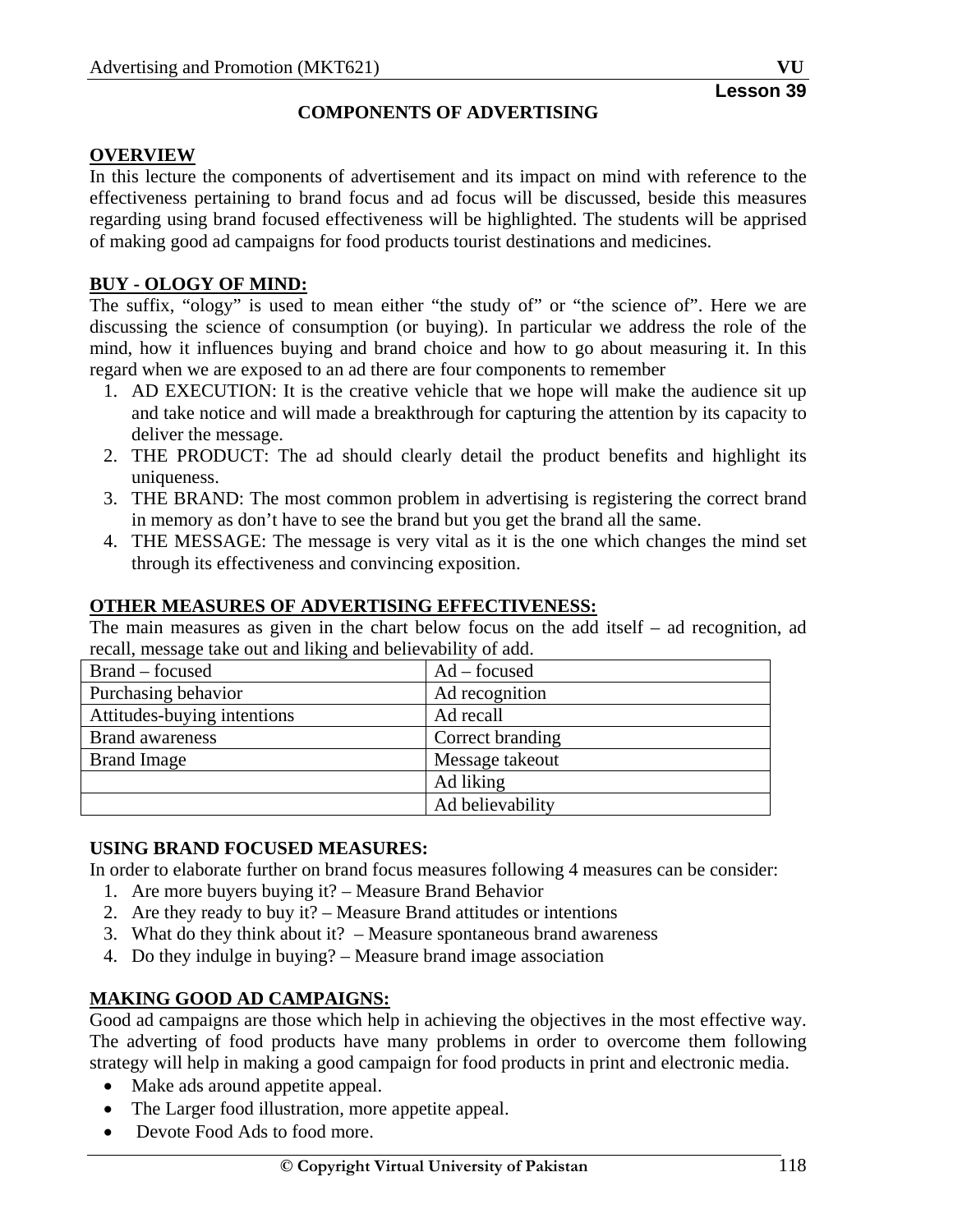Advertising and Promotion (MKT621) **VU** 

- Use Color. Food looks more appetizing in color than black & white.
- Use photographs-they have more appetite\appeal than artwork.
- One photograph is better than two or more. If you have to use more photos, make one of them dominant.
- Give recipe whenever you can. Housewife is always on the lookout for new ways to please her family.
- Illustrate your recipe in your main photo.
- Get news into your advertisement whenever you can.. News about new product etc.
- Make your headline specific, rather than general.
- Include your brand name in your headline.
- Locate your headline and copy below your illustration.
- Be serious and don't use humor or fantasy.

# **TELEVISION**

- Show how to prepare your product.
- Show your product early in the commercial.
- Use sound effects relevant to product.

# **RADIO**

- Describe how to prepare your product.
- Mention your product early in commercial.
- Use sound effects relevant to product.

# **TOURIST DESTINATIONS:**

Travel and tourism has become a part and parcel of the life of modern day people in order to attract them to countries. Tourist operators use advertising to promote and project their destinations, following conclusions can be useful to make a good tourism advertising.

- Destination advertising is bound to affect. The image of the country concerned, it is politically important to project it favorably.
- Tourists want to see unique things. So show those.
- Project things which people will never forget.
- Ads should appear in media which people read to travel long distances.
- The biggest barrier to travel is its cost. Ads should rationalize costs by selling its cultural & status overtones.
- People dream about faraway places. Your ads should convert their dreams into action.
- Use combination of mouth watering photographs & specific information.
- Patterns of travel are peculiarly subject to fashion. Your ads should put your country on the map where every one is going.

# **MEDICINES – ADVERTISING DRUGS IS AN ART:**

Advertising medicines is a special art following are the principles which should be used by those who want to practice this art.

- Should highlight the difference between your brand and of the competitors.
- A good medicine advertisement should contain news.
- A good medicine ad should have the feeling of seriousness.
- A good medicine ad should convey a feeling of authority.
- The ad should explain the disease as well.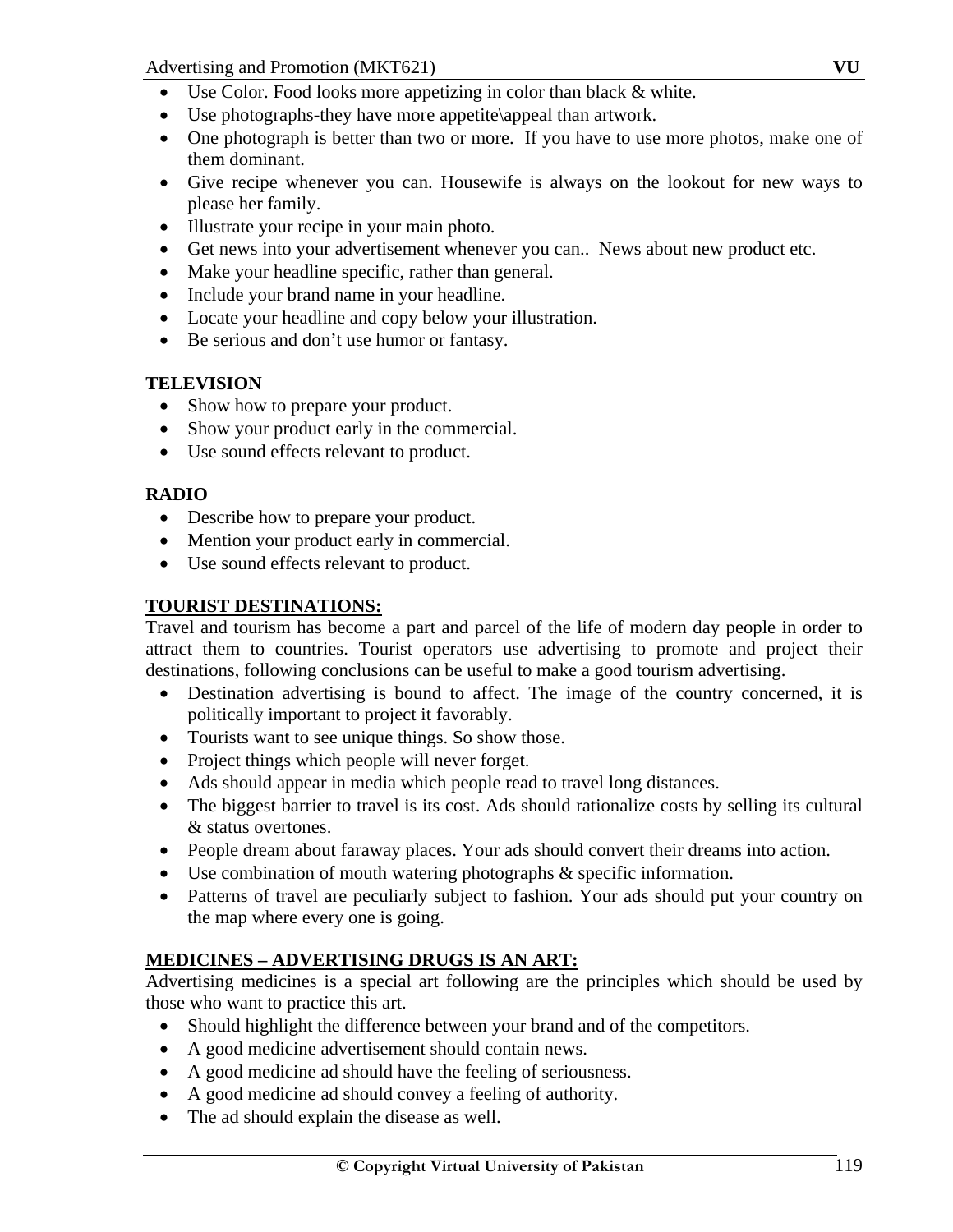### **CRITICISM ON ADVERTISING**

### **OVERVIEW**

In this lecture students will be explain the importance of certain parameters to be follow to progress in the profession of advertising. Moreover, a phenomena about the criticism of advertising and its role will be discussed in the light of various observations by leading professionals.

### **HOW TO RISE TO THE TOP?**

Whenever a young person enters into advertising profession he or she is tempted to the over enthusiastic, ambitious wanting to the most resultantly adopts a behavior of aggression which can prove detrimental to his / her growth in the profession. Therefore having been in this profession and knowing the pros and cons, ups and downs in this progression, following parameters are appended below as advice to the young professionals to succeed and progress steadily and surely.

- **Be ambitious but not extra aggressive**: Being ambitious is good but it does not mean to be aggressive to the extent that fellow workers become jealous to destroy you.
- **Be patien**t: Joining the advertising profession straightaway after completing your education generally the advertising agencies will hire you assistant advertising account executive. This is where you should learn with passions and with experience get matured to represent your agency with conviction and impression.
- **Learn to make good presentations**: With creativity at its top and being used extensively it is essential that a young professional should learn how make good presentations to win over clients and thereby getting business their agency.
- **Make friends with the clients**: This implies good rapport with the clients at all levels to ensure new business of retain the existing.
- **Always take notes of your meetings with clients**: It will often happen that an account executive in a working day will be meeting different clients of different category and type. Therefore it is advised that notes of the meetings with all clients should be written down to avoid mix up and confusion.

### **SHOULD ADVERTISING BE ABOLISHED?**

There have been different views and opinions about advertising, importance, utility and role in society. There have been calls to abolish advertising as:

Mr Bevan called advertising be "an evil service".

Further more

Professor of Galbraith of Harvard held It tempts people to spend on "unneeded" possessions. Arnold Toynbee of Winchester said:

"Cannot think of any circumstances in which advertising would not be an evil"

However, despite the above rigid opinion the moderates thought differently  $\&$  disagreed with these three.

American President Franklin Roosevelt:

"If I was to start life all over again I will go in Advertising business in preference to almost every other."

Moreover,

Sir Winston Churchill agreed with Roosevelt and said: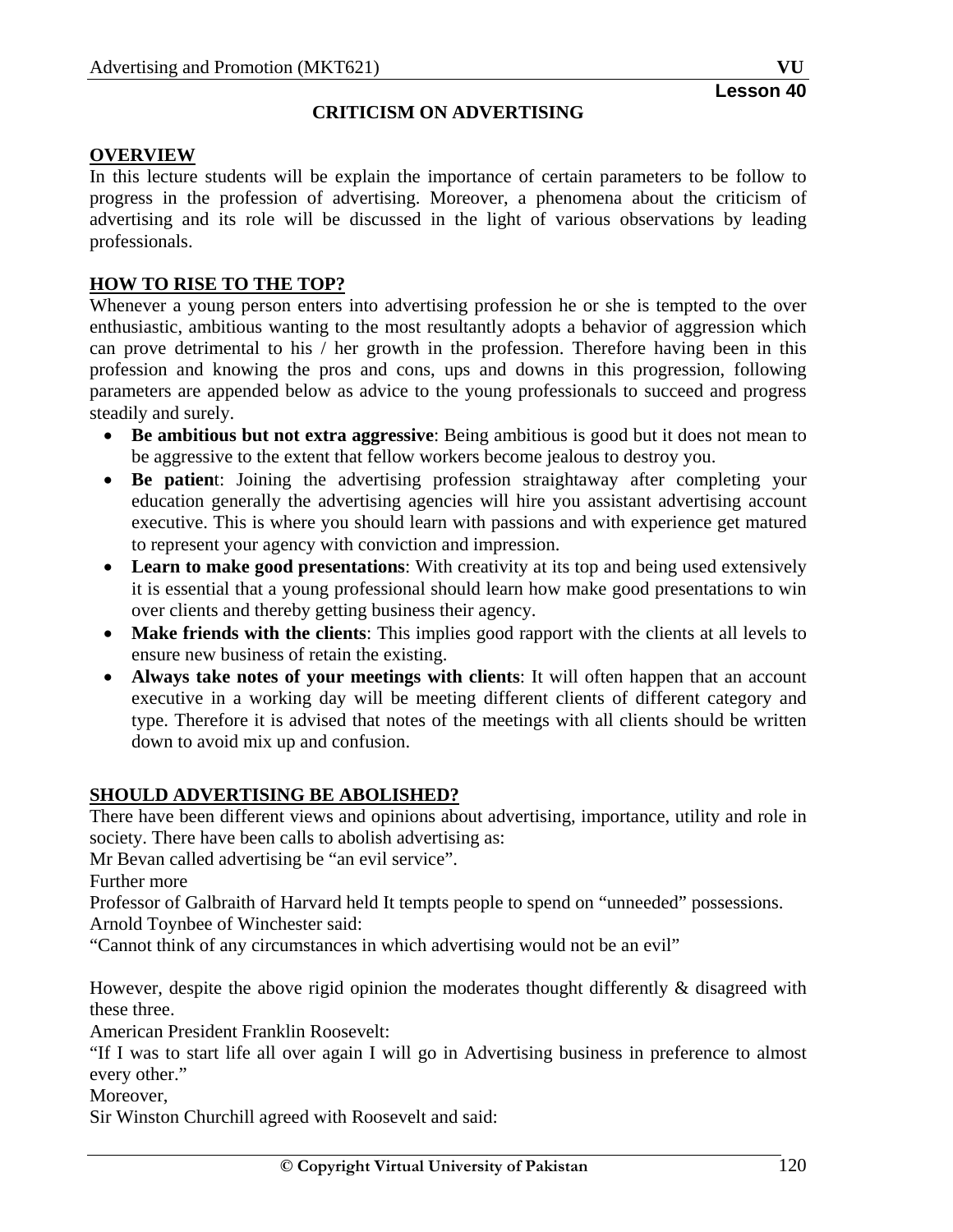"Advertising nourishes the consuming power of men. It sets up before a man the goal of better home, better clothing, better food for himself & his family."

While discussing and reviewing the role of advertising in politics the famous advertising professional and the founder of Ogilvy & Mather David Ogilvy as an advertising agency refused political advertisement because of following reasons:-

- 1. If you advertise one party, you will be unfair to the others.
- 2. The next important point that advertising should be used for good causes as it helps in spreading the "good word / deed" to many people, thereby improving society.

 In order to reach a conclusion whether advertising should be abolished or not it is important to answer following questions.

| • Does Advertising raise prices?                              | NO!            |
|---------------------------------------------------------------|----------------|
| • Does Advertising encourage monopoly?                        | YES!           |
| • Does Advertising corrupt Editors?                           | SOME!          |
| • Can Advertising force an inferior product on customer?      | NO WAY!        |
| • Is Advertising a pack of lies?                              | NO LONGER      |
| • Can advertising force people to buy things they don't need? | <b>DEPENDS</b> |

According to Hill & Knowlton report:

"The vast majority of thought leaders now believe that advertising promotes values that are too materialistic". However, advertising business people think this philosophy to be a danger to their profession. SO they believe & profess that "ADVERTISING SHOULD NOT BE ABOLISHED -- BUT IT MUST BE REFORMED".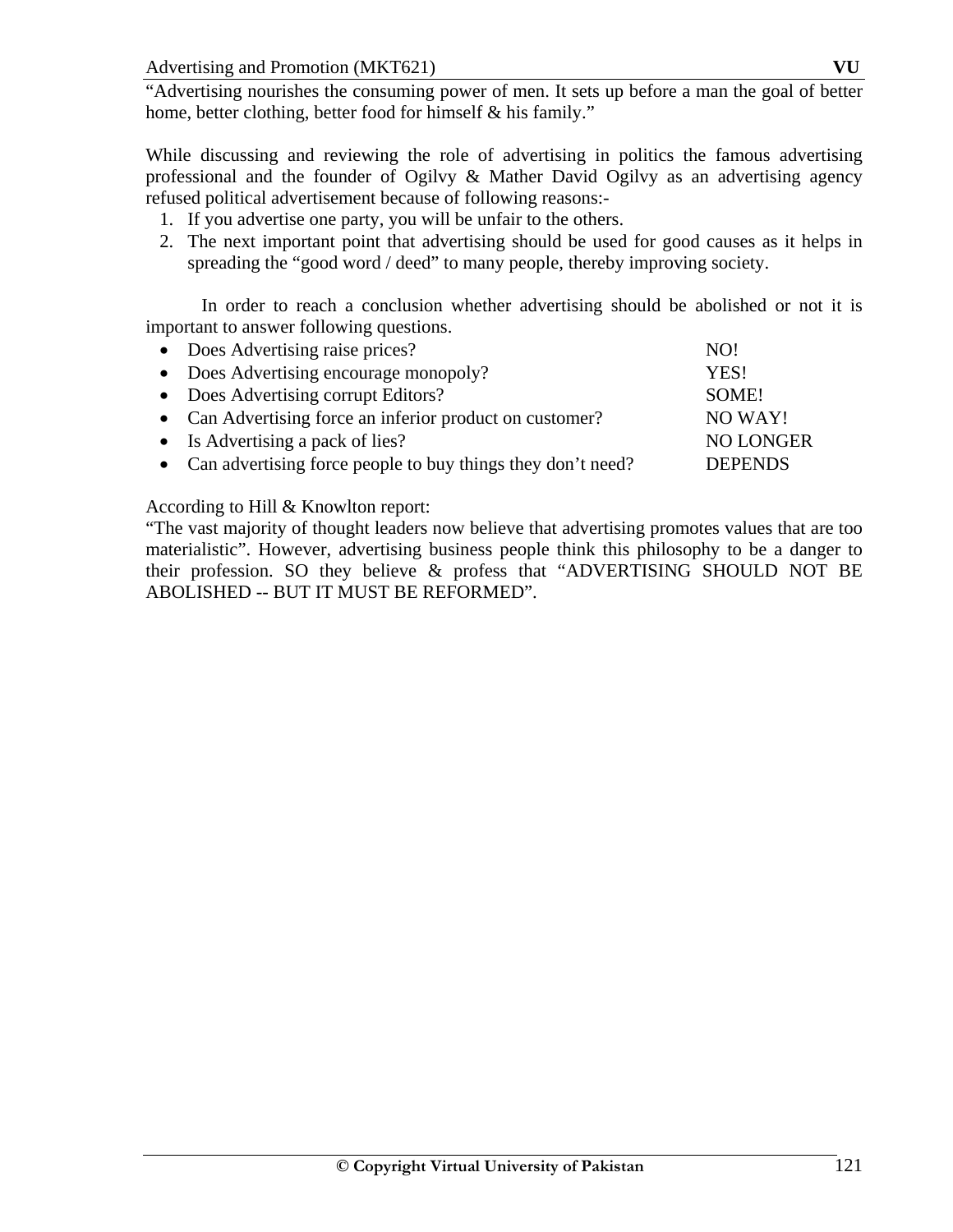# **EFFECT OF ADVERTISING**

### **OVERVIEW**

In this lecture the students will be apprised of various important lessons for success in the advertising profession. Moreover, a conclusion about the effect of advertising will be reached besides explaining the methods of prompting awareness. The students will also be explained about the parameters of creating an advertising design that will have impact and acceptability.

### **LESSONS for SUCCESS**

Following are different cardinal points as lessons for success in the profession of advertising.

- Work Hard! Hard work never killed anybody!
- Big Ideas are usually simple Ideas!
- Change is our lifeblood!
- Tell the truth, but make truth fascinating!
- Tolerate a Genius!
- Use easily understandable language!
- No client ever complained that his advertising was selling too much!
- Admire people with gentle manners who treat other people as human beings!

# **CONCLUSION OF EFFECT OF ADVERTISING:**

It has always been a matter of concern for the advertising professionals to oversee the effect of advertising as a result of their effort and the advertising campaign. Therefore following conclusions of the effect of advertising can be a good guide to understand the effectiveness.

- Advertising works on people just like you & me ---- not just on "more gullible" people.
- More Ads fail than ones outstandingly successful. The great majority ads are mediocre in effect.
- Many a times, advertising is not sure if it is working.
- Many agencies do not know as to how or why advertising works.

# **HOW TO PROMPT AWARENESS:**

It should be remember that every Ad. awareness question has a PROMPT more technically called a CUE. When you want people to remember you have to prompt them with a retrieval Cue. The question is to use Which Cue?

### **Should you use:**

- 1. Ad execution Cue.
- 2. The Brand Cue.
- 3. The Category Cue.

Let us use an example of advertising use the example of an advertising for an "ABC" brand CHARGE CARD!

One can ask three types of questions:

1. Execution – Cued: Have you seen an ad telling about a brand of charge card where you receive an incentive for every 100 Rupees you spend?

- 2. Brand Cued: Have you seen an Ad recently for ABC charge card?
- 3. Category Cued: Describe for me any ads you have seen for Charge Cards recently?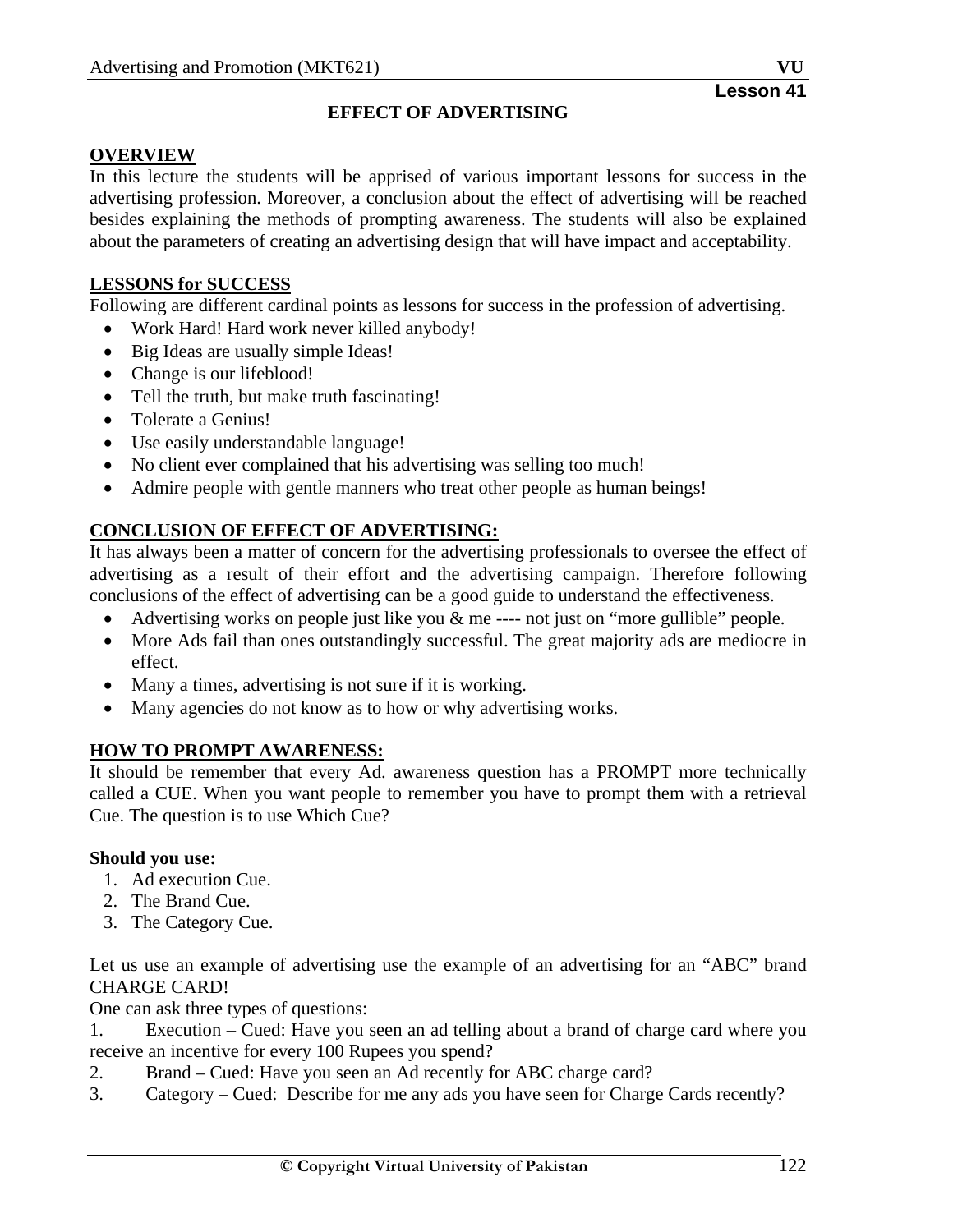# **BRAND VS. CATEGORY CUEING**

In order to compare the important question is which cue is best to use? The one with category cue or the brand cue!

The following alternatives are discussed below:

- Category Cued. Describe for me any Ads you have seen for Credit Cards!
- People recall & describe what happened in the Ad.

Brand – Cued. Have you seen any Ads for ABC card recently?

• Here the Brand is provided.

# **PROBLEM WITH MEDIA OR THE AD**

In order to determine the larger gaps between the level of execution Cued Ad awareness and the cumulative Reach indicate whether there was:

- A media schedule problem people are without the opportunity to see the Ad OR
	- An AD Problem People though had an opportunity to see it but failed to notice it or at least enough to recognize or recall it.

In the following lines the negatives and positives of Category - Cueing are discussed to enable the selection of proper "prompt" for positive results.

# **NEGATIVES OF CATEGORY – CUEING:**

- Categories are often difficult to be defined.
- At times it is difficult to use category cueing.

# **POSITIVES OF CATEGORY –CUEING**

- Allows complete coverage of Ads. for all brands.
- Does not miss out on Ads for New Brands.
- Clearly the easiest to manage from a questionnaire point of view

# **CREATING DESIGN THAT SELLS**

The most important factor of an advertisement is that it should have the desired impact and effectiveness to achieve the objectives of the advertiser / client. The main question is? What makes a design effective?

- The Overall "Look"!
- Incorporate necessary "Graphic Elements".
- Showcase the "Selling Copy".
- Lead Reader's eye to "Selling Points".

The important element in this regard is:

• The Headlines and Illustrations or Photos which make the Ad stand out in so many.

# **PHOTOS & ILLUSTRATIONS:**

Photos and illustrations create lot of impact as the viewer of advertisement is tempted to focus the attention and later on read the copy to be ready for action i.e. use / purchase.

- Use photographs or illustrations, but images should be interesting.
- Should be printed with a true –to-life look.
- Use special effects to make them look soft, extra bold, grainy or to change their appearance in a variety of other ways.
- Illustrations include everything from drawings to photos.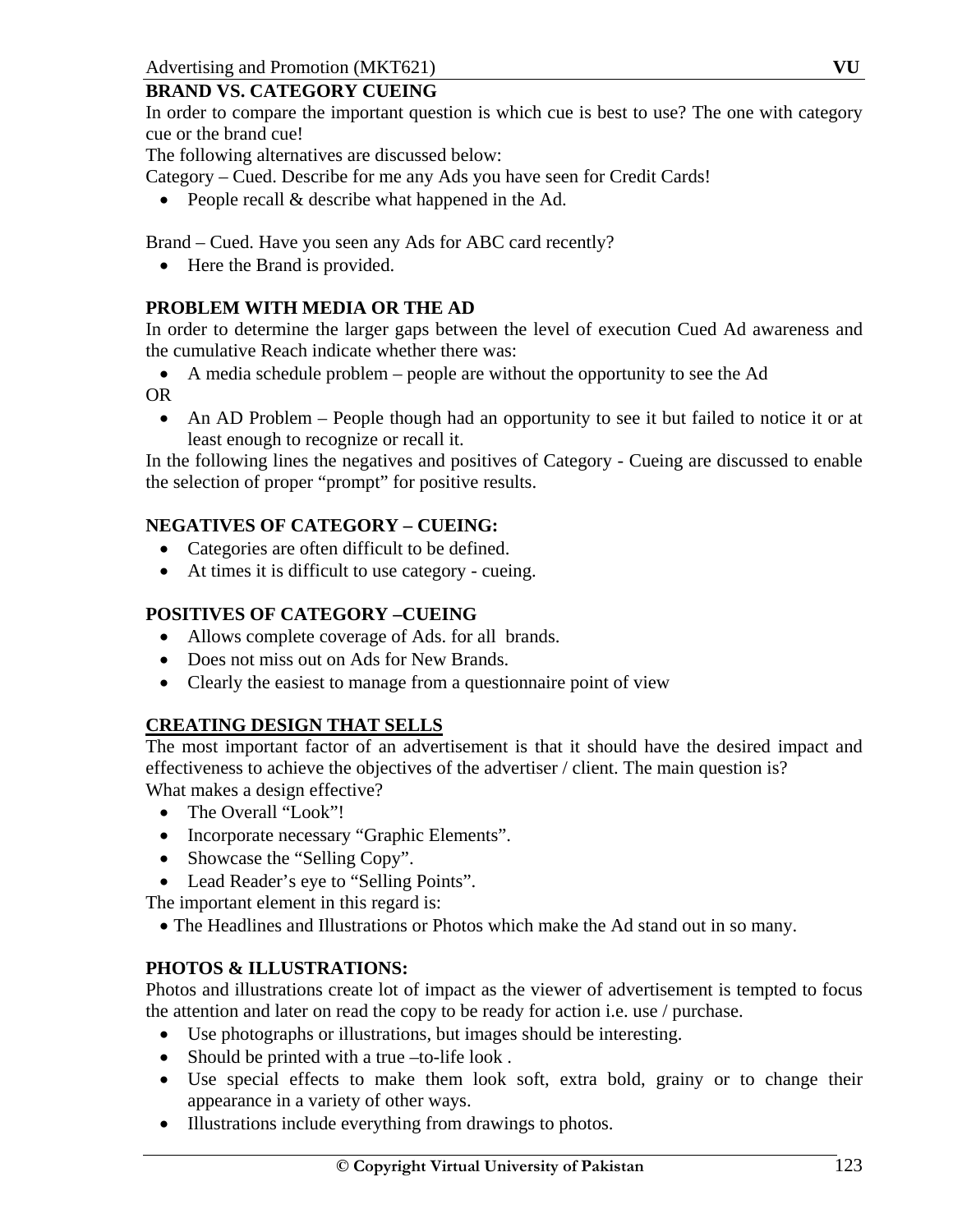# **CREATING EFFECTIVE DESIGN**

### **OVERVIEW**

In the previous the students have been told about different parameters with regard to the creation of an effective advertisement and its various components continuing with that the students will be apprised as the when to use illustrations, language of typography, headlines and the importance of typestyle its readability. Moreover the use and importance of computer in designing an ad will also be discussed briefly.

### **WHEN TO USE ILLUSTRATIONS**

As explained before illustrations play a vital role like photographs in an advertisement. However, following or the situations where illustrations may be used:

- Your product, building or board chairperson is not photogenic.
- You want the reader to visualize an abstract Concept "Look inside the mind of one of our Software engineers"
- A bold symbol will be more noticeable than a gray toned photo (e.g. in a very small ad).

### **LANGUAGE OF TYPOGRAPHY:**

The use of type is an important component in the body of the ad. Type is measured in points or point sizes. The larger the point size, the larger the type. FOR EXAMPLE

This is a 18 point type. NORMAL. **This is a 18 point type. BOLD.**  *This is a 18 point type. BOLD & ITALIC.* 

This is a 24 point type. NORMAL. **This is a 24 point type. BOLD.**  *This is a 24 point type. BOLD & ITALIC.* 

# This is a 32 point type. NORMAL.

# **This is a 32 point type. BOLD.**  *This is a 32 point type. BOLD & ITALIC.*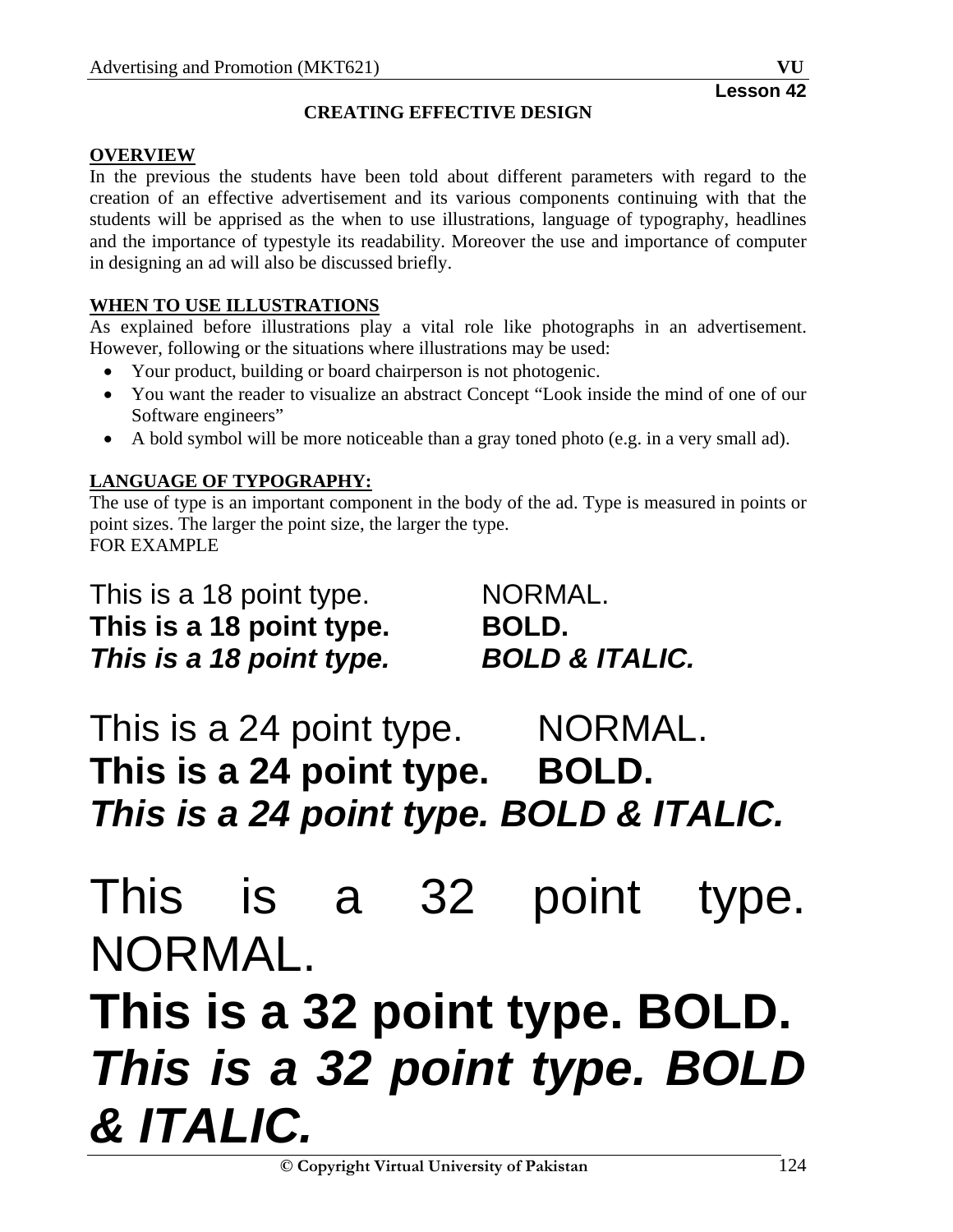# **HEADLINES THAT COMMUNICATE:**

The most important point of focus for the reader of the ad headline because it is the major source of focused communication, the following are the important points with relation to the headlines.

- Number one selling element in Ad is Headline.
- Only Copy can help in closing the sale.
- Kind of typefaces which make Ad effective.

Let us see! Which can be more effective?

| Feel the Heat |      |  |  |
|---------------|------|--|--|
| Feel the Heat |      |  |  |
| FEEL THE HEAT |      |  |  |
| Feel the Heat | Heri |  |  |
| Feel the Heat |      |  |  |
| Feel the Heat |      |  |  |

Another important point is the body copy of the advertisement where the viewer of the ad reads information about the product or service. In this context the readability of the body copy is the most essential element for maximum impact as is illustrated below:

# **NON READABLE BODY COPY:**

This is an example of non readable body copy the type face is difficult to read and the narrow spaces make the line congested. This sort of body will not be considered and will be ignored totally and the ad would be infective.

# **READABLE BODY COPY:**

This is an example of easily readable body copy. The indent and the beginning of the paragraph give the eye a natural place to start reading

# **SOME POINTERS ABOUT BODY COPY:**

Explaining everything about the body copy following are some pointers to be kept in mind for creating an effective ad design.

- The typeface should be large enough to be read easily by your audience. The older the audience, the larger the type.
- A combination of capitals & lower case is easier to read than all capitals.
- Over long line lengths exhaust the eye & discourage reading.
- Copies aligned on the left margin are easier to read than on the right.
- Short paragraphs are more likely to be read.

# **DESIGNING on COMPUTER:**

In this age timing is the essence of performance. In view of the complex nature of advertising and competitiveness in creativity it is essential that various options of ad design have to be prepared within a given deadline for this the designing of ad on computer becomes imperative,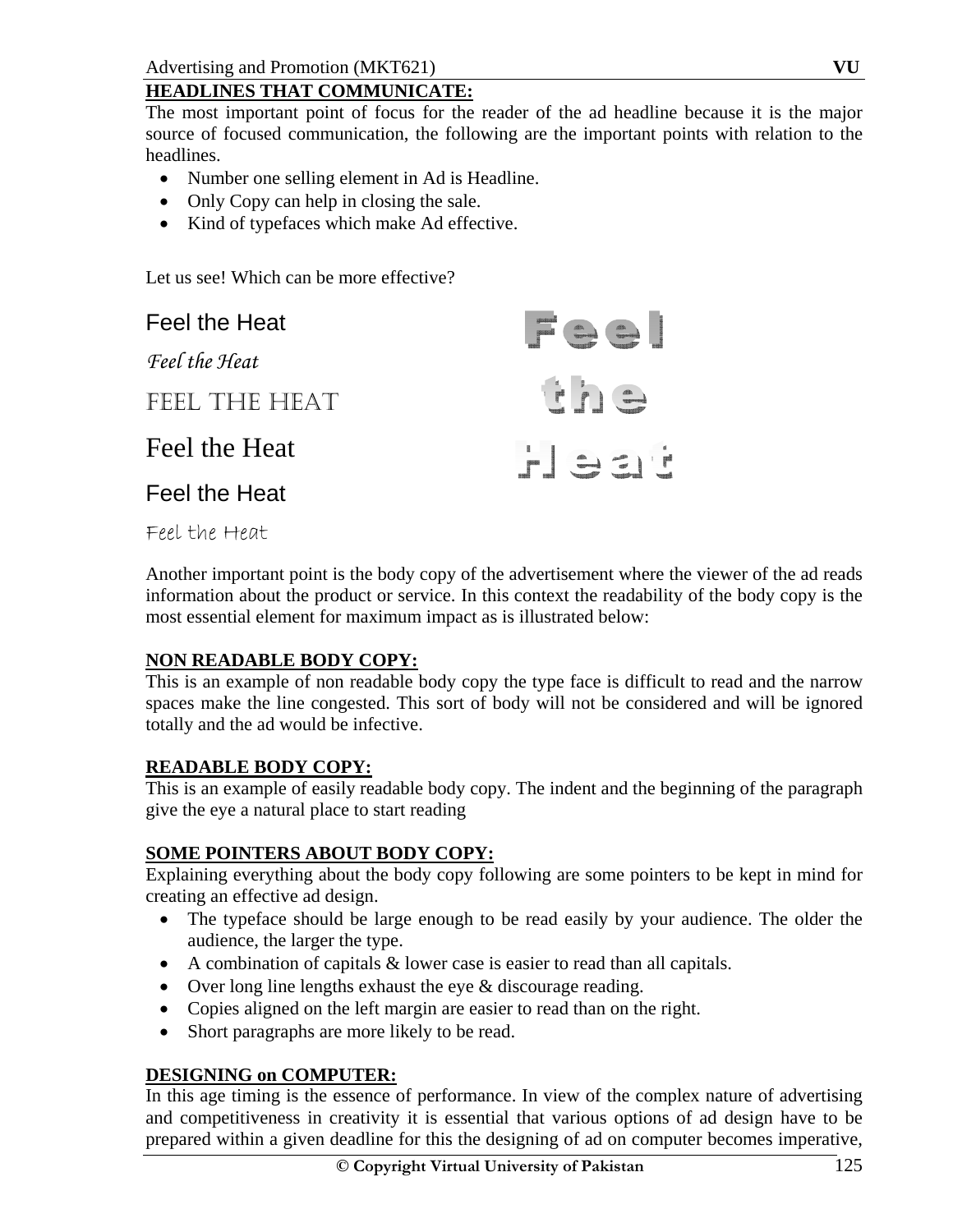as this will give lot of flexibility, different options and capabilities to do so. For this you will need:

- An adequate computer.
- Desktop publishing software.
- Type management program & type fonts.
- Laser printer or ink-jet printer.

# **IT MAY ALSO BE HELPFUL TO HAVE**

- A specialized paint or draw program.
- A scanner with software that allows you to edit images you scan into the system.

In order to achieve the above you should ensure that you select either of the two types of computers

- Apple Macintosh computers.
- IBM compatible pc's.

# **SELECTION OF COMPUTER:**

In view of the modern day's softwares like operating system, various paint and publishing software requiring lot of memory, fast speed processor therefore a minimum requirement computer e.g. in an IMB Compatible category following will be the currently basic requirements:

- 1. Processor 3.4GHZ
- 2. Best brand motherboard
- 3. Minimum 1GB RAM memory
- 4. 200GB Hard Disk Drive
- 5. 128MB AGP Graphic Card
- 6. Best Power supply with proper cooling system

Besides this you will need other hardware as under:

- 1. Printer Inkjet / Laser (preferably a color printer with photo smart option)
- 2. Flatbed Scanner (high resolution for scanning documents, pictures, illustrations etc.).
- 3. A high speed internet connection to have access to lot of graphics, illustrations etc.

# **DESKTOP PUBLISHING:**

The basic tool for Ad layout will be a reasonable desktop publishing software which should have the capability of ad layout, paint, graphics, drawing etc. In this connection following are suggested software:

- CorelDraw full suite
- Adobe Photoshop
- Macromedia Flash
- 3D Studio Max etc.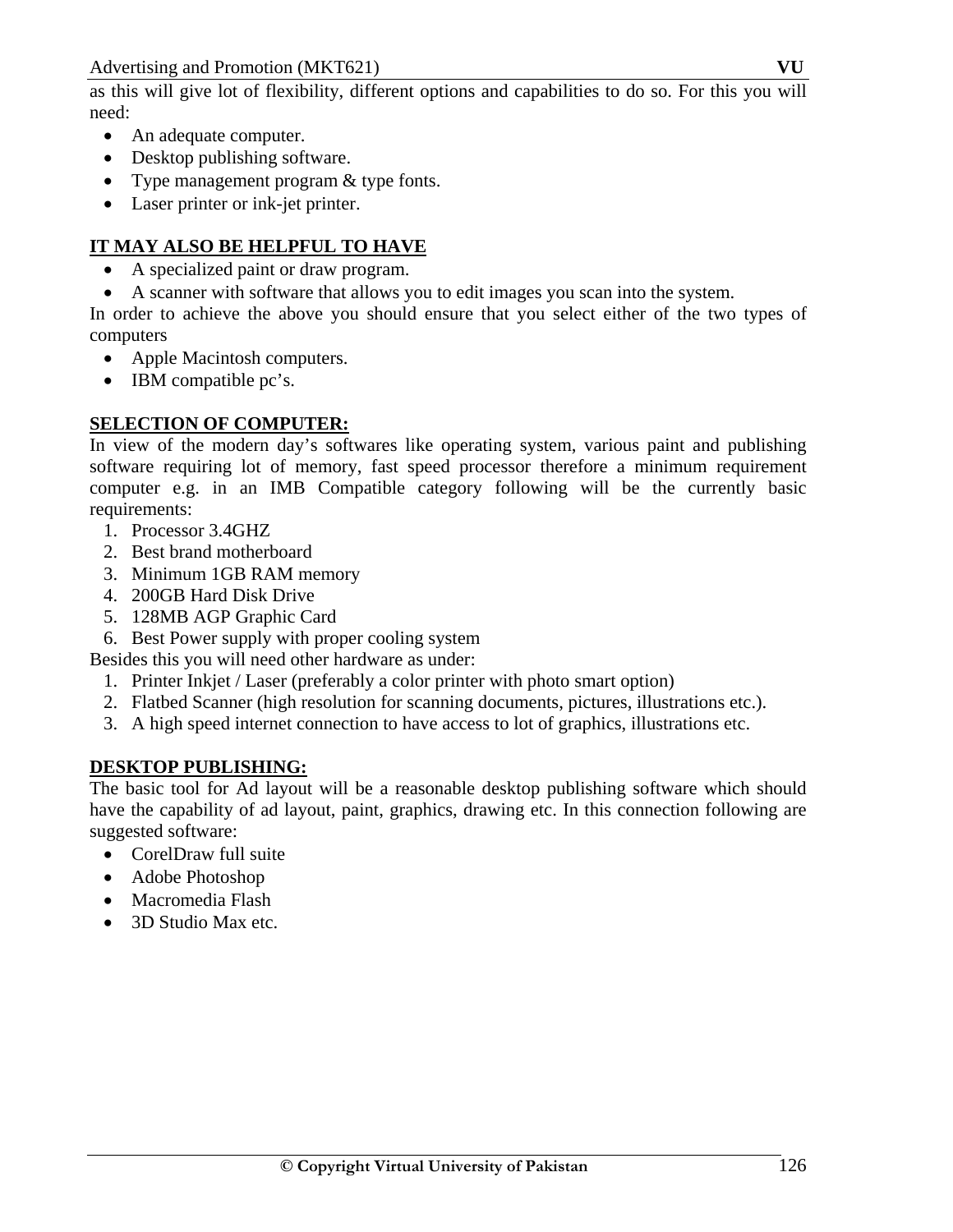### **WORKSHEETS**

# **OVERVIEW**

In this lecture the students will be guided by some sample worksheets require to know the requirements for the advertisement campaign for a product / service. BENEFIT LIST:

# **BENEFIT LIST**

List your benefits below & put an asterisk by 2 or 3 most important benefits. Verify most important benefits by talking to few people who are not associated with your business & employees. Isolate that key benefit. Mark with an exclamation mark.

| MY PRODUCT SERVICE HAS THE FOLLOWING BENEFITS: |
|------------------------------------------------|
|                                                |
|                                                |
|                                                |
|                                                |
|                                                |
|                                                |
|                                                |
|                                                |
|                                                |
|                                                |
|                                                |
|                                                |
|                                                |
|                                                |
|                                                |
|                                                |
|                                                |

# **DEMOGRAPHICS OF YOUR TARGET:**

Fill in any characteristics that are important to your target's relationship to you or your product. Any which is unimportant leave it blank.

| 1.              | SEX (male or female)                                                          |  |  |
|-----------------|-------------------------------------------------------------------------------|--|--|
| 2.              | AGE range (child, teen, young adult, middle age, senior)                      |  |  |
| 3.              | Cultural or ethnic group                                                      |  |  |
| 4.              | Marital status                                                                |  |  |
| 5.              | Household status                                                              |  |  |
| 6.              | Occupation type (white collar, blue collar, sales, service, student, business |  |  |
| owner, retired) |                                                                               |  |  |
| $7_{\cdot}$     | Home owner or renter                                                          |  |  |
| 8.              | Income range                                                                  |  |  |
| 9.              | Other important characteristics                                               |  |  |
|                 |                                                                               |  |  |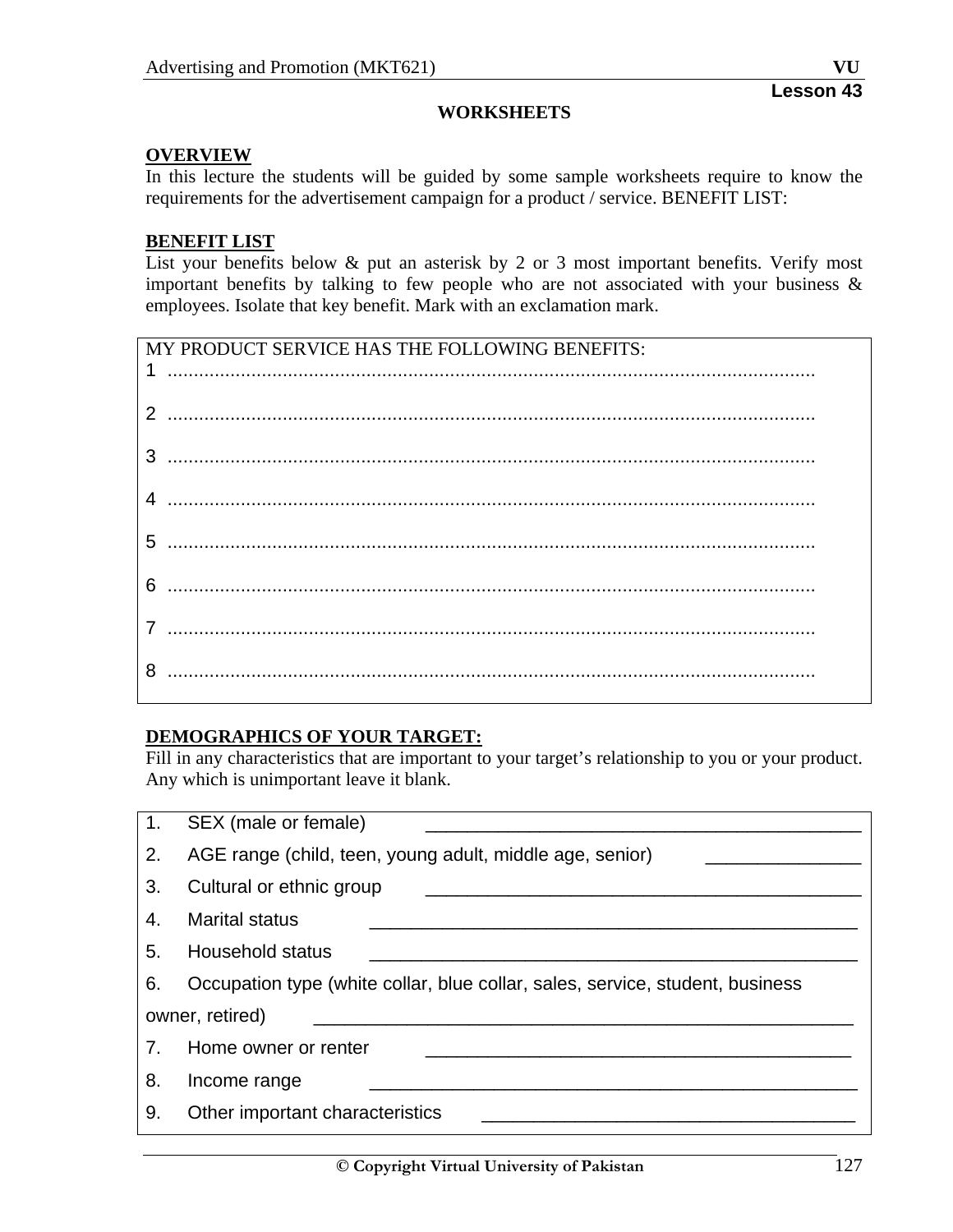# **TARGET'S MEDIA USAGE**

This worksheet will give you an insight about your target audience and their usage of media. The answers to be fill in the blanks about:

# **YOUR TARGET'S PURCHASING HABITS:**

This worksheet will determine the purchasing habit of the target audience/ markets.

| Is my target already buying my product or service?                                             |
|------------------------------------------------------------------------------------------------|
| Is he/she buying from me, a competitor or both?                                                |
| How often my target is making a purchase?                                                      |
| Is that as often as it can be?                                                                 |
| How large a purchase is my target making from me each day / week / month / year?               |
| What is the Rupee amount of my target's potential daily /weekly /monthly / yearly<br>purchase? |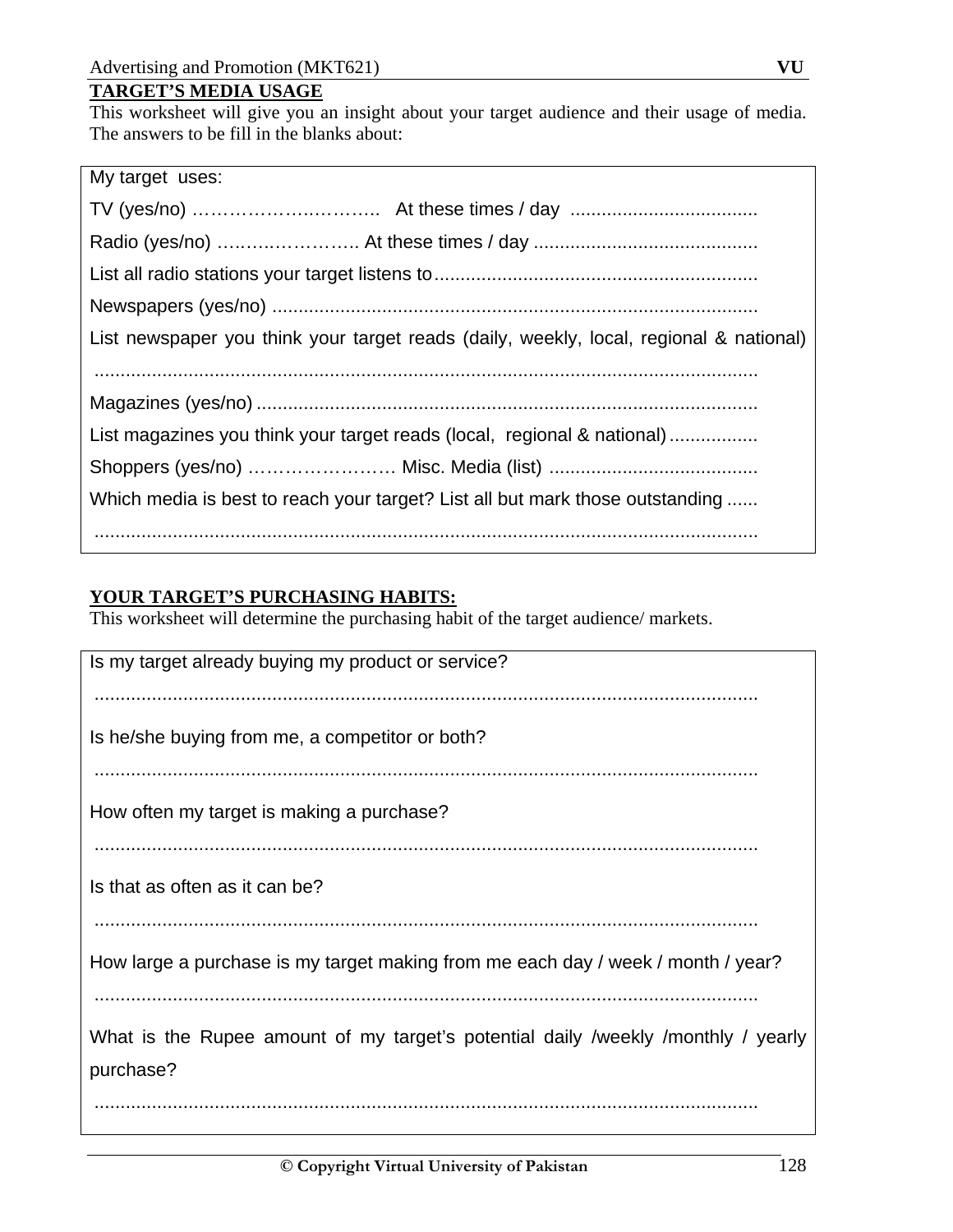# **BENEFITS YOUR TARGET SEEKS:**

| Write down the benefits your target customer would like to receive from your business or |
|------------------------------------------------------------------------------------------|
| product.                                                                                 |
|                                                                                          |
|                                                                                          |
|                                                                                          |
|                                                                                          |
|                                                                                          |
|                                                                                          |
|                                                                                          |
| <b>YOUR COMPETITOR</b>                                                                   |
| Fill in following information about your most important competitor.                      |
| What is the competitive category?                                                        |
|                                                                                          |
| Who is my chief competitor?                                                              |
|                                                                                          |
|                                                                                          |
| What is their product or service?                                                        |
|                                                                                          |
|                                                                                          |
| What are strengths & weaknesses compared to my product or service?                       |
|                                                                                          |
|                                                                                          |
| Are they serving market identical to mine or otherwise?                                  |
|                                                                                          |
|                                                                                          |
| If different, how does their target audience differs from mine?                          |
|                                                                                          |
|                                                                                          |
| How does their key benefit differ from mine?                                             |
|                                                                                          |
|                                                                                          |
| How is their product or service priced compared to mine?                                 |
|                                                                                          |
|                                                                                          |
| How is it priced compared to others?                                                     |
|                                                                                          |
| Where & how does my competitor sell it?                                                  |
|                                                                                          |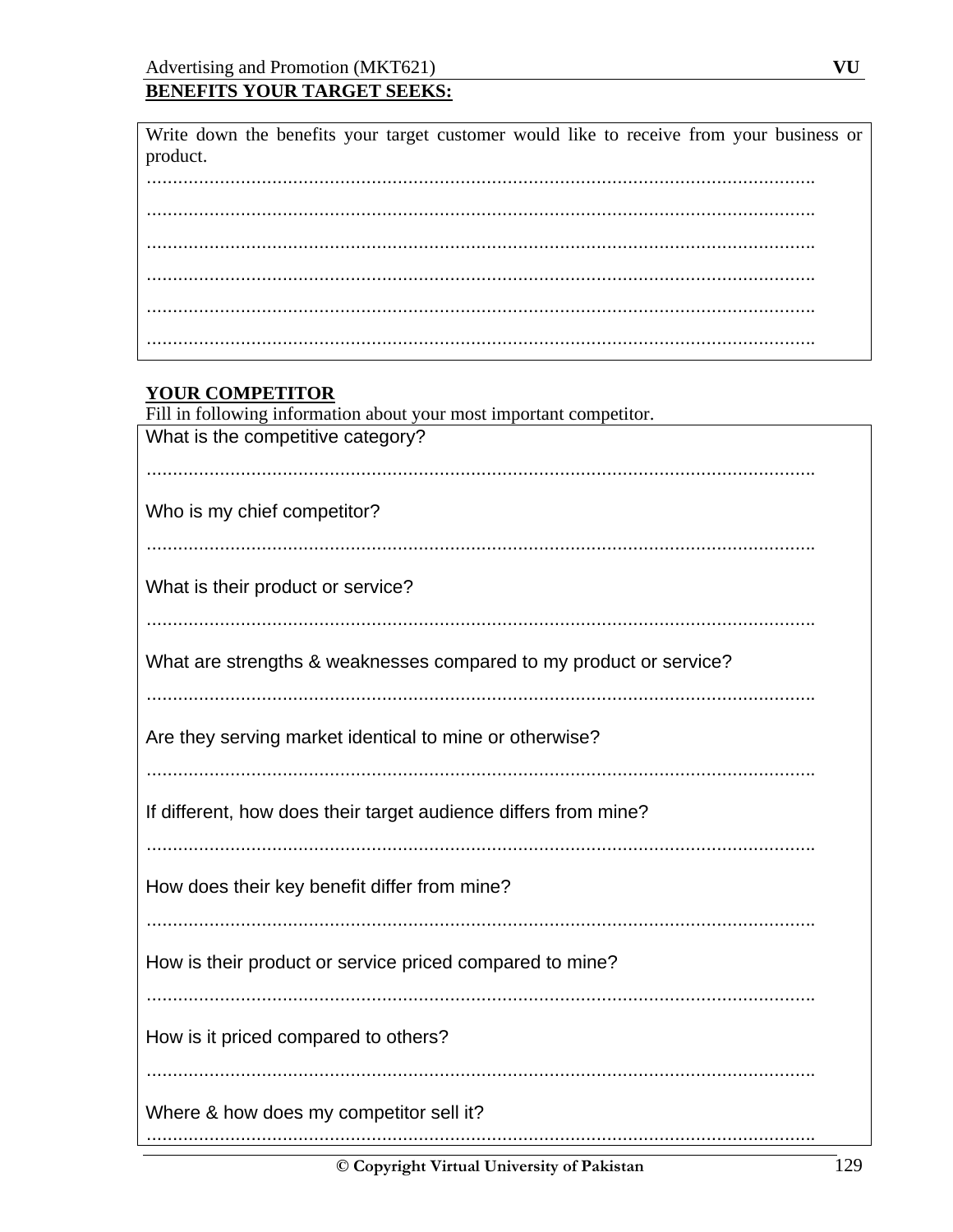# **YOUR COMPETITION IN GENERAL:**

In the first blank, classify category you compete Then use rest of the worksheet to identify your competition, the key benefits they offer & which is their target market.  $\overline{\mathsf{L}}$ 

| MY COMPETITIVE CATEGORY: |                    |               |  |
|--------------------------|--------------------|---------------|--|
| <b>COMPETITION</b>       | <b>KEY BENEFIT</b> | <b>TARGET</b> |  |
|                          |                    | .             |  |
|                          |                    | .             |  |
|                          |                    | .             |  |
|                          |                    | .             |  |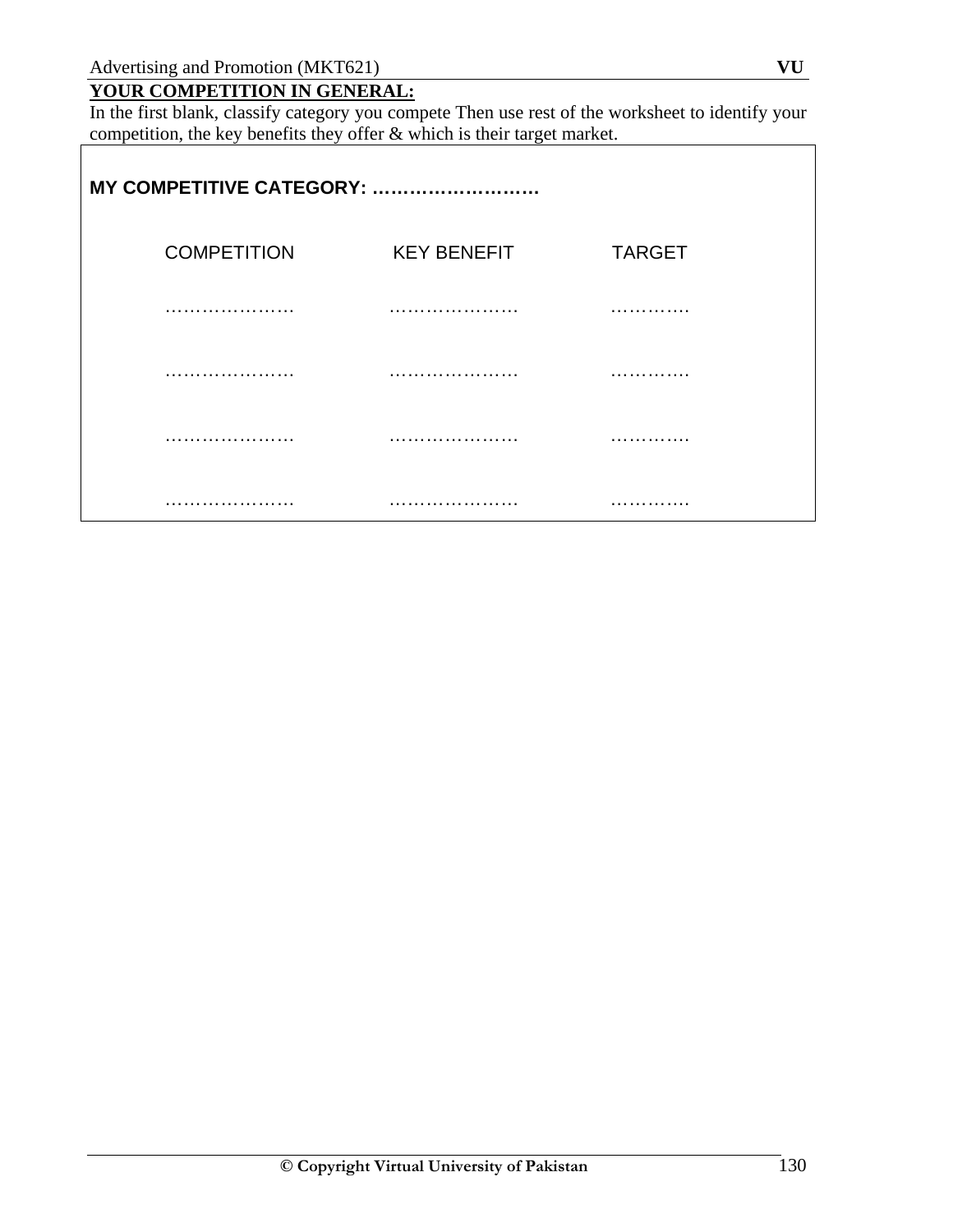# **OVERVIEW**

As we are approaching towards the final stages of the course advertising and promotion it is important that the important points of the definition of advertising are revised for refreshing the memory of the students and besides this the various important terms used in the advertising profession to acquaint the students with them in their profession.

# **DEFINCATION OF ADVERTISING**

Although advertising has been define in many ways and forms and there are standards definitions of it yet following are the important points which define advertising very simply keeping in mind its role and action.

- It is paid form of communication.
- The Sponsor is identified.
- Most advertising tries to persuade or influence consumer to do. Something though in some cases it is merely to make consumers aware of product or company.
- Message is conveyed through different types of media.
- Advertising makes message reach large audience of potential consumers.
- Advertising is a form of mass communication therefore it is non- personal.

Following are few of the terms used by the advertising professionals. Besides these there may be many other in use but these are the most common be used terms:

# ACCOUNT EXECUTIVE

The advertising agency employee who serves as the main contact with the client  $\&$  as liaison with the creative staff.

# ADJACENCY

In radio, a commercial time-slot immediately before or after a specific program (e.g. an adjacency to 6 o' clock news).

# ADVERTISING SPECIALITY

Misc. giveaways given to customers as sales incentives.

# AGATE LINE

In newspaper, a measurement of classified advertising space .There are 14 agate lines in 1 column inch.

# ART DIRECTOR

The leader of an agency's design team; helps Conceive the basic idea for an ad, then turns the execution over to others.

# AUDIO LOGO

In radio or TV, a slogan used in every commercial, usually at the end of commercial.

# BILL BOARD

Very large ads placed on boards by roadsides or sides of buildings. Two common types of Bill boards are posters &painted bulletins.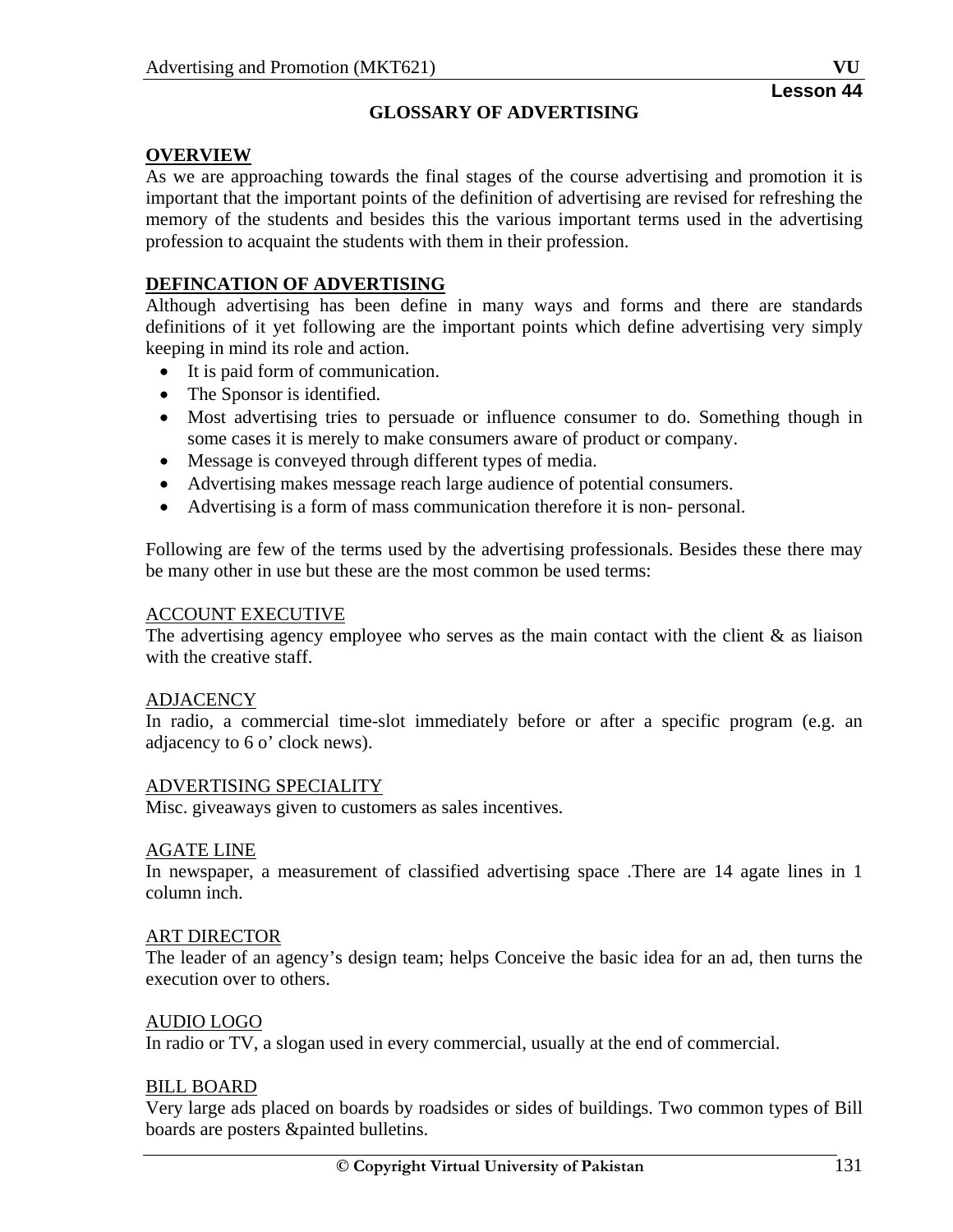# BODY COPY

Smaller copy that follows headlines and/or subhead. Body copy elaborates on thought expressed in the headline.

# BUMP

To move an Ad at the discretion of the station Or advertiser, to another space or time slot.

# BULK RATE

In newspaper, the rate charged to regular advertisers. A publication may offer dozens of different contract rates, depending on amount of advertising purchased. Giveaways given to customers as sales.

### CIRCULATION

In newspaper & magazines, the number of copies distributed. Actual readership may be larger since more than one person may read a single copy.

# CLIP ART

Illustrators, symbols and magazines, and graphic devices that are mass-produced and prepackaged for use in ads.

### COLUMN INCH OR CENTIMETER

In newspaper, a measurement of space; one inch tall by the width of the column.

### **COPY**

All words used in print or broadcast Ads, whether written or spoken.

### **COPYWRITER**

A writer specializing in advertising and /or other types of business

# CORPORATE IDENTITY

Your Logo and/or logotype in combination with other standard elements that are used on your letterhead, business cards, trucks, signs etc.

# CREATIVES

General term for designers, writers, art directors, illustrators & others – creating Ads.

# **CROP**

Deleting unneeded or unwanted portions of a photo, not done by cutting the photo but by measuring and marking those areas to be included or not.

# DAYPART

In Radio or TV, segments of the broadcast Day (e.g. Prime time etc.) .

### **DEMOGRAPHICS**

A set of statistics about a person or group of people. Demographic information may include age, sex, marital status, ethnic background, occupation, religion, household income, household size and other factual information.

### DIMENSIONAL MAILING

In direct mail, a solicitation containing a three dimensional object such as a pen, a cassette tape etc.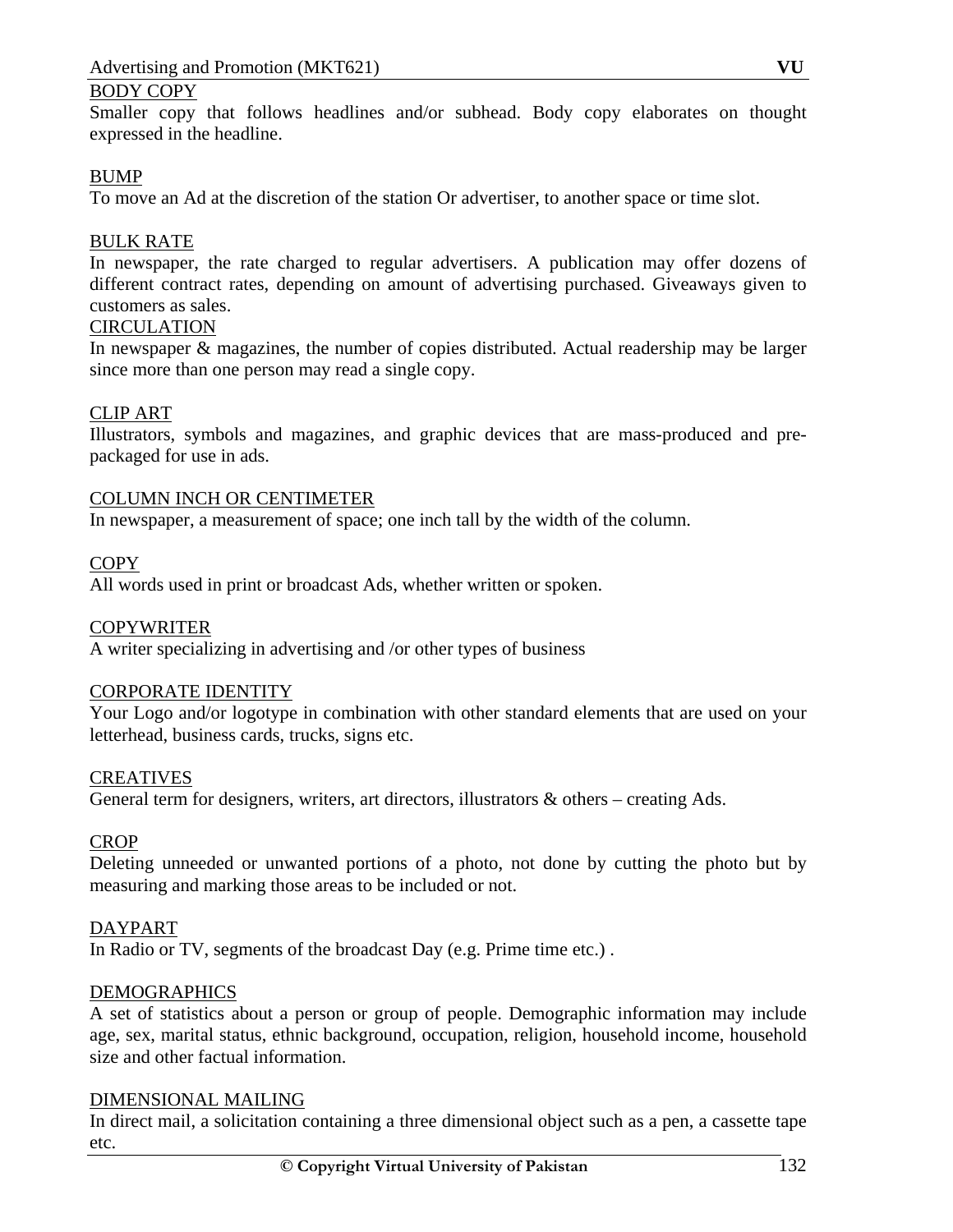# DESKTOP PUBLISHING (DTP)

Computerized production of ads, this is now used by most designers & publications. DTP software of varying degree of sophistication is also available.

# DISPLAY ADVERTISING

In newspaper, all ads that use graphics, photos etc. Basically applies to any ad outside of the classified section. Ads within classified section that uses graphics are display classified or classified display ads.

# DOLLY

In video, moving camera closer or farther away from the scene being shot. (as against a Zoom, in which camera remains stationary while illusion of movement is achieved by lens).

# DOTS PER INCH (DPI)

A measure of the resolution of a laser or ink-jet printer. Higher the number, tighter the resolution, therefore better reproduction. For best quality, camera-ready art should be printed at least 900DPI or better.

# DUB

In radio & TV -

- 1) Copy of an audio or videotape.
- 2) Process of copying a tape or video (to dub)

# FLIGHT

In radio, a short-term schedule.

# FLUSH-LEFT TYPE

Typeset copy that is aligned on the left margin & "ragged" on the right margin.

# FLUSH-RIGHT TYPE

Aligned on the right margin & ragged on left.

FONT

Various Typefaces.

# FORMAT

In radio, a description of the type of programming featured on a station.

# **FREQUENCY**

The number of times a listener / reader is potentially exposed to an advertising message.

# GRAPHIC DESIGNER

An artist specializing in ads, brochures, packaging & other commercial forms of art.

# FOUR-COLOR SEPARATION

The process by which color photos or illustrations are prepared for color printing. The tones in original are broken down into dot patterns & printed in four colors: Magenta (red), Yellow, Cyan (blue) & Black.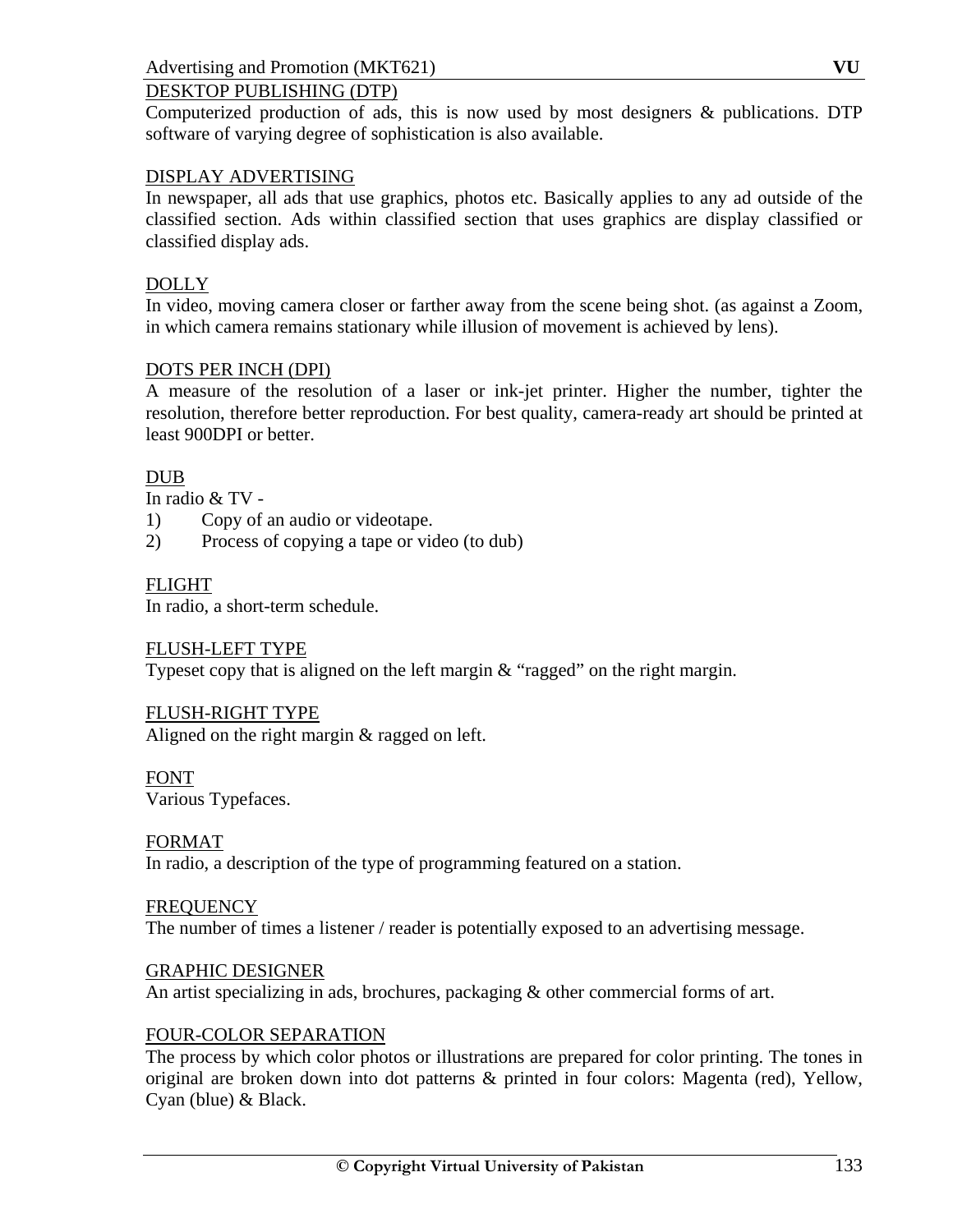# HALF TONE

- 1. Process by which photos & illustrations are normally prepared for black & white printing.
- 2. The printed photo by itself.

# LOGO

A symbol identifying a company, product or service.

# LOGOTYPE

A distinctive typestyle used to present the name of a company, product or service, Can be used in place of or in conjunction with a logo.

### MEDIA

Publications, broadcast stations, and other vehicles, which are paid to carry advertising.

### MECHANICAL

An assembly of type, logos, photographs & other graphic elements in a form that the publication or printer can reproduce. Also called "paste up" or "mechanical art".

### POINT, POINT SIZE

In typesetting, a measure of type size.

### POINT OF PURCHASE

Selling materials used at selling location (restaurants, retail stores, banks, drug stores, grocery stores, etc.) e.g. display racks, counter cards etc.

### POSITIONING

How the company, product, or service is perceived by the best potential customer, Image or set of beliefs created by the company, expressed by all elements of the marketing mix.

### POSITIONING STATEMENT

A one sentence statement that clearly communicates the components of positioning: benefits, target & competition.

### POSTER

A type of billboard that is mass produced by screen printing. Poster billboards come in several sizes.

### POST-PRODUCTION

In television & video, editing & all other related work performed after actual shooting.

### PRIME TIME

In television, the most popular evening viewing hours.

### PRODUCTION

The overall process of producing the finished camera - ready

#### PRODUCTION ARTIST

Artist who produces the camera ready art. e.g. the graphic designer, or an assistant.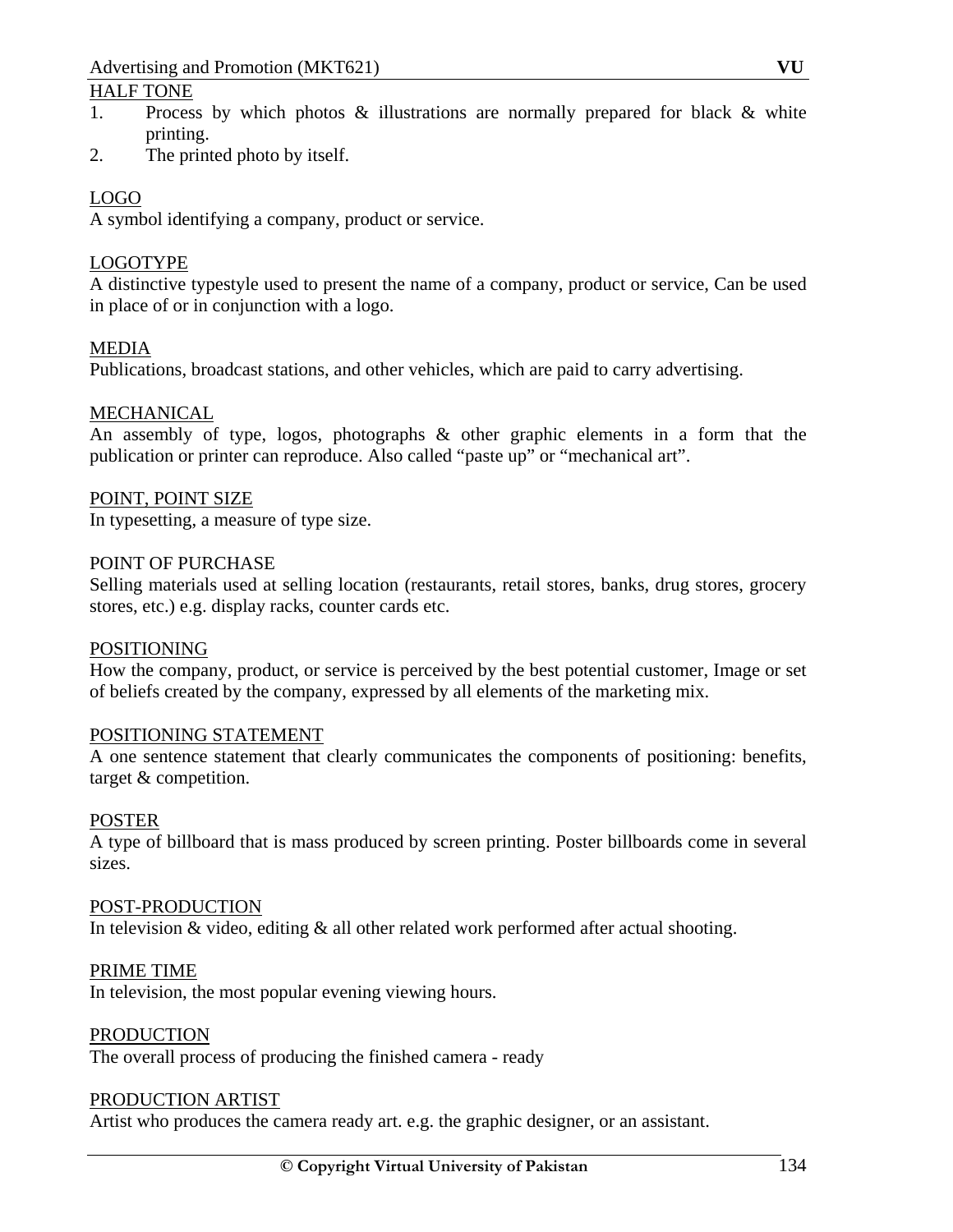# Advertising and Promotion (MKT621) **VU**

# PROMOTION

The mix of advertising, sales promotion, public relations, & any other communications that convey the positioning to the target.

# PROOF

A checking copy of a print ad or brochure, prepared by the printer.

# PSYCHOGRAPHICS

Segmenting groups of people by their style choices. Also meant to further define target.

# PUBLIC RELATIONS

Activities other than paid advertising designed to attract media news or feature coverage and/or to influence public opinion. Also called PR.

### PUBLICITY

A specific type of public relations designed to attract coverage of a specific event.

### RATE CARD

The list of a publication's or station's rates. May also contain production information, circulation figures, etc.

# RATING

The percentage of total number of Individuals (or homes) exposed to a particular radio or TV program.

### REEL

In TV & video, a sampling of a production company's work. Usually presented on video instead of film, but still called a reel.

### RESPONSE DEVICE

In direct response advertising, a reply card.

### SCREEN PRINTING

In outdoor, transit, and other types of advertising, printing done by pressing ink through a fabric mesh.

# SLOGAN

The written or verbal equivalent of a logo.

# SOUND EFFECTS (SFX)

In radio, TV, & sales videos, sounds other than speaking, singing, instrumental music.

# SPOT

A radio or TV commercial.

# SPOT COLOR

In print advertising, flat areas of color added to highlight or call attention to parts of an ad.

# STORYBOARD

In TV a cartoon like set of panels showing how a commercial will look.

**© Copyright Virtual University of Pakistan** 135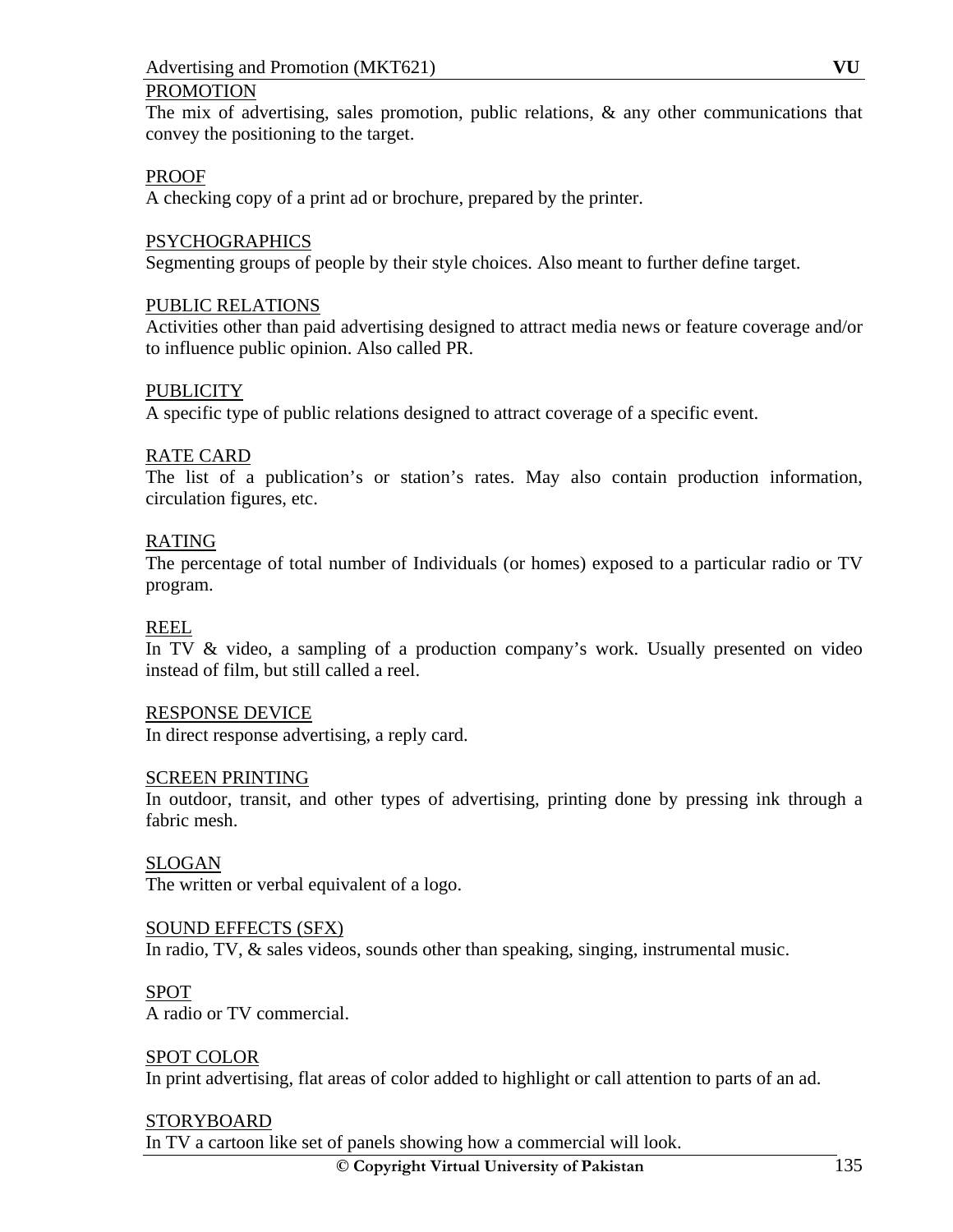# TALENT

In radio, TV and Video; any actor or narrator.

# TARGET

The best potential customer; defined in terms of demographics, lifestyles, media usage, product usage and benefits sought. Also known as target audience or target market.

# TEAR SHEET

A copy of a print ad, given to advertiser by the publication after the ad has run. Always request a tear sheet when placing your advertising order.

# TRADEOUT

An exchange of product or services for media space or time.

# TRANSIT ADVERTISING

Signs appearing inside or outside of buses, taxis etc.

# TYPESETTING

The process by which copy into its final size, shape, and layout for ad production. Once done separate typesetting companies, it is now usually done by designers, on computer, as part of the design process itself.

TYPOGRAPHY, TYPE The end product of the typesetting process.

# VOICE OVER

In TV & video, narration in which the person speaking does not appear on camera.

# WHITE SPACE

In print advertising, blank space surrounding type, illustrations and graphics.

# ZONED COVERAGE

In newspaper, advertising only in certain sections of a city.

# ZOOM

In video an effect achieved with the lens only, of moving closer or farther from the scene being shot.